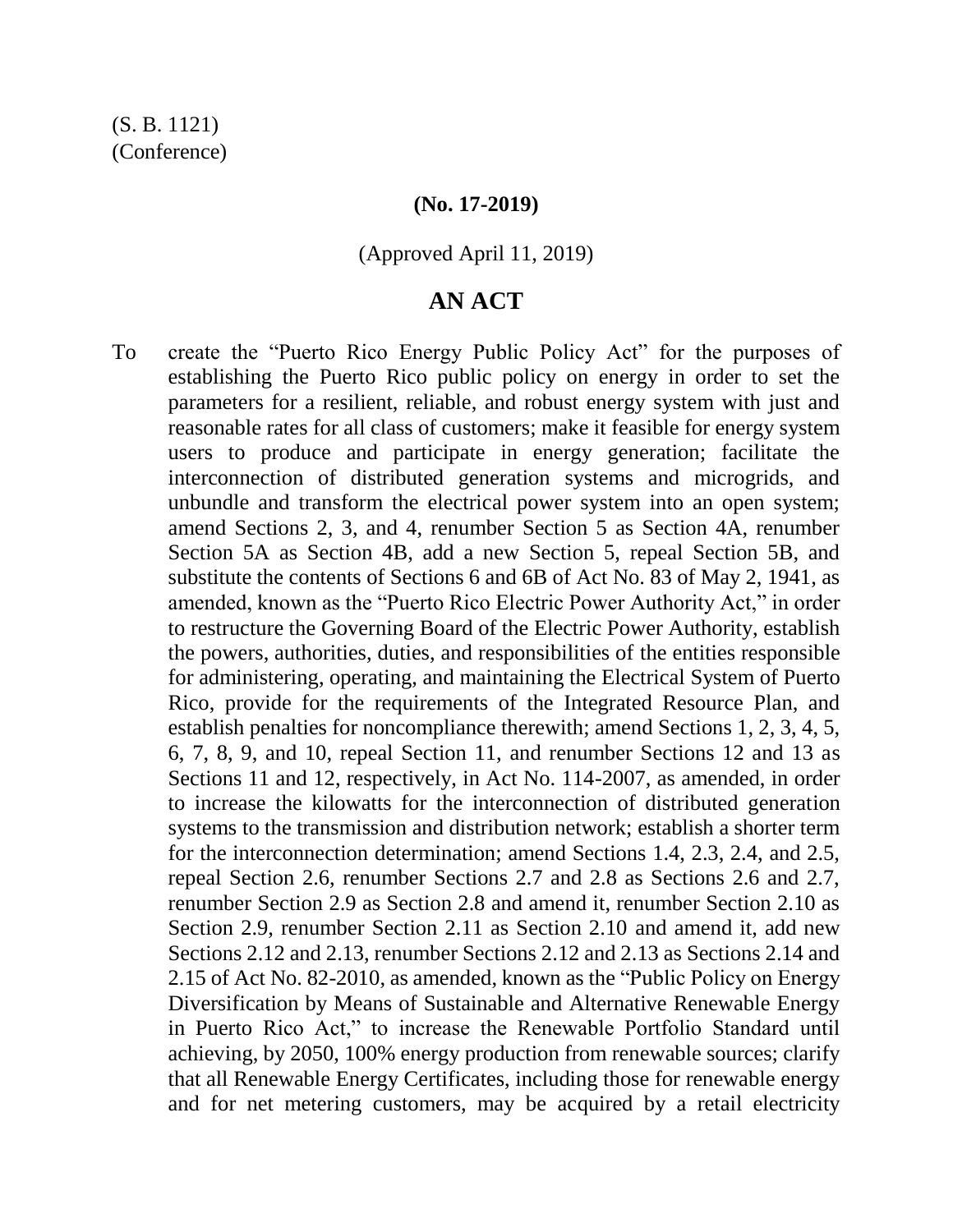supplier; direct the Energy Bureau to conduct a study to set specific goals with regards to energy storage systems and eliminate the use of coal as an energy source as of 2028; amend Section 1.4, renumber Chapter III as Chapter IV, renumber Sections 3.1, 3.2, 3.3, 3.4, 3.5, and 3.6 as 4.1, 4.2, 4.3, 4.4, and 4.5, respectively, in Act No. 83-2010, as amended, and add a new Chapter III to create the Green Energy Trust; amend Section 4030.17 of Chapter 3 of Subtitle D of Act No. 1-2011, as amended, to clarify that solar energy storage equipment is exempt from the Sales and Use Tax; substitute the contents of Section 1.2, amend Sections 1.3, 1.4, 3.4, 4.1, 4.2, and 4.3, Chapter VI, eliminate the contents of Subchapter A of Chapter VI and its Sections 6.1 and 6.2, and reserve them; amend Sections 6.3, 6.4, 6.6, 6.7, 6.8, 6.11, 6.16, 6.22, 6.23, 6.24, and 6.25; add a new Section 6.25B, amend Sections 6.27 and 6.29, add new Sections 6.29A and 6.29B, amend Sections 6.30, 6.31, 6.32, 6.33, 6.34, 6.35, 6.36, and 6.37, eliminate the contents of Section 6.39 and reserve it, amend Sections 6.40, 6.41, 6.42, and 6.43 of Act No. 57-2014, as amended, known as the "Puerto Rico Energy Transformation and RELIEF Act," to eliminate the Puerto Rico Energy Administration, establish demand response and energy efficiency programs, increase the budget of the Energy Bureau and grant it more powers and authorities, implement incentive and penalty mechanisms based on performance metrics, broaden the authority of the Independent Consumer Protection Office; amend Sections 2, 5, 6, 7, and 15 of Act No. 120-2018, known as the "Puerto Rico Electric Power System Transformation Act," to extend the term for the Energy Bureau to issue the Energy Compliance Certificate and to require the authorization thereof for the inapplicability of Section 1.9 of this Act; amend Section 7 of Act No. 211- 2018, known as the "Act for the Implementation of the Puerto Rico Public Service Regulatory Board Reorganization Plan," to clarify that the budget allocated to the Energy Bureau shall not be required to be submitted to the Office of Management and Budget; and for other related purposes.

# **STATEMENT OF MOTIVES**

The electric power system should be reliable and accessible, promote industrial, commercial, and community development, improve the quality of life at just and reasonable cost, and promote the economic development of the Island.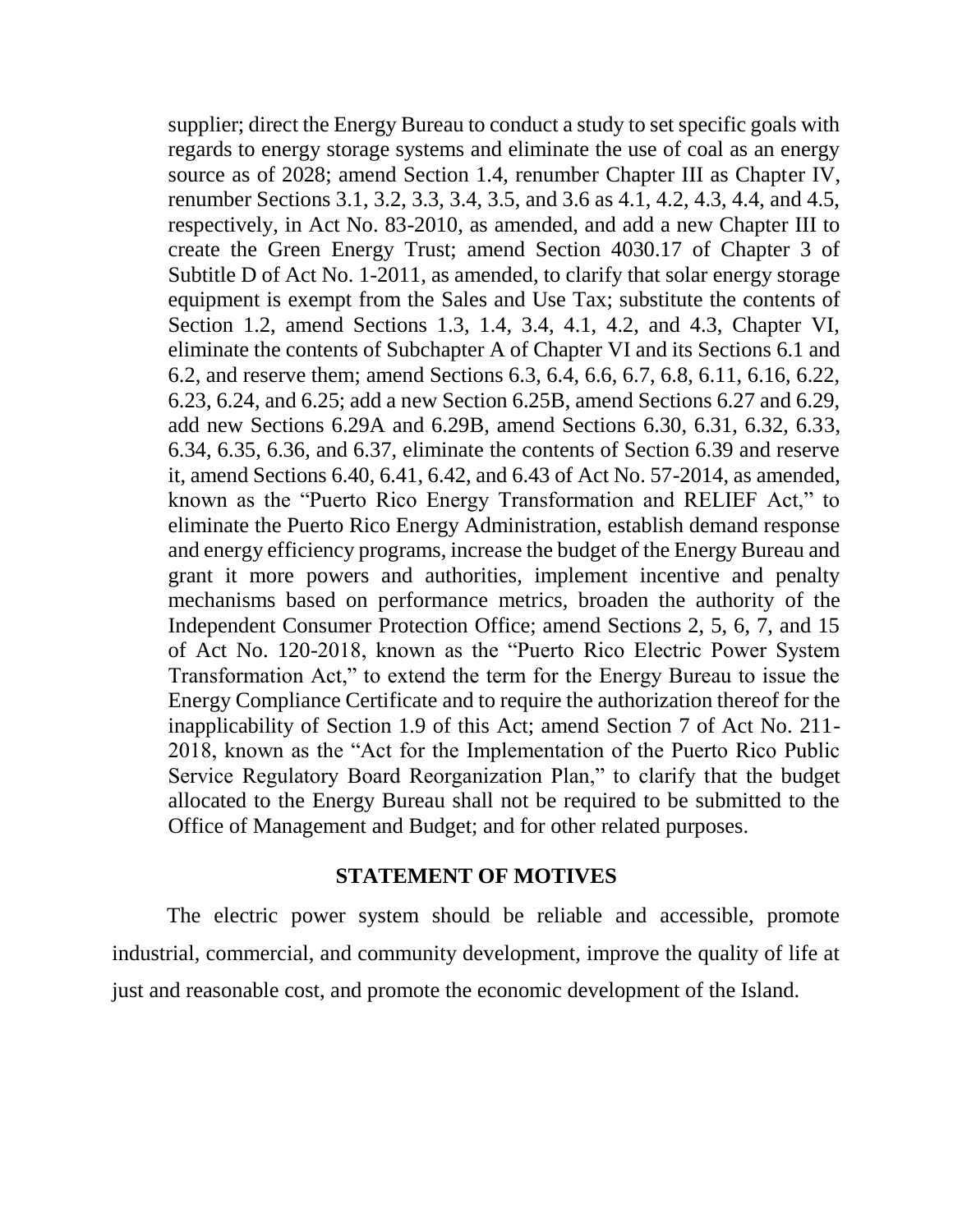Electric power services in Puerto Rico are inefficient, unreliable, and provided at an unreasonable cost to residential, commercial, and industrial customers despite the existence of a vertically integrated monopolistic structure. This is mainly due to a lack of infrastructure maintenance, the inadequate distribution of generation vis-àvis demand, the absence of the necessary modernization of the electrical system to adjust it to new technologies, energy theft, and the reduction of the Electric Power Authority's personnel. Likewise, the electrical system of the Island is highly polluting as a result of poor energy diversification, the hindering of the integration of distributed generation and renewable energy sources, and high fossil fuel dependency. Consequently, the power plants of the Electric Power Authority have become the main polluters of our environment given their high greenhouse gas emissions.

The pollution generated by the Authority worsens the effects of climate change. According to the report published by the United Nations Intergovernmental Panel on Climate Change on October 8, 2018, if definite and comprehensive actions are not taken to reduce greenhouse gas emissions, temperatures shall keep rising thus leading to stronger and more frequent extreme weather such as sea level rises, hurricanes, and droughts. The effects of climate change are a cause for concern. Recently, reports have shown that the temperature has increased one degree Celsius  $(1^{\circ}C)$  and a catastrophic rise of one point five degrees Celsius  $(1.5^{\circ}C)$  is expected between 2030 and 2052; therefore, greater changes are warranted. For such purposes, scientists have indicated that we need to achieve net zero carbon emissions by 2050 in order to have an opportunity to stop this increase. Otherwise, temperatures could rise a devastating three degrees Celsius (3<sup>º</sup>C). Moreover, the pollution generated by the Authority constitutes a violation of the Mercury and Air Toxics Standards (MATS), which compel electric power generation companies to establish strict controls for the purpose of reducing the air pollution generated by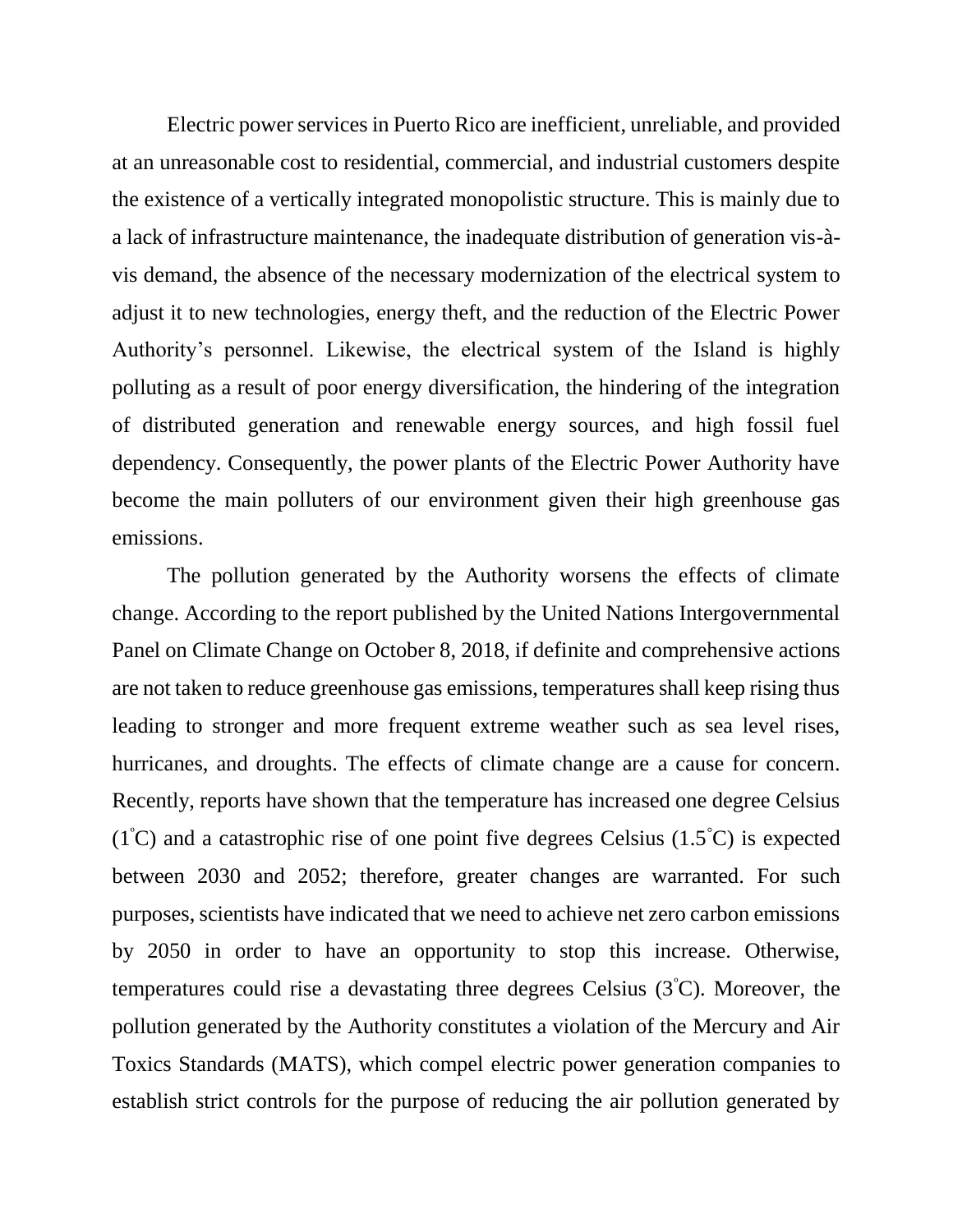their power plants. Noncompliance with such standards can entail daily penalties of up to thirty-seven thousand five hundred dollars (\$37,500) by virtue of the Clean Air Act.

The aforementioned factors require a change in the Island's energy public policy. Each of these factors contributes to unreasonable rates and a deficient and unreliable electric power service which makes Puerto Rico lose its competitive value as an investment destination, thus adversely affecting our economic development and reducing job creation and retention, among other evils.

The Electric Power Authority (PREPA or the Authority) holds hostage approximately 1.5 million customers which represent close to \$3.45 billion in total revenue. The electric power generation system is approximately thirty (30) years older than the electric power industry average in the United States. Our electric power system includes two thousand seven hundred and forty-eight (2,748) miles of transmission lines, thirty-one thousand four hundred and eighty-five (31,485) miles of distribution lines, and three hundred and thirty-four (334) substations. The transmission lines include 230 kV, 115 kV, and 38 kV circuits that transmit energy from the power plants to the distribution substations to be delivered to consumers through lower voltage distribution lines. The Authority generates two-thirds of the Island's power and purchases the rest. Energy demand has decreased from a peak of three thousand six hundred and eighty-five megawatts (3,685 MW) in Fiscal Year 2006 to three thousand one hundred and fifty-nine megawatts (3,159 MW) in Fiscal Year 2014, and three thousand sixty megawatts (3,060 MW) by August 2017, which shows a clear tendency towards lower energy demand. Despite the foregoing, the Authority has a generation capacity of five thousand eight hundred and thirty-nine megawatts (5,839 MW) which includes the nine hundred and sixty-one megawatts (961 MW) provided by the EcoEléctrica Power Plant and AES through twenty (20) year power purchase agreements. In addition, the main generating units are located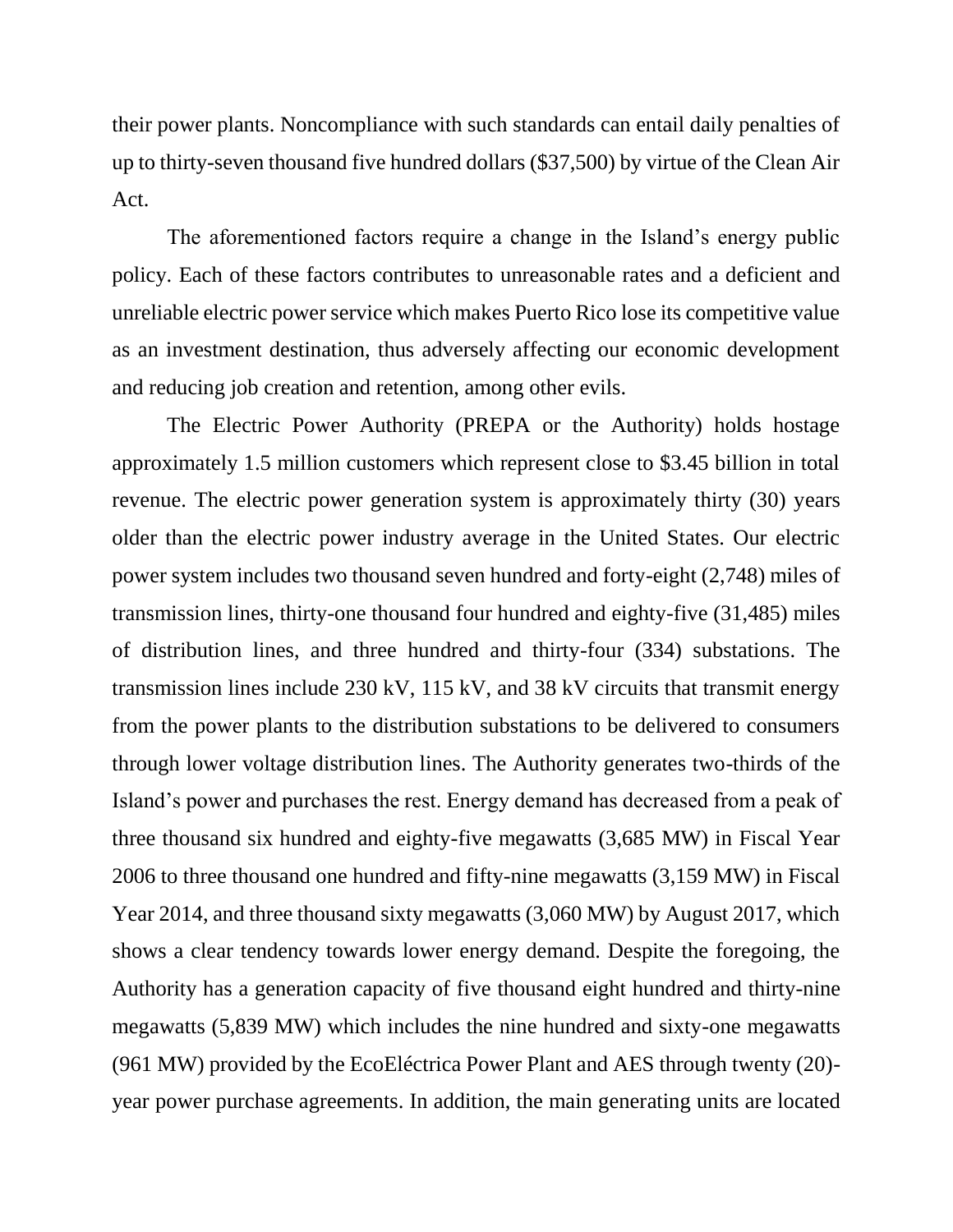in the south area of the Island while the highest energy demand is in the north. See*, Build Back Better: Reimagining and Strengthening the Power Grid of Puerto Rico*, December 2017.

Even though the Authority controls the Island's energy supply, its financial statements as of June 30, 2014, show debts totaling over \$11.7 billion. The Authority's bankruptcy conditions have been known for years and have transformed this public corporation into an unsustainable burden for the people of Puerto Rico. Its fragile fiscal situation forced the Authority to undergo a bankruptcy process under Title III of the 2016 Puerto Rico Oversight, Management, and Economic Stability Act (PROMESA).

Given the budgetary and financial uncertainties that have accumulated over the last decade, neither PREPA nor the Government have the necessary financial resources to carry out its operational restructuring, achieve financial recovery, and make the substantial infrastructures changes that the electric power system warrants to provide a service that is essential to our citizens.

According to the Federal Emergency Management Agency (FEMA), due to the onslaught of hurricanes Irma and Maria in September 2017, Puerto Rico suffered "the worst natural disaster in the history of the United States." The damage caused by these weather events exacerbated and eroded the already deteriorated electric power system. The electric power system was devastated after eighty percent (80%) of the transmission and distribution network collapsed. The United States Government federalized the electric power system's recovery process and delegated it to the U.S. Army Corps of Engineers, to the extent that it had the final say in all decisions regarding the procurement and distribution of equipment, materials, and supplies, as well as in the assignment of tasks and zones to reconstruction brigades.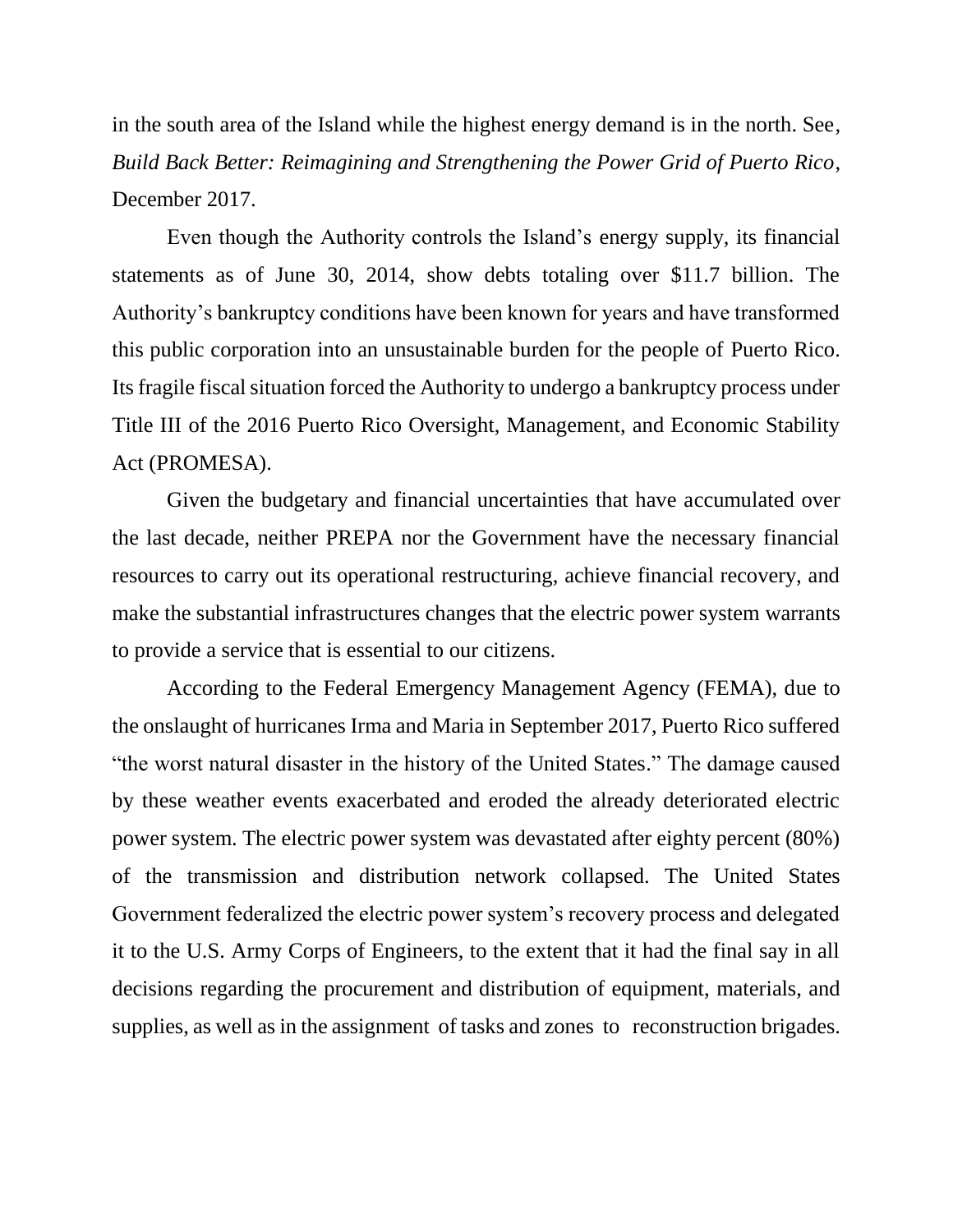It has been a slow process that has not only caused our people great suffering and entailed great sacrifices, but has also deteriorated our economy and the state's revenues.

Maintaining the electric power service in the hands of the Government entails an environment subject to the ebb and flow of politics which does not promote stability for this service. In addition to the foregoing, the Government of Puerto Rico was forced to seek alternative measures for the benefit of the citizenry due to the high cost of fuel in a very volatile and speculative market; an old and deteriorated electric power infrastructure reliant on the costliest, less efficient, and most polluting fuels; the ongoing million-dollar demands of the Environmental Protection Agency (EPA); administrative and operational dysfunction caused by excessive government bureaucracy and politicization; certain labor-related conflicts; failed and costly attempts to modernize its infrastructure; a multimillion-dollar debt; the need to disburse millions of dollars for operational restructuring; and bondholder negotiations.

As a result, on January 22, 2018, the Governor of Puerto Rico, the Hon. Ricardo Rosselló-Nevares, announced the transformation of our electric power system. After the required process, Act No. 120-2018, known as the "Puerto Rico Electric Power System Transformation Act," was approved on June 20, 2018.

Act No. 120-2018 set forth the process whereby the electric power system shall be transformed into one that is modern, sustainable, reliable, efficient, costeffective, and resilient to the ravages of nature. The aforementioned Act established the process for the sale of power generation assets to private entities and for the concession of the transmission and distribution network through the modified Public-Private Partnership mechanism.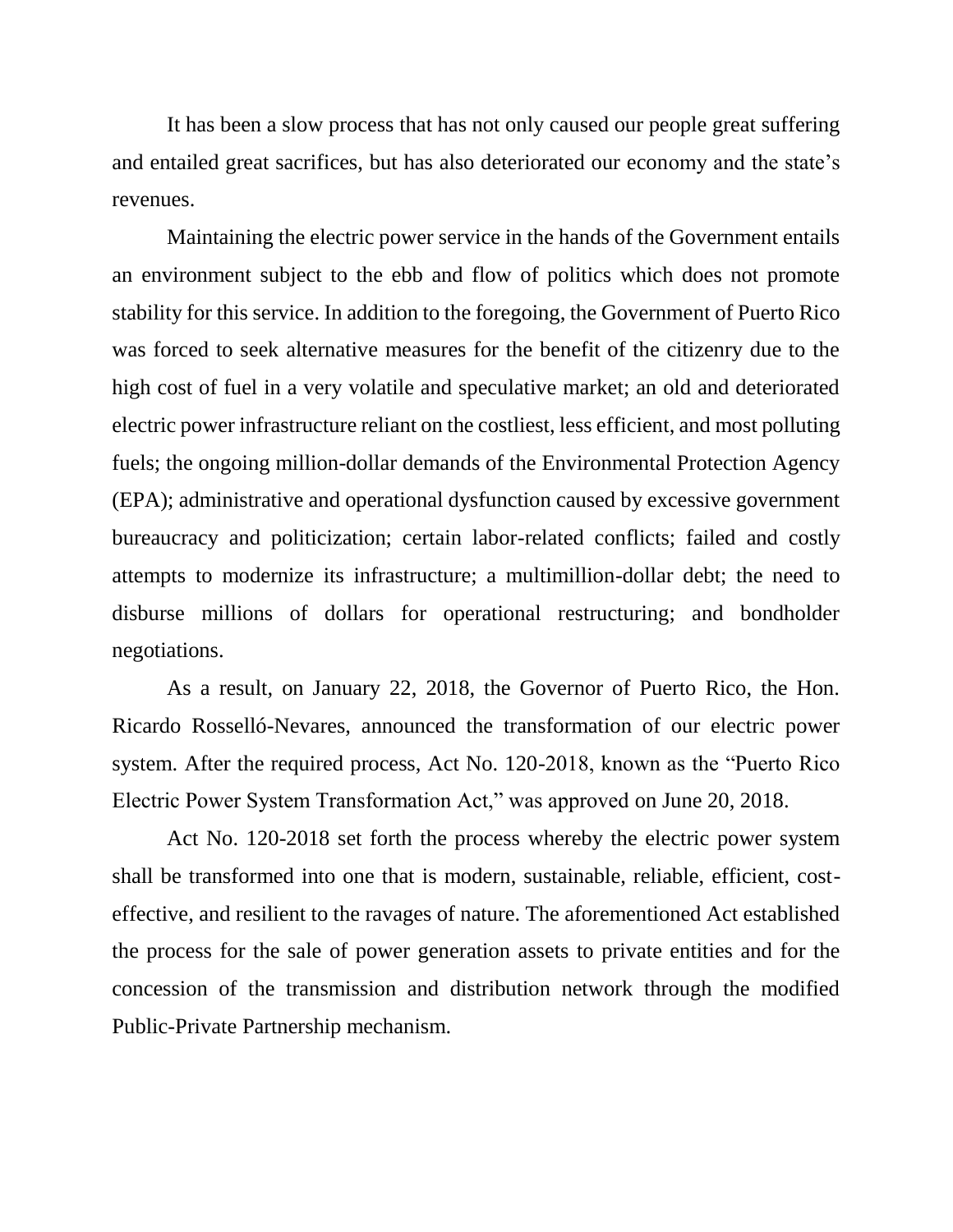During the legislative process of Act No. 120-2018, numerous sectors voiced their concerns with regards to the need for a complete, viable, and reliable regulatory framework that guides the transformation of our Island's electric power system and takes into consideration our vulnerability in the aftermath of hurricanes Irma and Maria. Likewise, such process revealed the need to maintain a regulatory entity to oversee the attainment of the objectives established by this public policy, and the importance of having an updated Integrated Resource Plan to regulate the market and a Public Policy that continues until 2050. For such reason, the enacted legislation recognized the need to approve a new regulatory framework and a cutting-edge public policy on energy that encourages the use of new technology, alternative energy methods, distributed generation and renewable energy sources, the integration of microgrids, and the flexibility of a competitive market. To achieve this, the Legislative Assembly was granted a term of one hundred eighty (180) days to develop the regulatory framework and the energy public policy.

Such a transformation is imminent and necessary in the face of an energy demand that has been dropping for the past ten (10) years. The performance metrics of Puerto Rico's electric power system show that we are far below the United States in the System Average Interruption Duration Index (SAIDI), the System Average Interruption Frequency Index (SAIFI), and the Customer Average Interruption Duration Index (CAIDI). These indexes are used as reliability indicators by electric power utilities to show the average outage duration for each customer served; the average number of interruptions that a customer experiences; and the average outage duration time that any given customer experiences with the average restoration time, respectively.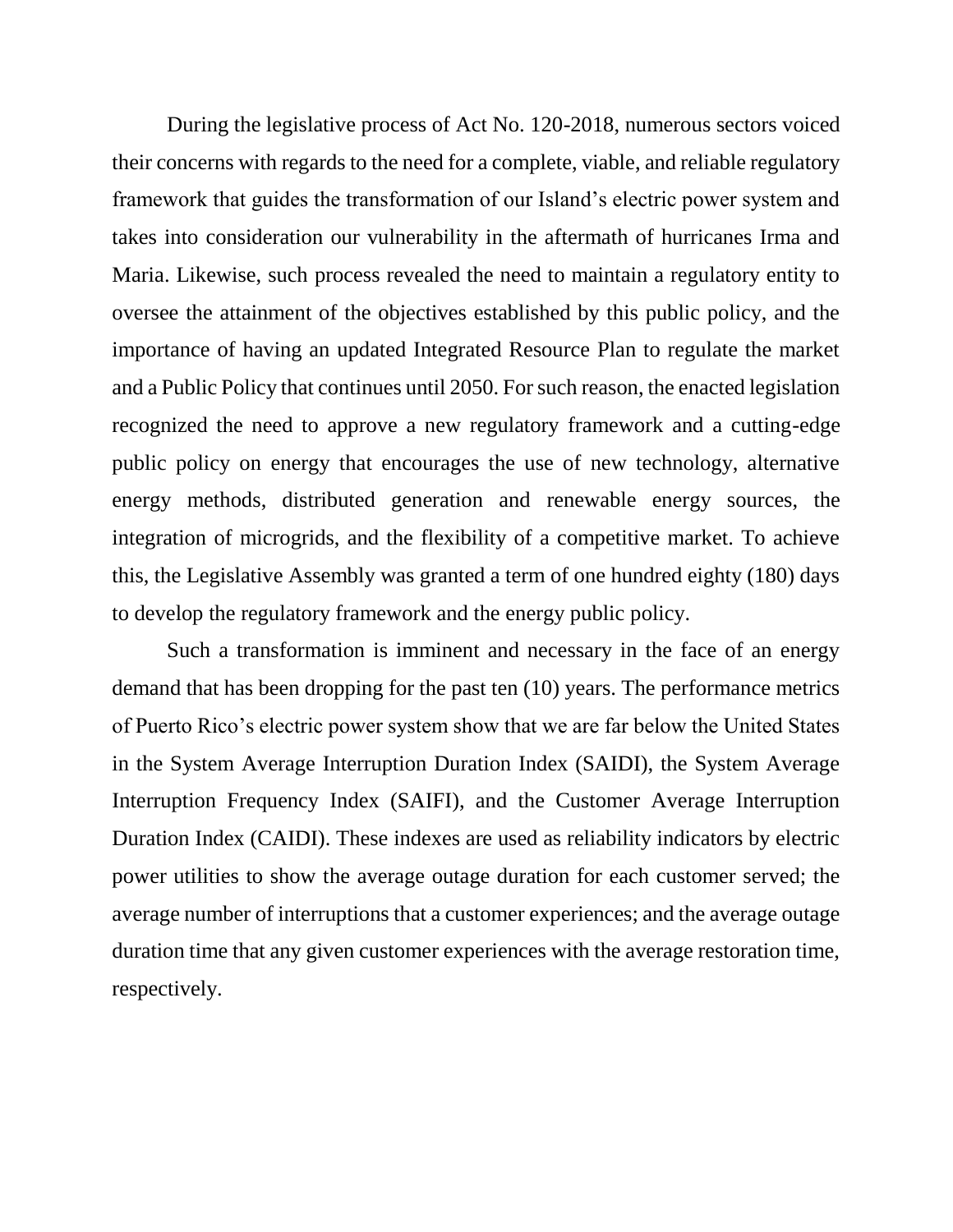Puerto Rico's electric power system lacks an orderly planning to identify the needs for modernizing or retiring facilities, and providing maintenance to infrastructure and prioritizing the installation of underground electrical wiring in areas with facilities for essential services and urban centers. The system also lacks the integration of distributed generation and renewable energy sources that make it flexible, reliable, resilient, and efficient.

The Legislative Assembly took on the task of revising the existing legislation on Puerto Rico's current regulatory framework and energy public policy including, but not limited to, the following: (1) Act No. 83 of May 2, 1941, as amended, known as the "Puerto Rico Electric Power Authority Act"; (2) Act No. 114-2007, as amended, known as the "Electric Power Authority Net Metering Program"; (3) Act No. 83-2010, as amended, known as the "Green Energy Incentives Act of Puerto Rico"; (4) Act No. 82-2010, as amended, known as the "Public Policy on Energy Diversification by Means of Sustainable and Alternative Renewable Energy in Puerto Rico Act"; (5) Act No. 57-2014, as amended, known as the "Puerto Rico Energy Transformation and RELIEF Act"; and (6) Act No. 120-2018, known as the "Puerto Rico Electric Power System Transformation Act." In turn, it incorporated the input and recommendations from various sectors with specialized knowledge in this field, the population in general, the market, and the Government of Puerto Rico to set the parameters that shall guide Puerto Rico towards a future where the energy system is resilient, reliable, and robust, and allows for consumers to be active agents, the modernization of the transmission and distribution network, the transition from fossil fuels to renewable energy sources, the integration of distributed generation, microgrids, and state of art technology that benefits consumers and results in rates below twenty cents (\$0.20) per kilowatt-hour. Among the reports considered were: the *Development of the Regulatory Framework and Public Policy for the Puerto Rico Energy Transformation* by the Senate of Puerto Rico Advisory Committee on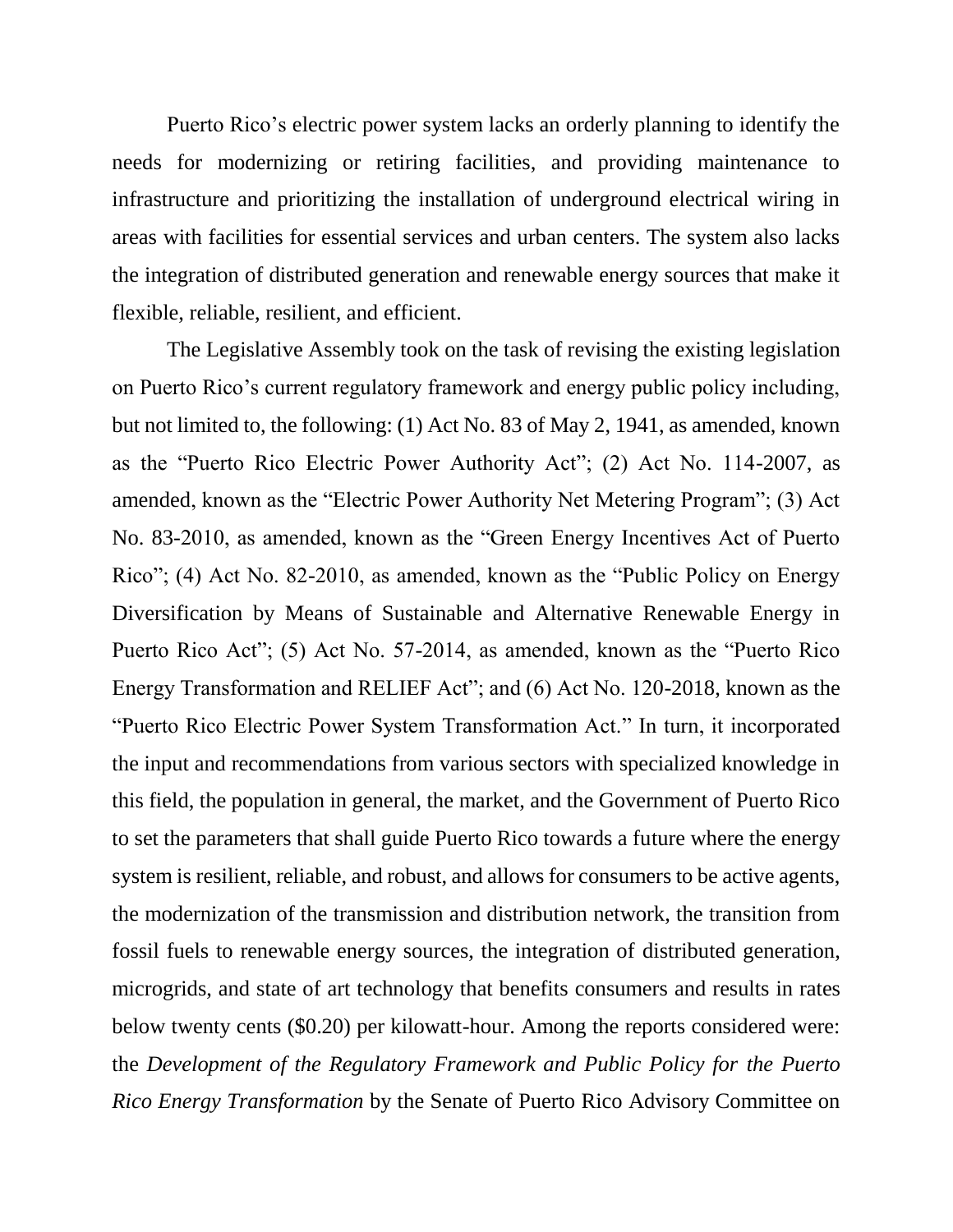Energy Transformation, October 2018; the *Public Collaborative for Puerto Rico's Energy Transformation* by the Rocky Mountain Institute and the Institute for Competitiveness and Sustainable Economy, October 2018; the *Energy Resilience Solutions for the Puerto Rico Grid* by the United States Department of Energy, June 2018; *Reimagina Puerto Rico Energy Sector Report*, June 2018; and *Build Back Better: Reimagining and Strengthening the Power Grid of Puerto Rico*, December 2017.

Moreover, in view of the urgency to transform the Island's electric power system, different interest sectors have expressed the need to depoliticize the Electric Power Authority. During a congressional hearing on the public corporation, held in 2018, the Chair of the U.S. House Committee on Natural Resources stated the need to enact legislation allowing for the depoliticization of the Electric Power Authority. Unbundling the Electrical System and incorporating the private sector in the operation of assets and the rendering of electric power services will allow for the elimination of interventions fueled by party politics.

To attain these objectives, this Act provides the means to establish an effective programming that allows for the setting of clear parameters and goals for energy efficiency, the Renewable Portfolio Standard, the interconnection of distributed generators and microgrids, wheeling, and the management of electricity demand. In doing so, it imposes, among other measures, responsibility for lack of diligence in or noncompliance with the implementation of the energy public policy of Puerto Rico, and it adopts incentive mechanisms that make the enforcement thereof feasible. Furthermore, pertaining to the Puerto Rico Energy Bureau, its powers and duties are broadened and its budget is increased. It is also provided for the implementation of alternative mechanisms that aid in the enforcement of the public policy and for the inclusion of the Bureau, with greater powers, in the Partnership Contracts and Sales Contracts processes established in Act No. 120-2018.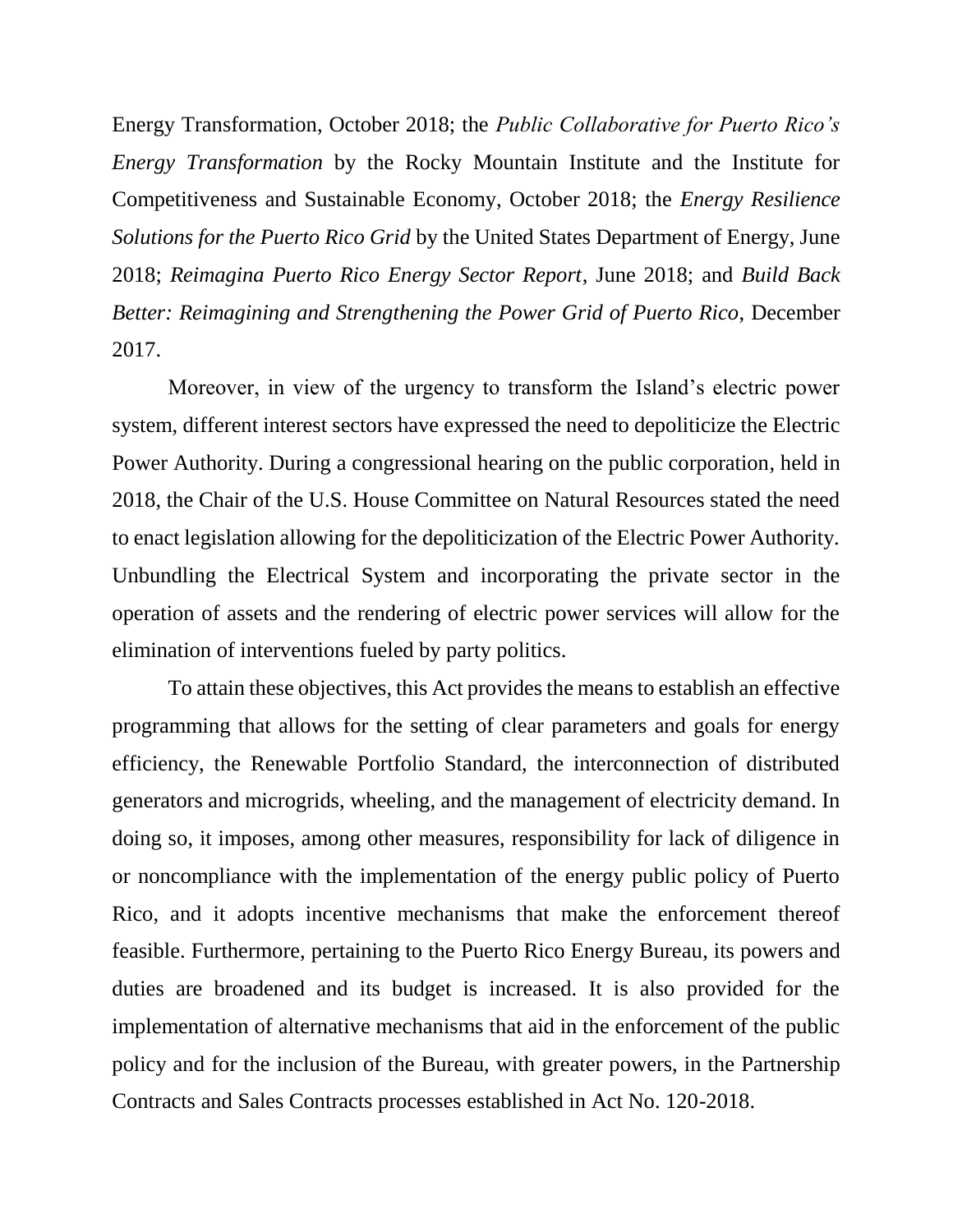A new and better Puerto Rico is built with the will of those who are not discouraged in the face of adversity. We rise up with the capacity to innovate and make the necessary changes to benefit our People. The transformation herein initiated shall exchange inefficiency for operational excellence. With this step, Puerto Rico shall make progress and move towards the future.

## *BE IT ENACTED BY THE LEGISLATIVE ASSEMBLY OF PUERTO RICO:*

Chapter I.- General Provisions

Section 1.1.- Title.

This Act shall be known and may be cited as the "Puerto Rico Energy Public Policy Act."

Section 1.2.- Definitions.

The following words or terms shall have the meaning stated below, except as otherwise provided or where the context clearly indicates otherwise. Words importing the singular number shall include the plural and vice versa:

(a) Legacy Power Generation Assets: Shall mean those PREPA Assets, as such term is defined in Act No. 120-2018, related to power generation that the Authority does not sell as part of the transformation process authorized under Act No. 120-2018. The operation of these assets shall be transferred to one or more electric power companies with sole purpose of being operated during their useful life pursuant to the Integrated Resource Plan.

(b) Authority or PREPA: Shall mean the Puerto Rico Electric Power Authority, created by Act No. 83 of May 2, 1941, as amended, and any of its subsidiaries and activities whether or not commercial.

(c) Electric Power Service Company or Electric Power Company: Shall mean any natural or juridical person or entity, including energy cooperatives, engaged in the rendering of energy generation, transmission, and distribution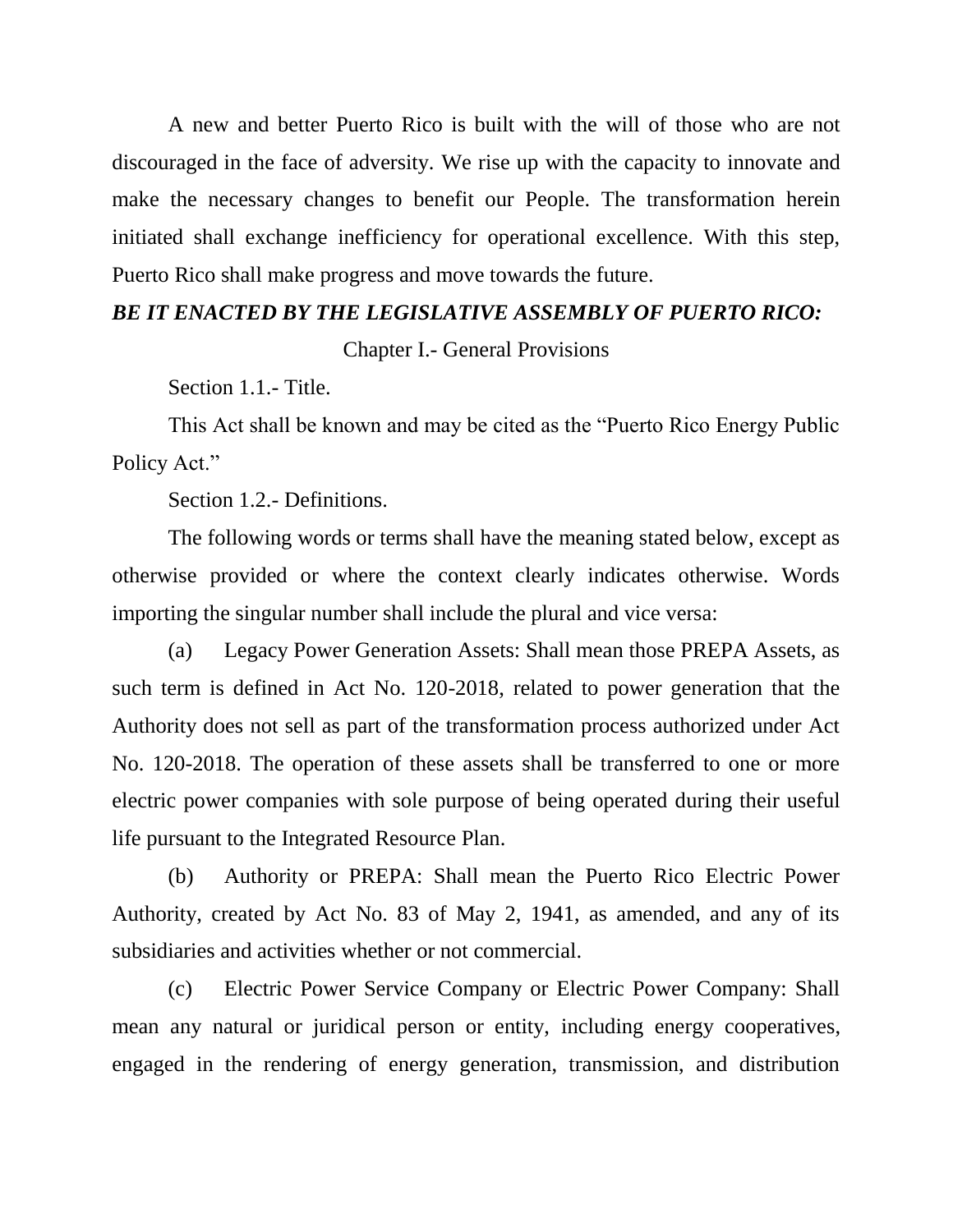services, billing, wheeling, grid services, energy storage, the resale of electric power, as well as any other electric power service as defined by the Bureau. For purposes of this Act, the Electric Power Authority or its successor, as well as any electric power transmission and distribution network operator, shall be deemed to be an Electric Power Service Company.

(d) Contractor: Shall have the meaning given to such term in Act No. 29- 2009, provided, that for the purposes of this Act it refers to those natural or juridical persons that execute Partnership Contracts in relation to PREPA Transactions.

(e) Partnership Contract: Shall have the meaning given thereto in Act No. 29-2009. Provided, that the Energy Compliance Certificate provided in Act No. 120- 2018 shall be required in the case of a PREPA Transaction.

(f) Renewable Energy: Includes the terms "sustainable renewable energy," "alternative renewable energy," and "distributed renewable energy," jointly, as such terms are defined in Act No. 82-2010, as amended, known as the "Public Policy on Energy Diversification by Means of Sustainable and Alternative Renewable Energy in Puerto Rico Act."

(g) Distributed Generation: Means the electric power delivered to the distribution grid that is generated from an energy source in a facility near where it will be used.

(h) Essential Service Facilities: Shall mean health facilities, police and armed forces stations, fire stations, emergency management offices, emergency shelters, prisons, ports, airports, telecommunications facilities, water supply and waste water treatment facilities, educational institutions, and any other facility designated by the Energy Bureau as an "Essential Service Facility" through regulations.

(i) Act No. 29-2009: Shall mean Act No. 29-2009, as amended, known as the "Public-Private Partnership Act."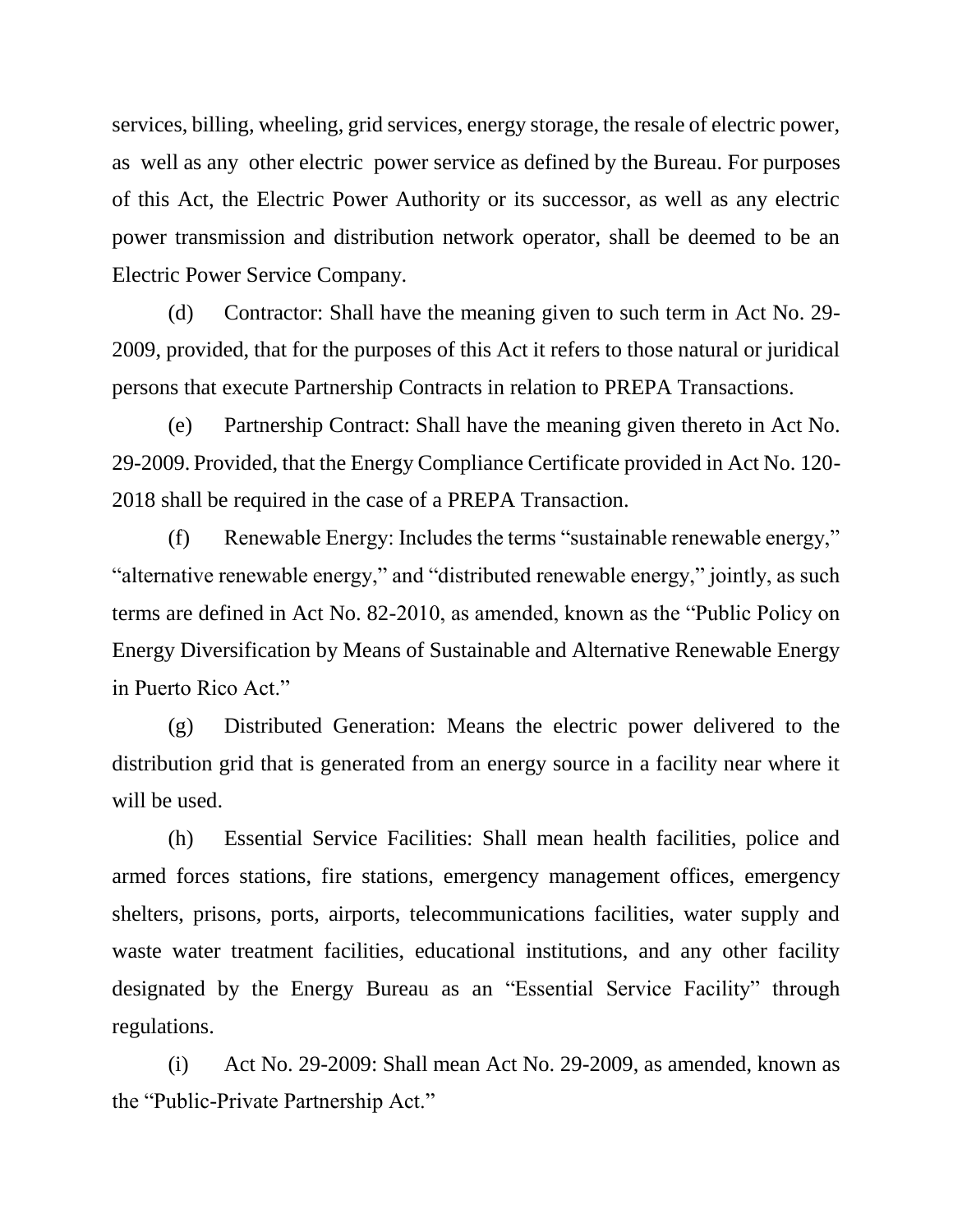(j) Act No. 57-2014: Shall mean Act No. 57-2014, as amended, known as the "Puerto Rico Energy Transformation and RELIEF Act."

(k) Act No. 82-2010: Shall mean Act No. 82-2010, as amended, known as the "Public Policy on Energy Diversification by Means of Sustainable and Alternative Renewable Energy in Puerto Rico Act."

(l) Act No. 83: Shall mean Act No. 83 of May 2, 1941, as amended, known as the "Puerto Rico Electric Power Authority Act."

(m) Act No. 120-2018: Shall mean Act No. 120-2018, as amended, known as the "Puerto Rico Electric Power System Transformation Act."

(n) Microgrids: Shall have the meaning established in Section 1.4 of Act No. 82-2010.

(o) Bureau: Shall mean the Puerto Rico Energy Bureau established by virtue of the Reorganization Plan of the Puerto Rico Public Service Regulatory Board, and Act No. 211-2018, formerly the Puerto Rico Energy Commission created under Act No. 57-2014, as amended, which is a specialized independent entity in charge of regulating, overseeing, and enforcing the public policy on energy of the Government of Puerto Rico.

(p) Integrated Resource Plan or "IRP": Shall mean a plan that considers all reasonable resources to satisfy the demand for electric power services during a specific period of time, including those related to energy supply, whether existing, traditional, and/or new resources, and those related to energy demand, such as energy conservation and efficiency, demand response, and distributed generation by industrial, commercial, or residential customers. Every integrated resource plan (IRP) shall be subject to the provisions of this Act and the rules established by the Bureau which shall approve the same. Every plan shall be devised with broad participation from citizens and all interested groups.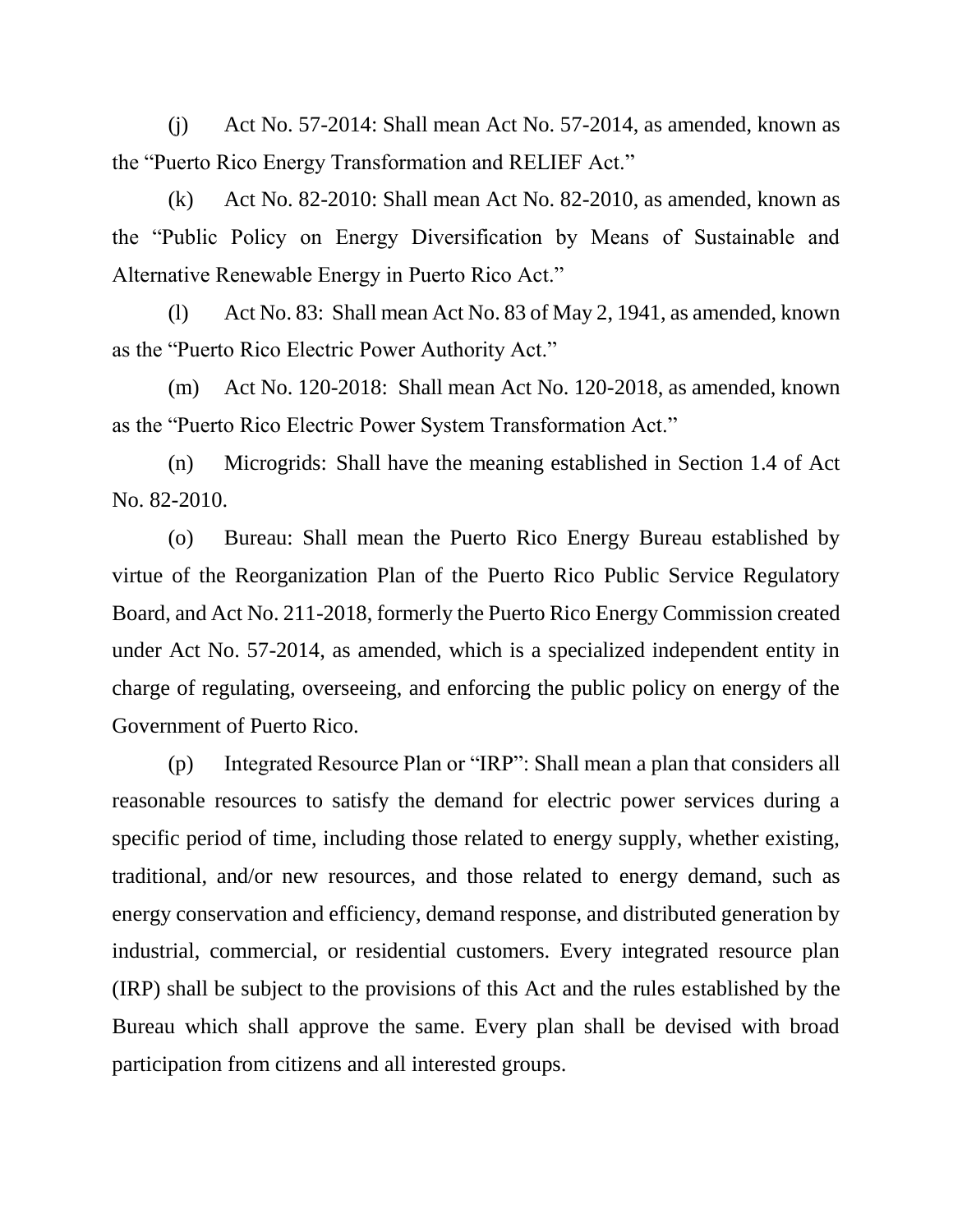(q) Energy Public Policy Program: Shall mean the Energy Public Policy Program of the Department of Economic Development and Commerce of Puerto Rico, formerly known as the Commonwealth Energy Public Policy Office, created by virtue of Reorganization Plan of the Puerto Rico Public Service Regulatory Board and Act No. 211-2018, in charge of developing and promulgating the public policy on energy of the Government of Puerto Rico.

(r) Prosumer: Shall mean any users or customers of the Electrical System who have the capacity to generate electric power for self-consumption that, in turn, have the capacity to supply any energy surplus through the electric power grid.

(s) Electric Power Service: Means the group of activities that make up the electrical system and allow customers to receive and u6se electric power. The term electricity power service includes, but is not limited to, those activities related to electric power generation, transmission, distribution, commercialization, billing storage, and wheeling.

(t) PREPA Transaction(s): Any and all transactions carried out in accordance with the provisions of Act No. 29-2009 and Act No. 120-2018, whereby PREPA or the Government of Puerto Rico establish one or more Partnerships in connection with any of PREPA's functions, services, or facilities, or a Sales Contract for PREPA assets related to electric power generation.

Section 1.3.- The Puerto Rico Electrical System.

Puerto Rico's Electric Power System comprises the functions of electric power generation, transmission, distribution, and commercialization as well as system planning and control. The electric power service is one of the basic and essential services that lay the foundation for the sustainable development of the people of Puerto Rico; therefore, all of the functions of the Electrical System are in the public interest and of strategic importance for private and government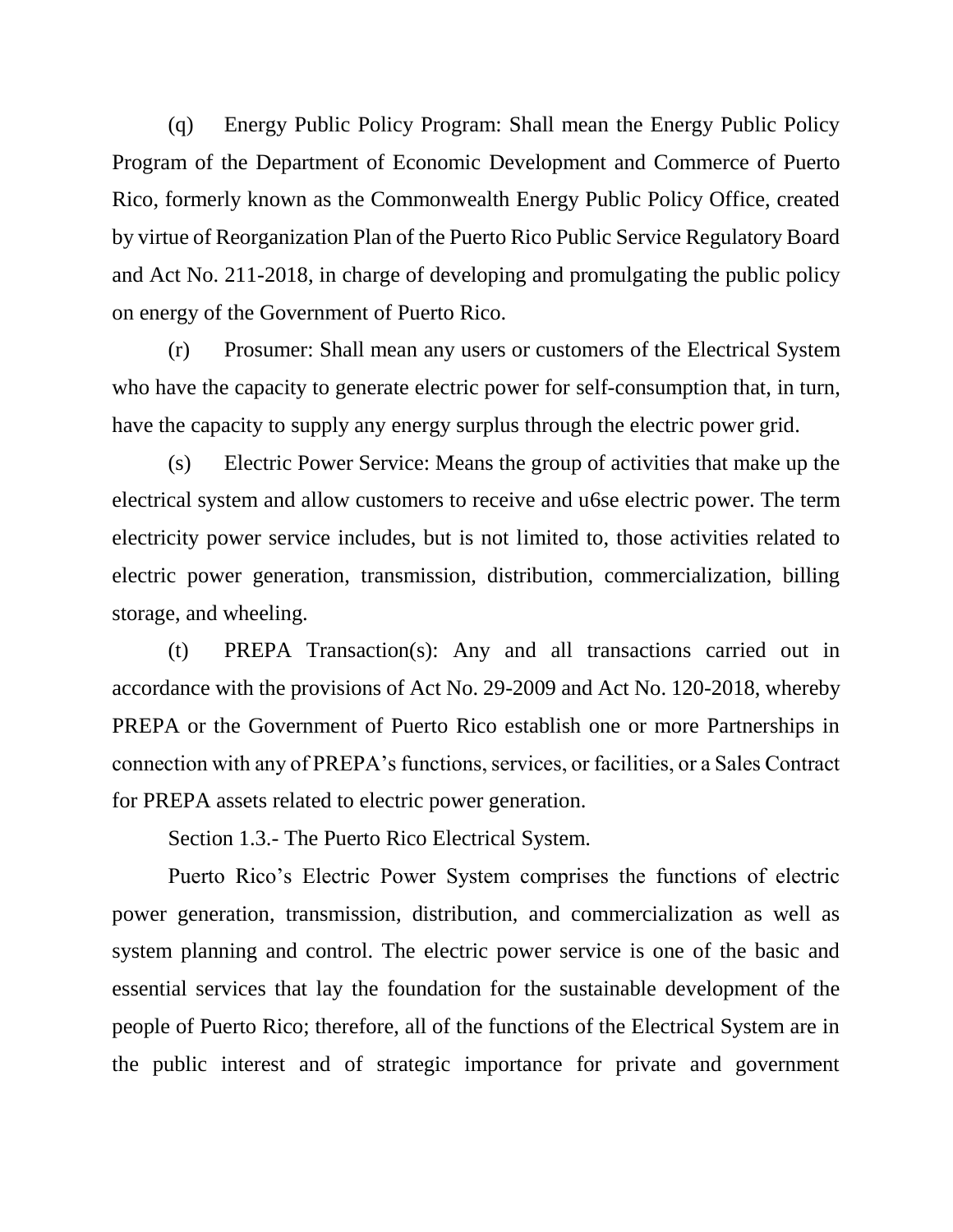operations. However, as of the approval of this Act, the Authority shall not have exclusive rights to generate, transmit, distribute, and commercialize the electric power supply. The Puerto Rico Electrical System shall operate openly rather than in a discriminatory manner and be subject to the regulations of the Puerto Rico Energy Bureau.

Section 1.4.- Guiding Principles of the Puerto Rico Electrical System.

The activities or functions related to the electric power service shall be governed by the principles of efficiency, quality, continuity, adaptability, impartiality, solidarity, and equality.

i) The efficiency principle compels the correct allocation and use of resources to guarantee that services are rendered at the lowest possible cost and that resources which compose the Electrical System are developed according to the best industry practices;

ii) By virtue of the quality principle, electric power services rendered must meet the technical requirements and the reliability and quality standards established therefor;

iii) The continuity principle implies that services shall be rendered without interruptions, other than those programmed due to technical reasons, force majeure, or fortuitous events, or as a penalty when a customer fails to fulfill his obligations, and even in the event of bankruptcy, liquidation, audit, or substitution or termination of contracts entered into with the companies responsible for rendering such services;

iv) The adaptability principle leads to the incorporation of scientific and technological advances that improve the quality and efficiency of services rendered at the lowest possible cost;

v) The impartiality principle requires that, under the same conditions, consumers are treated equally regardless of their social condition and purchasing power, or the technical conditions or characteristics of the service rendered;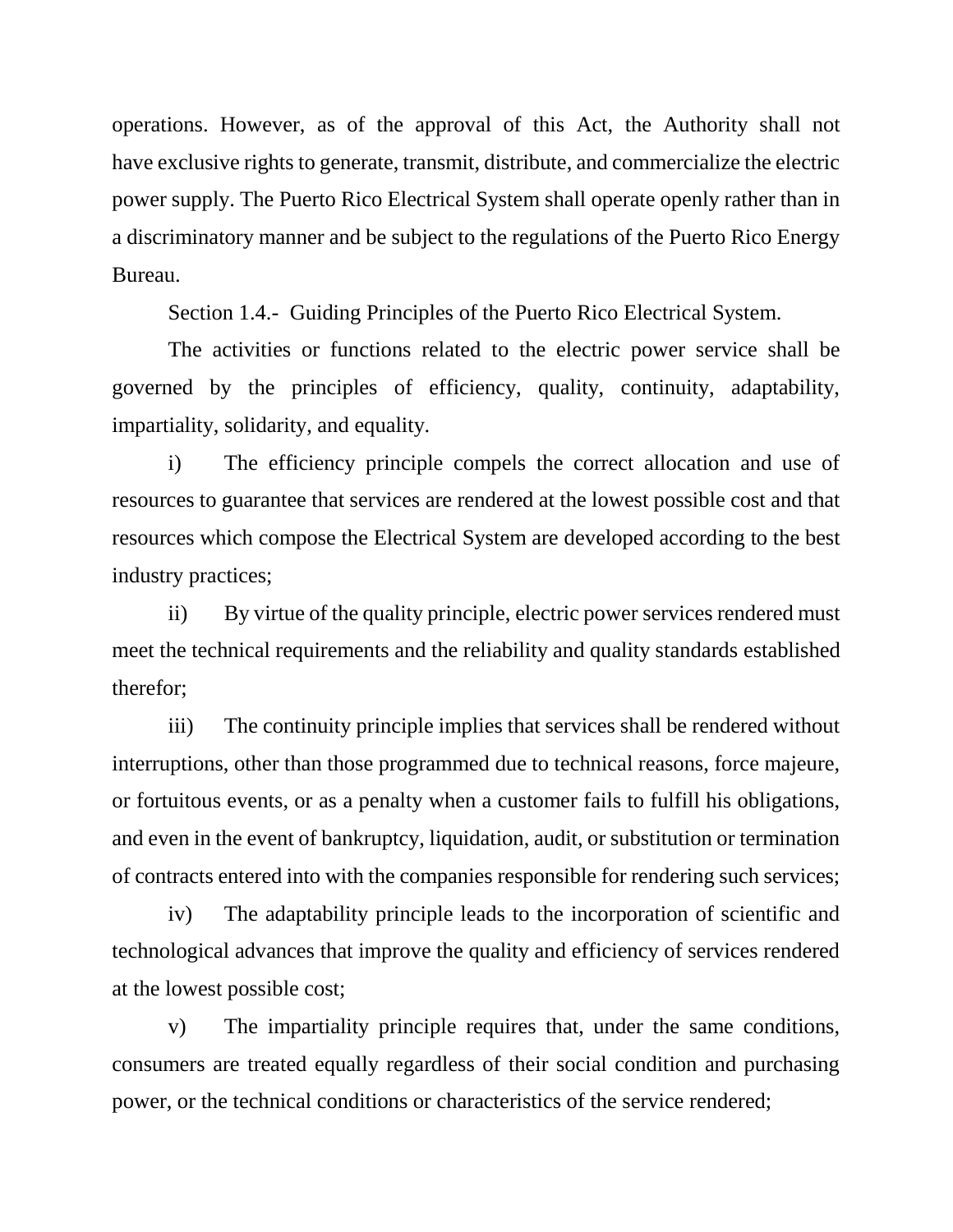vi) The solidarity principle establishes that the design of the rate structure shall take into account the goal of providing affordable electricity prices to all consumers, particularly to low-income consumers.

vii) The equity principle promotes the attainment of a balanced and appropriate energy service coverage in the various regions and sectors of the Island in order ensure that the basic needs of the entire population are met.

Section 1.5.- 2050 Energy Public Policy.

It is hereby declared as public policy of the Government of Puerto Rico:

1) Universal Access to Electric Power Service

(a) To guarantee that the cost of the electric power service in Puerto Rico be affordable, just, reasonable, and nondiscriminatory for all consumers in Puerto Rico. When reviewing and approving the fees, rents, rates, and any other type of charge that an electric power company seeks to impose, the Energy Bureau shall evaluate the efforts made by the electric power company to maintain such fees, rents, rates, and any other type of charge as close as possible to the twenty cent (\$0.20) per kilowatt-hour goal established in the Certified Fiscal Plan for the Puerto Rico Electric Power Authority. The Bureau shall be ultimately responsible for ensuring that the fees, rents, rates, and any other type of charge collected by the electric power company are just and reasonable, as well as consistent with sound fiscal and operational practices which result in a reliable service at the lowest reasonable cost;

(b) To guarantee the availability of energy materials and supply to the people of Puerto Rico;

2) Electric Power Service Model

(a) To promote the necessary changes in order to transform the Electric Power System into one that satisfies the energy needs of the 21<sup>st</sup> century-Puerto Rico;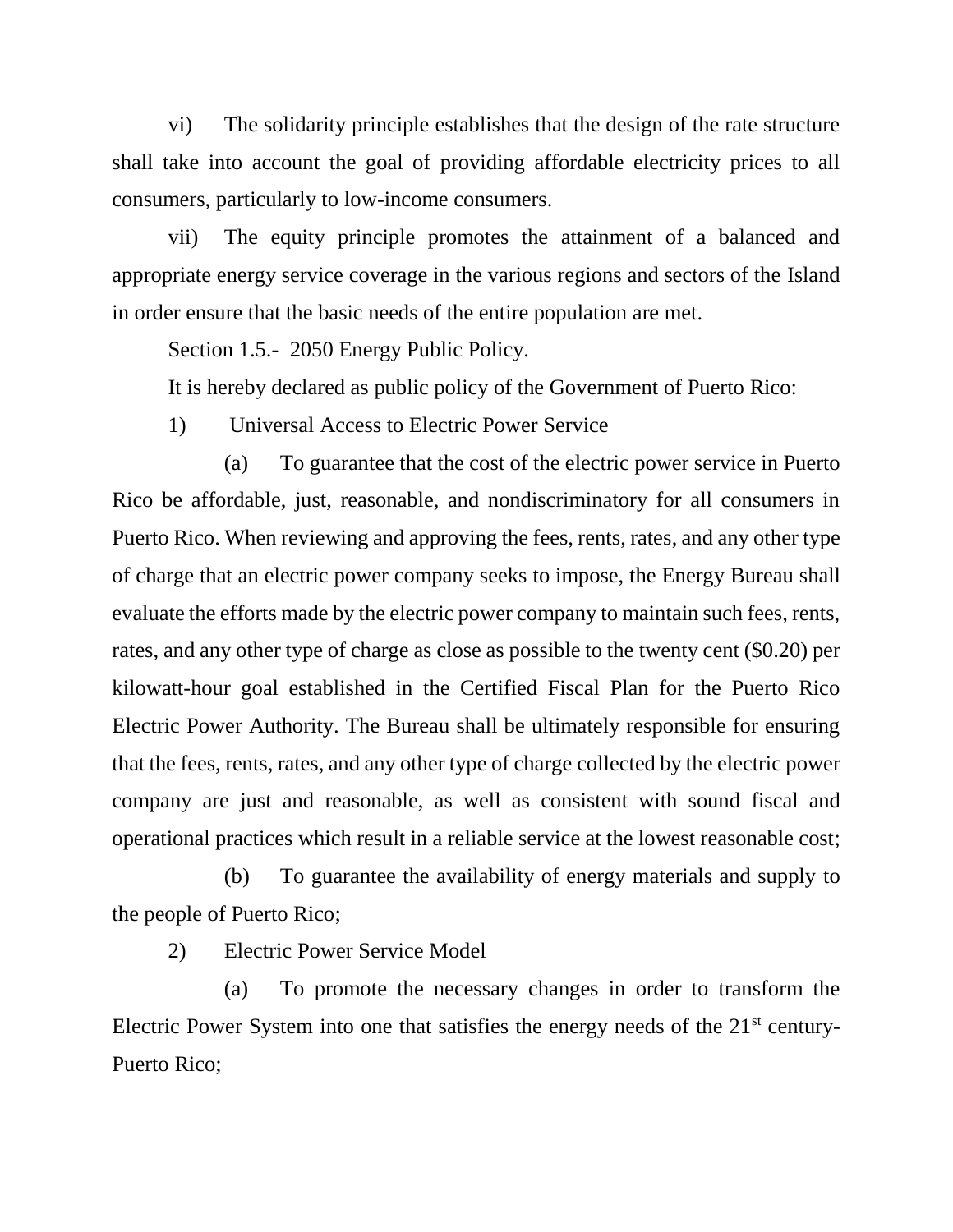(b) To oversee the implementation of strategies geared toward achieving efficiency in the generation, transmission, and distribution of electric power so as to guarantee the availability and supply thereof at an affordable, just, and reasonable cost;

(c) To properly use all electric power service contributions, subsidies, or direct or indirect payments in accordance with the objectives for which they were created;

(d) To establish criminal penalties, both at the personal and corporate levels, for the noncompliance with legal mandates by electric power service companies or by any natural or juridical person that directly or indirectly intervenes in the rendering of electric power services;

(e) To establish an Electrical System model that maximizes the use of the energy resources available and that empowers the consumer to be part of the energy resources portfolio through the adoption of energy efficiency strategies, demand response, the installation of distributed generators, among others;

(f) To design an electric power grid that takes into account the development and integration of community solar, wheeling, the creation of microgrids, and electric cooperatives or energy cooperatives as alternatives and tools to improve the access to renewable energy and the electric power grid's resilience to natural disasters;

(g) To ensure that the establishment and implementation of the public policy on energy is an ongoing planning, consultation, execution, evaluation, and improvement process in all energy-related matters;

3) Energy Regulatory Entity and Performance-based Regulations

(a) The Energy Bureau shall be the independent entity in charge of regulating the energy market in Puerto Rico. The Bureau shall have broad powers and duties as well as the necessary financial and technical resources and trained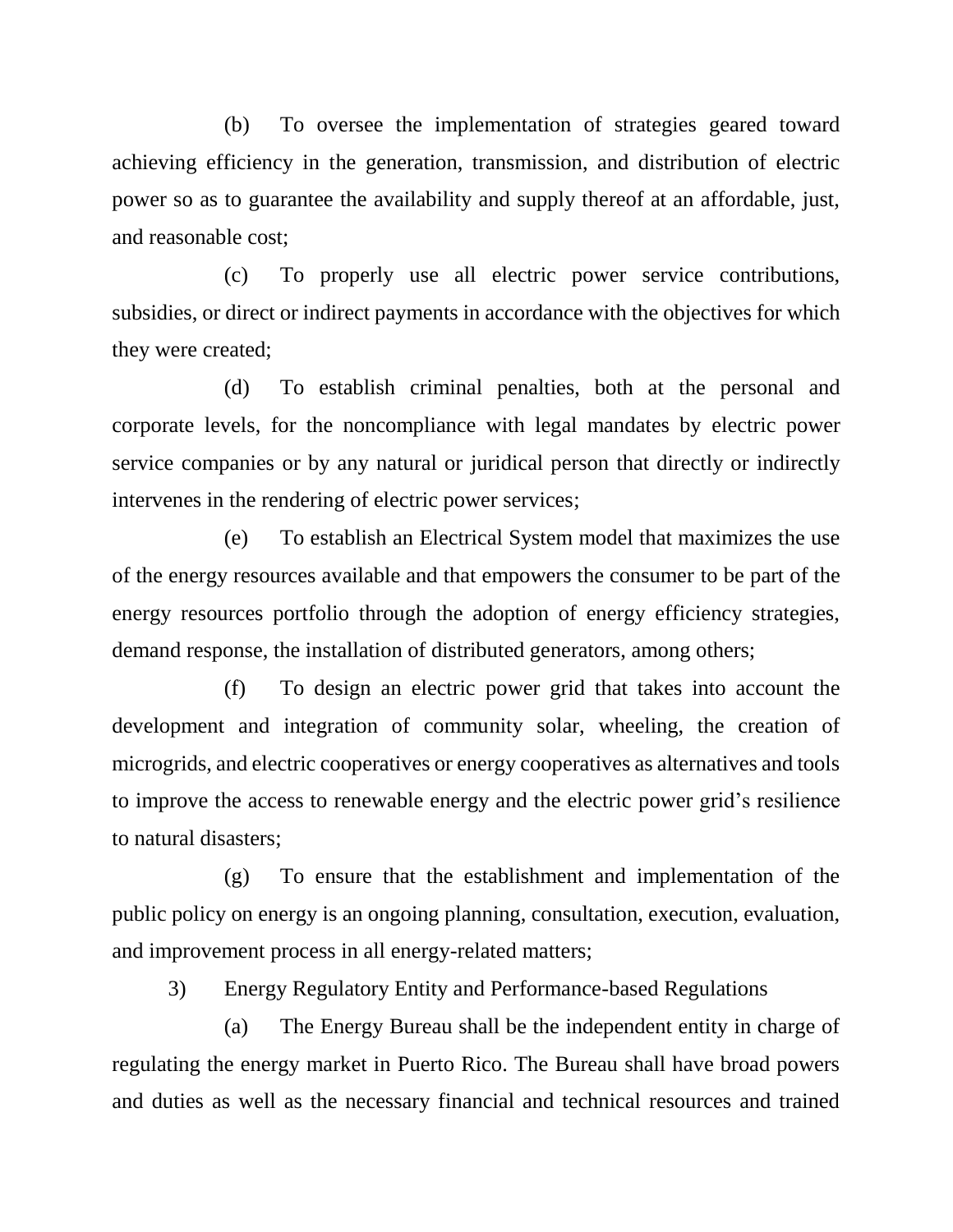personnel as necessary to ensure compliance with the energy public policy, the provisions and mandates of this Act, and to ensure that energy costs are just and reasonable, affordable, easy to understand and clearly comparable, and transparent through oversight and rate reviewing;

(b) The Bureau shall thoroughly scrutinize the electric power grid maintenance as well as require periodic reports on the maintenance status of the electric power grid as well as the plans developed to satisfy such needs;

(c) The Bureau shall use mechanisms other than cost-based regulation when deemed necessary in order to comply with and implement the metrics and goals set forth in this Act;

(d) When deemed appropriate, during ratemaking processes, the Bureau shall establish performance-based incentives and penalty mechanisms for electric power service companies as well as mechanisms that ensure strict compliance with the orders of the Bureau;

4) Energy Culture, Education, Research, and Development.

(a) To promote the responsible and effective use of energy resources in Puerto Rico by residential, commercial, and industrial customers;

(b) To make efforts to educate citizens and electric power service customers on energy efficiency consumption reduction, distributed generation strategies, and other available tools to empower consumers to have more control over their energy consumption;

(c) To strengthen the research and development of solar, hydroelectric, wind, and ocean power, among other sustainable power generation technologies to maximize their use;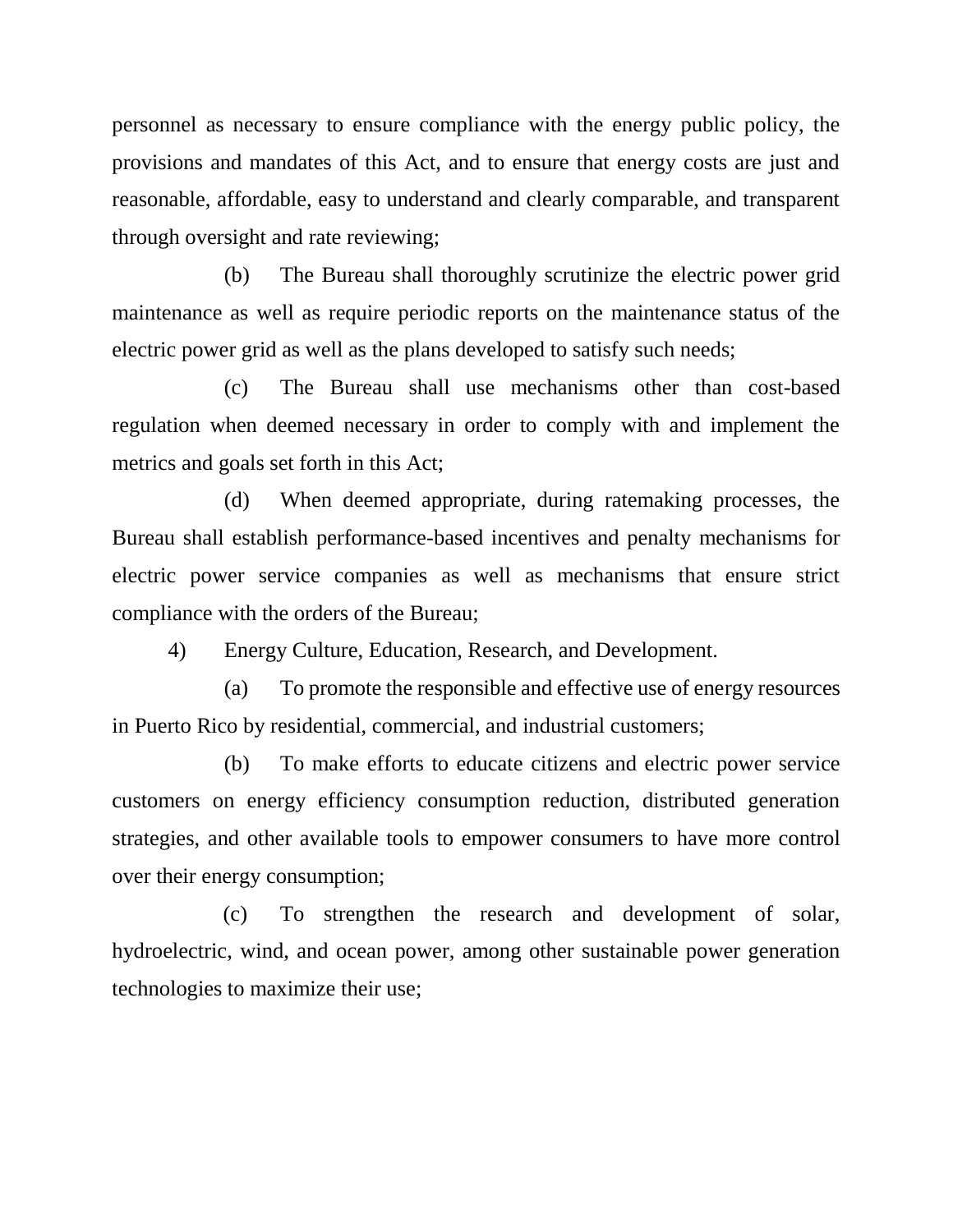5) Energy Generation, Efficiency, and Demand Response Programs.

(a) To reduce our reliance on energy sources derived from fossil fuels and to develop short-, medium-, and long-term plans that allow us to establish a well-balanced and optimum portfolio standard based on the development of renewable energy for Puerto Rico's Electrical System;

(b) To require existing and future units that generate power from fossil fuels to be capable of operating with at least two (2) types of fossil fuels, one of which shall be natural gas, to reduce greenhouse gas emissions and to increase the capacity of the electric power grid to integrate distributed generation and renewable energy;

(c) To ensure that the purchase of fuel for energy generation and the purchases of power for the transmission and distribution network are made at a reasonable price that takes advantage of the reductions in the costs of supplies according to the market, the geographical realities, and the realities of Puerto Rico's electrical power infrastructure, among other factors;

(d) To ensure that power purchase agreements do not hinder the development of a modern system that integrates renewable resources and power from distributed generation sources, while always taking into account current and future energy demands and the provisions of the Integrated Resource Plan;

(e) To promote and oversee that prices are based on the actual cost of the service provided, efficiency standards, or any other parameters recognized by the electric power service industry;

(f) To establish demand response, demand-side management, and energy efficiency programs and strategies that take into account short-, medium-, and long-term goals and incentivize customers to become more energy efficient, with a focus that results in a reduction in costs and energy consumption, as well as greater stability and reliability;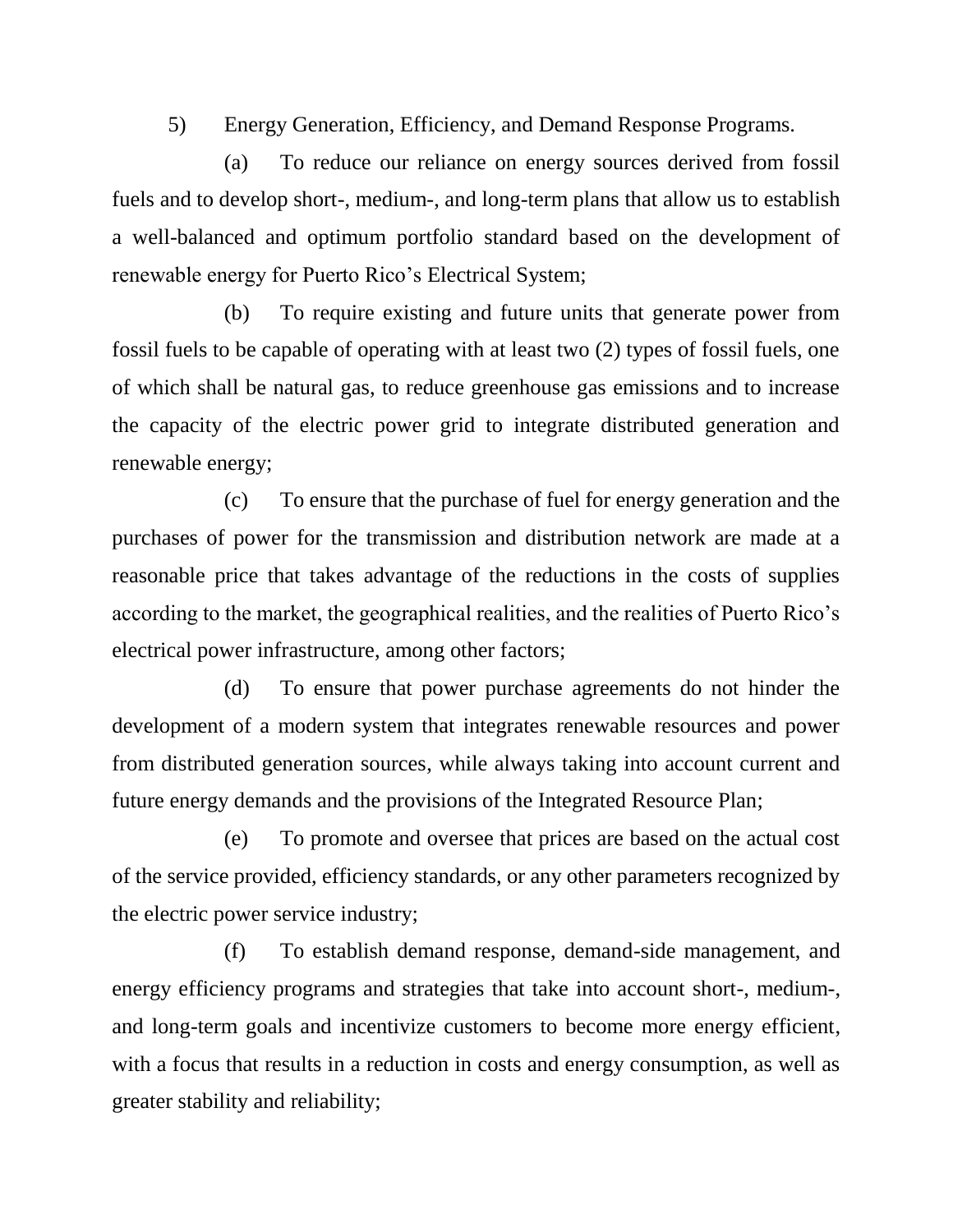6) Environmental Responsibility.

(a) The Government of Puerto Rico, its agencies, municipalities, and public corporations, as well as all natural or juridical persons shall comply with every applicable environmental law and regulation in order to preserve the ecosystems of Puerto Rico, and improve the quality of life of all Puerto Ricans;

(b) To aggressively reduce the use of fossil fuels, minimizing greenhouse gas emissions, and supporting initiatives in Puerto Rico that focus on the issue of climate change, specifically on mitigation, adaptation, and resilience;

7) Energy Use in the Public Sector.

(a) The Government of Puerto Rico, its agencies, municipalities, and public corporations shall become efficient and responsible energy consumers, and shall promote energy conservation and efficiency among all the branches and instrumentalities of the Government of Puerto Rico as well as the population in general;

(b) The Government of Puerto Rico shall achieve a swift conversion of all public lighting to light emitting diodes (LEDs) or renewable energy in order to reduce the general cost of illumination at a municipal and state level;

8) Distributed Energy, Energy Storage, and Technology Integration.

(a) To ensure the integration of renewable energy into the Electrical System in a safe and reliable manner and at a reasonable cost, as well as identify the appropriate technologies and sites, such as closed sanitary landfills and previously contaminated lands, that shall make such integration feasible in accordance with the best interests of Puerto Rico; and ensure the improvements necessary to achieve the metrics of the Renewable Portfolio Standard pursuant to Act No. 82-2010 are made;

(b) The Authority and any other electric power service company, shall comply with the rules established for the interconnection of distributed generation and microgrids, including the expedited processes under the regulations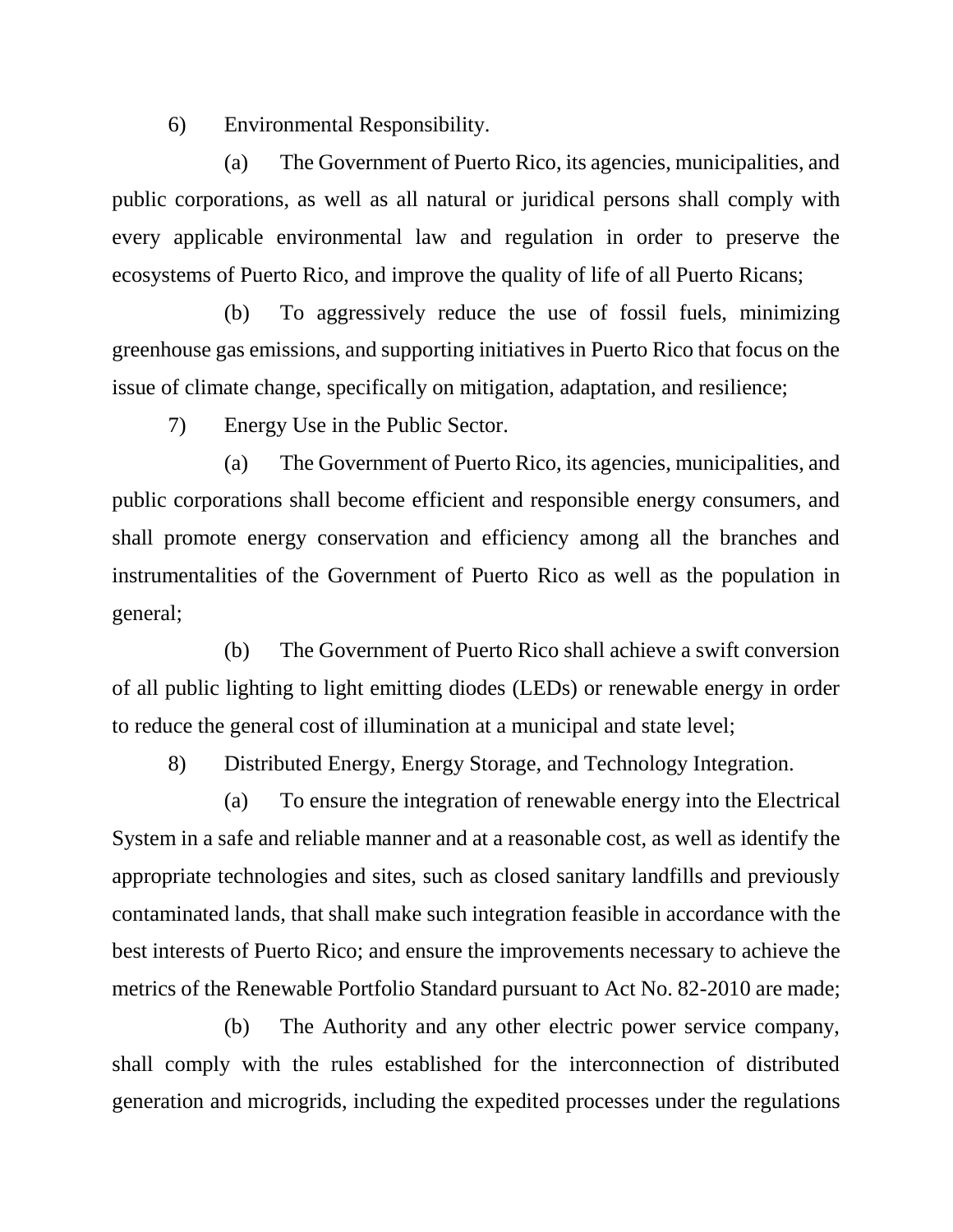for the interconnection of generators to the distribution system, and the processes to interconnect microgrids and, in addition, shall establish an effective process to reduce the interconnection time;

(c) To promote the development of microgrids, particularly in essential service facilities as these are defined in Act No. 57-2014, and in remote areas, as a mechanism to promote the resilience and modernization of the distribution networks;

(d) To require that every electric power service company design mitigation options adapted to their information technology networks and operations, which shall include the adoption of specific cyber security measures to effectively prevent and manage cyber-attacks;

(e) To conduct studies as appropriate to set forth the specific energy storage goals that best suit the needs of Puerto Rico;

9) Infrastructure Design, Resilience, Maintenance, and Security.

(a) To ensure the security and reliability of our electric power infrastructure by using modern technologies that promote inexpensive and efficient operations and allow for the integration and dissemination of renewable sources;

(b) To design the infrastructure of the Electrical System to be more robust and resistant to weather events and other disasters, so as to apply and adopt design codes that meet the National standards in effect, as well as security requirements for the utility poles that carry power distribution lines and telecommunication lines, among others:

(c) To plan the Electrical System while addressing the interdependency between the electric power system and other essential service facilities to counteract the effects of power outages;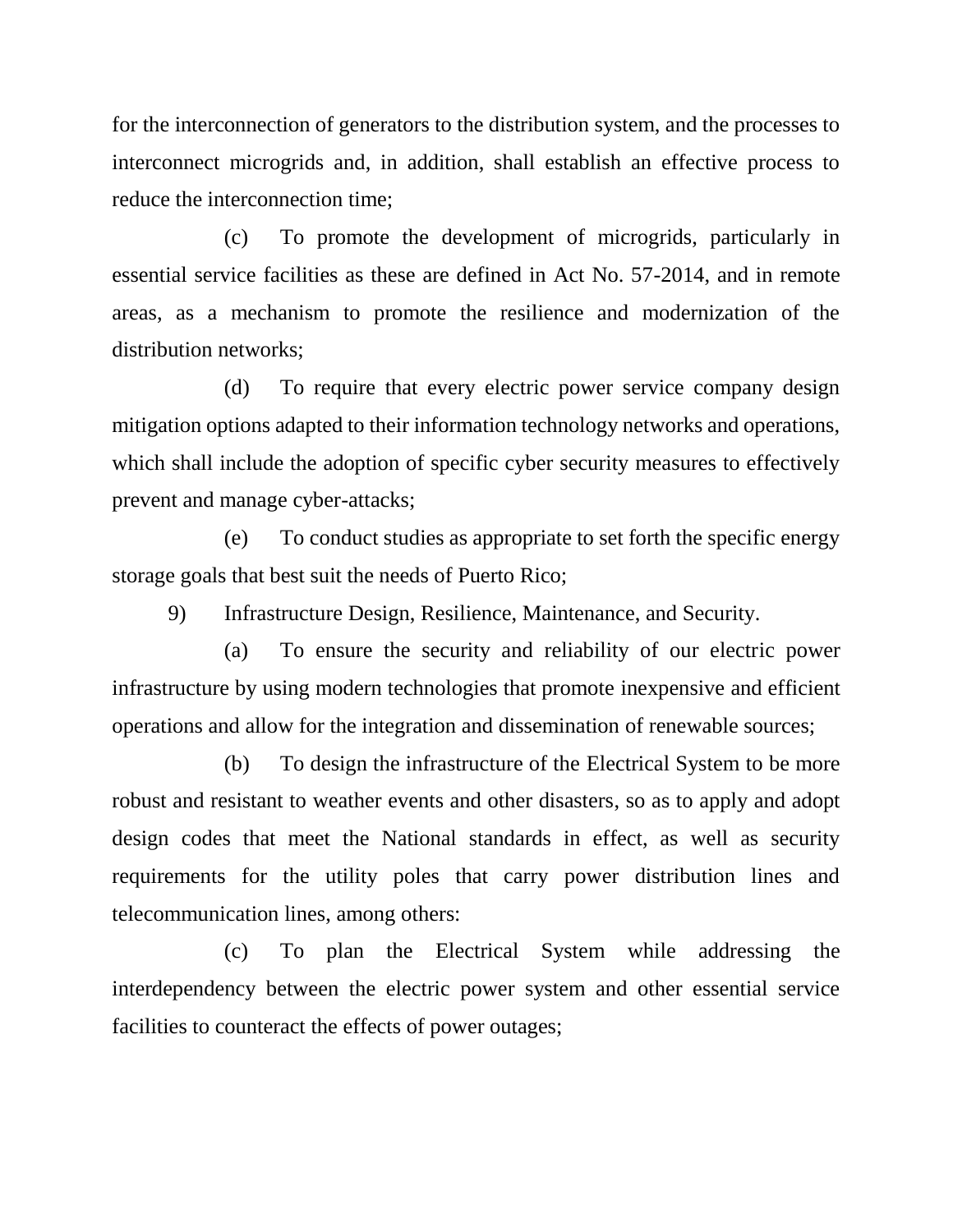(d) To conduct the appropriate planning studies on the operating voltages of the transmission and distribution system in order to ensure the reliable operation thereof; specify and keep an inventory of the Electrical System components that meet the standards in effect of the continental United States electric power industry, which facilitates the replacement of such components as part of the regular maintenance or as a result of damage caused by force majeure, such as storms and hurricanes; provided, that this shall not exclude the possible use of Volt-Var Optimization as an efficiency technology;

(e) To maintain the electric power infrastructure in optimal conditions to ensure the reliability, resilience, and safety of the electric power service; electric power service providers shall be required to submit annual energy assurance plans, asset standardization plans, spare part inventories, and the best system maintenance practices plans;

(f) To ensure continuous improvements for the electric power grid, in order to promote its resilience and diversification, by combining the generation capacity with the demand by region, thus facilitating the effective transition to new technologies and renewable energy sources;

(g) To provide incentives for grid modernization incorporating technology as appropriate to attain the transformation goals without entailing excessive spending;

(h) To install underground power distribution lines in urban centers, to the maximum extent possible, and upon conducting the pertinent analysis, in order to increase the resilience, rehabilitation, and repopulation of such urban centers, giving special attention to essential service facilities;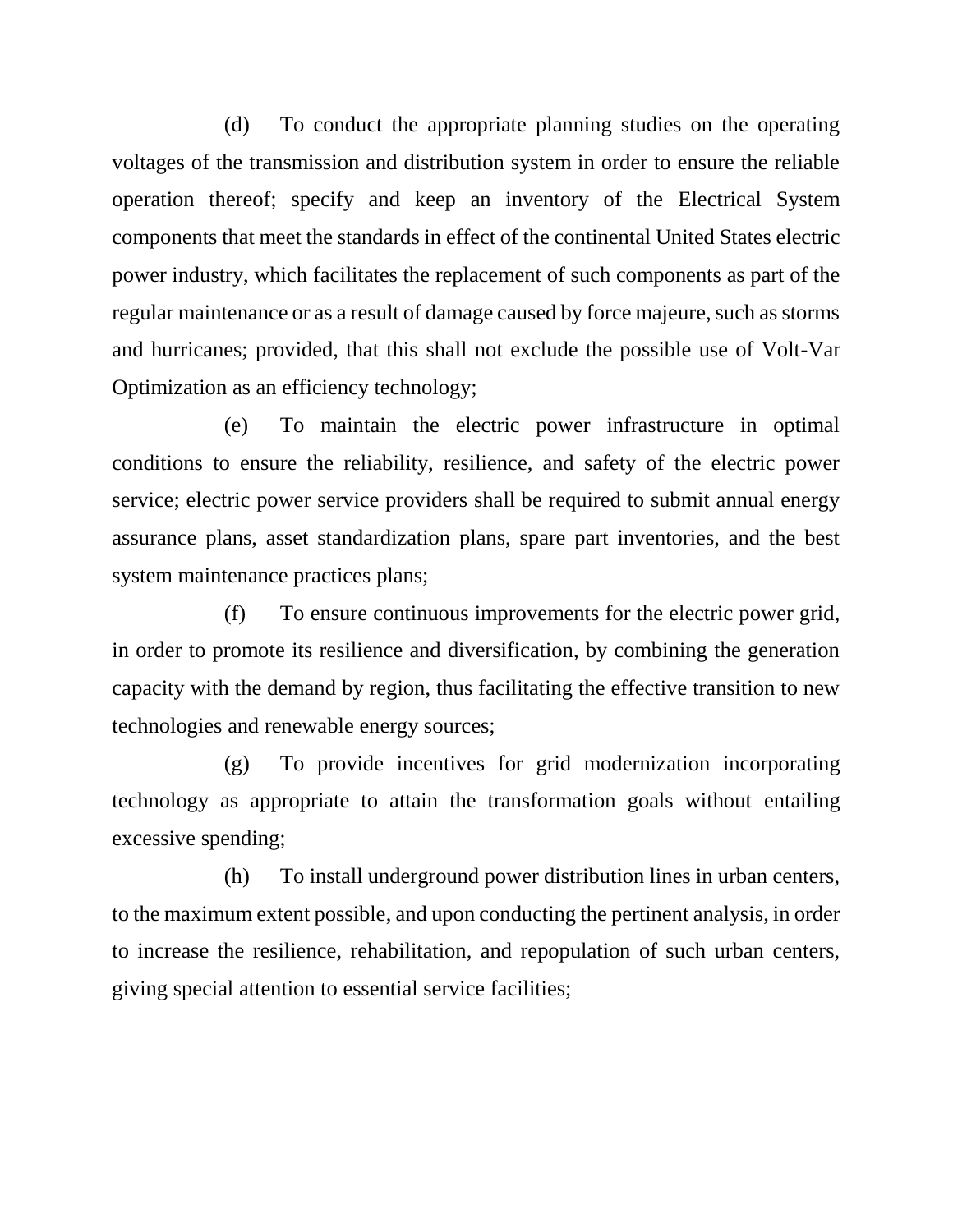10) Customer Service, Participation, and Transparency.

(a) To guarantee every consumer's right to receive a reliable, stable, and excellent electric power service at a cost that is accessible, just, and reasonable, a transparent and easy to understand bill, and a fast service response;

(b) To resolve electricity bill or service disputes equitably and diligently;

(c) To promote transparency and citizen participation in every process related to electric power service in Puerto Rico.

Section 1.6.- Initial Objectives.

The goal of the energy public policy is to achieve, among others, the following initial objectives:

1) To promote the fastest and most efficient reconstruction, modernization, and revamping of the transmission and distribution system for the purpose of developing a robust and flexible system that can integrate new technologies, distributed generation, renewable energy sources, and energy efficiency mechanisms as well as provide consumers with alternatives in the energy sector, thereby maximizing available state and federal resources.

2) To promote the use of small-scale electric power plants with capacity to operate with a diversified fuel mix, one of which shall be natural gas, that reduce greenhouse gas emissions, with more modern technology and associated infrastructure and high efficiency capacity, as defined by the Energy Bureau and capable of integrating distributed generation and renewable energy into the electric power grid.

3) To eliminate the use of coal as an energy source not later than January 1, 2028.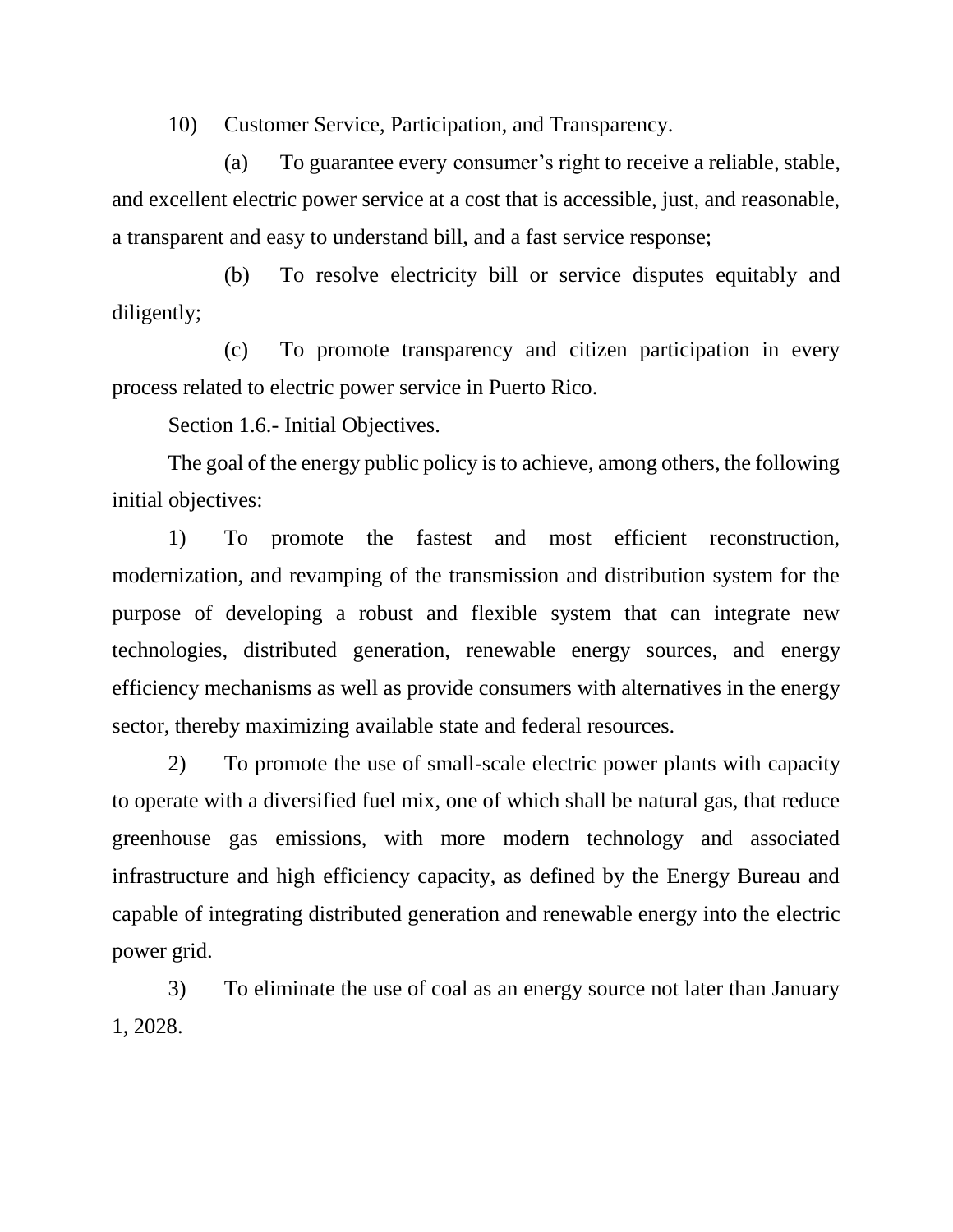4) To make it feasible for energy service consumers to become prosumers through programs such as the net metering program, the adoption of behind-themeter generation systems, among other mechanisms currently available or to be available in the future.

5) To set priorities for the maintenance of the Electrical System infrastructure and create vegetation management programs.

6) To require electric power service companies to adopt cybersecurity measures to effectively prevent and manage cyberattacks that may affect information technology networks and operations.

7) To reduce and eventually eliminate electric power generation from fossil fuels by integrating orderly and gradually alternative renewable energy while safeguarding the stability of the Electrical System and maximizing renewable energy resources in the short-, medium-, and long-term. For such purpose, a Renewable Portfolio Standard is established in order to achieve a minimum of forty percent (40%) on or before 2025; sixty percent (60%) on or before 2040; and one hundred percent (100%) on or before 2050.

8) To facilitate the interconnection of distributed generation to the electric power grid through any available mechanism including, but not limited to, distributed generation, renewable energy sources, net metering, and the use of microgrids by implementing the mechanisms, strategies, and technologies available in the electric power industry for such purposes.

9) To encourage the use of energy storage technology for consumers at all levels to facilitate and accelerate the integration of renewable energy sources and capitalize on their capacity as a distributed generation mechanism.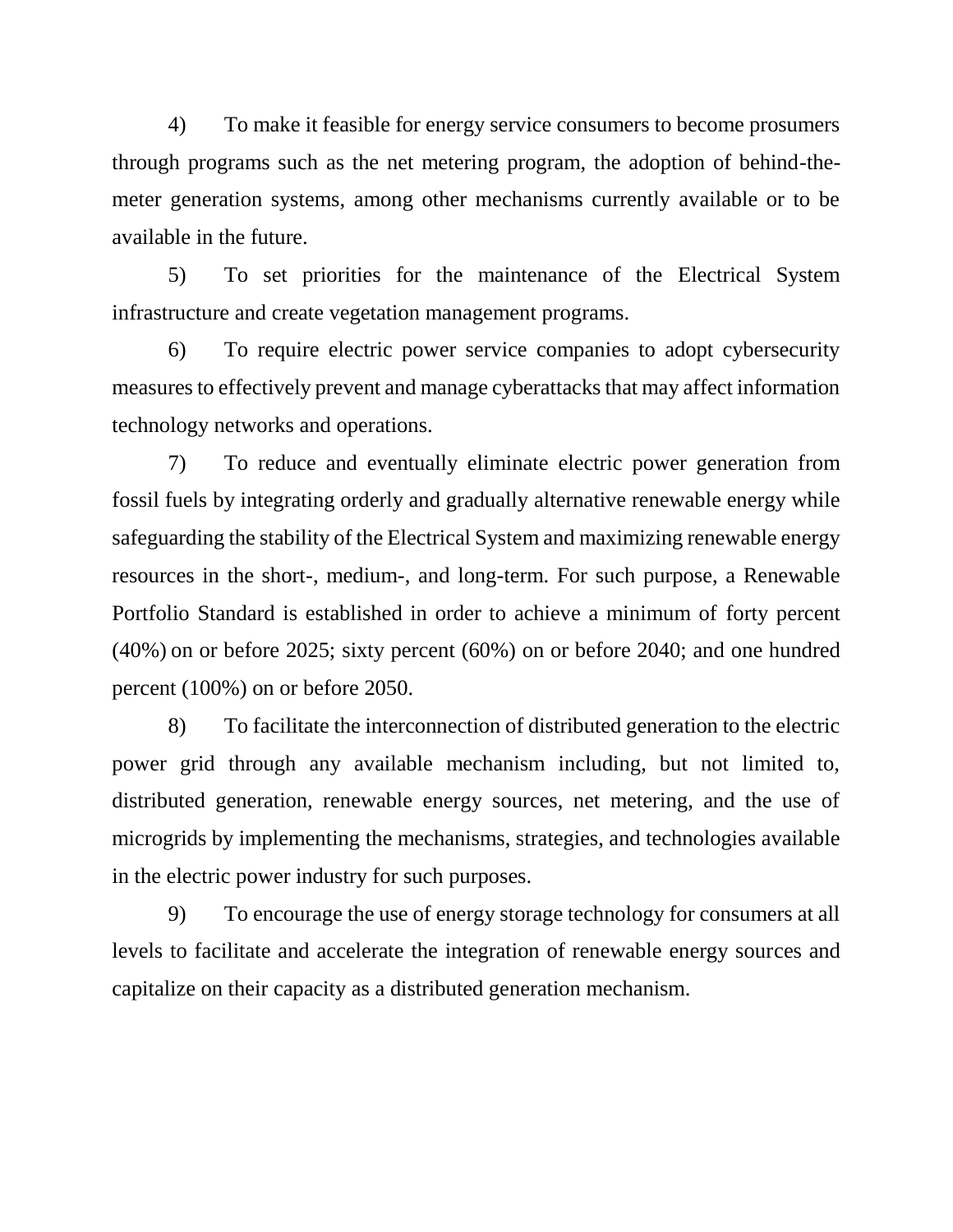10) To promote demand response and energy efficiency programs with a defined timetable and incentives in order to make short-, medium- and long-term programs feasible, while stressing the benefits that such programs provide to consumers and the Electrical System.

11) To attain the thirty percent (30%) energy efficiency goal by 2040, as provided in Act No. 57-2014.

12) To replace one hundred percent (100%) of public lighting with light emitting diode (LED) lighting or renewable energy by 2030.

13) To make the equipment and design consistent with the USDA Rural Utilities Service (RUS) parameters whenever possible and appropriate to facilitate their replacements in ordinary and emergency situations.

14) To strengthen the authority and functions of the Puerto Rico Energy Bureau by broadening its budget autonomy as well as its power to investigate, incentivize, oversee, and impose penalties on any natural or juridical person under its jurisdiction, in order to make feasible and enforce Puerto Rico's energy public policy.

15) To require every electric power service company in Puerto Rico to comply with the Integrated Resource Plan approved by the Energy Bureau.

16) To establish the elements necessary for the People of Puerto Rico to attain their goal of having a new Electrical System with rates below twenty cents per kilowatt-hour (\$0.20/ kWh) and clean, modern, and reliable energy which shall serve as the basis for the Island's sustainable economic development.

Section 1.7.- Electrical System Planning and Operation.

Electrical System planning, regulation, and operation as well as electric power generation, transmission, and distribution are the strategic functions in which the State has a legitimate interest. Therefore, the Government of Puerto Rico, by itself or through the Authority or another public corporation affiliated to the Authority,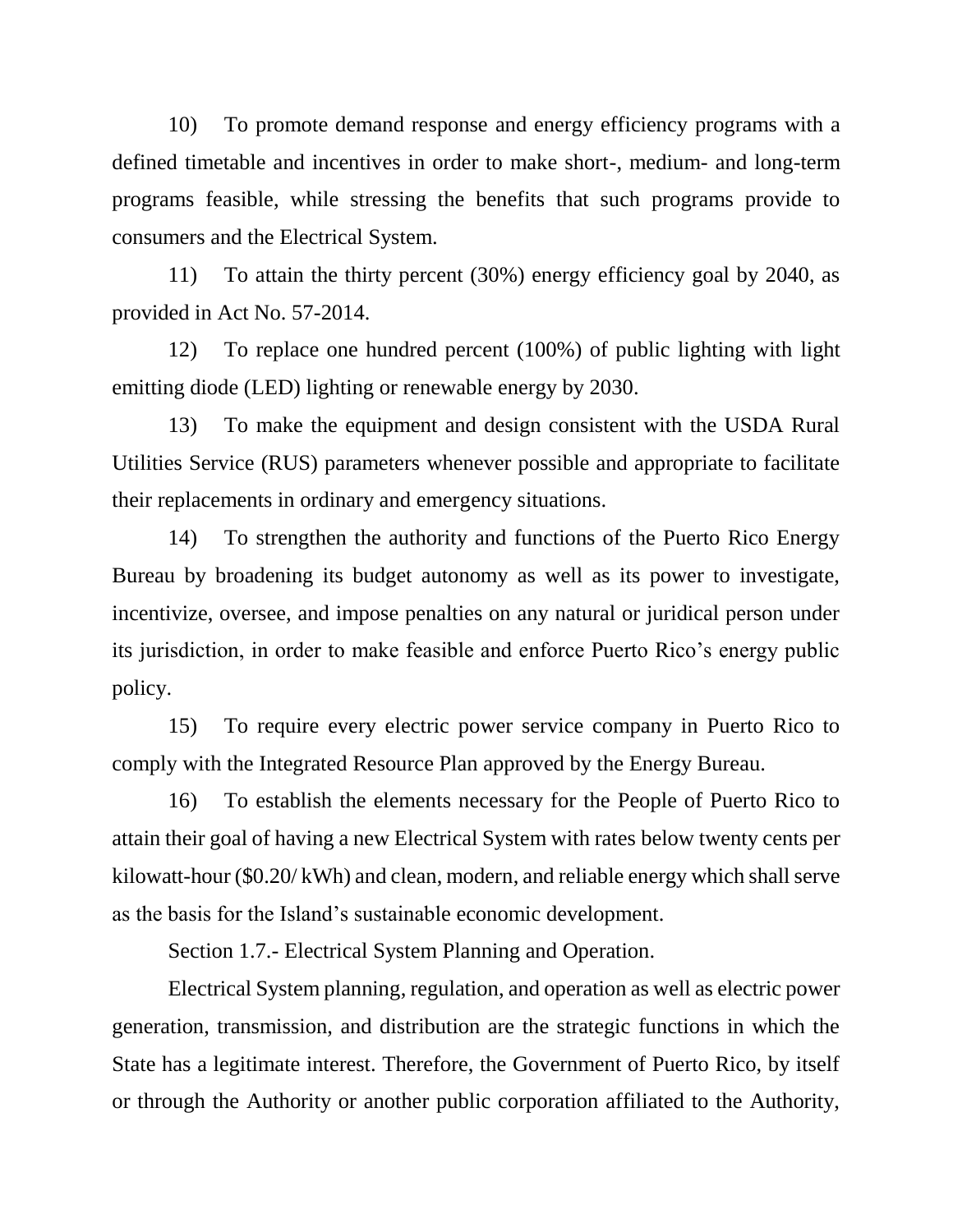shall maintain ownership of the transmission and distribution assets and may maintain ownership of the legacy power generation assets. The Authority shall delegate or transfer the operating, administrative, and/or maintenance functions for the electric power generation, transmission and distribution, commercialization, and operation of the Electrical System through contracts awarded and executed pursuant to the provisions of this Act, Act No. 120-2018, and Act No. 29-2009. The Electrical System planning and regulatory function shall be entrusted to the Government of Puerto Rico by means of the Energy Bureau and the Energy Public Policy Program, within the scope of their jurisdictions, and consistent with the Integrated Resource Plan.

The Energy Bureau may, subject to the provisions of this Act, pursuant to the planning parameters established in the Integrated Resource Plan, adopt the rules that shall govern the process through which large scale industrial and commercial consumers, energy cooperatives, or other demand aggregator structure may enter into power purchase agreements directly with an independent power producer. Likewise, the Bureau shall prescribe the rules that shall apply to the wheeling of such power through the Electrical System, and the rates applicable to consumers and independent power producers for such services.

The Authority or its successor in interest shall maintain the primary responsibility for acting as provider of last resort (POLR) for any of the generation, transmission, distribution, commercialization, and operating functions of the Electrical System that have been delegated or transferred pursuant to this Act.

Section 1.8.- Unbundling and Transformation of the Electric Power System.

(a) Open System. Puerto Rico's Electrical System shall not be a vertical monopoly. A horizontal monopoly with regards to power generation may not be established either. No electric power service company, by itself, through or jointly with any subsidiary or affiliate thereof, may control fifty percent (50%) or more of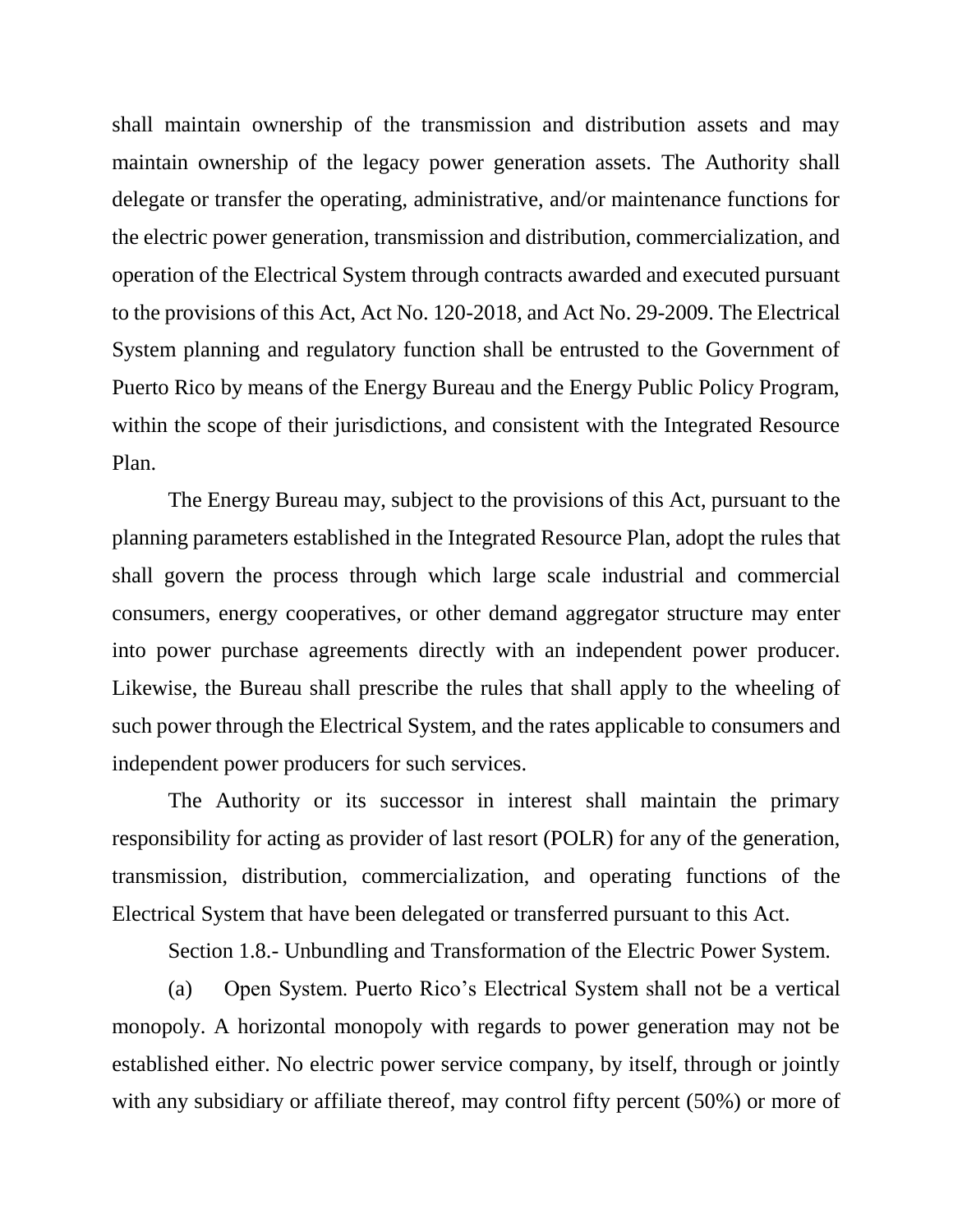the power generation assets' capacity, except for the Authority and only in the case of the legacy power generation assets. However, the Authority shall transfer the operating, administrative, and/or maintenance functions in connection with the Authority's legacy power generation assets on or before December 31, 2020. The Bureau may revise the maximum percentage of the power generation assets' capacity that an electric power service company or any subsidiary or affiliate thereof may control to prevent the establishment of a monopoly on power generation; however, under no circumstance may it be fifty percent (50%) or more of the power generation assets' capacity. Electric power service companies, distributed generators, and microgrids that so request it shall be entitled to demand interconnection to the transmission and distribution network under nondiscriminatory conditions, when technically possible, and consistent with the Integrated Resource Plan and when the regulations of the Bureau thus allow it.

(b) Concession of the Transmission, Distribution, and Sale of Electric Power as well as of System Operations. By December 31, 2019 or the closest date thereto, the Authority shall execute one or various Partnership Contracts, in accordance with the provisions of this Act, Act No. 120-2018, Act No. 29-2009 and the regulations thereunder, through which it shall transfer the transmission and distribution functions, the sale of electric power, the operation of the Energy Control Center, and all those activities related to such functions. None of the provisions herein shall prevent the transfer of the different functions from being carried out separately and on different dates. The Authority shall retain personnel as are necessary to fulfill its responsibility as a Partnering Government Entity, as such term is defined in Act No. 29-2009, of assisting the Public-Private Partnership Authority in overseeing the Contractor's performance of the Partnership Contract and compliance with the performance-based metrics set forth therein.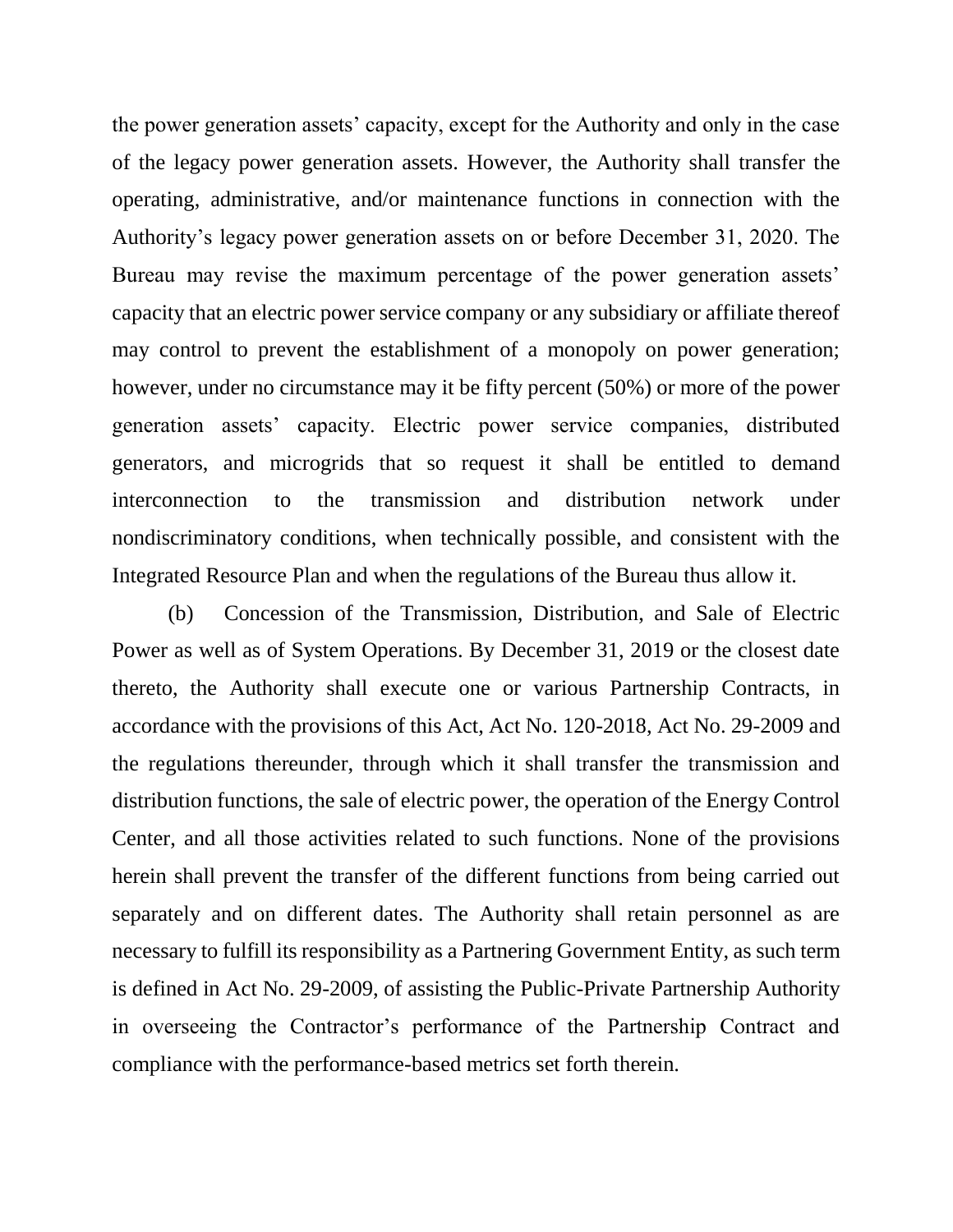The Partnership Committee designated to conduct PREPA Transactions shall ensure that the Partnership Contract allows for the maximization of federal funds to modernize the electric power grid. Furthermore, it shall ensure that the Partnership Contract compels the transmission and distribution network Contractor, regardless of the source of funding, to make capital investments as are necessary to modernize and/or maintain in optimum conditions the Island's electric power grid in order to render it more reliable, resilient, and efficient, and to allow for the integration of renewable energy sources needed to achieve the Renewable Portfolio Standard established in Act No. 82-2010.

One year prior to the expiration of the Partnership Contract executed for the operation of the transmission and distribution network, and upon evaluation the Contractor's performance, the Public-Private Partnership Authority and the Bureau shall each submit a report to the Governor and the Legislative Assembly with their evaluations of the results and the performance of such Partnership Contract in addition to their recommendations on the convenience of executing a new contract delegating the same or only a few of the functions delegated under the original Partnership Contract or establishing a new model for the Electrical System.

None of the provisions of Section 1.8 shall be deemed or construed as a limitation to the authorization to conduct PREPA Transactions under Act No. 120- 2018 or as the expiration of the effective term of such authorization or statute.

Section 1.9.- Long-term Electrical System Planning.

(1) General. Long-term Electrical System planning is critical for implementing the Energy Public Policy set forth in this Act and furthering the sustainable development of the people of Puerto Rico through the Electrical System. Such planning shall consist of an Integrated Resource Plan consistent with the provisions of this Act, Act No. 57-2014, and Act No. 83. The Integrated Resource Plan shall be devised by the electric power company responsible for the operations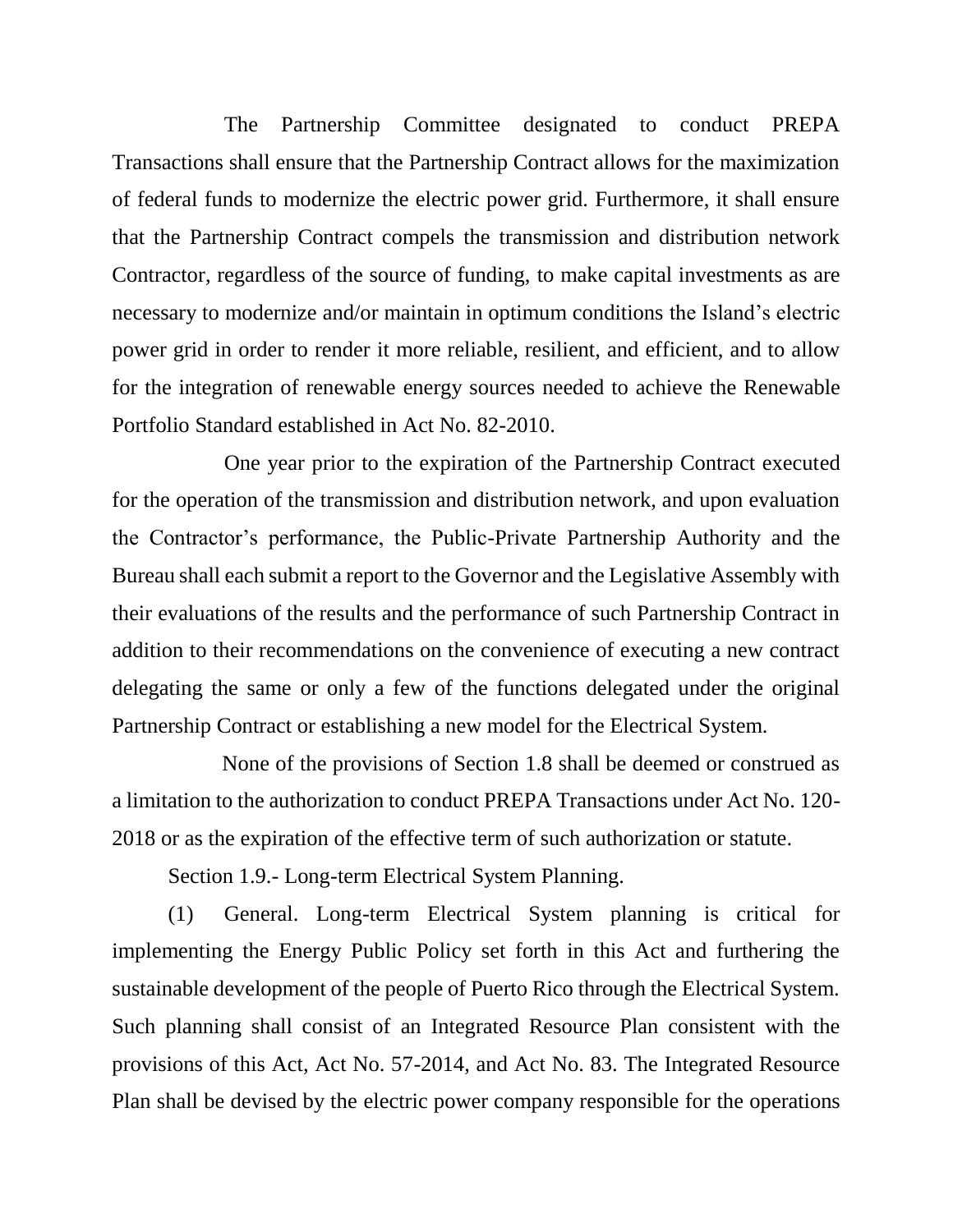of the Electrical System and shall be approved by the Bureau. The IRP must be drafted with the input of the companies that operate the power plants. Any amendment or modification to the Integrated Resource Plan shall be approved by the Bureau prior to its implementation. The Bureau shall evaluate and approve the Integrated Resource Plan and any amendments or modifications thereto in conformity with the legislative intent and the declaration of public policy adopted by the Legislative Assembly in Section 3 of Act No. 120-2018, Section 13 of Act No. 29-2009 with regards to the protections and considerations applicable to Partnership Contracts, and the public policy declared herein. The Bureau may grant dispensations to or waivers for the Integrated Resource Plan for just cause.

(2) Term and Continuous Revision. The planning horizon of the Integrated Resource Plan shall be of at least twenty (20) years. The Integrated Resource Plan shall describe the combination of energy supply resources and conservation that satisfies, in the short-, medium-, and long-term, the current and future needs of Puerto Rico's energy system and of its customers at the lowest reasonable cost. The Integrated Resource Plan shall be revised every three (3) years from the date in which the Integrated Resource Plan in effect is approved by the Bureau to show changes in energy market conditions, environmental regulations, fuel prices, capital costs, and other factors; provided, that should there be a substantial change in the energy demand or group of resources, such revision process shall be carried out before the three (3) years provided herein to respond to and/or mitigate such changes. Any amendment to the Integrated Resource Plan shall also be filed with the Bureau for review and approval. The Integrated Resource Plan shall be consistent with all the mandates of this Act and with the Energy Public Policy, and shall follow the best practices in electric power industry integrated resource planning.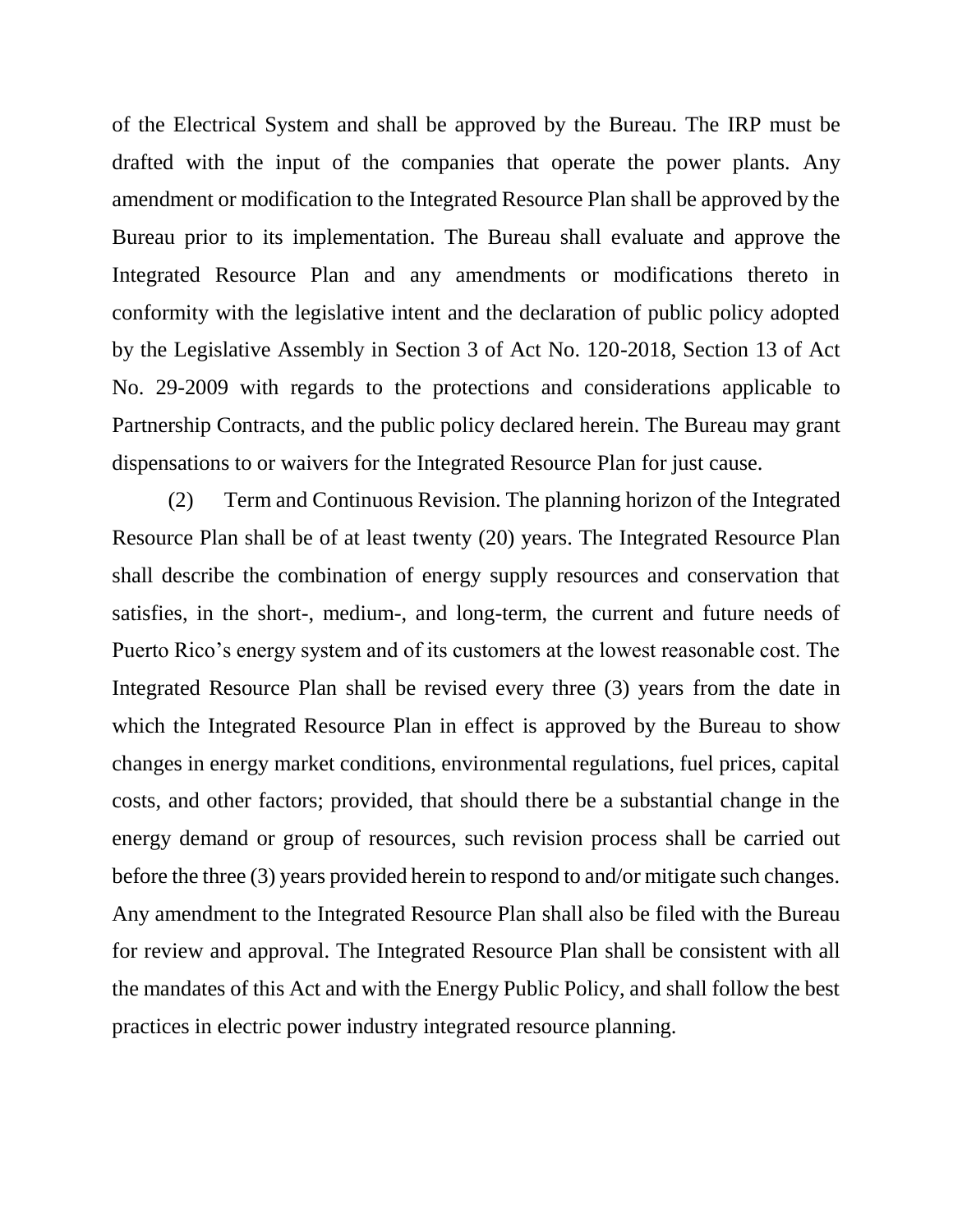(3) Integrated Resource Plan Content. Every integrated resource plan shall include, but not be limited to:

(A) A range of future demand forecasts established by using methods that examine the effect of economic factors on electricity consumption as well as the effect of the use of lands under the Land Use Plan for Puerto Rico in effect, and the changes in the direction, type, and efficiency of electricity, and its end-use.

(B) An evaluation of the conservation resources available in the market, including the electricity demand management, and an evaluation of the programs in effect and the necessary programs to improve energy conservation.

(C) An evaluation of the range of conventional and non-conventional generation technologies available in the market.

(D) An evaluation of the system's transmission capacity and reliability.

(E) A comparative evaluation of the energy supply resources, including transmission and distribution.

(F) An evaluation of the combination of resources designated to promote diversification of energy sources; stabilize energy costs; and improve the reliability and stability of the electric power grid.

(G) An evaluation of the existing electric power plants or facilities of the Authority and those in private hands or granted through concessions, that takes into account the improvements in the infrastructure and operational efficiency of the power plants, their useful life, and the retirement date and decommissioning costs thereof, if applicable.

(H) PREPA and electric power service companies' environmental impact assessments related to air emissions and water consumption, solid waste, and other factors such as climate change.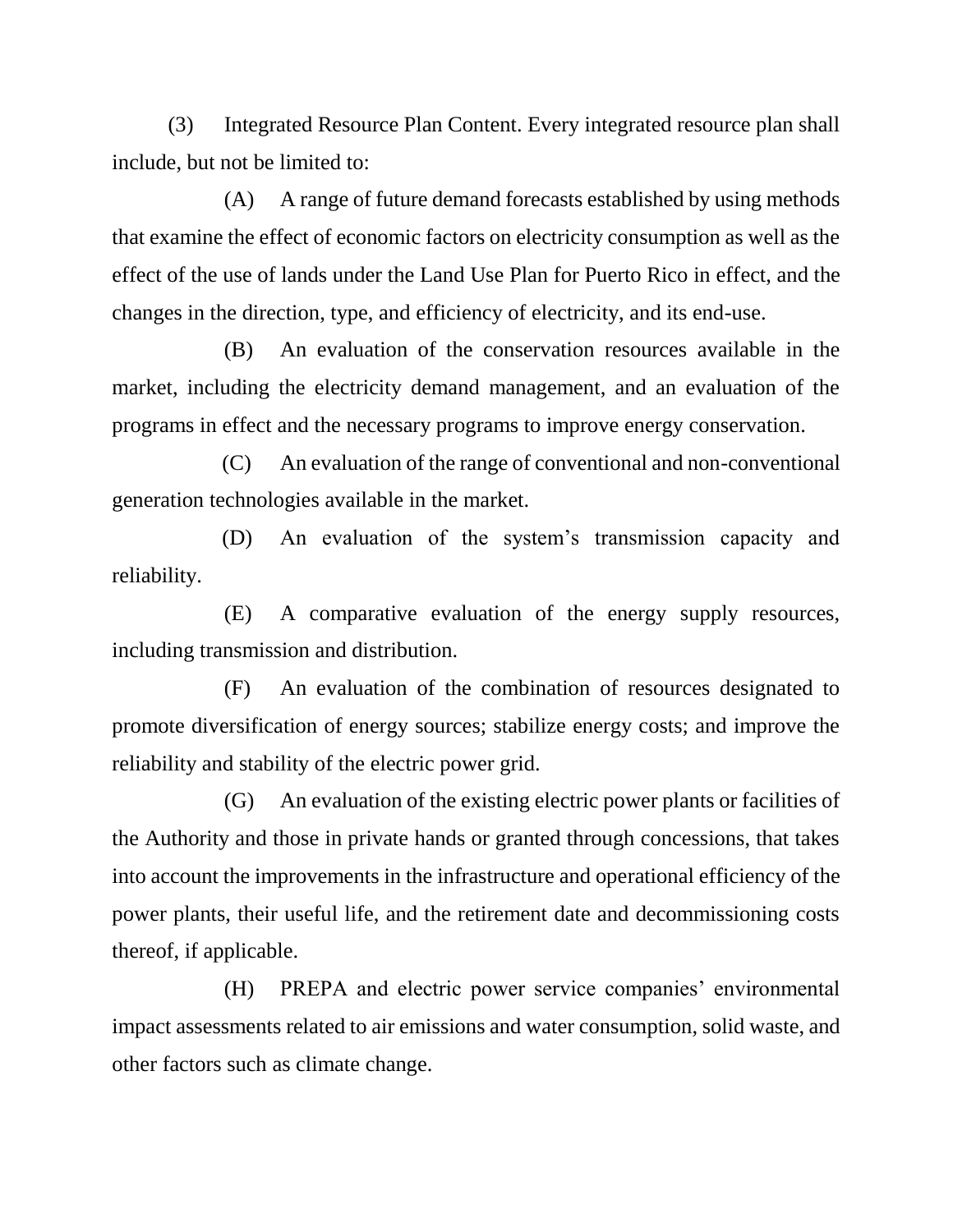(I) An evaluation of the interconnection of distributed generation and renewable energy projects and other independent power producers to the electric power grid, to comply with Act No. 82-2010, as amended.

(J) Projections with regards to the integration of distributed generation into the electric power grid.

(K) Identification of essential service facilities across the Island and the measures to be implemented to render the electric power service delivered to such facilities more resilient, such as the establishment of microgrids, distributed generation, and underground distribution lines.

(L) An evaluation of the necessary actions to achieve the energy storage system goals established at all levels by the Energy Bureau, as provided in Section 2.12 of Act No. 82-2010.

(M) Any other requirement established by the Bureau through regulations or order.

(4) Approval of the Integrated Resource Plan.- The integrated resource plan shall be evaluated and approved by the Bureau and may not be eliminated or altered under any circumstances until a plan review process is thus carried out before the Bureau and evidence thereof is furnished. The Bureau shall issue all the necessary rules to be followed when devising its integrated resource plan, which shall include an evaluation plan for attaining the goals set.

(5) Measurements and Parameters.- The plan shall include the typical performance measurements of the electric power industry including, but not limited to, revenue per kilowatt-hour (kWh), operating and maintenance expenses per kilowatt-hour, operating and maintenance expenses of the distribution system per customer, customer service expenses per customer, general and administrative expenses per customer, energy sustainability, emissions, total annual amount of energy used in Puerto Rico, total annual amount of energy used per capita, total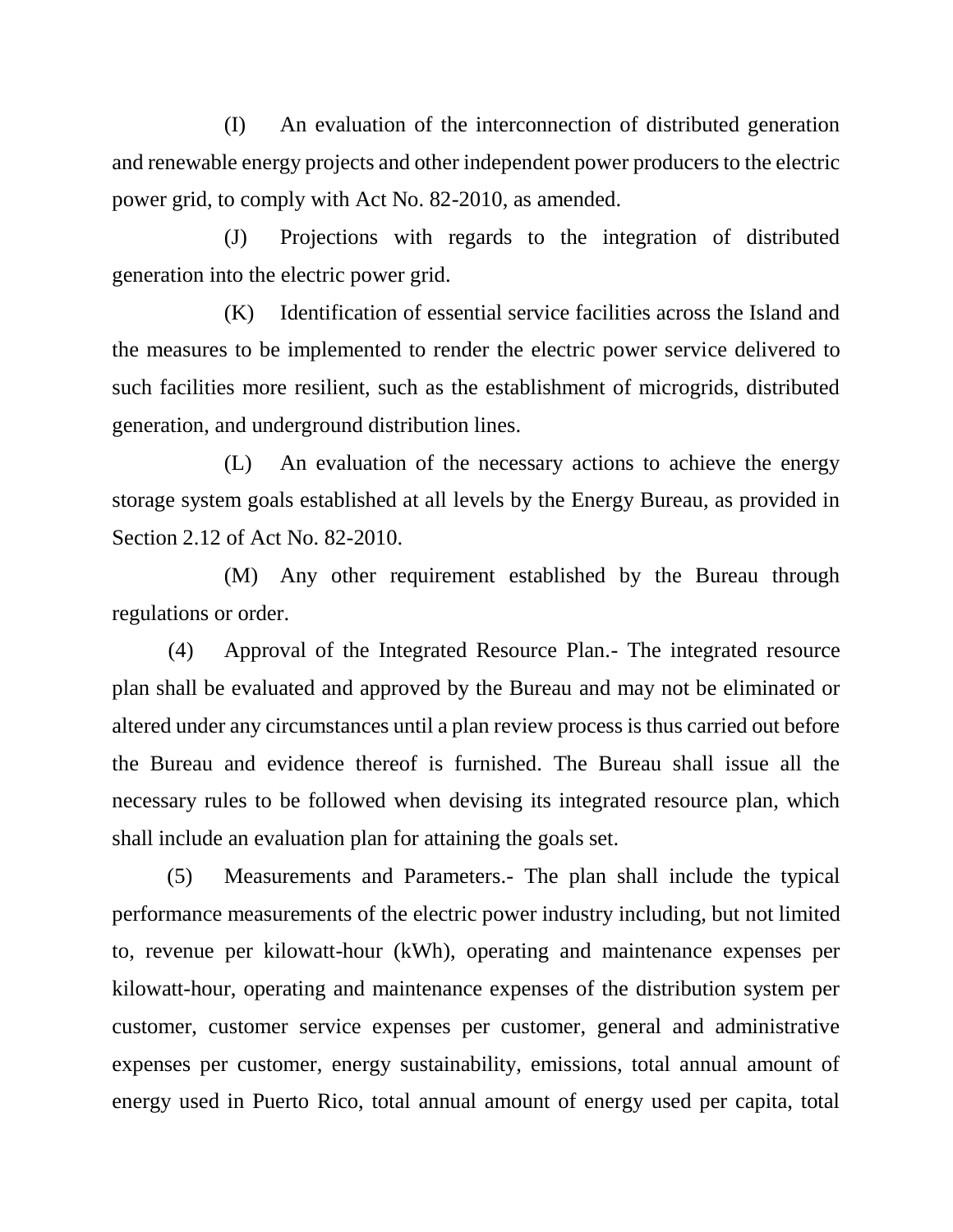annual amount of energy used per capita in urban areas, total annual amount of energy used per capita in non-urban areas, total energy cost per capita, total energy cost per capita in urban areas, and total energy cost per capita in non-urban areas. These measurements shall also measure the performance of PREPA, the Contractor, and electric power service companies in complying with the mandates of this Act. To achieve this, a comparative analysis of other electric power companies similar in size and operations may be conducted, and shall be considered and adjusted taking into account the differences and geographic challenges of our electric power infrastructure.

Section 1.10.- Duties and Responsibilities of Electric Power Service Companies.

Electric power service companies that render any service in Puerto Rico shall have the following duties and responsibilities:

(a) To provide and allow for the provision of reliable, clean, efficient, resilient, and affordable electric power, contributing to the general wellbeing and sustainable development of the people of Puerto Rico;

(b) To promote the provision of a universal electric power service;

(c) To rise to energy and environmental challenges by using scientific and technological advances available and incorporating the best practices in the electric power industries of other jurisdictions;

(d) To facilitate and not hinder the interconnection of distributed renewable energy producers, distributed generators, and independent power producers to the electric power grid;

(e) To ensure the continuity and reliability of the electrical system, by facilitating and promoting the construction of efficient and resilient infrastructure;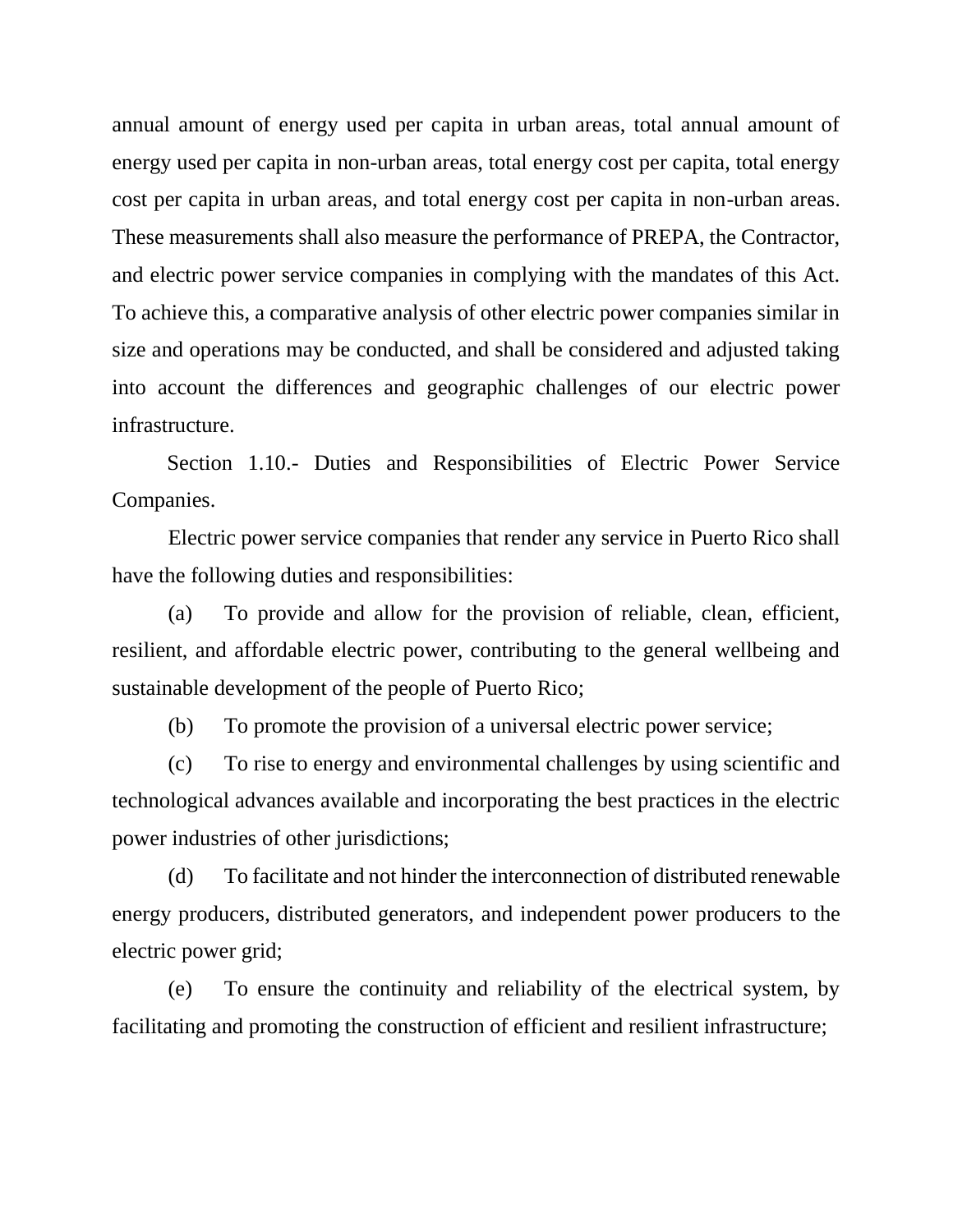(f) To fully comply with the rules, regulations, orders, mandates, requests and penalties issued by the Bureau when performing its duties to regulate and oversee the Island's electrical system, and to refrain from any action that may deny, stay, interfere, delay, or hinder the orders issued by the Bureau;

(g) To fully comply with all applicable environmental legislation and regulations including, but not limited to, the Mercury and Air Toxic Standards (M.A.T.S.), which are monitored by the U.S. Environmental Protection Agency (EPA).

(h) To create, with the approval of the Bureau, an electricity bill for each customer class, which itemizes, clearly and in detail, the categories of the different charges and credits assessed to the consumer, as established by the Bureau. The bill shall be completely transparent and approved by the Bureau.

(i) To provide documents and information as requested by the customers, except for: (i) confidential information in accordance with the Rules of Evidence of Puerto Rico; (ii) information related to collective bargaining, labor-related disputes, or issues related to personnel such as appointments, evaluation, disciplinary actions, and dismissals; (iii) ideas with regard to the negotiation of potential Authority contracts or to a determination to rescind or terminate contracts in effect; (iv) information of strategies regarding lawsuits; (v) information of internal investigations while these are being conducted; (vi) aspects regarding the intellectual property of third parties; (vii) trade secrets of third parties; (viii) issues that should be maintained confidential in accordance with any confidentiality agreement, provided, that such agreement is not contrary to the public interest; or (ix) matters of public security involving threats against PREPA, its property or employees. To fulfil this duty, in addition to the original text of any document where such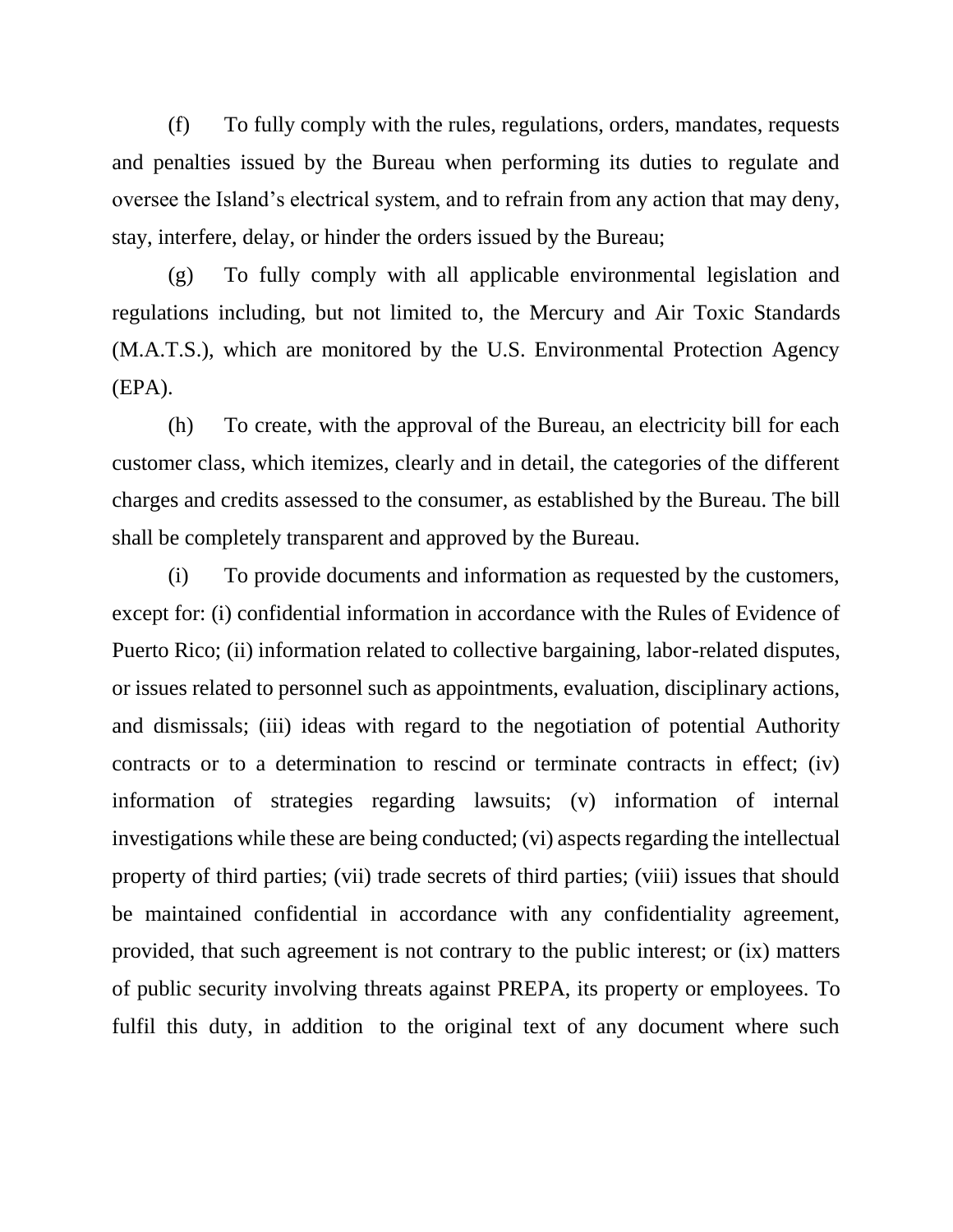information is contained, documents where such information is organized and shown so that it may be more easily handled and understood by persons without expertise in the disciplines addressed shall be published and made available to customers;

(j) Keep and maintain a website with free access that provides, at least, the following:

(i) A platform to pay bills, examine the consumption history, verify the usage pattern, and obtain information related to their bill, such as the reading of the meter at the beginning and at the end of the billing cycle, dates and number of days in the billing cycle, and meter constant, the rates, the date of the next reading as well as any other information that enables the verification of the reading;

(ii) Real-time data related to the energy generation capacity and reserve margin;

(iii) Status of the internal procedures to implement the changes required by means of legislation to reform Puerto Rico's electrical system;

(iv) Access to a platform through which customers may request information and public documents not available on the website;

(k) Notify the public, within at least forty-eight (48) hours in advance, of any scheduled service interruption through its website, social media, and any other communications media.

(l) Comply with an integrated resource plan according to the parameters and requirements established by the Bureau pursuant to the energy public policy.

(m) When charges contained in a bill include three (3) or more past due invoices for services that, by error or mistake of the electric power company, were not previously billed, the electric power company shall offer a reasonable payment plan to the customer according to his financial capacity. Notwithstanding the foregoing, electric power companies shall have a maximum term of one hundred eighty (180) days to bill any service provided. Once the aforementioned term has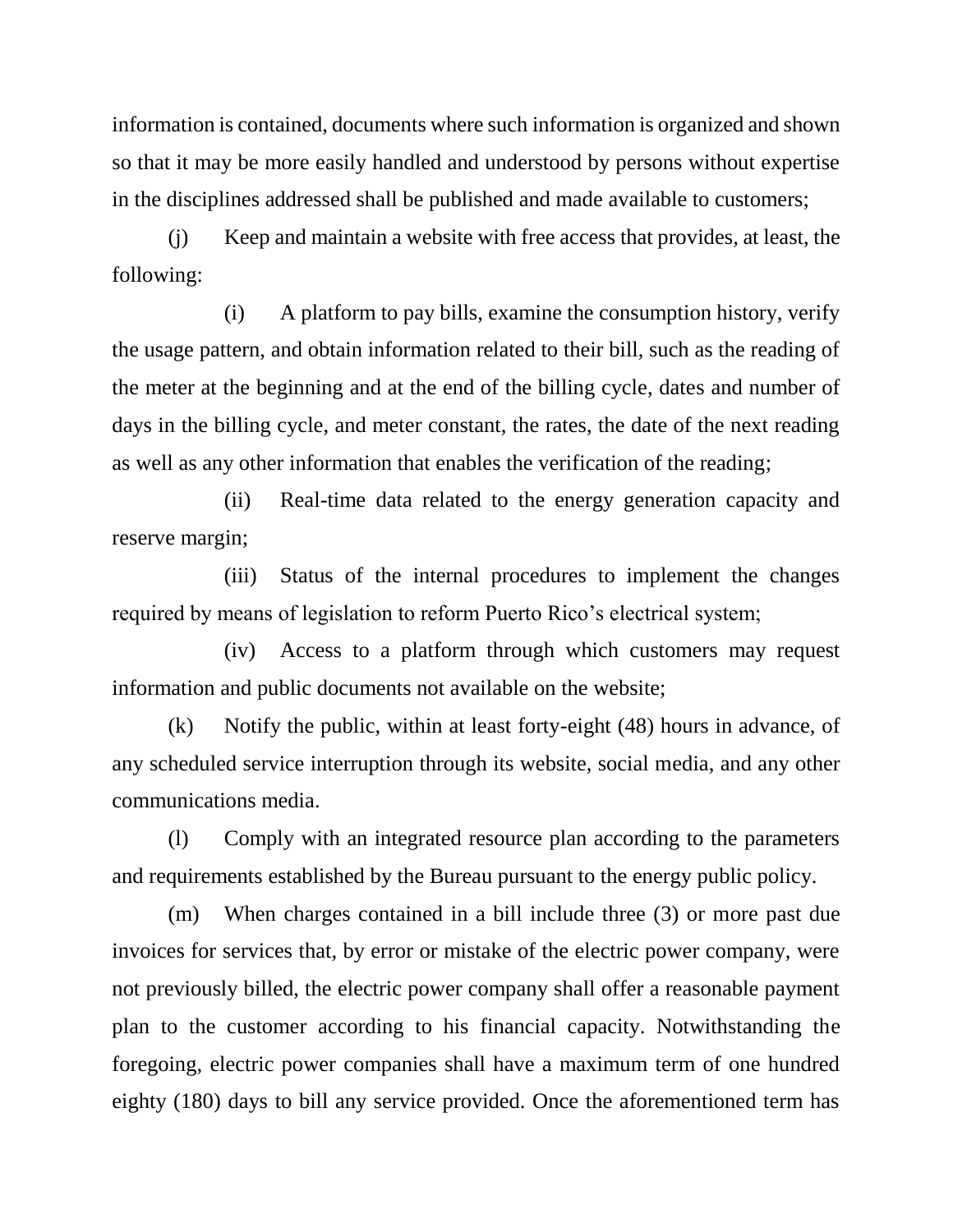elapsed, the electric power company may not charge for a service provided but not billed. Electric power companies shall have a maximum term of one hundred twenty (120) days from the date of issue of the electricity bill to notify customers of billing errors. Once said term elapses, electric power companies may not claim retroactive charges for said errors, such as those of an administrative or operational nature, or for an erroneous reading of electric power service consumption meters. This shall only apply to residential customers; it shall not apply to commercial, industrial, institutional customers, or otherwise, and shall also not be applicable to periodic charges or adjustments provided in the rate approved by the Bureau. In those cases in which customers keep the meters out of the readers' visual reach, or in the event of force majeure, such as hurricanes, among others, that prevents the reading of meters, this measure shall not apply to electricity bills issued based on consumption estimates. Likewise, it is hereby prohibited to report delinquent accounts of residential customers to credit bureaus as a debt collection and demand for payment practice, except in the case of undisputed accounts from customers whose amount and recurrence of nonpayment, after more than two demands for payment have been made and every ordinary collection mechanism has been exhausted, imply that there is an intent to defraud.

(n) All bills sent by electric power companies to their customers shall advise them of their right to dispute a bill and request electric power companies to conduct an investigation. Electric power companies shall provide, on their website and at the offices designated thereto, information about the procedures, terms, and requirements to dispute a bill and request an investigation, and subsequently resort to the Bureau seeking review of a decision. Likewise, on their website and at every office, electric power companies shall provide information about the procedures, terms, and requirements to request the Bureau to review any decision regarding customer bills.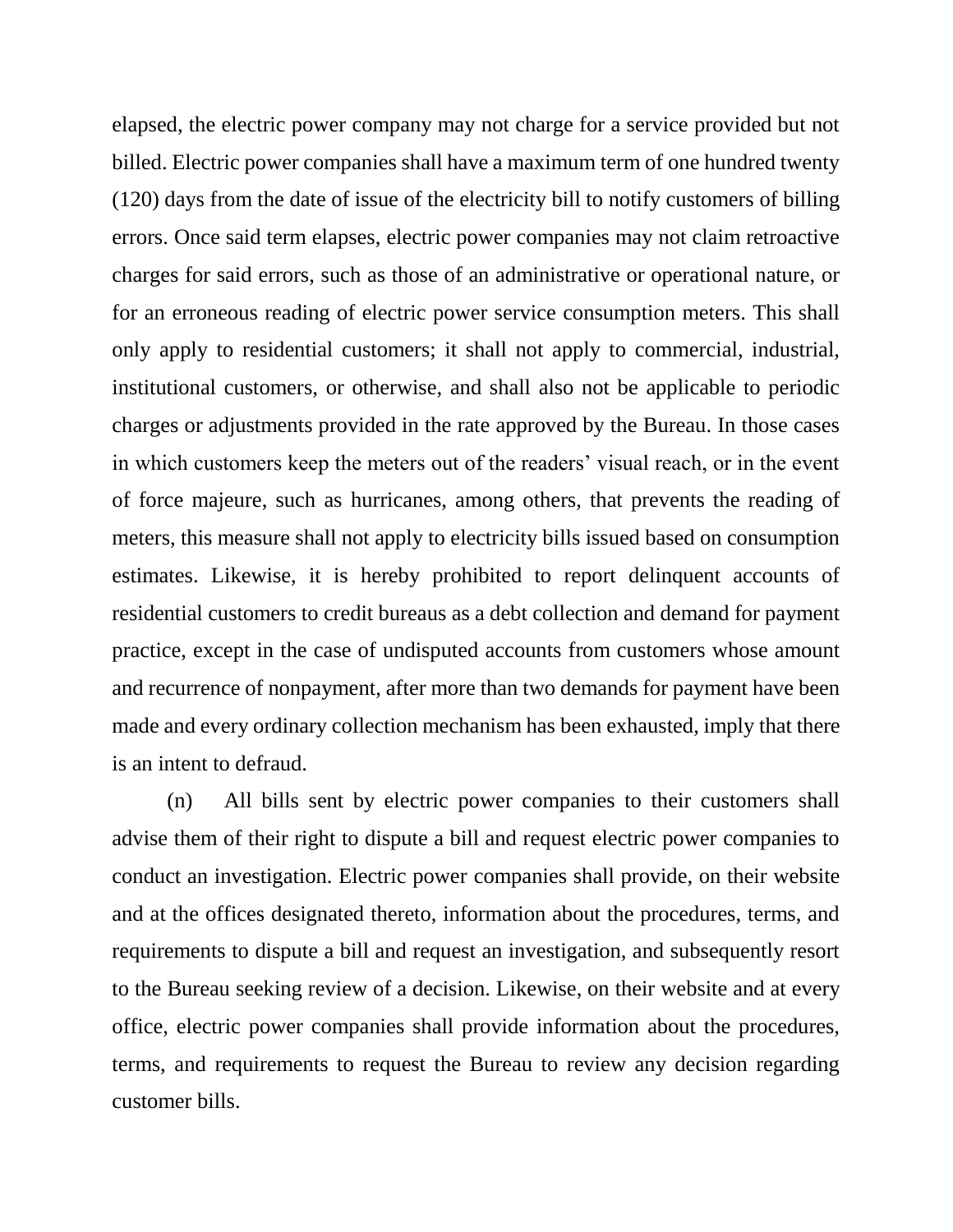(o) To promote or guarantee the storage of the fuels used to generate electric power and the supply thereof to the generating units through the use of efficient, safe, and resilient technology and infrastructure.

Section 1.11.- Electric Power Generation.

(a) High Efficiency Electric Power Generation from Fossil and Diversified Fuel Mix. Every new or existing electric power plant, as of the date of approval of this Act, other than those operating exclusively on renewable energy sources shall have the capacity to generate power from two (2) or more fuels, one of which shall be natural gas, taking into account that, as of the approval of this Act, the issuance of new permits and/or the award of new contracts to establish coal-fired power plants shall be prohibited, and no permit or amendment to an existing contract as of the approval of this Act may authorize or consider coal burning as an energy source after January 1, 2028. At least sixty percent (60%) of the electric power generated from fossil fuels (gas or oil byproducts) shall be high efficiency, pursuant to Section 6.29 of Act No. 57-2014. Contractors that acquire or operate PREPA assets related to generation shall modernize the electric power plants or replace them with high efficiency electric power plants within a period not to exceed five (5) years after the execution of the Partnership or Sales Contract. After this initial period, the contractor that opted for modernizing the electric power plants shall replace them with high efficiency power plants within a period not to exceed five (5) years after the initial period has ended. However, this shall not apply to the operators of legacy power generation assets.

(b) Power Purchase Agreements. Any power purchase agreement, or any amendment to or extension of a power purchase agreement awarded prior to the approval of Act No. 57-2014, between the Authority, or the transmission and distribution network Contractor and any independent power producer shall be executed pursuant to the provisions of Section 6.32 of Act No. 57-2014 and the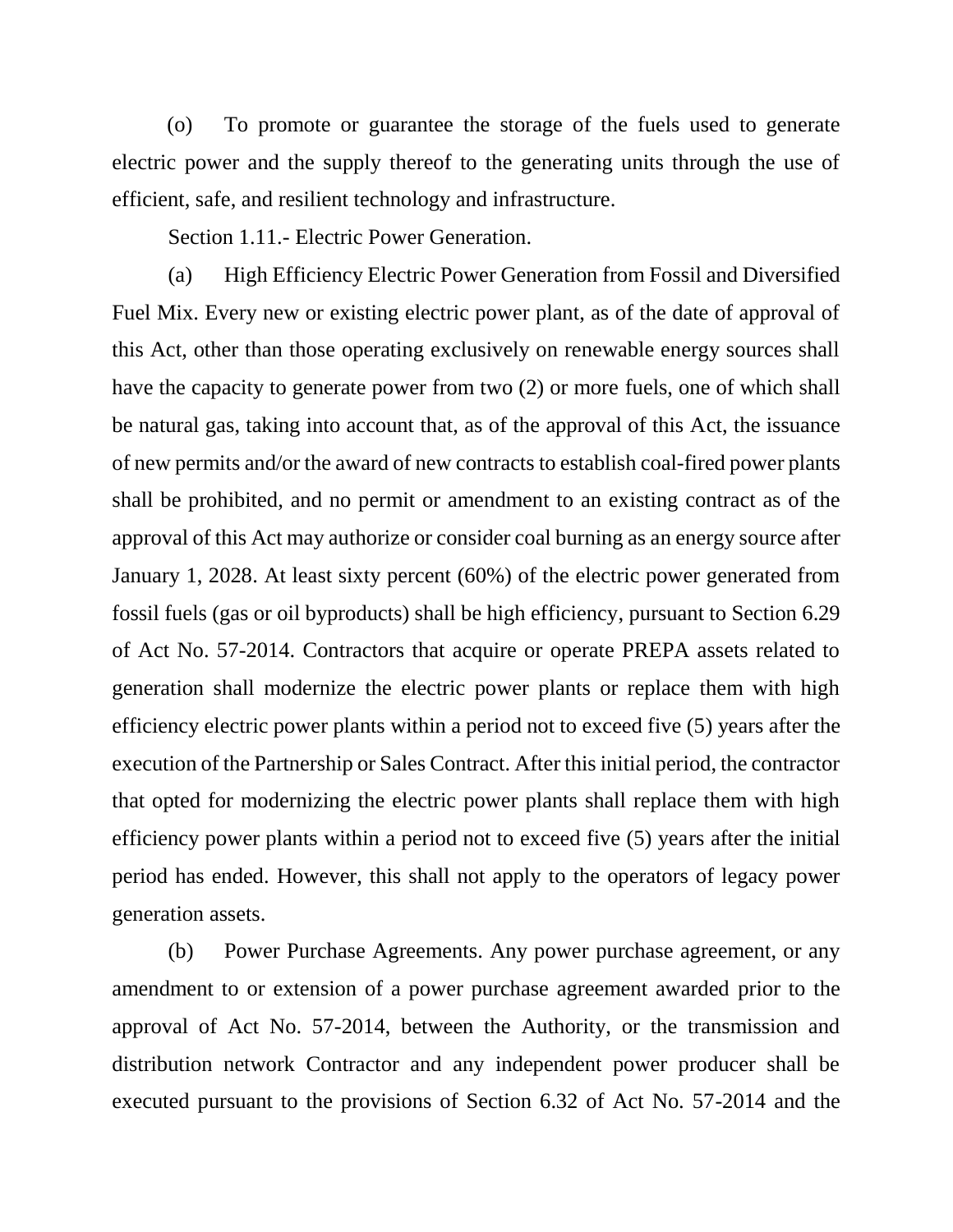regulations adopted thereunder by the Bureau. However, when a power purchase agreement is part of a PREPA Transaction, the Energy Compliance Certificate issued pursuant to Act No. 120-2018 shall suffice.

The Bureau shall set clear parameters for the pricing, adjustments, price escalators, and profit margins of power purchase agreements. Such parameters shall be consistent with price escalators or adjustments normally used by the industry for such purposes, as well as any other parameter or method used to regulate gains attributable to power purchase agreements in order to ensure that such agreements have an appropriate and reasonable price. No Electric Power Company shall realize gains attributable to fuel. The profit margin of independent generators under power purchase agreements shall be consistent with the parameters established by the Bureau.

No contract for the establishment of new electric power plants may preclude compliance with the renewable portfolio standard and the integration of distributed generation, microgrids, or energy cooperatives.

Power Purchase Agreements shall be awarded taking into account the goals and mandates established in the Renewable Portfolio Standards which compel the transition from energy generation from fossil fuels to an aggressive integration of renewable energy as provided in Act No. 82-2010.

(c) Reserve Margin. PREPA or the transmission and distribution network Contractor shall fix, from time to time and subject to the Bureau's review and approval, the optimal reserve margin for Puerto Rico, taking into account the best industry practices as well as the geographic and electricity infrastructure realities of Puerto Rico, and shall work to maintain such reserve, thus ensuring the continuity and reliability of the electric power service in Puerto Rico.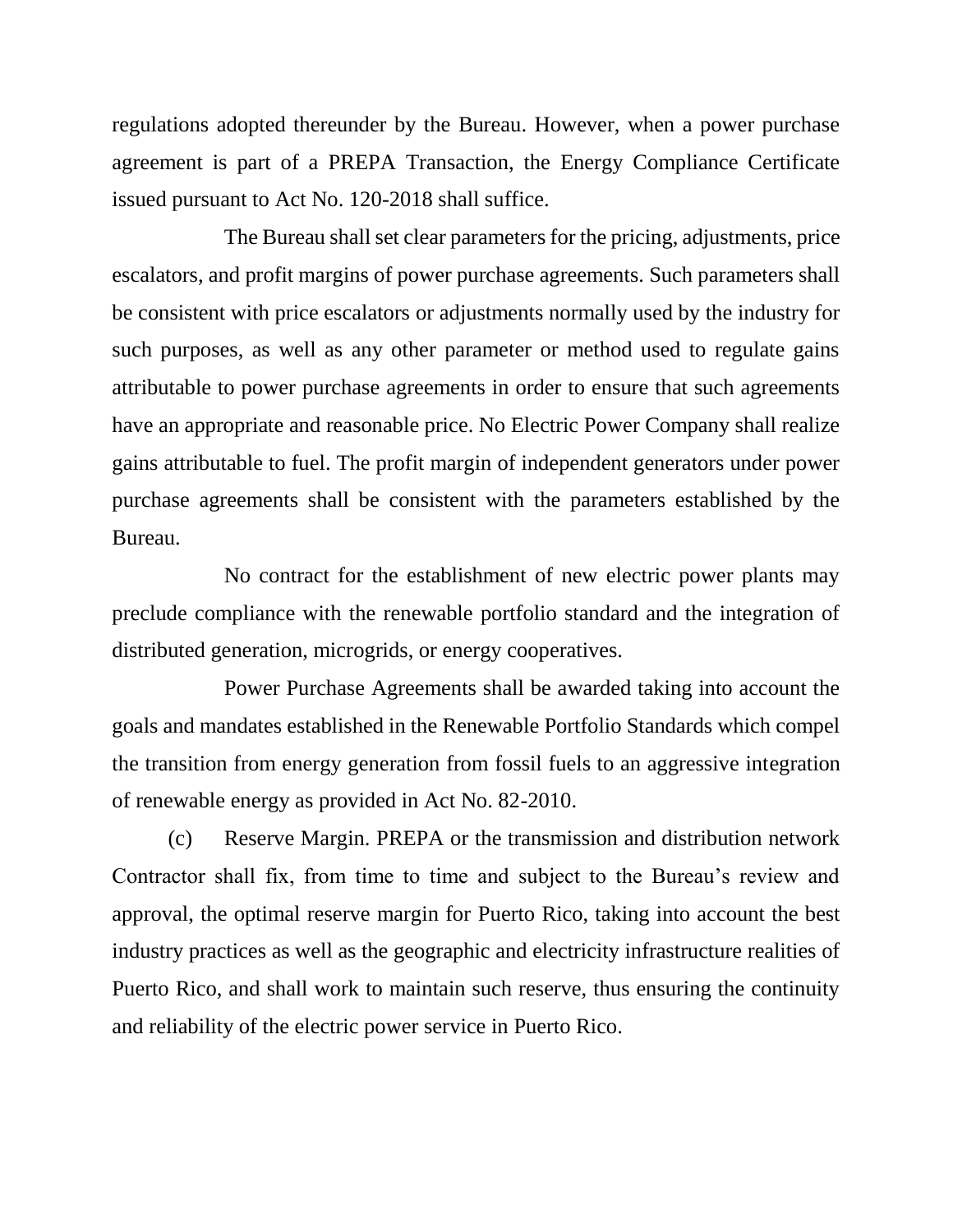(d) Renewable Energy. The Authority or the transmission and distribution network Contractor shall maximize the use of renewable energy, in accordance with the applicable local and federal laws, ensuring its integration into the electric power grid in a safe and reliable manner and guaranteeing the stability of the Island's energy transmission and distribution network, for example, by allowing the installation of the necessary equipment and technology to ensure the connection of renewable energy sources to the electric power grid, or establishing alternate modes of operation for the electric power grid that mitigate the instability that this type of energy may cause to such grid. Said installation shall be completed and incorporated into the Integrated Resource Plan so that other long-term planning options are not excluded. The Authority or the transmission and distribution network Contractor shall oversee that the integration of renewable energy meets the requirements set forth in Act No. 82-2010, as amended, and take the necessary measures to ensure compliance therewith. Furthermore, it shall promote the direct use of renewable energy by its customers, particularly by expediting and simplifying transactions, processes, and requirements in connection with small residential and commercial rooftop solar projects of less than twenty-five kilowatts (25 kW) in accordance with Section 9 of Act No. 114-2007, as amended. The Bureau shall oversee that the Authority, or the transmission and distribution network Contractor comply with those simplified transactions, processes, and requirements. If practicable, the Authority, the transmission and distribution network Contractor, or the Department of Economic Development and Commerce shall establish a financing mechanism to contribute to its development.

(e) Distributed Generation. Distributed generation shall have open and nondiscriminatory access to the distribution network subject to the regulations established by the Bureau. The Authority or the transmission and distribution network Contractor shall identify the most effective and economical ways to make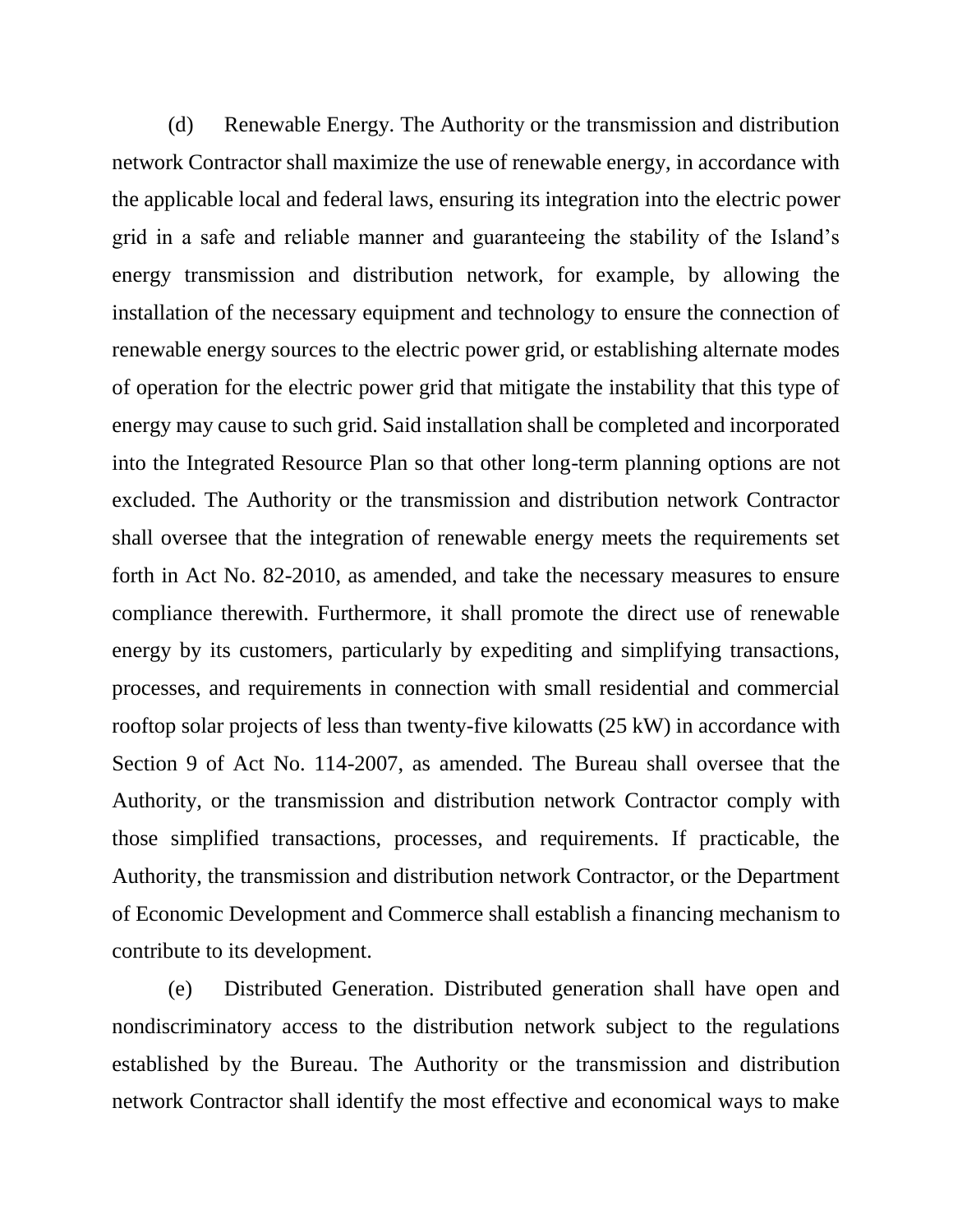the electric power infrastructure of Puerto Rico more distributed, intelligent, resilient, and reliable, and to promote the use and strategic integration of sustainable energy technologies and practices, in accordance with the regulations of the Bureau. In carrying out this duty, the Authority or the transmission and distribution network Contractor shall plan, build, and update distribution systems to ensure the adequate and orderly deployment of distributed generation resources and technologies such as microgrids.

(f) Renewable Energy Projects:

(1) To facilitate the development of renewable energy projects and comply with the Renewable Energy Portfolio established in Act No. 82-2010, as amended herein, all permits, consultations, variations, endorsements, certifications, concessions, and/or authorizations for the renewable energy projects including, but not limited to, any transaction required to comply with Act No. 416-2004, as amended, known as the "Environmental Public Policy Act," shall be processed by the Permit Management Office and all other agencies concerned following the expedited processes available under a state of emergency pursuant to Act No. 76- 2000, as amended, and the administrative orders and regulations of the agencies concerned that apply in such cases. The expedited process for the processing of permits, consultations, variations, endorsements, certifications, concessions, and/or authorizations for the renewable energy projects provided under this Act, is without prejudice to the sponsor of a renewable energy project, the expedited permitting process benefit that may be obtained from the designation of his project as project a critical project pursuant to Title V of the Puerto Rico Oversight, Management, and Economic Stability Act (PROMESA).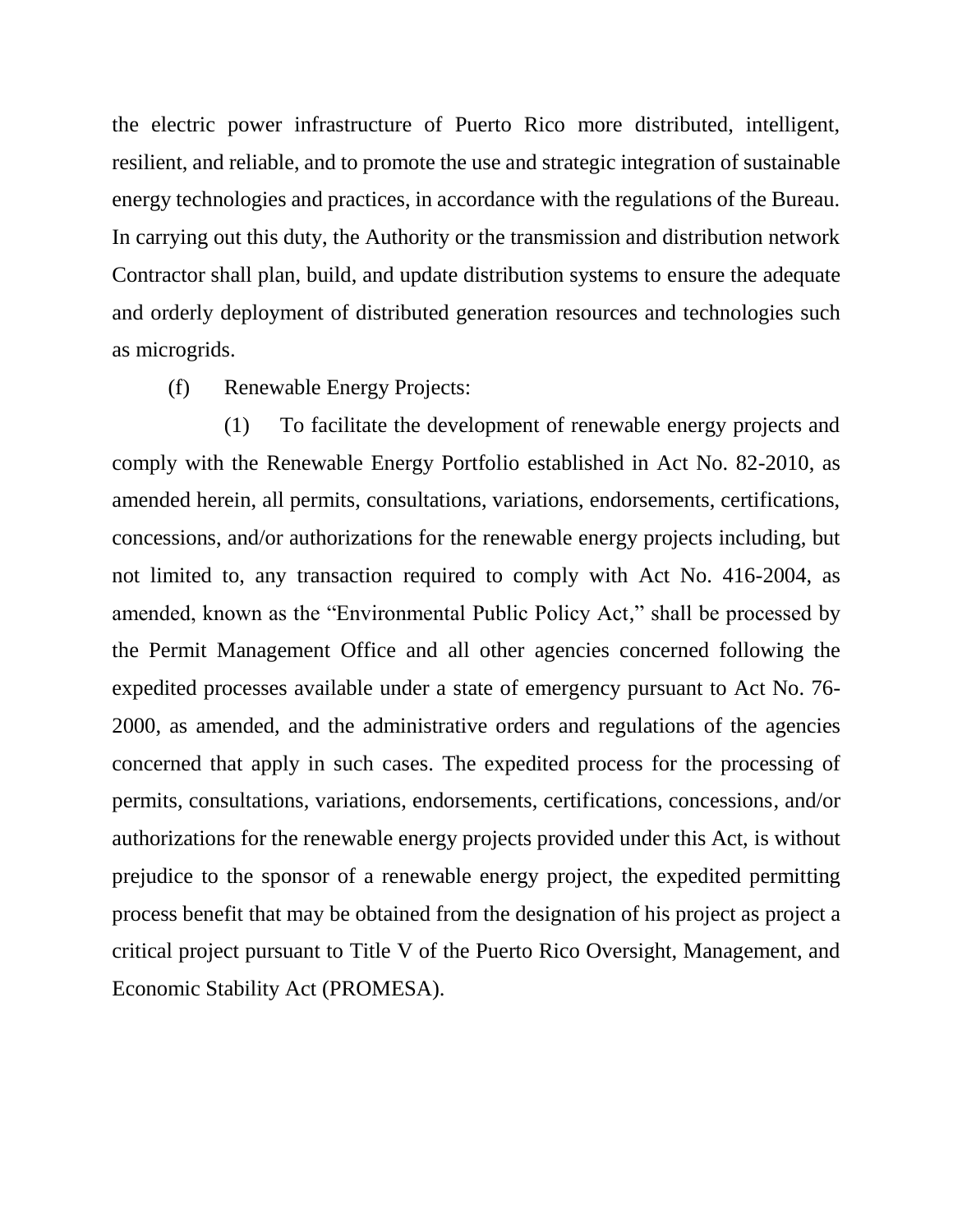(2) The Permit Management Office and the agencies concerned may process applications for permits, consultations, variations, endorsements, certifications, concessions, and/or authorizations for renewable energy projects using the expedited processes referred to above for a period of sixty (60) months as of the effective date of this Act. After such term has expired, such projects shall be considered through the regular processes prescribed by the regulations in effect, without prejudice to the powers of the Governor to declare a state of emergency pursuant to Act No. 76-2000, as amended, whenever necessary.

Section 1.12.- Interconnection of Microgrids.

The development of microgrids is an essential component for the development of a reliable, robust, and decentralized system that promotes resilience, integrates new technology and renewable energy sources, prevents loss of power in essential service facilities, and provides alternatives to consumers. For such purpose, it is necessary to ensure that the processes to interconnect microgrids into the transmission and distribution system are swift, uniform in all regions, and cost and time efficient in order to promote the development of these projects.

A professional engineer, who is a member of the college of engineers, shall certify that the microgrid meets the specifications established through regulations by the Bureau for these projects and that the same was completed according to the laws, regulations, and rules applicable to the interconnection of microgrids into the distribution and transmission system.

The microgrid interconnection process shall allow for microgrids with a generation capacity of less than one (1) MW to connect to the power distribution network; provided, that the technical features of the microgrid to be interconnected and the existing conditions of the electric power grid thus allow. Provided, further, that reliability studies, which shall be conducted promptly, may be required as appropriate for the interconnection of microgrids with a generation capacity of more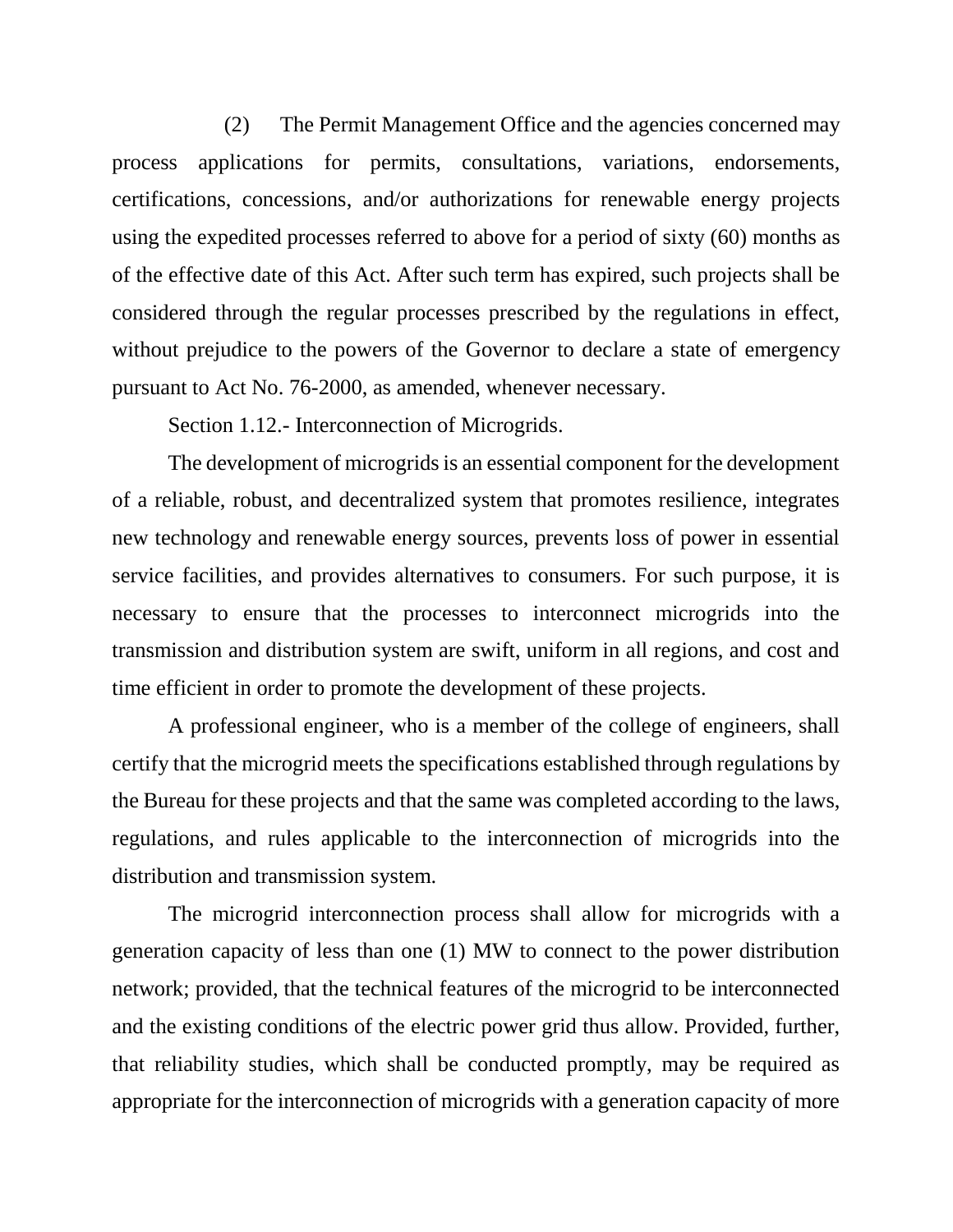than five hundred megawatts (500MW), but less than one megawatt (1MW). Moreover, the interconnection process shall provide for the interconnection of microgrids with a maximum capacity of five megawatts (5MW) connected to subtransmission or transmission voltages (38kV or 115kV). The interconnection of microgrids in excess of five megawatts (5MW) must be approved by the Bureau in a process that includes citizen participation.

The Authority, its successor, or the transmission and distribution network Contractor shall evaluate the interconnection request in accordance with the regulations adopted therefor in accordance with Section 1.13 of this Act. In the event that the microgrid interconnection is denied or it is deemed necessary to implement additional technical requirements and improvements to the electric power distribution system, the petitioner shall be entitled to challenge said determination or finding before the Bureau, within a term of thirty days (30) days after the date of the notice of determination for the interconnection request.

Section 1.13.- Microgrid Interconnection Regulations.

The Authority or the transmission and distribution network Contractor is hereby directed to adopt microgrid interconnection regulations pursuant to the public policy on microgrid interconnection established in Section 1.12 of this Act. Such microgrids interconnection regulations shall be promulgated within the term established by the Energy Bureau through order or regulations. If no microgrids interconnection regulations are adopted within the term provided herein, the Bureau shall adopt the microgrids interconnection regulations.

Any process to adopt, repeal or amend microgrid interconnection regulations shall be subject to the process established in this Section. The regulations proposed by the Authority or the transmission and distribution network Contractor, and any future amendment to or proposal for the mircrogrid interconnection regulations shall be submitted to the Energy Bureau for the latter to hold public hearings, which shall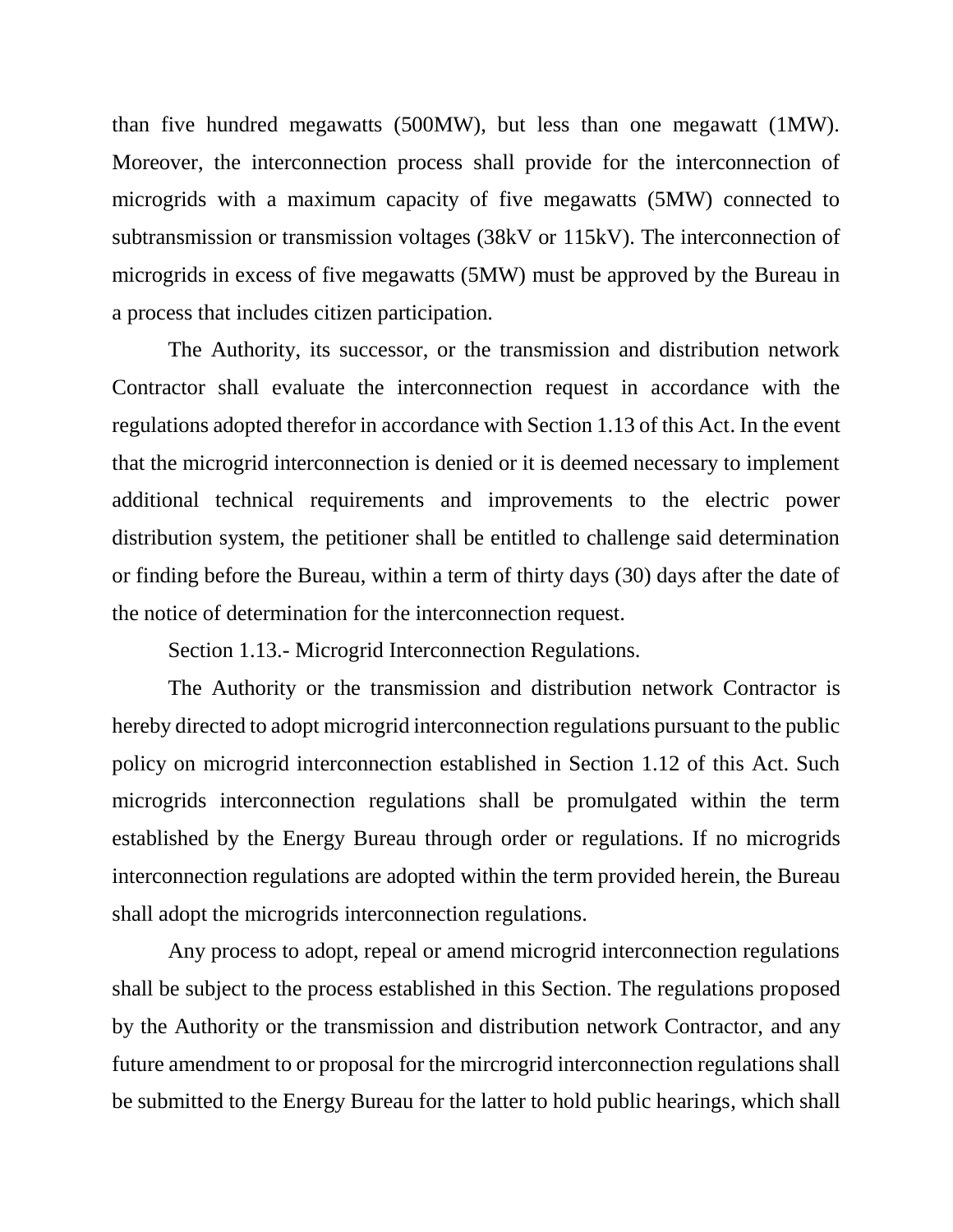not be held within less than thirty (30) days after the publication of the public notice of the proposed microgrid regulations. Thirty (30) days after the conclusion of the public hearings, the Bureau shall make a determination as to whether the amendment to the microgrids interconnection regulations shall be introduced or rejected, or if the proposed language should be modified. In the case of the latter, the Bureau shall adopt the language deemed necessary to comply with the principles, objectives, and public policy established in this Act. Once the decision of the Bureau becomes final and binding, the Bureau shall amend and publish the microgrid interconnection regulations in accordance with the amendments adopted through its decision.

Section 1.14.- Penalties for Noncompliance with the Interconnection of Distributed Generators or Microgrids.

The Authority, its successor, or the transmission and distribution network Contractor's noncompliance with the public policy on the interconnection of distributed generators or microgrids to the distribution network shall entail a fine of one thousand dollars (\$1,000) per day to be imposed by the Bureau and that shall be deposited into the Green Energy Fund of Puerto Rico created by virtue of Act No. 83-2010, as amended, known as the 'Green Energy Incentives Act of Puerto Rico,' or similar provisions of incentives laws, to subsidize photovoltaic and energy storage systems. The fine herein imposed shall not be deemed to limit the power of the Bureau to impose any other applicable fine or administrative penalty to enforce its orders and the public policy on energy.

Section 1.15.- Electrical System Infrastructure.

In order to maximize the resources available for the reconstruction and modernization of the Electrical System, the Authority or the transmission and distribution network Contractor shall ensure the specific improvements to the Electrical System are carried out to render it robust, resilient, and stable in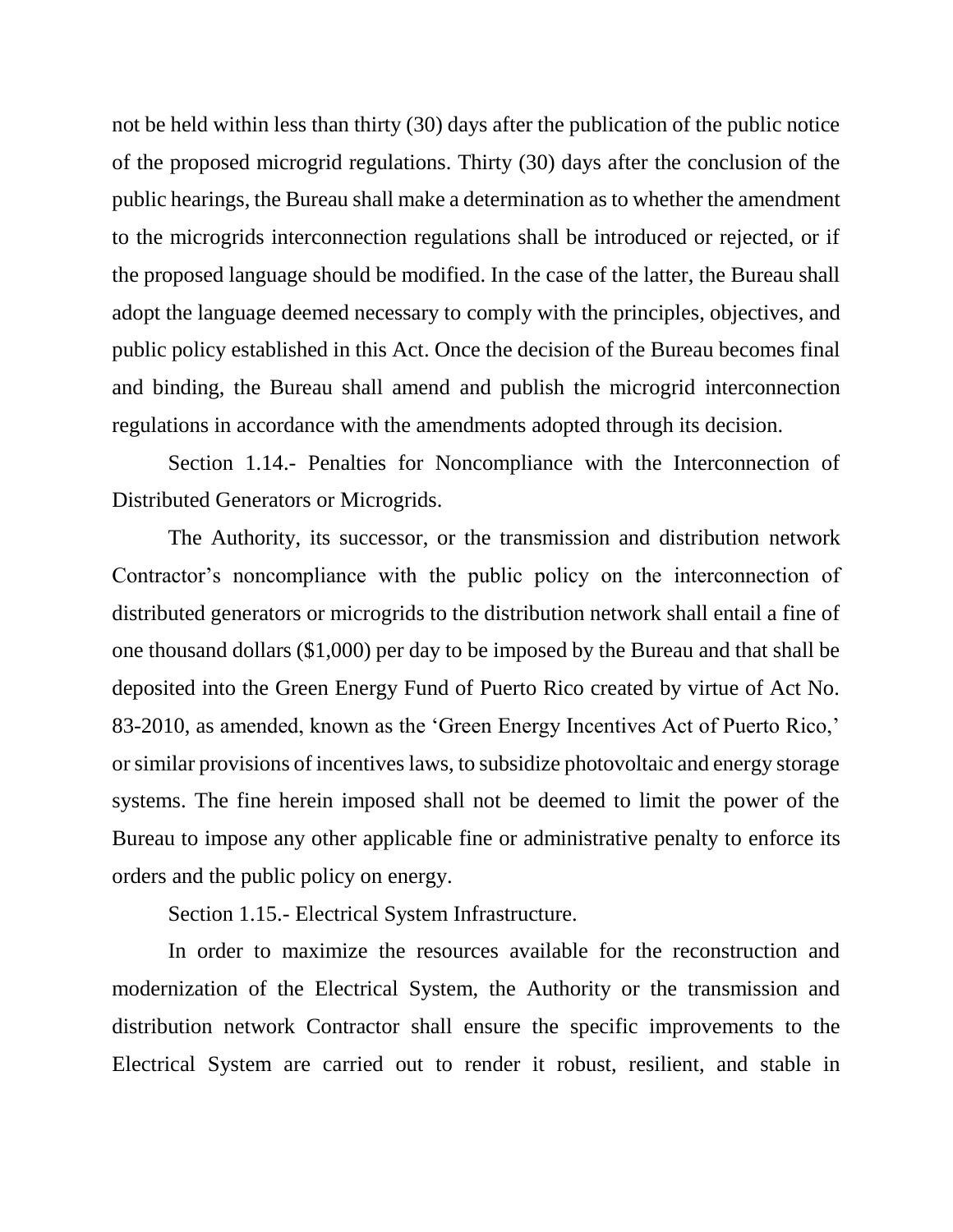accordance with the modernization and reconstruction priorities established hereunder:

(a) Replacing the transmission towers installed temporarily with monopoles and poles designed and made with materials that can withstand sustained winds of one hundred and fifty-five miles per hour (150mph), and avoid overload.

(b) Replacing and maintaining the anchors of the transmission infrastructure in order to maintain system resilience.

(c) Implementing programs to mitigate the corrosion of electric power grid infrastructure.

(d) Strengthening substation assets, including transformers, circuit breakers, switchgear and, specifically, control equipment such as relays and communications equipment.

(e) Maintaining voltage standards as well as voltage compatibility with the transmission and distribution infrastructure of the states of the United States.

(f) Carrying out a synchronized segmentation and selective planning for the transmission system that includes generation diversification, black-start capable units, and taking into account the load in order to maintain minimum power generation in case any event arises.

(g) Evaluating the benefits of replacing transmission and distribution lines in urban centers and essential service facilities, as they are defined in Act No. 57- 2014, with underground power distribution systems.

(h) Modernizing the main generation assets and the fuel storage and supply infrastructure in order to make them highly efficient and capable of operating safely and reliably with at least two (2) types of fossil fuels, excluding coal and one of which shall be natural gas, that reduce greenhouse gas emissions and to integrate distributed generation, including renewable energy sources to significantly reduce generation costs and fossil fuel dependence.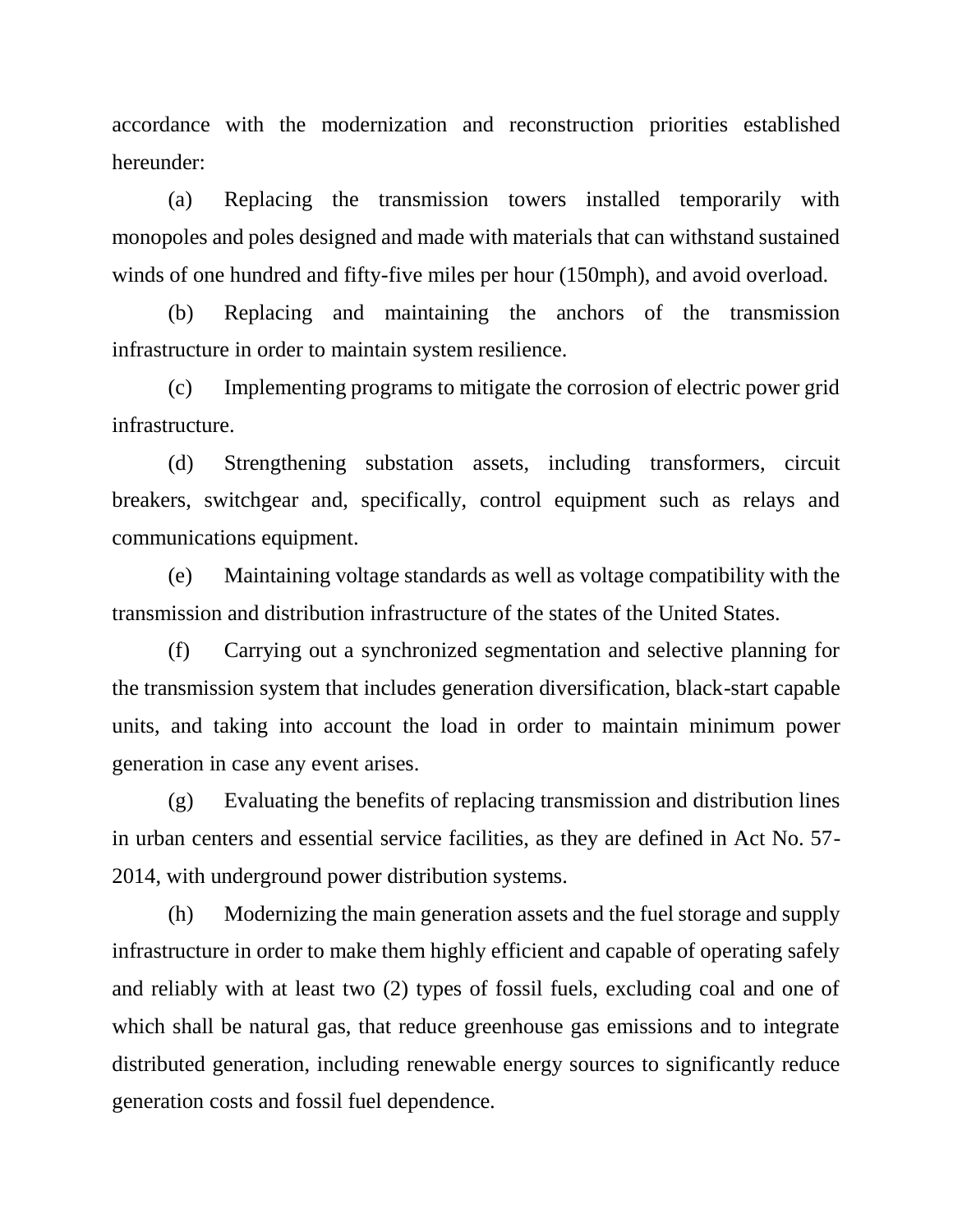(i) Integrating the use of microgrids, as a means to render the Electrical System more resilient to events of force majeure such as storms and hurricanes, thereby allowing for the continuity or quick reestablishment of the service in essential service facilities, industrial sectors, and remote areas to facilitate the integration of distributed generation, make the system more robust, and prevent interdependence between services.

(j) Evaluating the feasibility of replacing our current power generation system with smarter and more versatile small scale microgeneration assets that can generate power more efficiently at a lower cost and that reduce and respond effectively to critical system failures.

(k) Evaluating the feasibility of relocating transmission lines to make the access thereto easier and faster in order to facilitate the repair and maintenance thereof.

(l) Performing the works necessary for waterproofing, relocation, and elevation of substations, located in flood zones, to +3.0 feet above Base Flood Elevation (BFE) or .02% of the flood elevation, whichever is greater.

(m) Determining the safe load of transmission poles.

(n) Making the equipment and design consistent with the parameters of the USDA Rural Utilities Service (RUS) when possible and appropriate to help with replacements in both normal and emergency situations.

(o) Adopting technologies, in coordination with the Energy Bureau, such as the Distributed Energy Resources Management System (DERMS); the Advanced Distribution Management System (ADMS); the Fault Location Isolation and Service Restoration (FLISR); the Volt/VAR Optimization (VVO); and other technologies that improve the stability, resilience, and efficiency of the system as well as its capacity to integrate distributed generation and renewable energy, insofar as the use of resources inure to greater public benefits.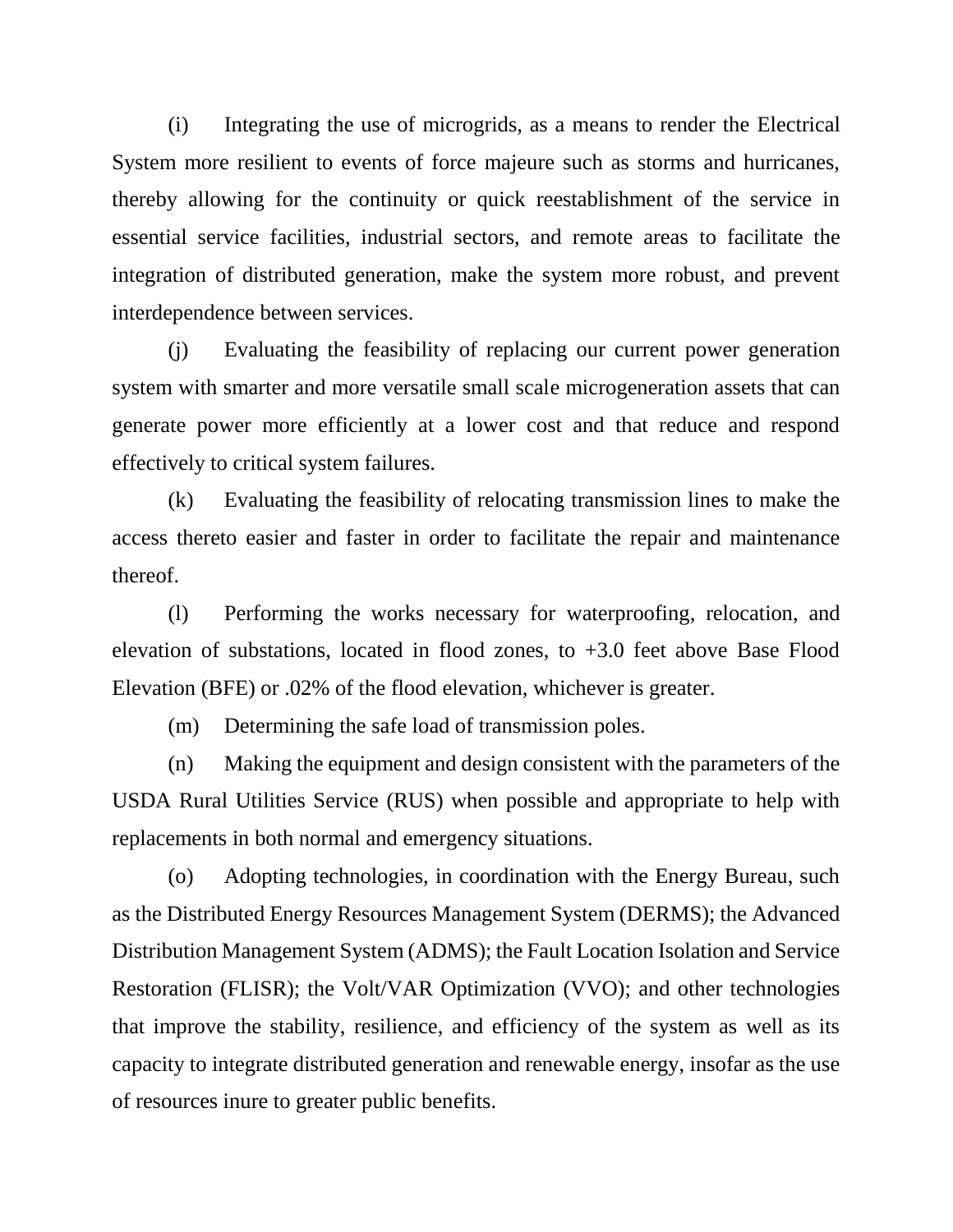(p) Adopting technologies that improve customer service including, but not limited to, smart meters, internet access, and minimizing the necessary wait time to receive any customer service.

Section 1.16.- Vegetation Management Program.

The Authority or the transmission and distribution network Contractor shall submit to the Energy Bureau a comprehensive vegetation management program that is consistent with the best practices of the industry within one hundred twenty (120) days in order to protect the integrity of network assets. The vegetation management program shall direct, among other things, the following:

(a) Maintaining a distance of at least ten (10) feet between trees and the easements for the transmission lines in accordance with the National Electrical Safety Code Standard (NESC);

(b) Regularly patrolling and trimming any vegetation or materials that are next to the power lines;

(c) Adopting the tree pruning recommendations established by accepted industry standards, such as the American National Standard Institute (ANSI);

(d) Drafting of periodic and detailed reports on the compliance with the vegetation program; and

(e) Establishing an appropriate and independent fund for the vegetation management program.

The Bureau shall oversee that the comprehensive vegetation management program meets the standards of the industry and the enforcement thereof.

Section 1.17.- Joint Study on Utility Pole Load Capacity.

The Public Service Regulatory Board is hereby directed to conduct a joint study between the Puerto Rico Telecommunications Bureau and the Energy Bureau, within a term of one hundred eighty (180) days, to determine, implement, and ensure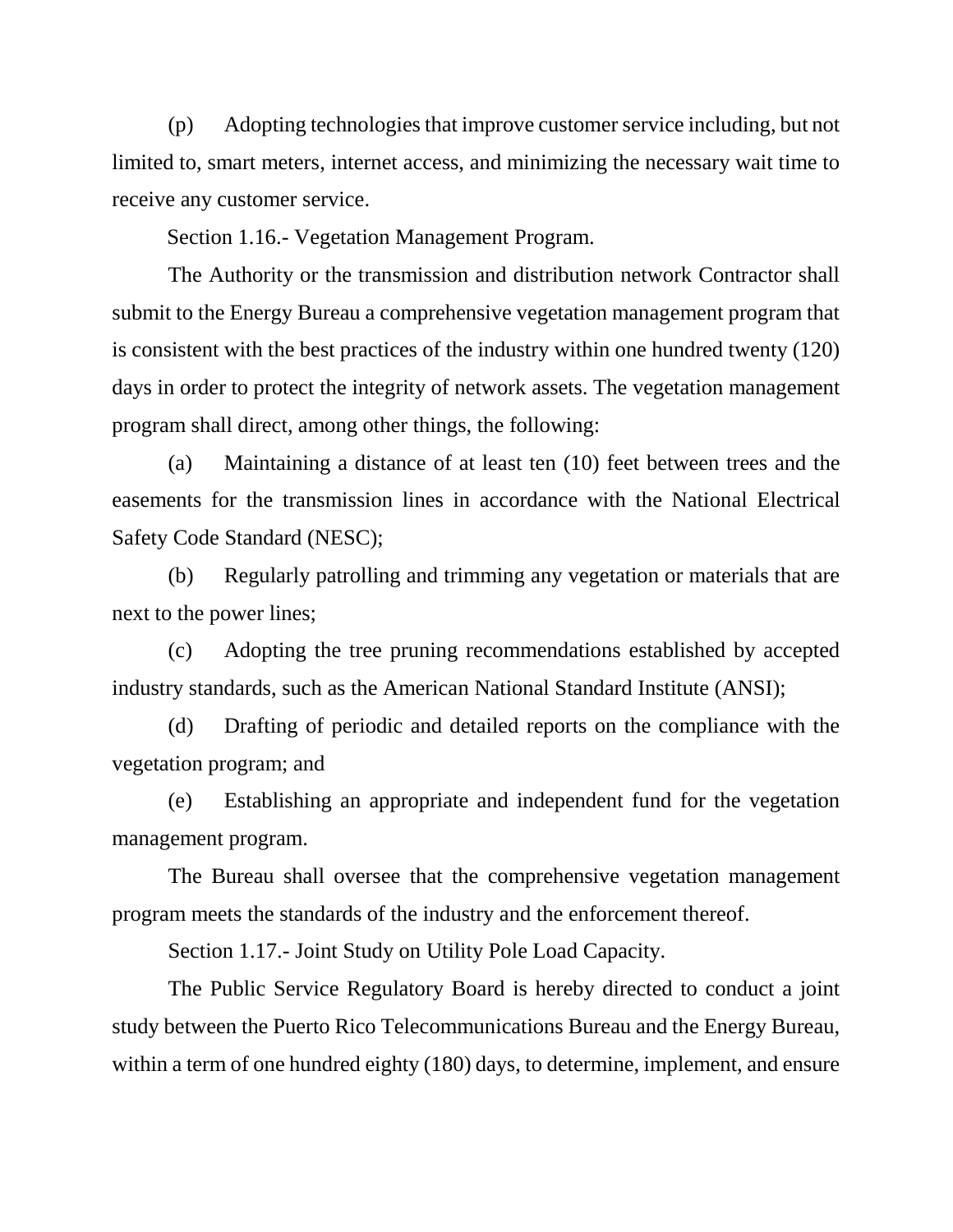the safe load of utility poles to support the distribution of the telecommunications and electric power infrastructure.

Section 1.18.- Study on the Contribution in Lieu of Taxes and Other Subsidies.

In view of this new model for an Electrical System, on or before December 31, 2019, the Energy Bureau shall conduct a study on the implementation, effectiveness, cost-benefit, reasonableness, and economic impact of the contribution in lieu of taxes (CILT) to determine the need and convenience, if any, of reforming this mechanism and the subsidies. The results of such study shall be submitted to both Houses of the Legislative Assembly so they may analyze them and enact the necessary legislation.

Section 1.19.- Future Establishment of an Electricity Market.

The Energy Bureau shall conduct a study on the viability and convenience of establishing an electricity market governed by free competition in Puerto Rico and shall submit a report with the results of such study to the Legislative Assembly and the Governor on or before June 30, 2025.

Chapter II.- Amendments to Act No. 83 of May 2, 1941.

Section 2.1.- Section 2 of Act No. 83 of May 2, 1941, as amended, is hereby amended to read as follows:

"Section 2.- Definitions.

The following terms, wherever used or referred to in this Act, shall have the meaning stated below, except where the context clearly indicates otherwise:

(a) Creditors' Agreement.- Shall mean any agreement executed (including annexes, exhibits, and schedules attached thereto) by and among the Authority and various of the principal creditors, as amended or supplemented, whereby certain terms and conditions of the current debt are modified and the Authority may commit to (i) implementing certain administrative, operational, and governance reform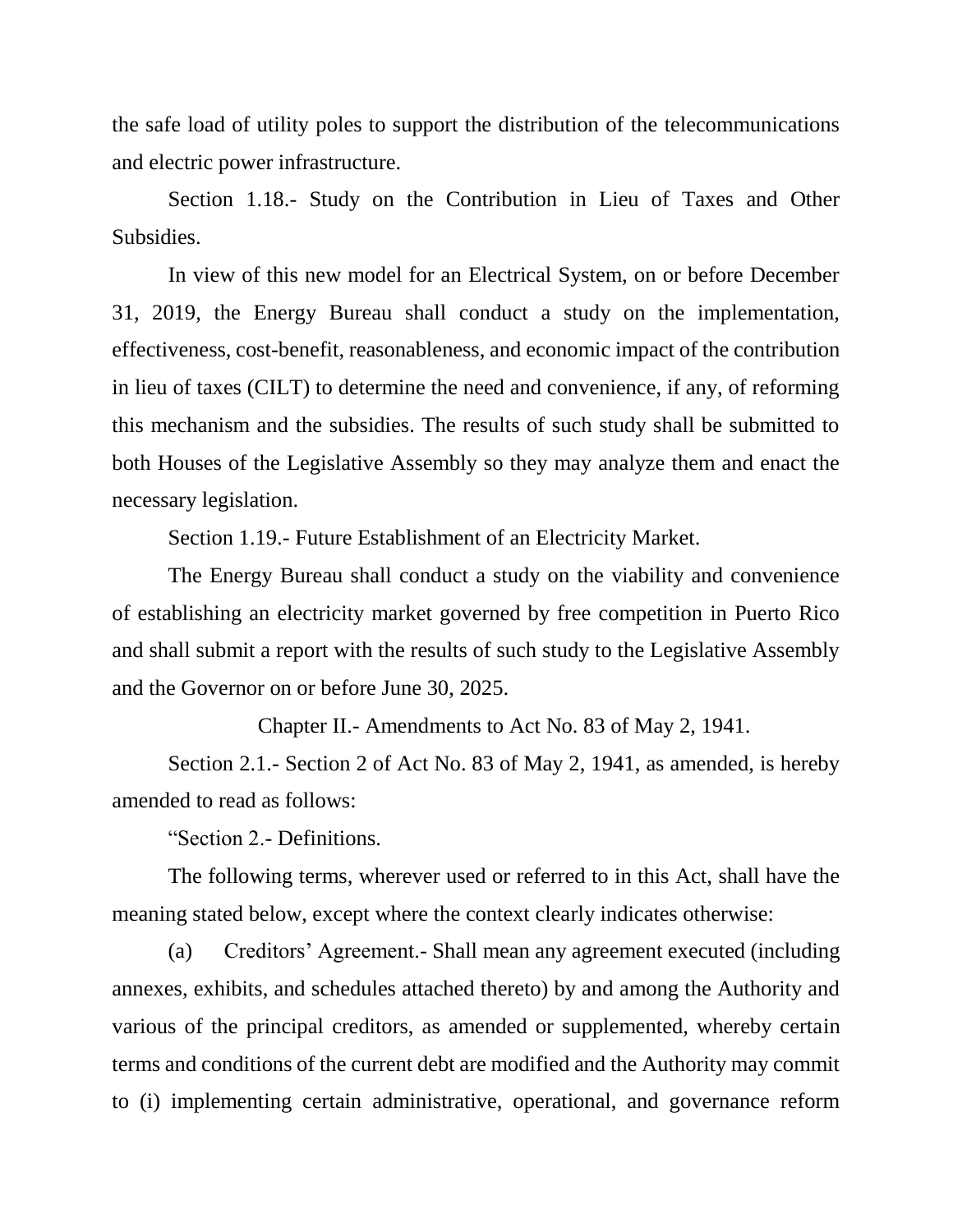measures; (ii) modernizing electric power generation; (iii) optimizing electric power transmission and distribution; and (iv) achieving operational savings. Neither the Agreement nor any future amendment thereto or supplement thereof shall be inconsistent with the provisions of the 'Puerto Rico Electric Power Authority Revitalization Act.'

(e) Commission or Bureau.- Shall mean the Puerto Rico Energy Bureau established by virtue of the Reorganization Plan of the Puerto Rico Public Service Regulatory Board and Act No. 211-2018, which is a specialized independent entity in charge of regulating, overseeing, and enforcing the public policy on energy of the Government of Puerto Rico, formerly the Energy Commission created under Act No. 57-2014, as amended. Any reference in this Act to the 'Commission or Energy Commission' shall be deemed to refer to the Puerto Rico Energy Bureau.

...

...

...

(g) Energy Efficiency.- Shall mean the reduction in energy use attributable to substituting appliances and equipment, the updating of technology or the most efficient operation of existing materials, equipment, or any other program developed and implemented to reduce electric power consumption.

(m) Modernization.- Shall mean projects for the development of new generation plants or the replacement of existing plants pursuant to the most recent Integrated Resource Plan approved by the Bureau.

 $(n)$  ...

(o) Integrated Resource Plan or IRP.- Shall mean a plan that considers all reasonable resources to satisfy the demand for electric power services during a specific period of time, including those related to the offering of electric power, whether existing, traditional, and/or new resources, and those related to energy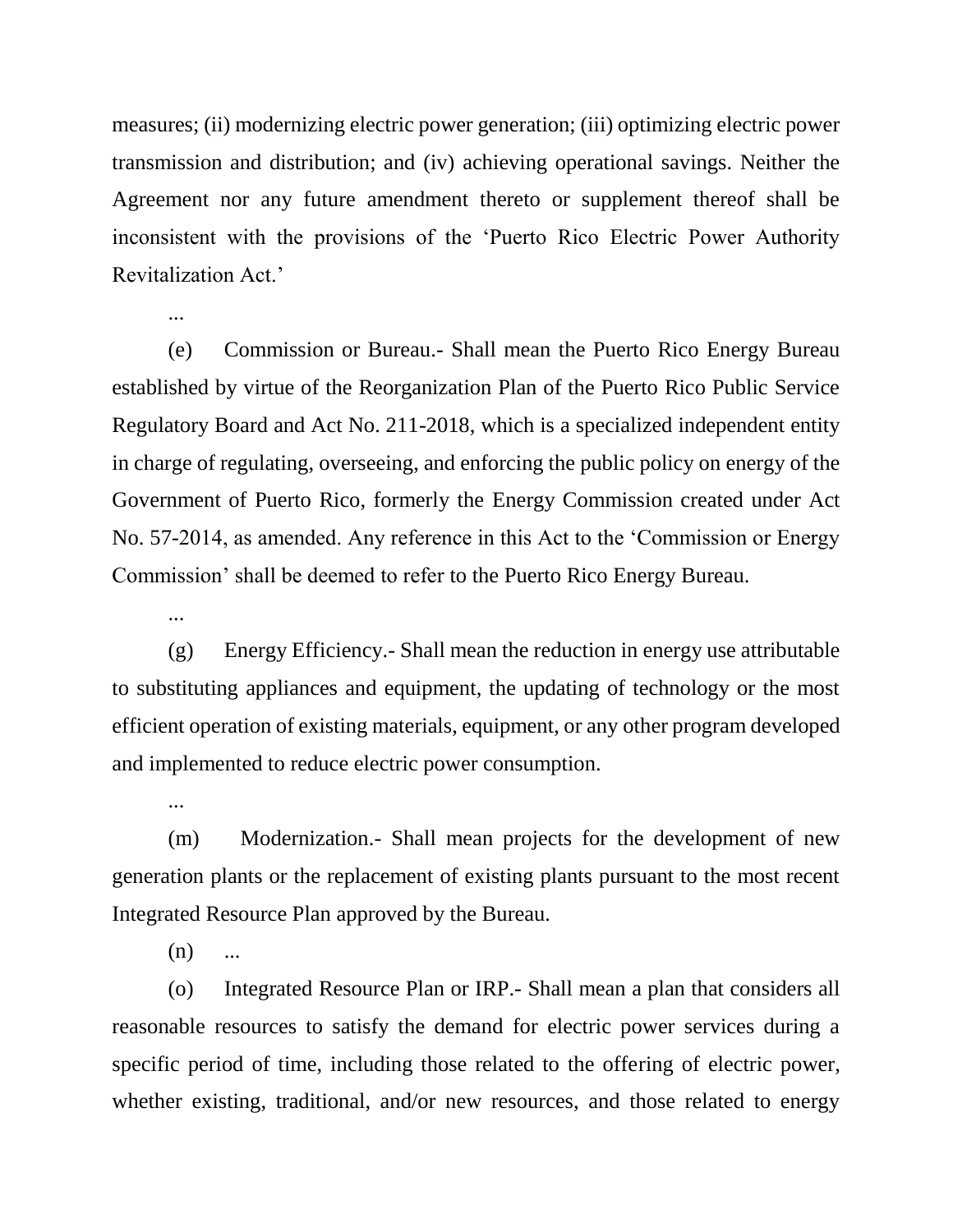demand, such as energy conservation and efficiency, demand response, and distributed generation by an industrial, commercial, or residential customer. Every integrated resource plan shall be subject to the rules established by the Bureau and shall be approved by the same. Every plan shall be devised with broad citizen participation and all other interested groups.

...

 $(q)$  ...

Words importing the singular number shall include the plural number and vice versa, and words referring to persons shall include firms, partnerships of all kinds, and corporations."

Section 2.2.- Section 3 of Act No. 83 of May 2, 1941, as amended, is hereby amended to read as follows:

"Section 3.- Creation and Organization of the Authority.

(a) There is hereby created a body corporate and politic constituting an autonomous public corporation and governmental instrumentality of the Government of Puerto Rico by the name of the 'Puerto Rico Electric Power Authority.'

(b) The Authority herein created is and shall be a government instrumentality subject to the control of its Governing Board, but it is a corporation having legal existence and personality separate and independent from that of the Government of Puerto Rico. The Authority and its Governing Board shall be regulated by the Bureau and shall submit all the information required and requested in the form and manner prescribed by the Bureau. The debts, obligations, contracts, bonds, notes, debentures, receipts, expenditures, accounts, funds, undertakings, and assets of the Authority, its officials, agents, or employees shall be deemed to be those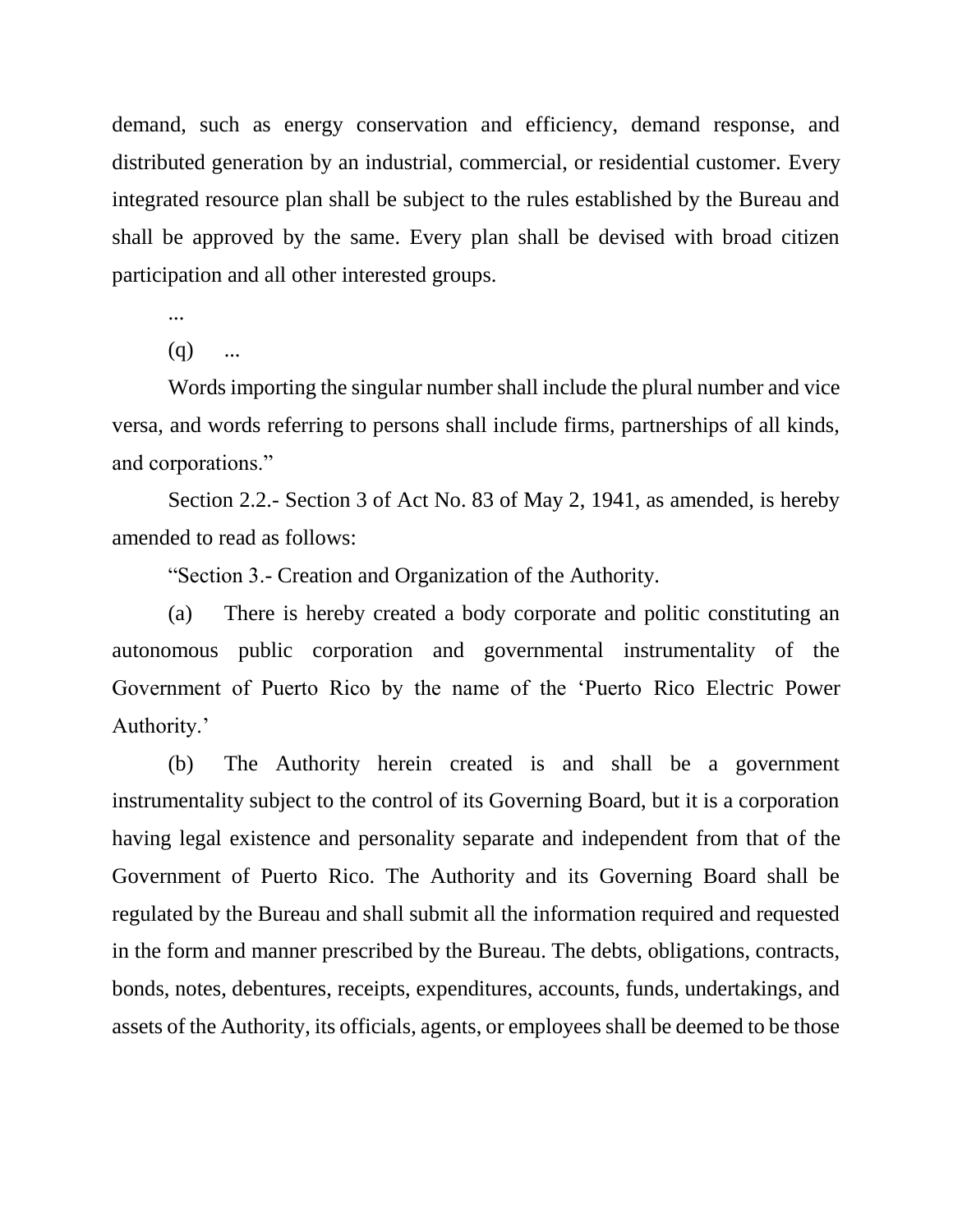of said corporation and not of the Government of Puerto Rico or any office, bureau, department, commission, instrumentality, municipality, branch, agent, official, or employee thereof."

Section 2.3.- Section 4 of Act No. 83 of May 2, 1941, as amended, is hereby amended to read as follows:

"Section 4.- Governing Board.

The powers of the Authority shall be exercised and its general policy and strategic management shall be determined by a Governing Board, hereinafter the Board, which shall be its governing body.

(a) Appointment and Composition of the Board.- The Governing Board shall be composed of seven (7) members. The Governor of Puerto Rico shall appoint, with the advice and consent of the Senate, three (3) of the seven (7) members who shall compose the Board. The members appointed by the Governor with the advice and consent of the Senate shall be selected from a list of at least ten (10) candidates to be prepared and submitted to the Governor by a recognized executive search firm for board of director recruitment for institutions of similar size, complexity, and risks as the Authority. The identification of candidates shall be based on objective criteria such as educational and professional background. The educational and professional background criteria shall include, at least, the following fields: electrical or mechanical engineering, business administration, economics and finance, or law, and not less than ten (10) years of experience in their field. They shall also have expertise in energy affairs and shall not be public employees, except for professors at the University of Puerto Rico. The list shall include, to the extent possible, at least five (5) Puerto Rico residents. The Governor shall evaluate the list of recommended candidates and shall choose three (3) persons from the list. If the Governor rejects any or all the recommended persons, the talent search firm shall be required to submit another list within the next thirty (30) calendar days. The Governor may use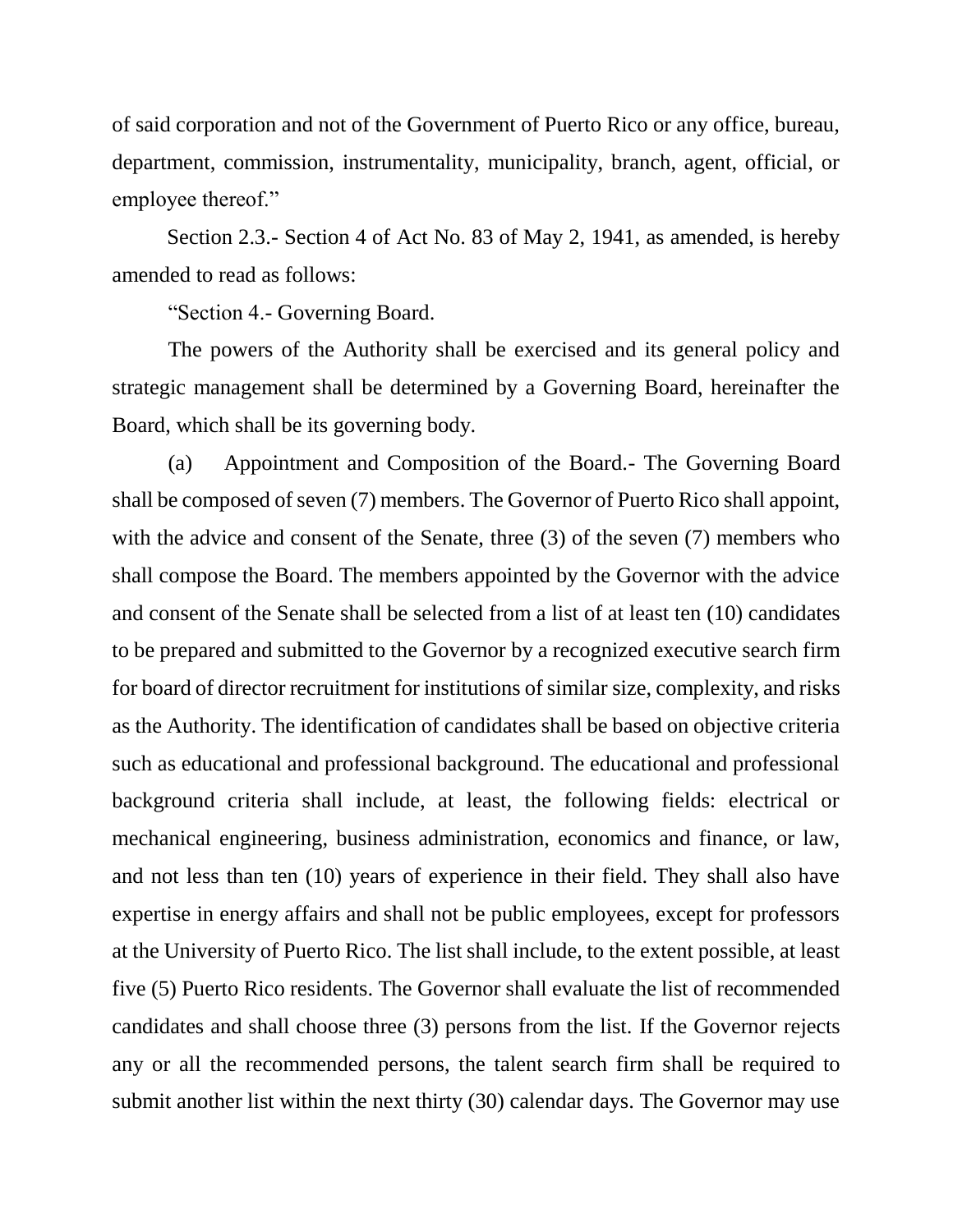the latest candidate list submitted for his consideration whenever it is necessary to fill a vacancy arising as a result of the resignation, death, disability, dismissals, or substitution within the original term of the member being substituted.

Three (3) of the seven (7) members shall be elected by the Governor at his sole discretion, and shall include one (1) independent member. The independent member shall have expertise in energy affairs and shall not be an employee of the Government of Puerto Rico. Said member shall be appointed for a five (5)-year term.

The remaining member shall represent customer interests and shall be selected at an election supervised by the Office of the Ombudsman to be held in accordance with the procedure established in subsection (c) of this Section. The Authority shall provide the facilities and financial resources needed for such purpose. However, the processes initiated by the Department of Consumer Affairs (DACO, Spanish acronym) to elect the customer interests' representative to the Board before the approval of Act No. 207-2018, shall continue under DACO's jurisdiction, until the customer interests' representative is elected. The customer interests' representative shall have an educational and professional background of not less than ten (10) years of experience in his field, among other requirements. The educational and professional background criteria shall include at least the following fields: electrical or mechanical engineering, business administration, or economics and finance. The candidate shall also have expertise in energy affairs and may not be a public employee, except as professor of the University of Puerto Rico System.

The members appointed by the Governor with the advice and consent of the Senate shall serve staggered terms. One (1) of the members shall hold office for five (5) years and two (2) members for six (6) years. The member elected as a representative of customer interests shall be appointed for a five (5)-year term. However, the two (2) remaining members appointed by the Governor, at his sole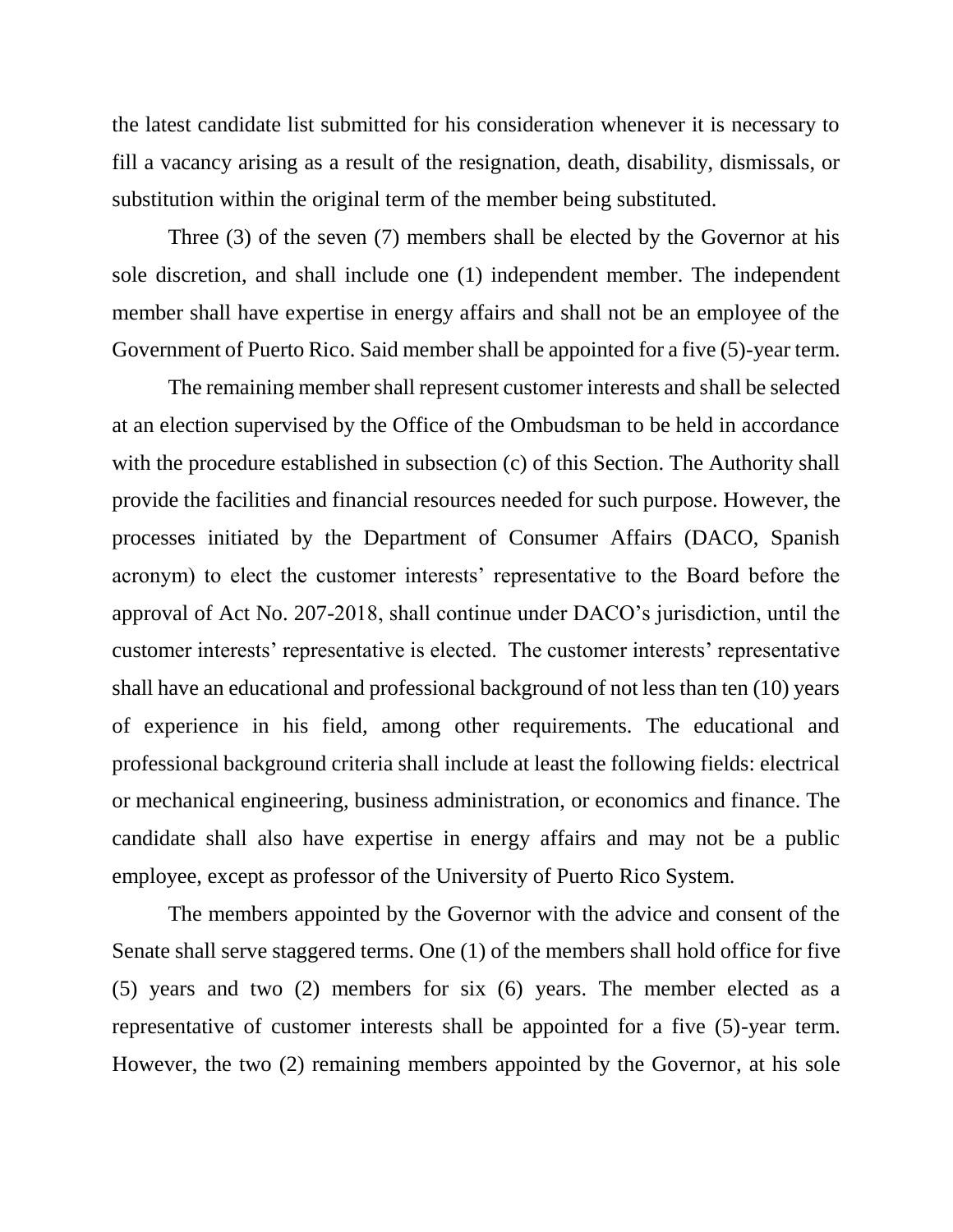discretion, shall be at-will employees, shall hold office for the term established by the Governor, and may be substituted by him at any time.

None of the members of the Governing Board shall be appointed or elected to such office for more than three (3) consecutive terms. The provisions of Section 5.1 of Act No. 1-2012, as amended, shall not apply to Board members.

Any vacancy in the office of the members appointed by the Governor shall be filled by their appointment for the remainder of the term of the original appointment, in the same manner in which they were originally selected. A substitute shall be designated within six (6) months after the vacancy occurs. However, any vacancy in the office of the members elected to represent customers shall be filled in accordance with the election process regulated by the Ombudsman, within one hundred twenty (120) days from the date on which the vacancy occurred, and a new five (5)-year term shall begin to run.

The independent member and the elected member shall be subject to the independence requirements under the New York Stock Exchange (NYSE) Corporate Governance Standards. No person may become a member of the Board, including the members representing customer interests, if he: (i) is an employee, retiree, or has any direct or indirect substantial economic interest in any private company with which the Authority has entered into contracts, or with whom it engages in transactions of any kind, including borrowing money or providing raw material; (ii) within three (3) years before holding office, has had a business relationship with or any commercial interest in any private company with which the Authority has entered into any contracts or with whom it engages in transactions of any kind; (iii) is an employee, member, advisor, or contractor of any of the Authority's labor unions; or (iv) has been a member of a local or central directing body of a political party registered in Puerto Rico during the year immediately preceding his appointment; (v) has failed to provide a certification of having filed income tax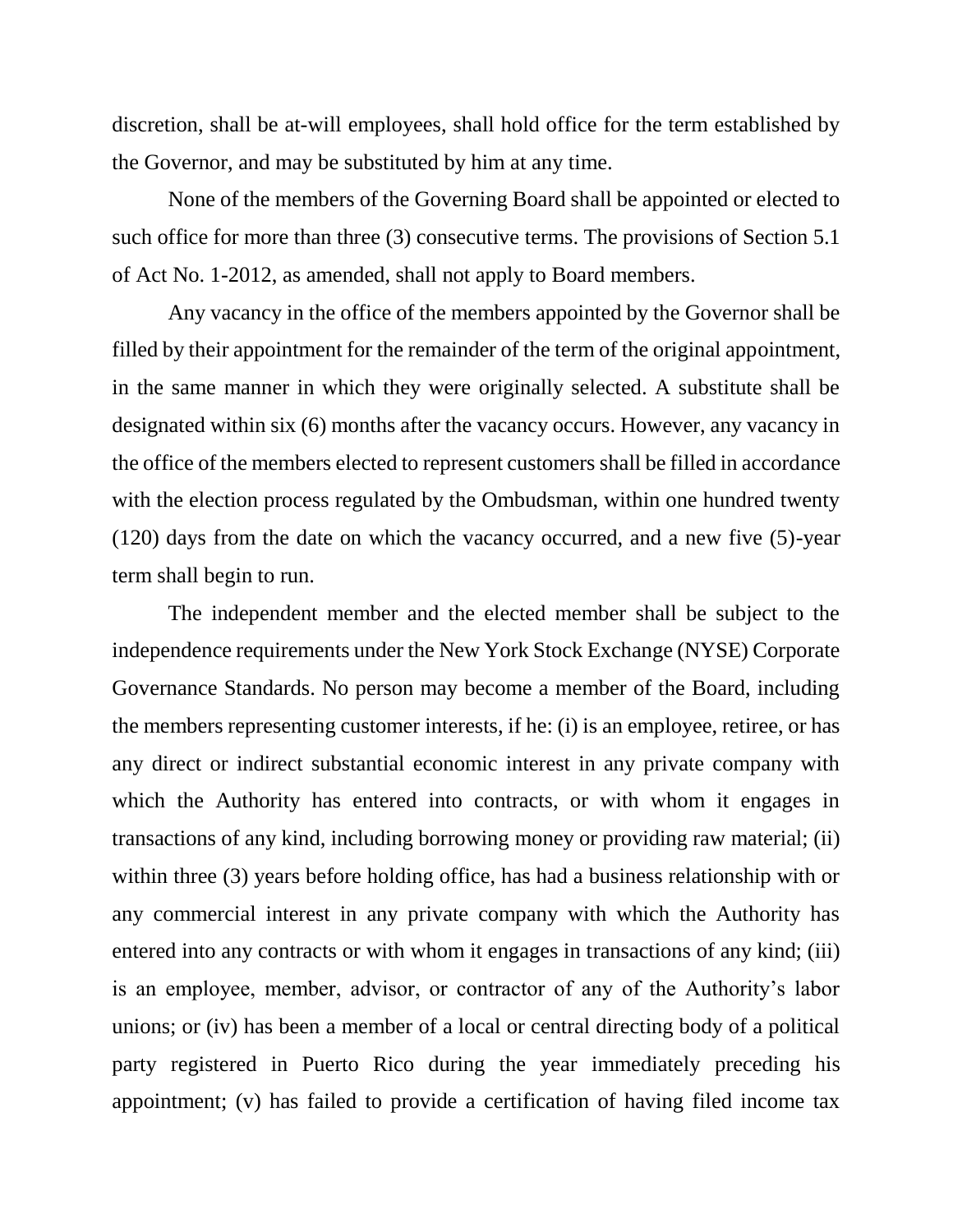returns during the five (5) preceding taxable years, a certification of having no outstanding debt issued by the Department of the Treasury, a certification of having no outstanding debts with the Authority, a Certificate of Criminal Record issued by the Puerto Rico Police Department, as well as negative certifications of the Child Support Administration (ASUME, Spanish acronym) and the Municipal Revenues Collections Center (CRIM, Spanish acronym) or has failed to meet all other requirements applicable to any person interested in becoming a public official; or (vi) no member appointed by the Governor may be an official of PREPA or an official or director of the 'Puerto Rico Electric Power Authority Revitalization Corporation.' Provided, that being a customer of the Authority shall not prevent a person from becoming a member of the Board.

Board members shall receive for their services...

Notwithstanding the foregoing, the members of the Board who are employees of the Government of Puerto Rico...

The Board's compliance with the industry's governance standards...

- $(b)$  ...
- $(c)$  ...
- (d) ...
- (e) ...

(f) Performance and conduct. Without limiting the general provisions regarding conduct, and the ethical and fiduciary duties provided for in this Act, including the confidentiality duty provided in subsection (b) of this Section, no member of the Board shall:

- $(i)$  ...
- ...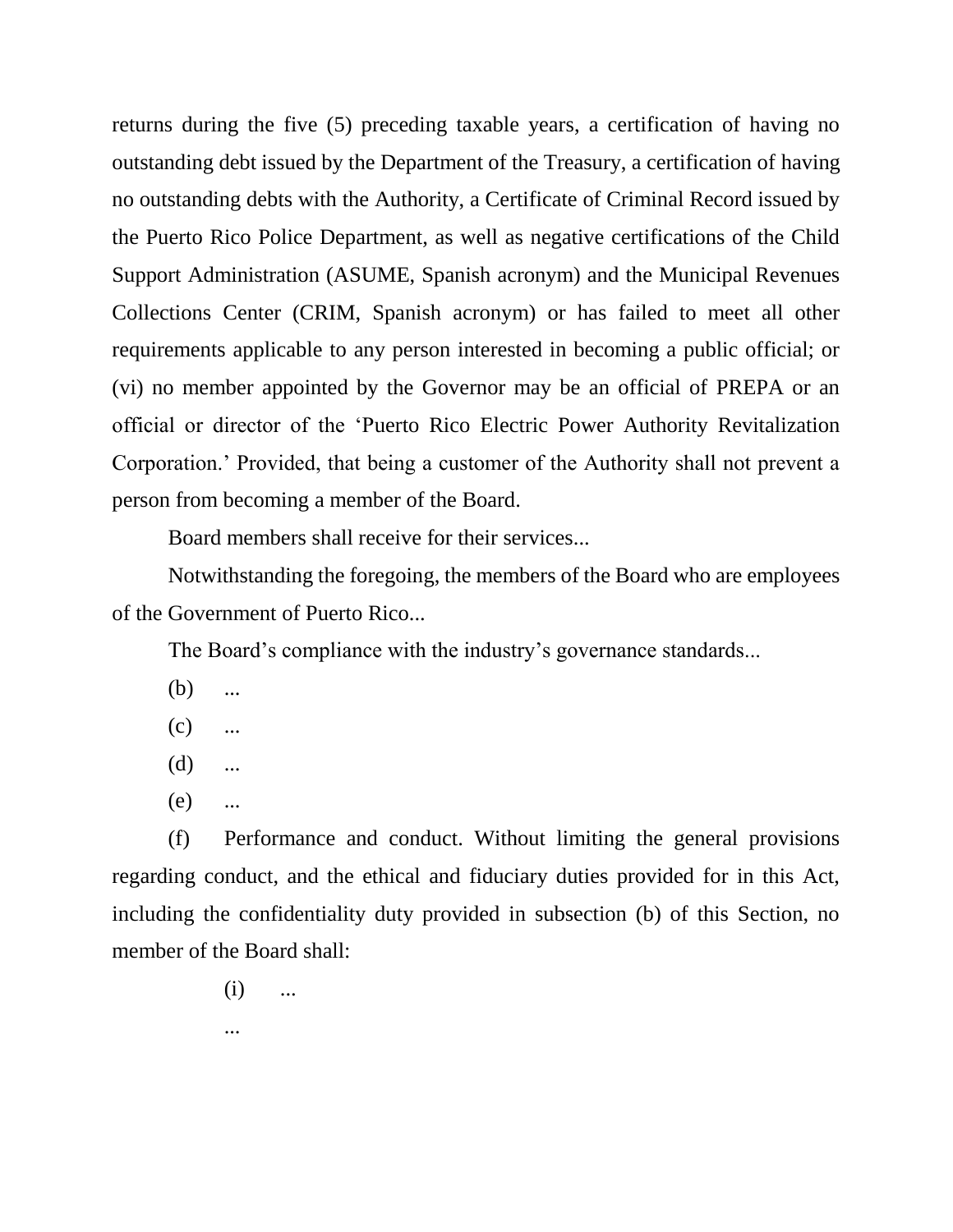(v) solicit while on duty, or coerce, obligate, or require other Board members, officials, or employees to vote or further the interests of his party or candidate of preference.

Without it being construed as a limitation...

Board members may also be removed from office due to physical or intellectual disability which prevents them from performing their duties, in which case it shall not be considered a dismissal.

(g) Responsibility of Board members and officials. Without impairment to any rights granted under Act No. 104 of June 29, 1955, as amended, known as the 'Act on Claims and Lawsuits Against the Commonwealth,' no present or future member of the Board, official, agent, or employee of the Authority shall be held civilly liable for any action taken in good faith while discharging his duties and responsibilities under this Act, unless it is established that he engaged in conduct constituting an offense, deceit, or gross negligence, nor shall be liable for any costs incurred in relation to any claim for which they enjoy immunity as provided herein. The Board, any of its individual directors, as well as any official, agent, or employee of the Authority shall also be indemnified for any civil liability adjudicated under the laws of the United States of America, unless it is established that he engaged in conduct constituting an offense, deceit, or gross negligence. Any fine imposed for engaging in conduct that constitutes an offense, deceit, or gross negligence shall be deposited in the Green Energy Fund of Puerto Rico created by virtue of Act No. 83- 2010, as amended, known as the 'Green Energy Incentives Act of Puerto Rico,' or similar provisions in incentive laws.

 $(h)$  ..."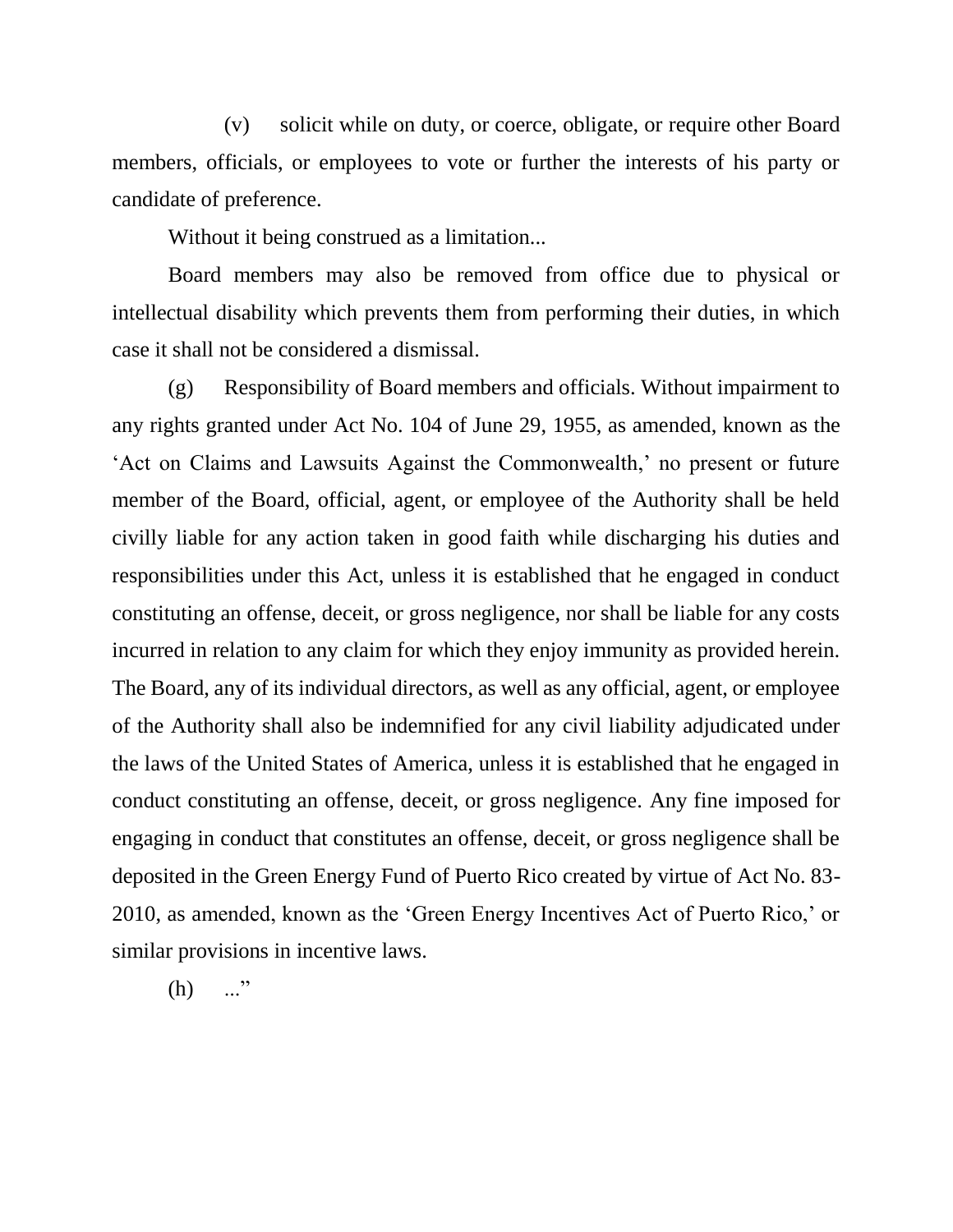Section 2.4.- Section 5 of Act No. 83 of May 2, 1941, as amended, is hereby renumbered as Section 4A.

Section 2.5.- Section 5A of Act No. 83 of May 2, 1941, as amended, is hereby renumbered as Section 4B.

Section 2.6.- A new Section 5 is hereby added to Act No. 83 of May 2, 1941, as amended, to read as follows:

"Section 5.- Powers and Authorities.

The Authority is hereby conferred, and shall have and exercise, the rights and powers necessary or convenient to achieve the aforementioned purposes, including the following:

(a) To have perpetual existence as a corporation.

(b) To adopt, alter, and use a corporate seal, of which judicial notice shall be taken.

(c) To prescribe, adopt, amend, and repeal bylaws and regulations: (1) to govern the manner in which its general business shall be conducted, and to exercise and perform the powers and duties granted to and imposed on it by law; (2) to guarantee the safety of persons or property, to regulate the use and enjoyment of its property and of such other property under its administration; (3) to use and consume electric power; and (4) to inspect and manipulate equipment, enterprises, facilities, devices, instruments, wires, meters, transformers, and any other similar objects owned by PREPA used in connection with the production, transmission, distribution, and use and consumption of electric power. The regulations so adopted shall have the force of law once the provisions of Act No. 38-2017, the 'Government of Puerto Rico Uniform Administrative Procedure Act,' are complied with.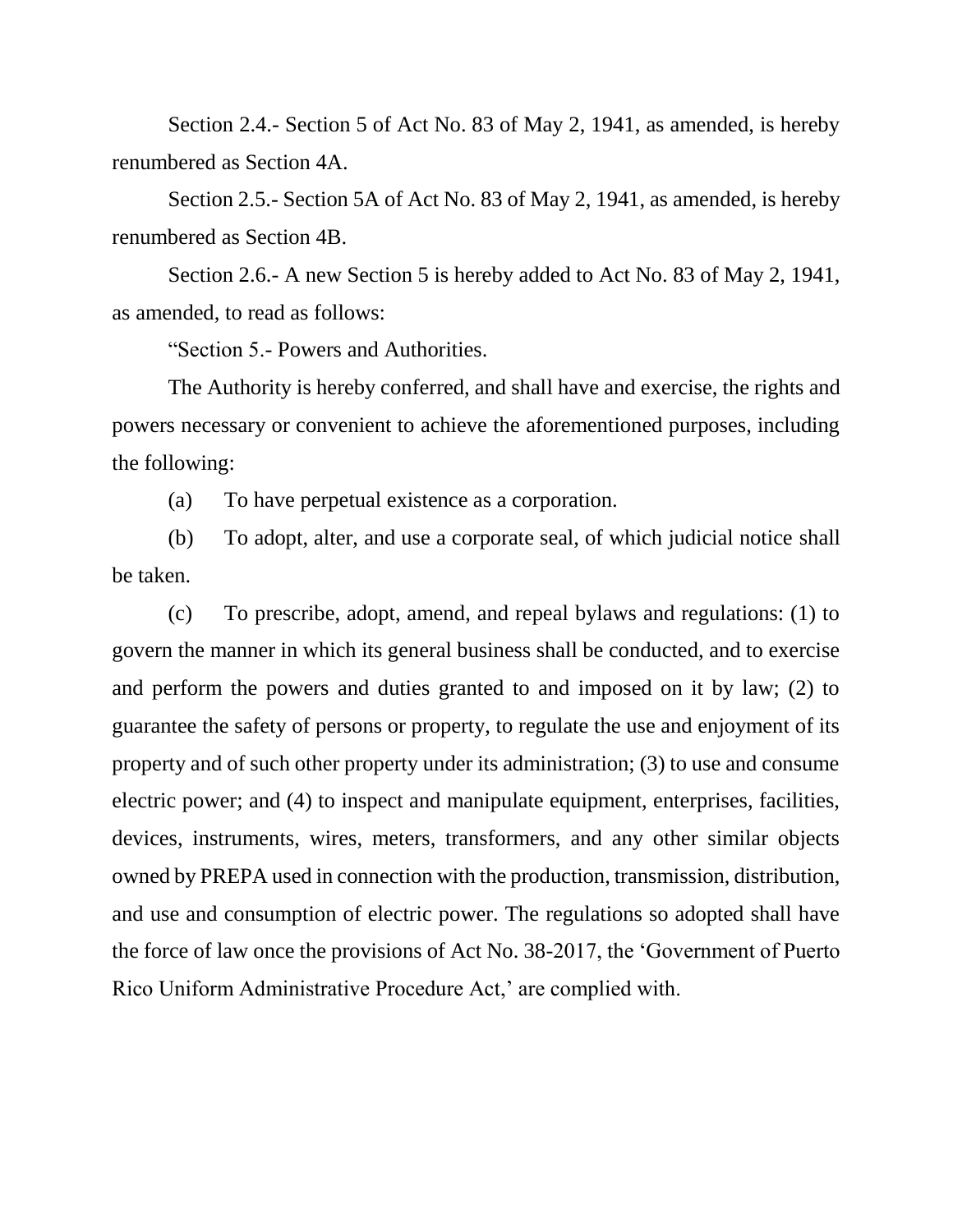(d) To have full control over and intervene in any venture undertaken or acquired, including the power to determine the nature of and the need to incur all expenditures and the manner in which such expenditures shall be incurred, authorized, and defrayed, but subject to the regulations of the Bureau; provided, that all actions taken by PREPA's management, employees, and Governing Board shall be subject to the provisions of the Government Ethics Act, and to the highest fiduciary duties to the people of Puerto Rico.

(e) To sue and be sued in all courts of justice subject to the limitations established herein.

(f) To enter into contracts and execute any instruments as are necessary or convenient in the exercise of any of its powers.

(g) To prepare, or cause to be prepared plans, projects, and expense budgets for the construction, reconstruction, extension, improvement, expansion, or repair of any undertaking or any part or parts thereof, and from time to time modify such plans, projects, and budgets.

(h) To acquire in any lawful manner including, but not limited to acquisition by purchase, whether by agreement or eminent domain, lease, bequest, devise, or gift, and to hold, maintain, use, and operate any undertaking or parts thereof.

(i) To acquire in the manner stated in the preceding subsection, produce, impound, develop, manufacture, treat, hold, conserve, use, transmit, distribute, deliver, exchange, sell, lease, and otherwise dispose of, water, electric power, equipment, and such other things, supplies, and services as the Authority deems necessary, proper, incidental, or convenient in connection with its activities;

(j) To acquire, hold, and use any property, real, personal, or mixed-use, tangible or intangible, or any interest therein, it deems necessary or convenient for carrying out the purposes of the Authority, and (subject to the limitations set forth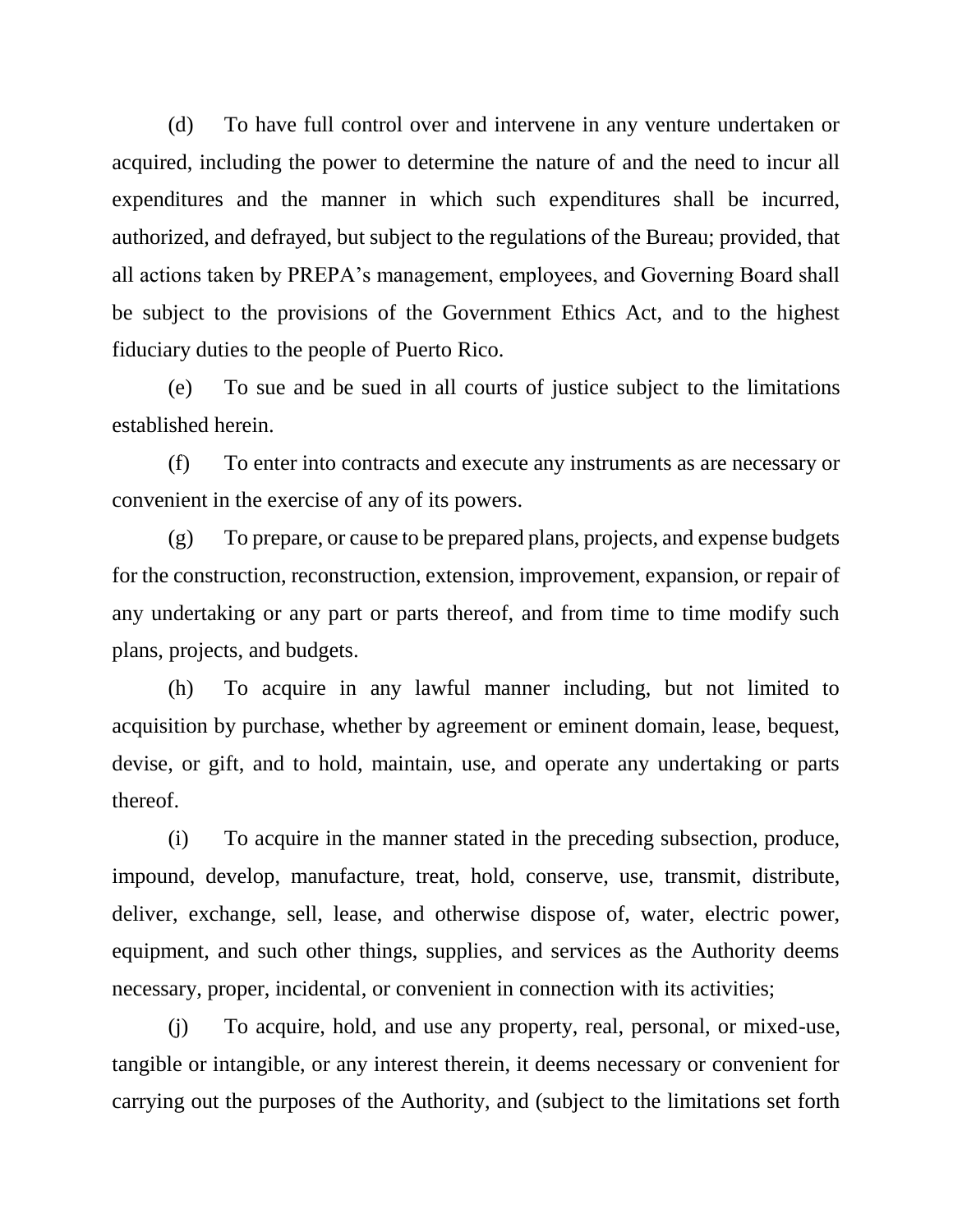in this Act) to lease as lessor, or exchange any property or interest therein at any time acquired by it;

(k) To construct or reconstruct any undertaking or any part or parts thereof, and any additions, improvements, and extensions to any undertaking of the Authority by contract or contracts, or under through, or by means of its own officials, agents, and employees.

(l) To propose and collect just, reasonable, nondiscriminatory rates that do not exceed twenty cents (\$0.20) per kilowatt-hour, as provided in the Puerto Rico Energy Public Policy Act, as well as fees, rents, and other charges approved by the Bureau, for the use of the facilities of the Authority, or for electric power services, or other commodities sold, loaned, or provided by the Authority, that are sufficient to cover reasonable expenses incurred by the Authority in the development, improvement, extension, repair, conservation, and operation of its facilities and properties, for the payment of the principal of and interest on its bonds, and for fulfilling the terms and provisions of the agreements entered into with or for the benefit of purchasers or holders of any bonds of the Authority and other creditors;

(m) To provide citizen participation mechanisms and establish a continuing education program for its employees and the general community to promote energy conservation and efficiency, subject to the rules established by the Bureau. For such purposes, the Authority may enter into collaboration agreements with other public and civic entities, nongovernmental organizations, and other institutions interested in facilitating the coordination and reducing the costs of the continuing education programs and the mechanisms to allow and promote citizen participation.

(n) To appoint executive officers and those officials, agents, and employees and vest in them such powers and duties, and to fix, change, and pay such compensation for their services as the Authority may determine.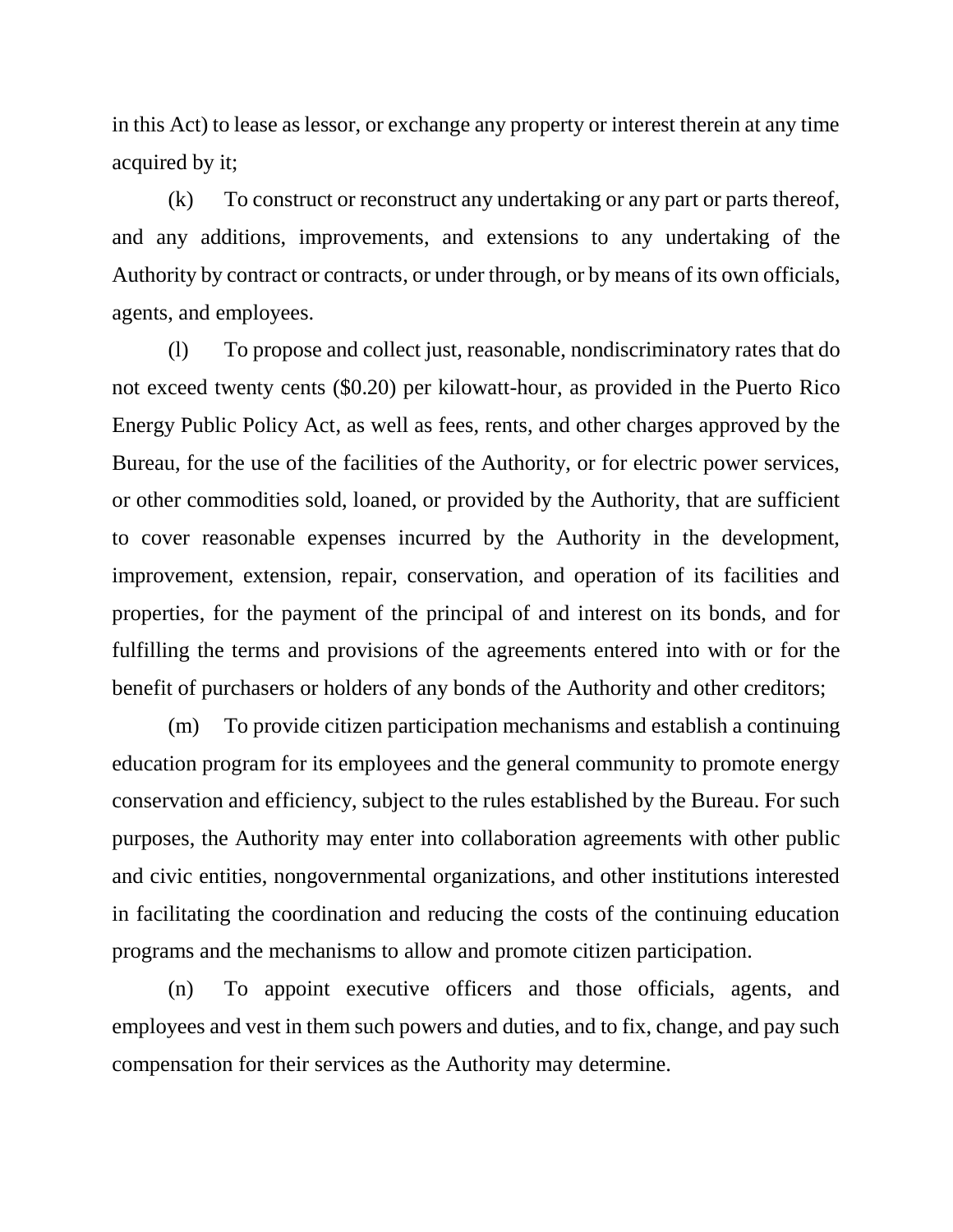(o) To borrow money, make and issue bonds for any of its corporate purposes, and to secure payment of its bonds and of any and all other obligations by pledging or placing a lien on all or any of its contracts, revenues, and income; provided, however, that the Authority may place liens on real or personal property as necessary to comply with federal regulations that allow for United States Government funding or guarantees through any of the agencies thereof to be able to participate in federal programs. No lien whatsoever may be placed on the assets of the Authority insofar as the agreement or agreements entered into with the bondholders or other agreements entered into with the creditors of the Authority do not allow under PROMESA, Public Law No. 114-187. Except for the bonds and other financing instruments related to the Authority's restructuring pursuant to the agreements entered into with the creditors of the Authority, whose debt parameters shall be governed by the provisions of Chapter IV of Act No. 4-2016, and the Creditors' Agreement, before borrowing any money or issuing bonds for any of its corporate purposes, the Authority shall require the Bureau's approval showing that the proposed financing shall be used to fund projects and defray the costs associated therewith in accordance with the Integrated Resource Plan.

(p) To make and issue bonds for the purpose of consolidating, refunding, purchasing, paying, or redeeming any of the outstanding bonds or obligations issued or assumed by it or any bonds or obligations the principal or interest of which is payable in whole or in part from its revenues.

(q) To accept grants from, and enter into contracts, leases, agreements, or other transactions with, any federal agency, the Government of Puerto Rico, or political subdivisions of the Government of Puerto Rico, and to expend the proceeds of any such grants for any corporate purposes.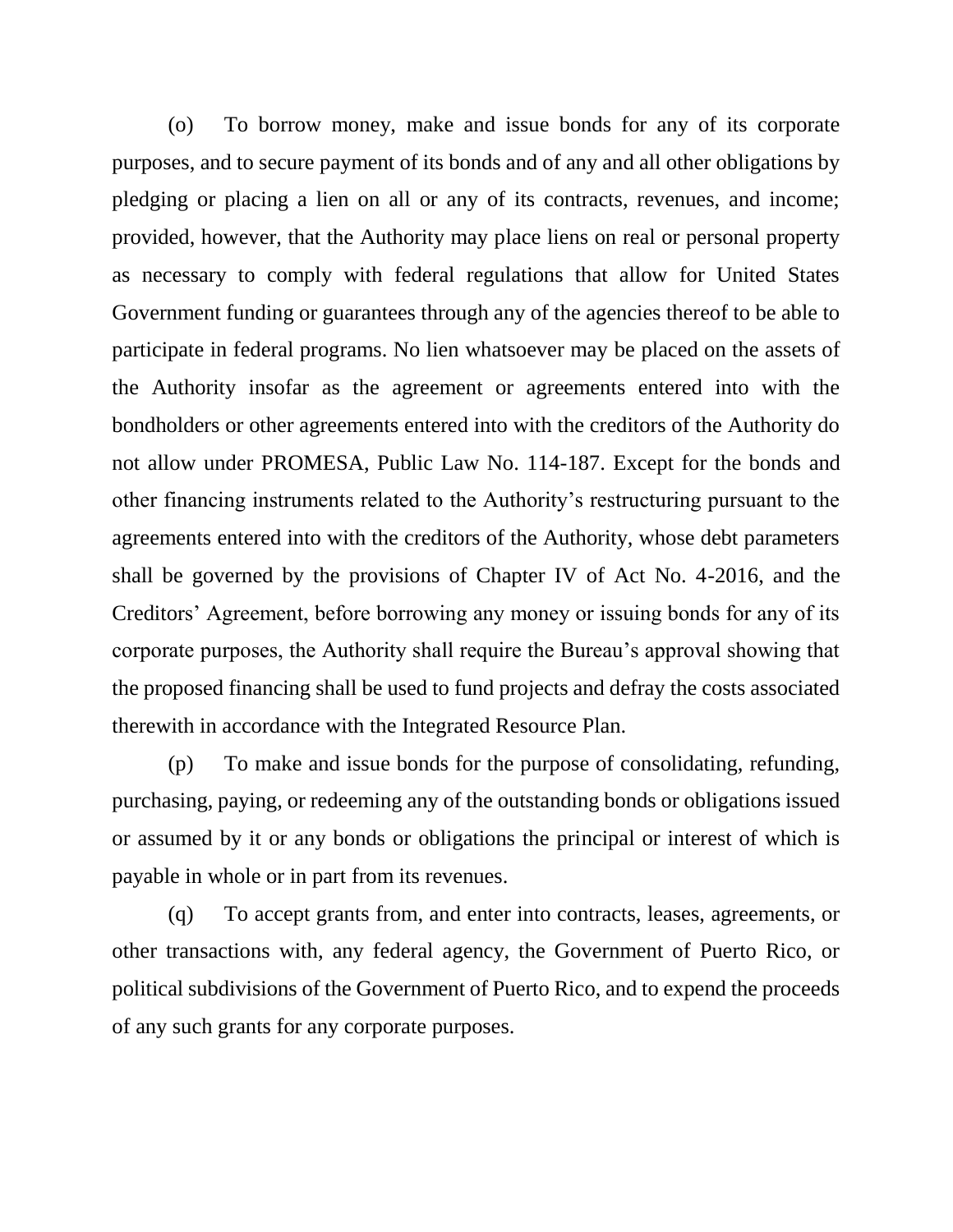(r) To sell, or otherwise dispose of, any real, personal, or mixed-use property, or any interest therein, that in the judgment of the Board is no longer necessary for carrying on the business of the Authority or for effectuating the purposes of this Act; provided, that any of the conditions established in the applicable laws, regulations, and rules are complied with.

(s) To enter into any lands, bodies of water, or property, to make surveys, soundings, and studies to effectively carry out its duties under this Act, when there is no other alternative, upon written notice within, at least, five (5) days in advance to the owners or holders thereof. Such entry shall be made at a time most convenient to the owner or holder of the premises in question, and must be made within the shortest time possible so that the use and enjoyment thereof by its owner or holder is not unduly affected.

(t) To assign and transfer surplus personal property, free of charge, to other government entities or municipalities, provided, that any of the conditions established in the applicable rules and regulations are complied with.

(u) Upon the prior approval of the Bureau, to create, whether in Puerto Rico or in a different jurisdiction, or contract with companies, partnerships, or subsidiary corporations, whether for profit or nonprofit, affiliated or associated, in order to, among others:

i. Separate or divide into one or more subsidiaries the Authority's generation, transmission, and distribution functions,

ii. Participate in Public-Private Partnerships in accordance with Act No. 29-2009, as amended, and Act No. 120-2018, as amended,

iii. Develop, finance, build, and operate industrial projects and other infrastructure directly related to the maximization of the Authority's electricity infrastructure (to have a stable electrical system with the latest technology, clean, reliable, and highly efficient),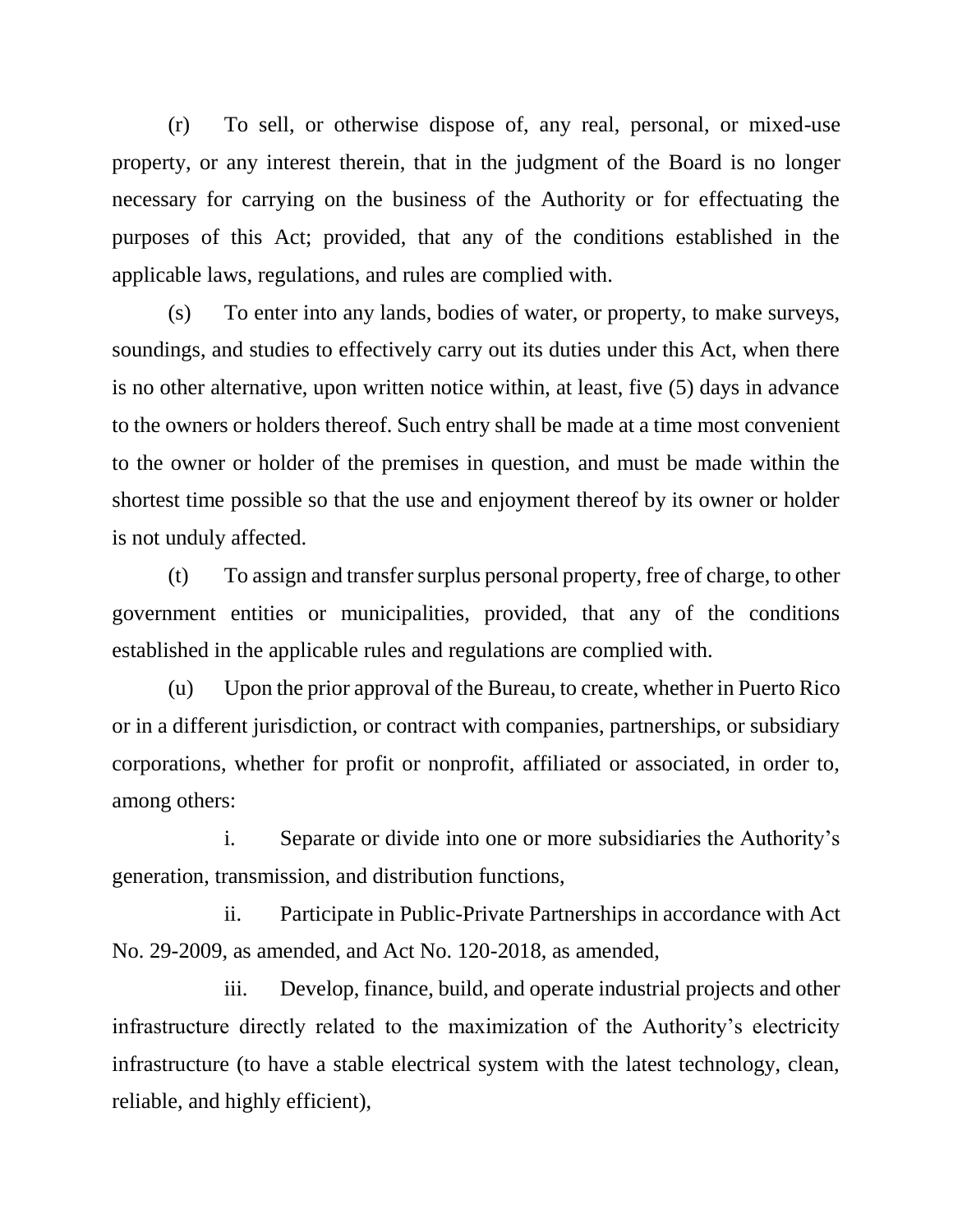iv. Acquire, hold, and dispose of securities and shares, contracts, bonds, or other interests in other companies, entities, or corporations, and exercise any and all powers and rights that such interest allows; provided, that in the Board's judgment, such action is necessary, appropriate, or convenient to attain the Authority's purposes or to exercise its powers, and

v. Sell, lease, assign, or otherwise convey any property of the Authority or to delegate or transfer any of its rights, powers, functions, or duties, to any such companies, entities, or corporations that are subject to its total or partial control, except for the power of eminent domain.

(v) Formulate, adopt, amend, and repeal rules and regulations as are necessary or convenient to exercise and carry out its powers and duties.

(w) Conduct competitive request for proposals processes or execute Partnership contracts, in accordance with Act No. 120-2018, as amended, known as the 'Puerto Rico Electric Power System Transformation Act,' and Act No. 29-2009, as amended, known as the 'Public-Private Partnership Act,' and the parameters required by the "Puerto Rico Energy Public Policy Act" and this Act to develop, finance, build, operate, and provide maintenance, in whole or in part, to the electric power grid and the power plants, and other facilities and infrastructure thereof, as well as to promote new generation, transmission, distribution, customer service optimization projects, and any other necessary project consistent with the Integrated Resource Plan.

(x) Any sum owed by the Authority to any agency, instrumentality, or public corporation of the Government of Puerto Rico may be credited to any outstanding debt of such agency, instrumentality, or public corporation with the Authority; provided, that such credit does not violate the trust agreements entered into with the bondholders.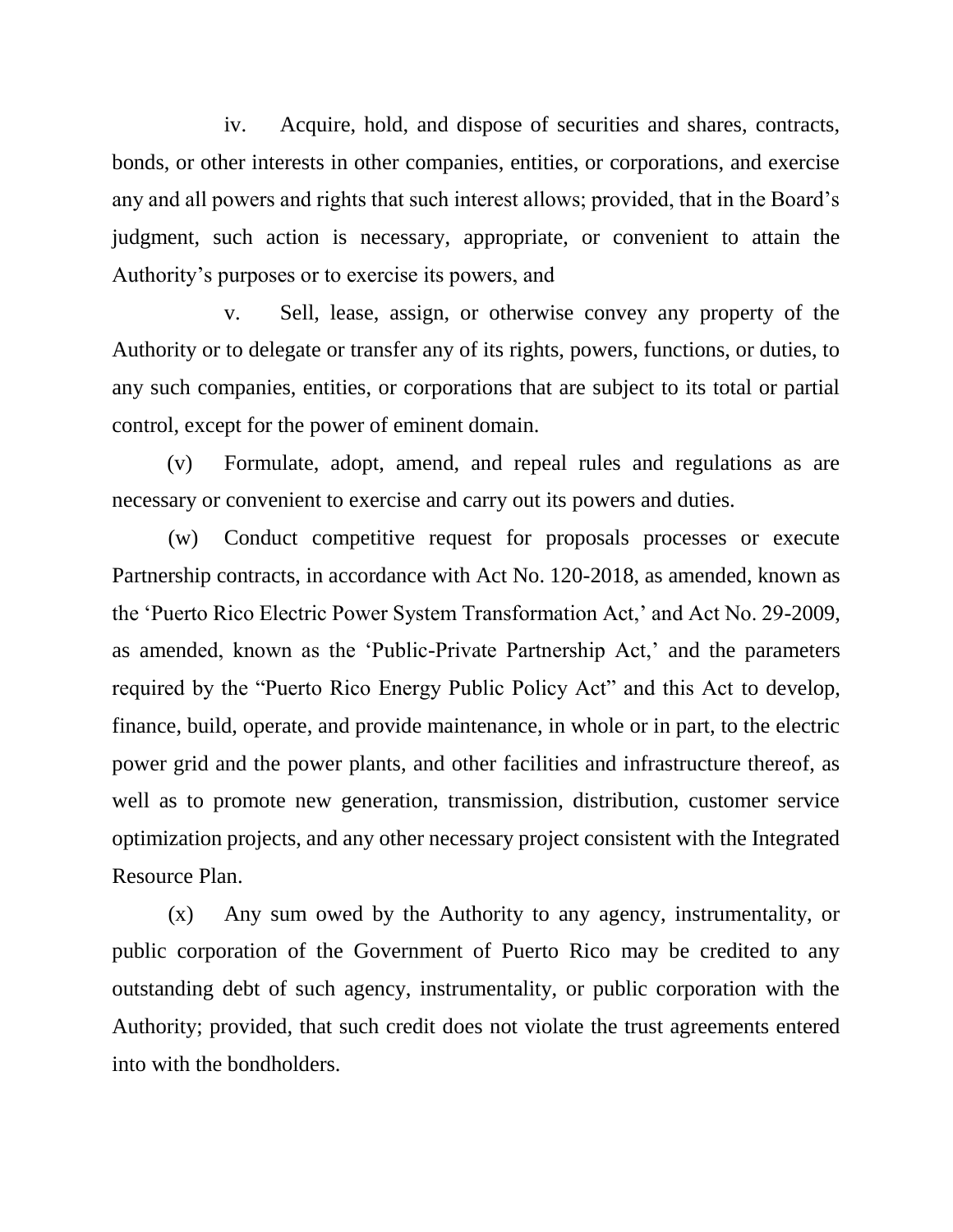(y) To take any actions or measures as are necessary or convenient to exercise the powers granted thereto under this Act or by any other law.

The powers and authorities of the Electric Power Authority may be delegated and transferred as part of a Partnership Agreement under the provisions of Act No. 29-2019[sic] and Act No. 120-2018."

Section 2.7. Section 5B of Act No. 83 of May 2, 1941, as amended, is hereby repealed.

Section 2.8.- The content of Section 6 of Act No. 83 of May 2, 1941, as amended, is hereby eliminated and substituted for a new Section 6 to read as follows:

"Section 6.- Duties and Responsibilities.

(a) To provide and allow electric power to be provided in a reliable, clean, efficient, resilient, and affordable manner thus contributing to the general wellbeing and the sustainable development of the people of Puerto Rico;

(b) To guarantee that a universal electric power service is provided;

(c) To conduct business responsibly and efficiently, and applying sound fiscal and operating practices;

(d) To rise to energy and environmental challenges by using available scientific and technological advances, and incorporate the best practices in the electric power industries of other jurisdictions;

(e) To facilitate the interconnection of distributed renewable energy producers to the electric power grid;

(f) To ensure the continuity and reliability of the electric power service;

(g) To fully comply with the rules, regulations, orders, mandates, requests, and penalties as established by the Bureau, in the discharge of its duties to regulate and oversee the electrical system of the Island, and refrain from taking any action that may deny, suspend, impair, delay, or hinder the orders of the Bureau;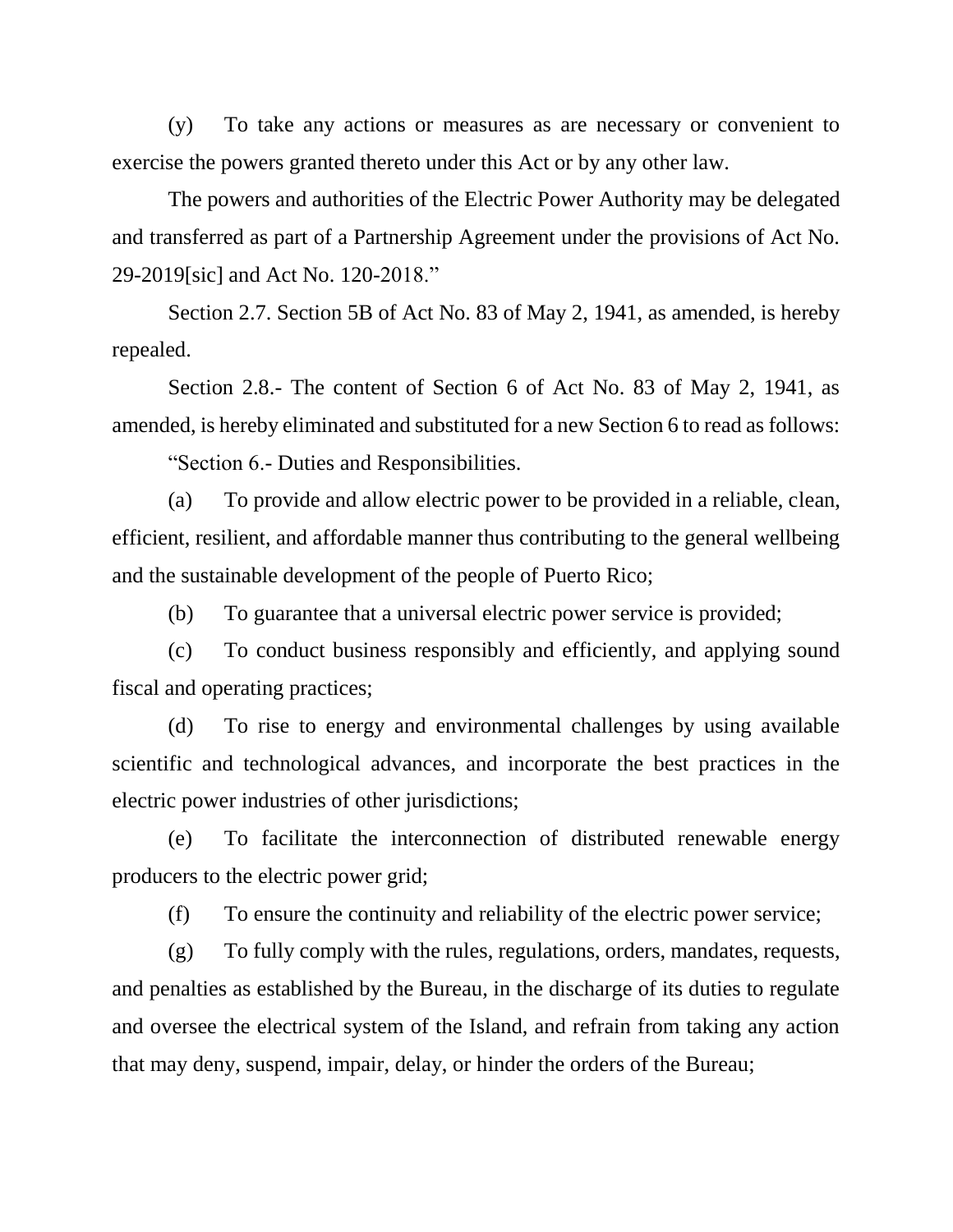(h) To comply with all applicable environmental legislation and regulations including, but not limited to, the Mercury and Air Toxic Standards (M.A.T.S.), which are monitored by the U.S. Environmental Protection Agency (EPA).

(i) To establish, with the approval of the Bureau, an electricity bill for each customer class of the Authority or successor thereof. Such bill shall itemize clearly the categories of the different charges and credits assessed to the customer, including but not limited to, fuel purchase adjustment and adjustment for energy purchase from energy producers, net metering credit, the contribution in lieu of tax and subsidies created under special laws, the Transition Charges (as such term is defined in Chapter IV of Act No. 4-2016) and the Base Rate Charge, which shall include the account service and management fee, energy consumption charge, operating expenses, energy theft, electricity loss, debt payment not included in the Transition Charge, accounts receivables from the public sector, accounts receivables from the private sector, and any other charge that has an impact on the customers' bill. Any other detail in connection with rates and charges that the Bureau deems should not be included in the bill shall be published and explained on the websites of the Authority and the Bureau. The bill shall be totally transparent and shall be approved by the Bureau; provided, that it complies with the rules established by this Act. The bill shall not include or encompass any other charge or fee under the fuel purchase and energy purchase items other than that approved by the Bureau in accordance with the mandates of this Act and the Puerto Rico Energy Transformation and RELIEF Act, Act No. 57-2014, as amended.

(j) Provide documents and information of the Authority as requested by the customers, except: (i) confidential information in accordance with the Rules of Evidence of Puerto Rico; (ii) information related to collective bargaining agreements, labor-related disputes, or personnel-related issues such as appointments,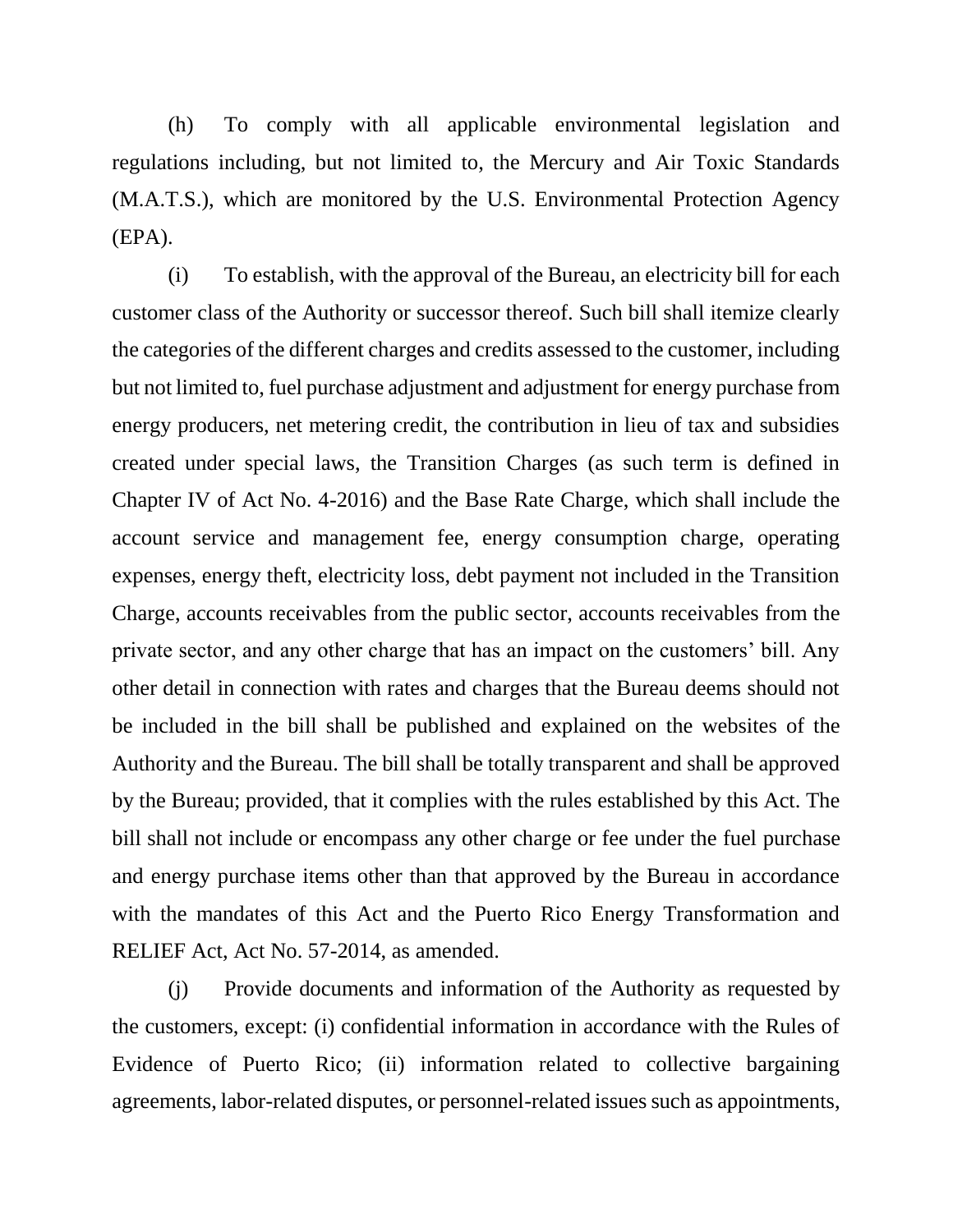evaluation, disciplinary actions, and dismissals; (iii) ideas relating to the negotiation of potential Authority contracts or a determination to rescind or terminate contracts in effect; (iv) information of strategies regarding lawsuits of the Authority; (v) information of internal investigations of the Authority while these are still being conducted; (vi) aspects regarding the intellectual property of third parties; (vii) trade secrets of third parties; (viii) issues that the Authority should keep confidential in accordance with any confidentiality agreement, insofar as such agreement is not inconsistent with the public interest; or (ix) matters of public safety of the Authority, its assets, or employees, or involving threats against the aforementioned. In compliance with this duty, in addition to the original copy of the documents where such information appears, the Authority shall publish and make available to customers the documents that organize and provide such information in a manner that facilitates the handling thereof by persons without expertise in the disciplines addressed therein so that they may understand them. The Authority's public information shall include, but not be limited to, its monthly financial report, including data per customer class, the price per type of fuel as well as the average, the cost per kilowatt-hour of each customer class during the three (3) preceding months, the production cost per kilowatt-hour, and per generation plant, PREPA's operating expenses for the last month, and the generation distribution per type of technology and fuel;

(k) To keep and maintain a website with free access, whereby the Authority shall provide at least the following:

i. A platform to pay bills, examine the consumption history, verify the usage pattern, and obtain information related to their bill, such as the reading of the meter at the beginning and at the end of the billing cycle, dates and number of days in the billing cycle, and meter constant, the rates, the date of the next reading, as well as any other information that enables the verification of the reading;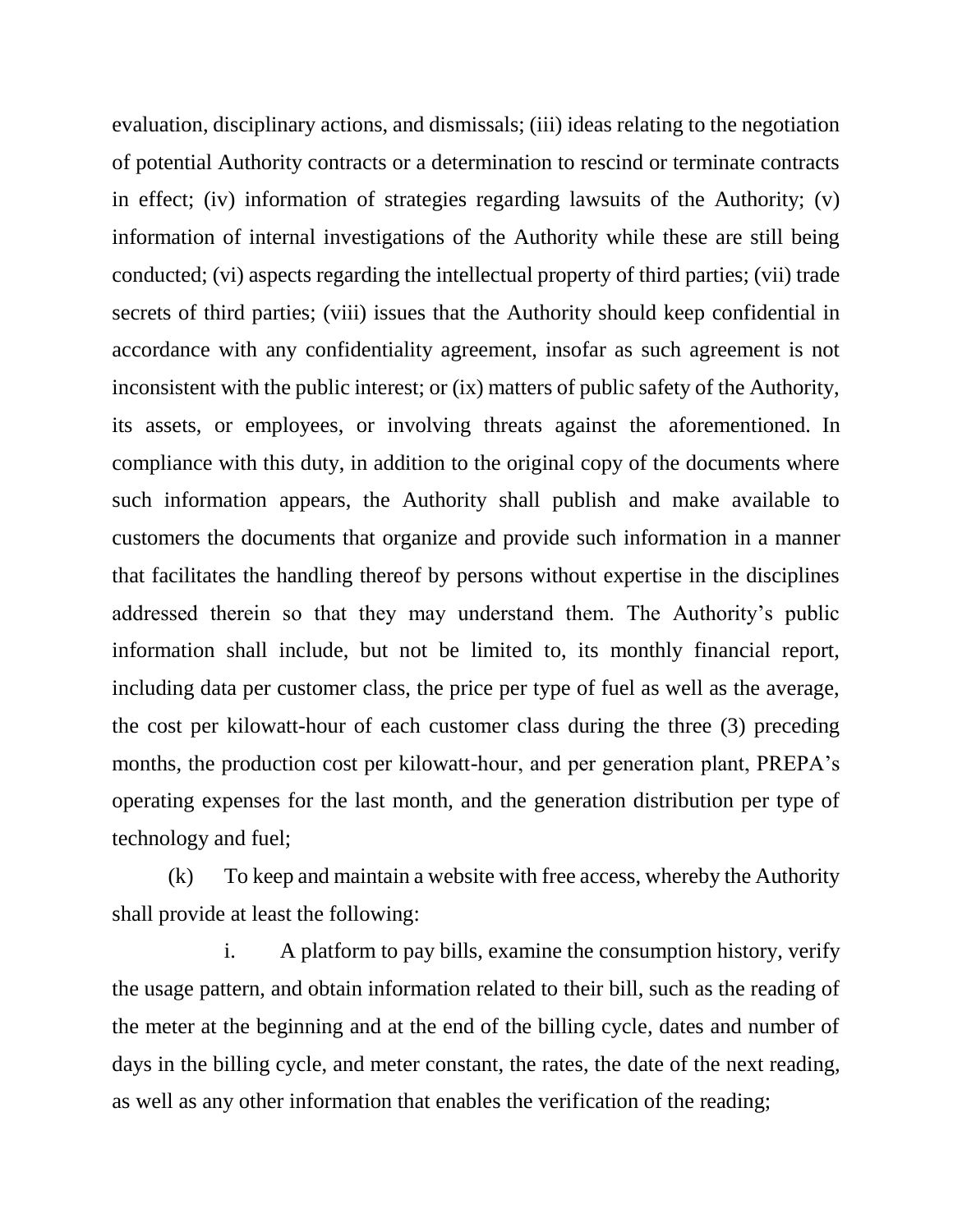ii. Information of the electric power infrastructure, including information regarding public and private generators, so that customers may be able to evaluate the status of the electric power infrastructure and the Authority as public instrumentality;

iii. A copy of all the contracts and resolutions of the Governing Board;

iv. Any document related to the revenues, sales, expenses, disbursements, assets, liabilities, accounts receivable, and any other financial information of the Authority;

v. The price per barrel, or its equivalent, per type of fuel, the average rate per kilowatt-hour for each customer sector, the cost of generation per kilowatt-hour and per power plant, all operating costs and expenses, an itemization of the operating costs related to electric power generation, transmission, and distribution, the service cost to each customer class, generation per type of technology, and any other information about the operations of the Authority;

vi. A breakdown of the electricity demand projected and determined by the Energy Control Center of PREPA;

vii. The data related to the energy generation capacity and reserve margin;

viii. The status of the internal procedures of the Authority to implement the changes required by means of legislation to reform Puerto Rico's electrical system;

ix. Access to a platform where customers may request any information and public documents of the Authority that are not available through the website;

x. A copy of the agreement or agreements entered into with the bondholders by virtue of PROMESA; and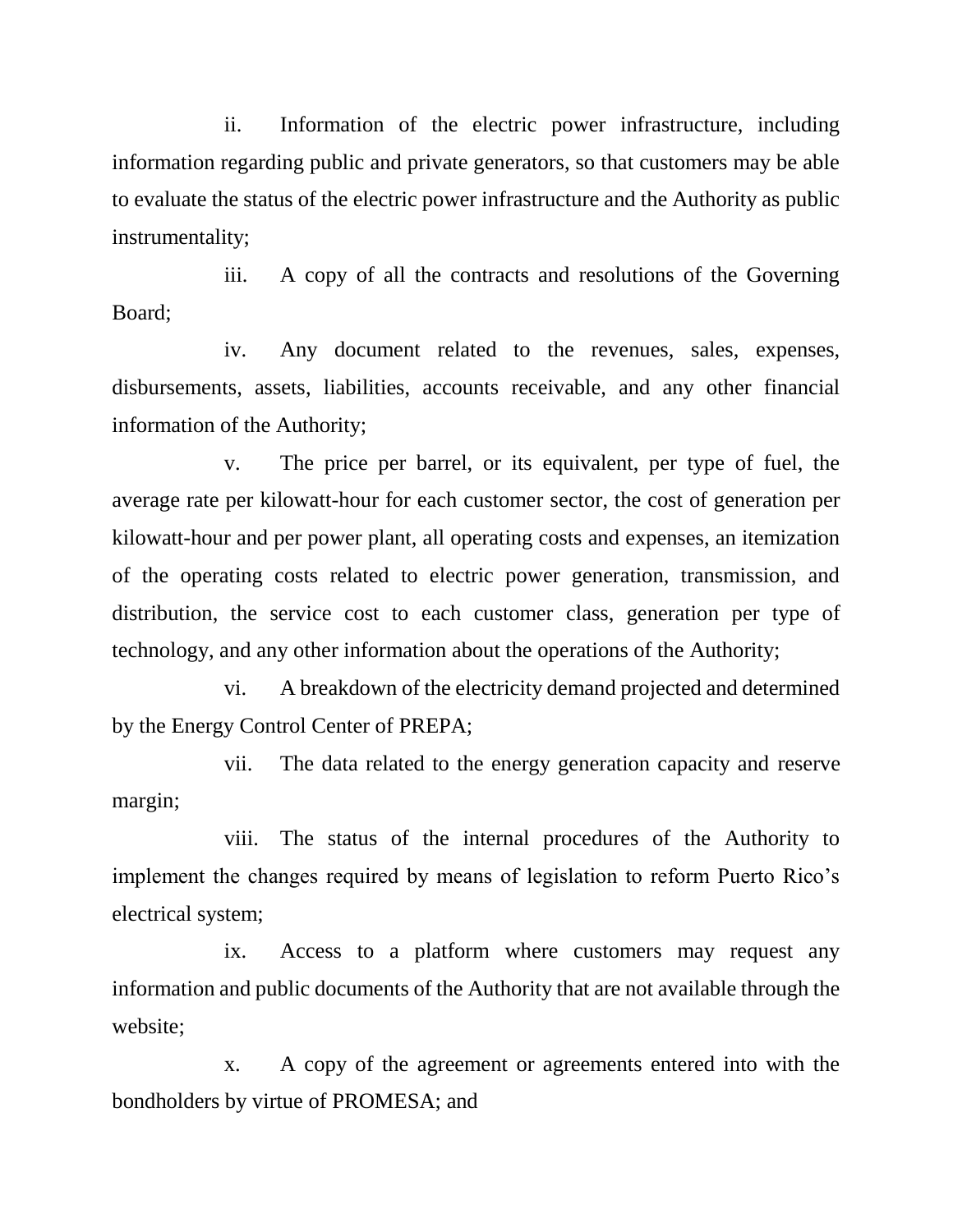xi. The monthly financial reports that shall be published on the website on or before thirty (30) days after the month covered in the report concludes.

The information described in the aforementioned paragraphs v, vi, and vii shall be posted in real-time.

(l) To notify the public, at least forty-eight (48) hours in advance, of any scheduled service interruption through its website, social media, and any other communications media.

(m) To submit a report to the Governor, the Bureau, and both Houses of the Legislative Assembly, not later than May 31 of every year, stating the measures taken during the preceding calendar year to address the emergencies that may arise with respect to the upcoming hurricane season and other atmospheric disturbances, including floods that may affect the electrical system of the Island. Likewise, said report shall present the adopted plans or protocols to be followed in case of fires in facilities and establishments of the Authority. It shall also include any preventive measure identified for the conservation of the power lines in the event of an earthquake. The report shall include, but not be limited to, the following information:

i. Improvements to the Electric Power Authority's Revised Operating Plan for Emergencies due to Atmospheric Disturbances;

ii. Development of an emergency plan to face a possible earthquake;

iii. Adopted plans or protocols to be followed in case of fire in the authority's facilities and establishments;

iv. Status of the tree trimming program in order to protect power transmission lines, while protecting our trees and preventing them from being damaged;

v. Decision-making protocol to enforce the shutting down of the electrical system;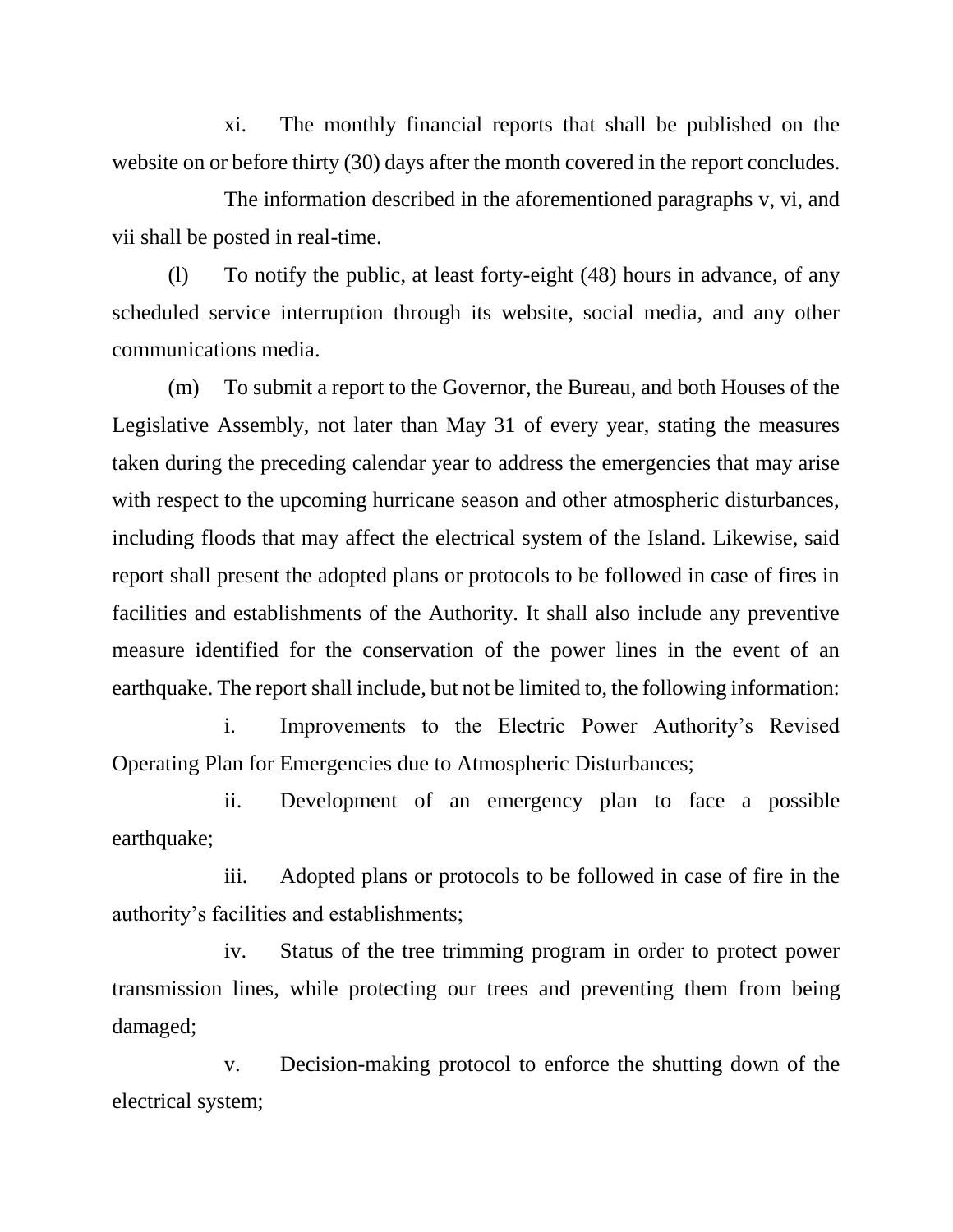vi. Trainings offered to the Authority's essential personnel to qualify it on the procedure to be followed in case of emergencies arising from atmospheric disturbances, fire in the Authority's facilities or establishments, or earthquakes, as well as a certification attesting that all the personnel performing supervisory functions in the operating areas has been duly advised on the norms of the operating emergency plan in effect; and

vii. Contingency plans to address the situation after a storm, a hurricane, a fire in the Authority's facilities or establishments, or an earthquake, directed to normalizing or reestablishing the electrical system as soon as possible.

(n) To develop and comply with an integrated resource plan in accordance with the parameters and requirements established by the Bureau in accordance with the energy public policy.

(o) When charges contained in a bill include three (3) or more past due invoices for services that, due to error or omission of the Authority, were not previously billed, the Authority shall offer a reasonable payment plan to the customer according to his financial capacity. The foregoing notwithstanding, the Authority shall have a maximum term of one hundred eighty (180) days to bill for any service rendered. Once such term elapses, the Authority may not charge for services rendered but not billed. The Authority shall have a maximum term of one hundred twenty (120) days from the date of issue of the electricity bill to notify customers of billing errors. Once said term elapses, the Authority may not claim retroactive charges for said billing errors, such as those of an administrative or operational nature, or for an erroneous reading of electric power service consumption meters. This shall only apply to residential customers; it shall not apply to commercial, industrial, or institutional customers, or any other class of customer, or to periodic charges or adjustments included in the rate approved by the Bureau or the Transition Charges of the securitization structure. In those cases where customers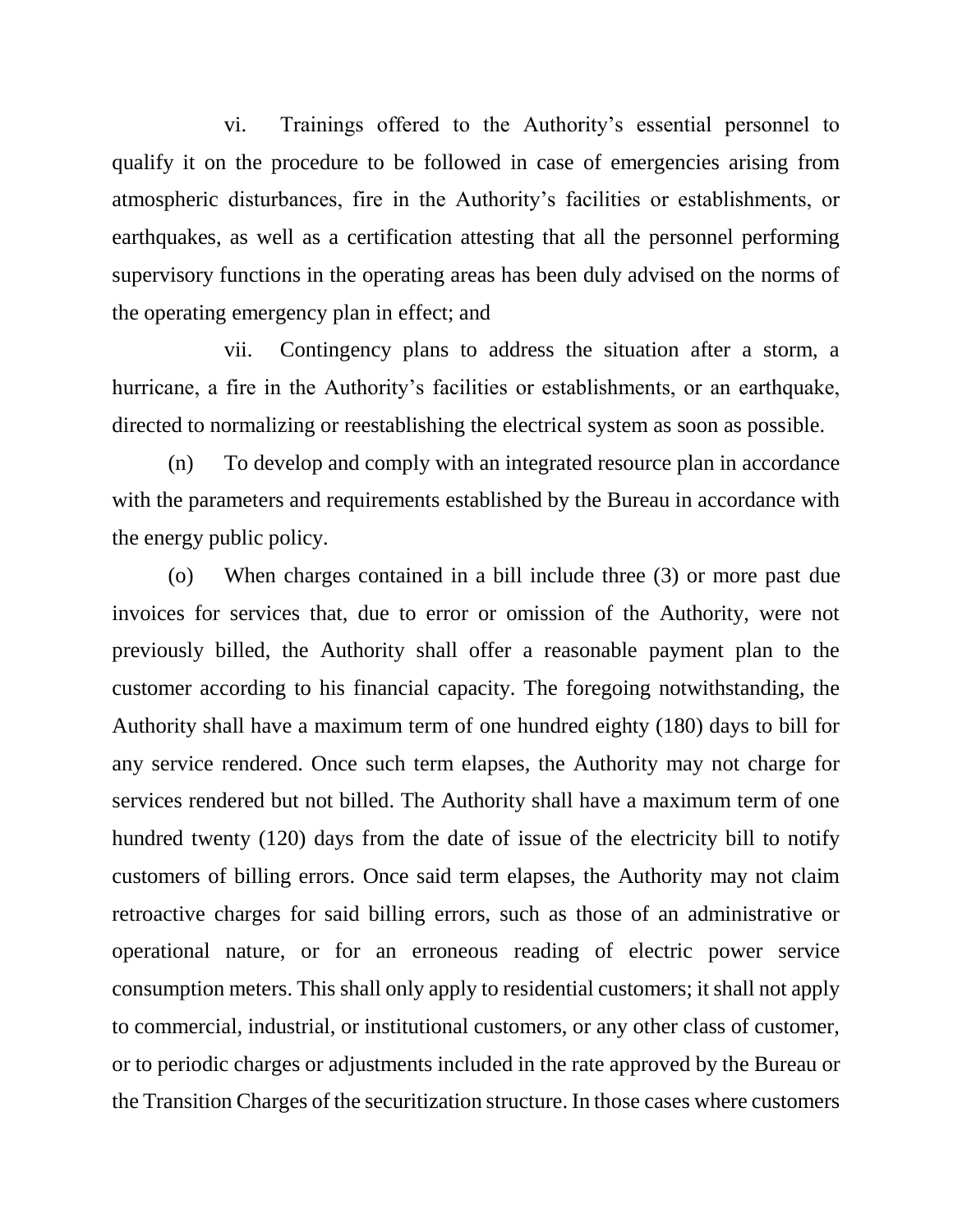keep the meters out of the readers' visual reach, or in an event of force majeure, such as hurricanes, among others, which prevent the reading of meters, this measure shall not apply to electricity bills issued based on consumption estimates. Likewise, it is hereby prohibited to report delinquent accounts of residential customers to credit bureaus as a collection or payment demand, except in the case of undisputed accounts from customers whose balance and recurrence of nonpayment, after more than two demands for payment have been made, and after all the collection mechanisms usually employed by any business when their customers fail to pay for services have been exhausted, show their intent not to meet their payment obligations with the Authority or otherwise imply their intent to defraud the Authority.

(p) Every bill sent by the Authority to its customers shall advise them of their right to dispute a bill (except for the Transition Charges of the securitization structure) and request the Authority to conduct an investigation. The Authority shall provide, on its website and at every regional and commercial office, information about the procedure, terms, and requirements to dispute a bill and request the Authority to conduct an investigation, and subsequently resort to the Bureau to request review of the Authority's decision. Likewise, on its website and at every regional and commercial office, the Authority shall provide information about the procedure, terms, and requirements to request the Bureau to review any of the Authority's decisions regarding customer bills."

Section 2.9.- The content of Section 6B of Act No. 83 of May 2, 1941, as amended, is hereby eliminated and substituted for a new Section 6B to read as follows:

"Section 6B.- Integrated Resource Plan.

In accordance with Section 1.9 of the Puerto Rico Energy Public Policy Act, when the Authority is the entity responsible for the operation of the Electrical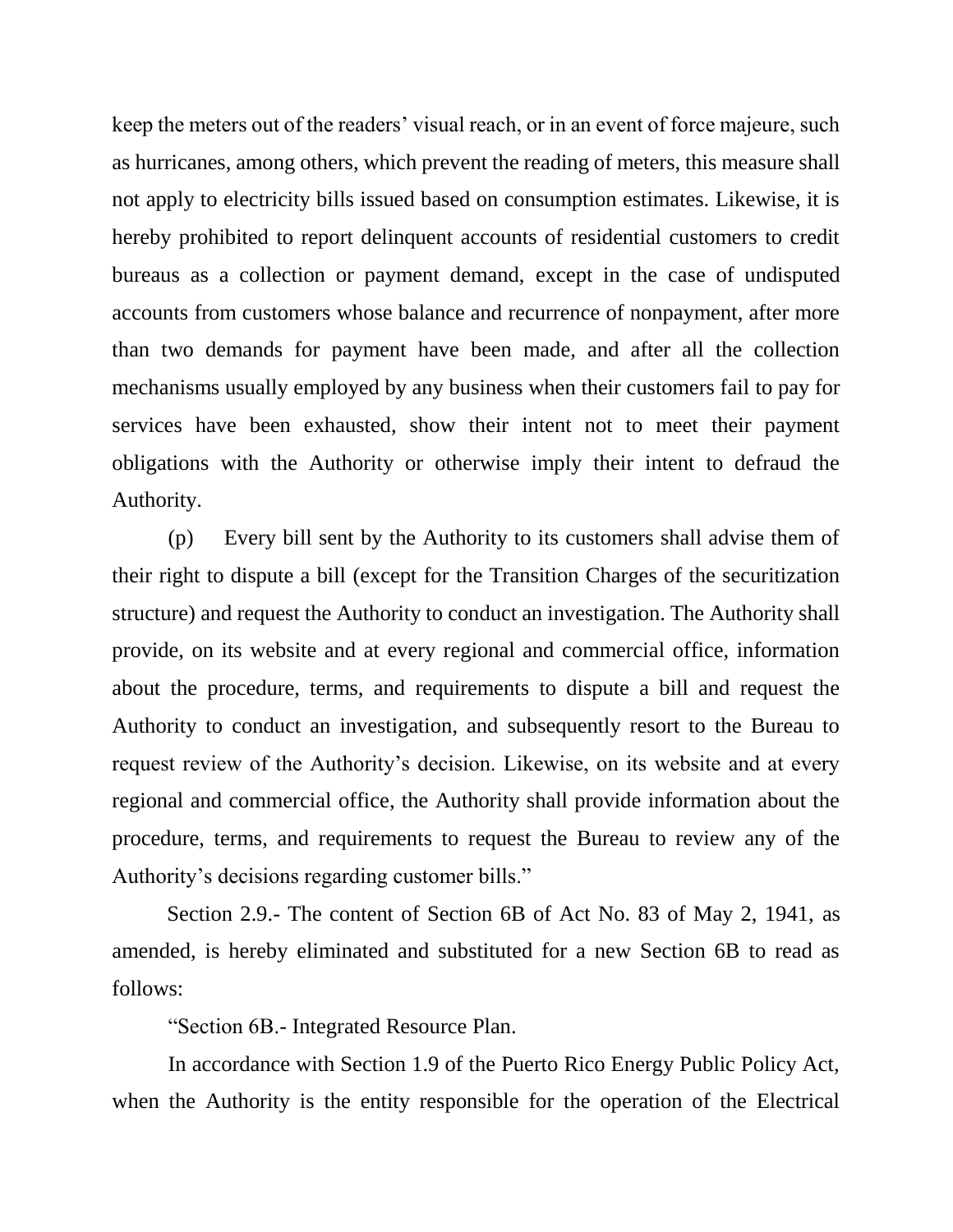System, it shall be required to draft and submit an Integrated Resource Plan (IRP) to the PREB. In such cases, the Authority shall be required to comply with the provisions of Section 1.9 of the Puerto Rico Energy Public Policy Act, as well as with any rules, regulations, or orders issued by the Bureau."

Chapter III.- Amendments to Act No. 114-2007

Section 3.1.- Section 1 of Act No. 114-2007, as amended, is hereby amended to read as follows:

"Section 1.- Mandate.

The Electric Power Authority, its successor, or the transmission and distribution network Contractor are hereby directed and authorized to establish and maintain a net metering program allowing the interconnection to the electric power grid in order to allow electricity feedback for customers who have installed a solar electric equipment, windmill, or any other renewable energy source capable of producing electric power using a meter that registers the flow of energy in two directions, in accordance with the applicable provisions of the federal legislation and regulations, such as the Energy Policy Act, Pub. L. 102-486, Oct. 24, 1992, 106 Stat. 2776, as amended, and the Standards for Electric Utilities, Pub. L. 95-617, Title I, Sec. 111, Nov. 9, 1978, 92 Stat. 3121, as amended, among others, and the regulations to be adopted thereunder. In the event that the Electric Power Authority, its successor, or the transmission and distribution network Contractor fails to comply with the mandate provided herein, the Puerto Rico Energy Bureau may use, motu propio or at the request of a party, any judicial or administrative mechanism deemed appropriate in order to allow and make feasible the interconnection to the electric power transmission and distribution system, and the feedback chargeable to the Electric Power Authority, its successor, or the transmission and distribution network Contractor."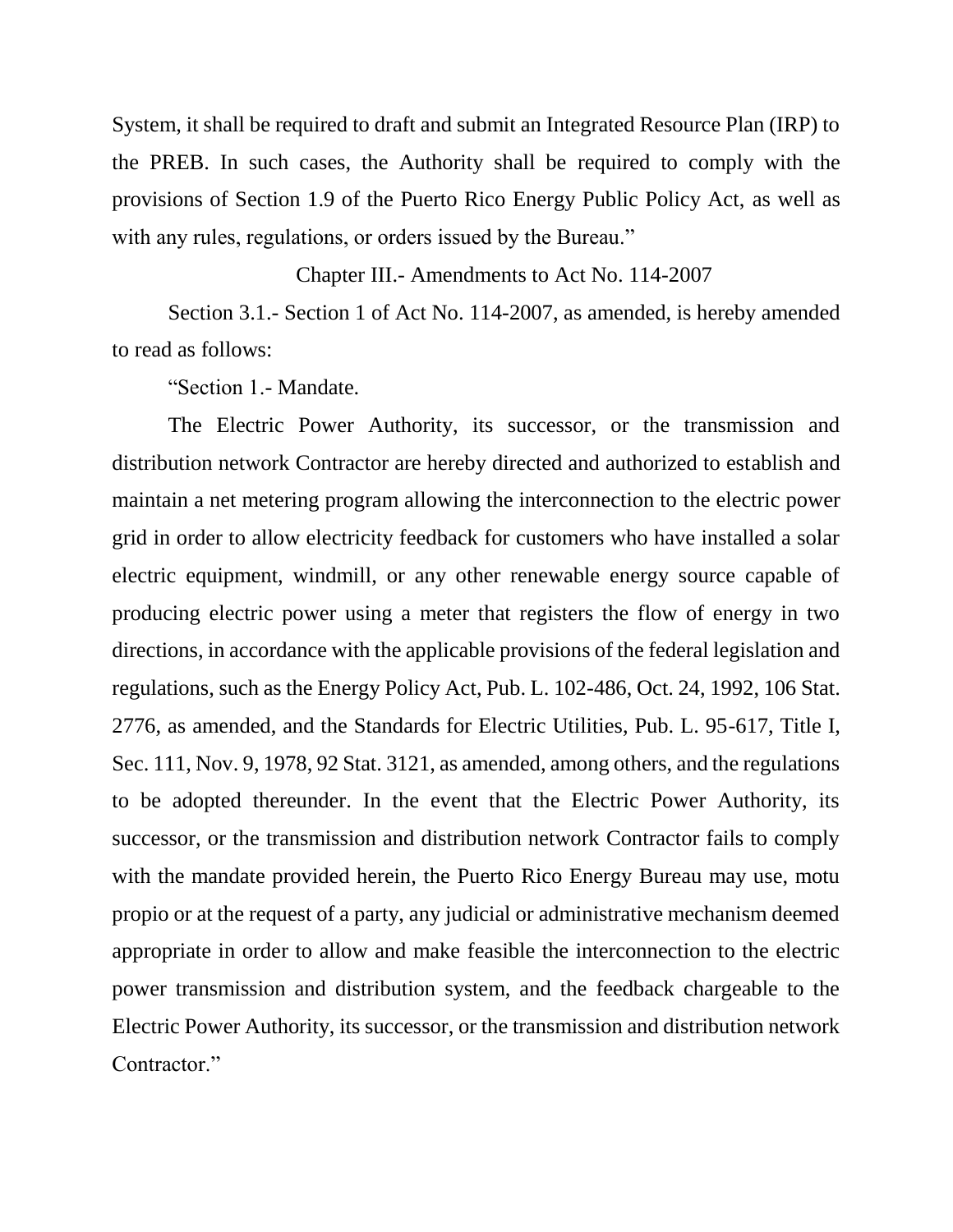Section 3.2.- Section 2 of Act No. 114-2007, as amended, is hereby amended to read as follows:

"Section 2.- Eligibility.

To be eligible for this benefit, the solar electric equipment, windmill, or other source of sustainable or alternative renewable energy, as such terms are defined in Act No. 83-2010, known as the 'Green Energy Incentives Act of Puerto Rico,' must meet all the requirements established in the federal legislation and regulations applicable to net metering programs that allow the interconnection to the electric power grid. Unless otherwise provided, or unless another requirement is specifically imposed through the applicable federal legislation or regulations to expressly prevent state legislation, every solar electric equipment, windmill, or other source of sustainable or alternative renewable energy, as defined in Act No. 83, *supra*, must meet the following requirements:

a) ...

...

i) All installations shall meet the interconnection and operation requirements set forth in the appropriate regulations. Failure to meet these requirements may result in a suspension from the Net Metering Program. However, the Electric Power Authority or the transmission and distribution network Contractor shall not suspend or cancel any Net Metering Program agreement in a capricious manner, or suspend or cancel any Net Metering Program agreement for installations that at all times meet the interconnection and operation requirements set forth in the regulations at the time of the execution of the Net Metering agreement, nor impair contractual obligations.

j) No renewable energy system shall be installed if it invades an existing easement of the Authority, its successor, or the transmission and distribution network Contractor. However, a preexisting occupation of easement on the real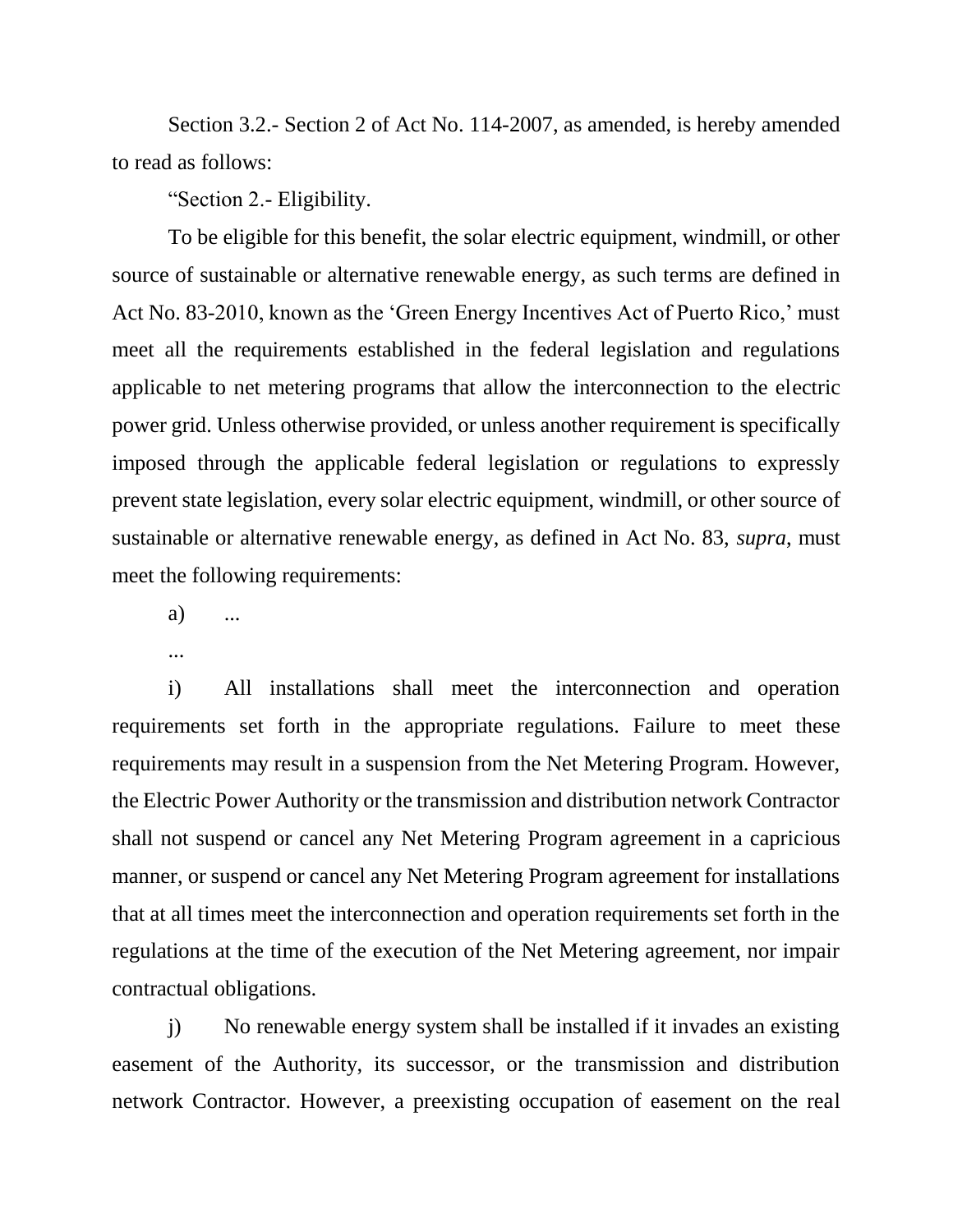property that is not related to the development of renewable energy shall not constitute an obstacle to prohibit or hinder the interconnection of the renewable energy source and the participation in the Net Metering Program. The foregoing, however, shall not hinder the application of the provisions of Section 5 of Act No. 143 of July 20, 1979, as amended."

Section 3.3.- Section 3 of Act No. 114-2007, as amended, is hereby amended to read as follows:

"Section 3.- Meter.

In the case of renewable energy systems interconnected to PREPA's electric power grid, the Meter shall be installed in the existing meter socket by the Authority or the Contractor upon the interconnection request. The Electric Power Authority or the Contractor may not establish additional requirements, reject requests, deny endorsements, or request the relocation of an existing meter socket, through regulations, technical order, directors' orders, or otherwise except in such cases when the location of the existing meter socket fails to meet the safety standards set forth in the current National Electrical Code. However, the meter must be installed in an accessible location or if not, the customer shall be required, upon prior coordination, to grant the necessary access to PREPA's personnel or the Contractor, as so required. The Electric Power Authority shall adjust any regulations to the provisions of this Act.

Every installation of this sort shall include an automatic distribution line flow disconnection mechanism, in the event of an interruption of service."

Section 3.4.- Section 4 of Act No. 114-2007, as amended, is hereby amended to read as follows:

"Section 4.- Applicable Rate.

a) Study on Net Metering and distributed energy.- The Energy Bureau is hereby directed to conduct a study, through an independent formal process and with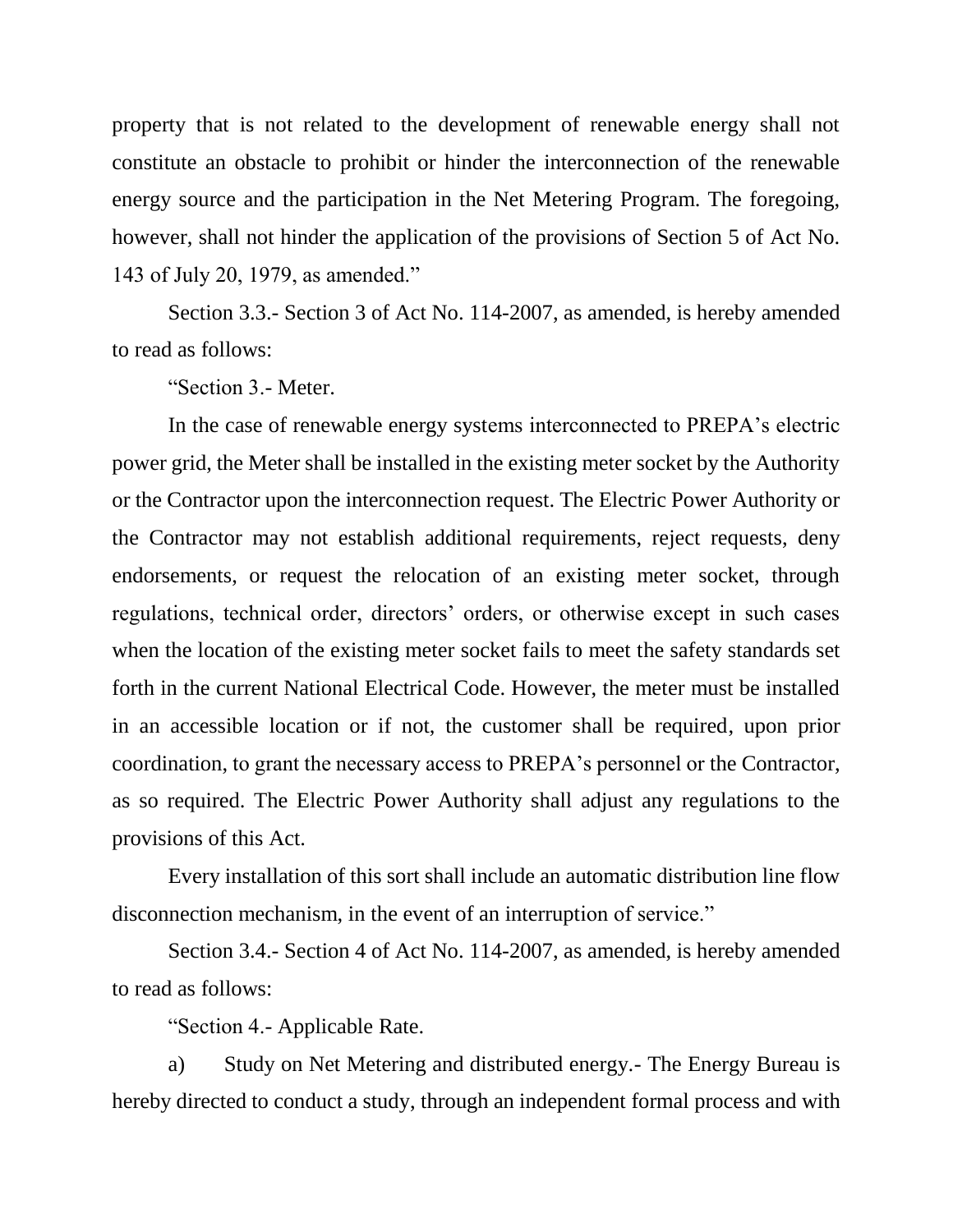participation of interested parties and the general public, to evaluate and consider the costs and benefits associated with: (1) the net metering program, (2) distributed generation technologies, (3) small scale solar energy projects, (4) energy storage systems. Said study must be completed within five (5) years as of the effective date of the Puerto Rico Energy Public Policy Act, shall be subject to public comment, and shall take into account the following factors: the costs of energy generation, the capacity value, the transmission and distribution costs, system losses prevented, and environmental compliance costs avoided, among other factors deemed relevant and appropriate by the Bureau.

Five (5) years after the approval of the Puerto Rico Energy Public Policy Act, the Bureau may issue any determination concerning the net metering program while taking into account the results of such study. Once the results of the study have been integrated into the program or the net metering rate, the study shall remain in effect for no less than three (3) years and until the Bureau, *motu propio* or at the request of a party, determines it is appropriate to initiate a formal study review process.

b) Determination on applicable rate.- During the aforementioned five (5) year period, and until the Energy Bureau establishes the appropriate values for distributed energy and energy storage systems in accordance with the study described in the preceding subsection, the credit for energy exported by net metering customers shall be equal to the value of such energy according to the customer's applicable rate, and any charges applicable to net metering customers shall be based on their net consumption.

Once the aforementioned five (5)-year term has elapsed, the rate applicable to net metering customers, including the rate or mechanisms through which customers shall be compensated for the energy they supply to the electric power grid, shall be determined exclusively by the Energy Bureau as part of the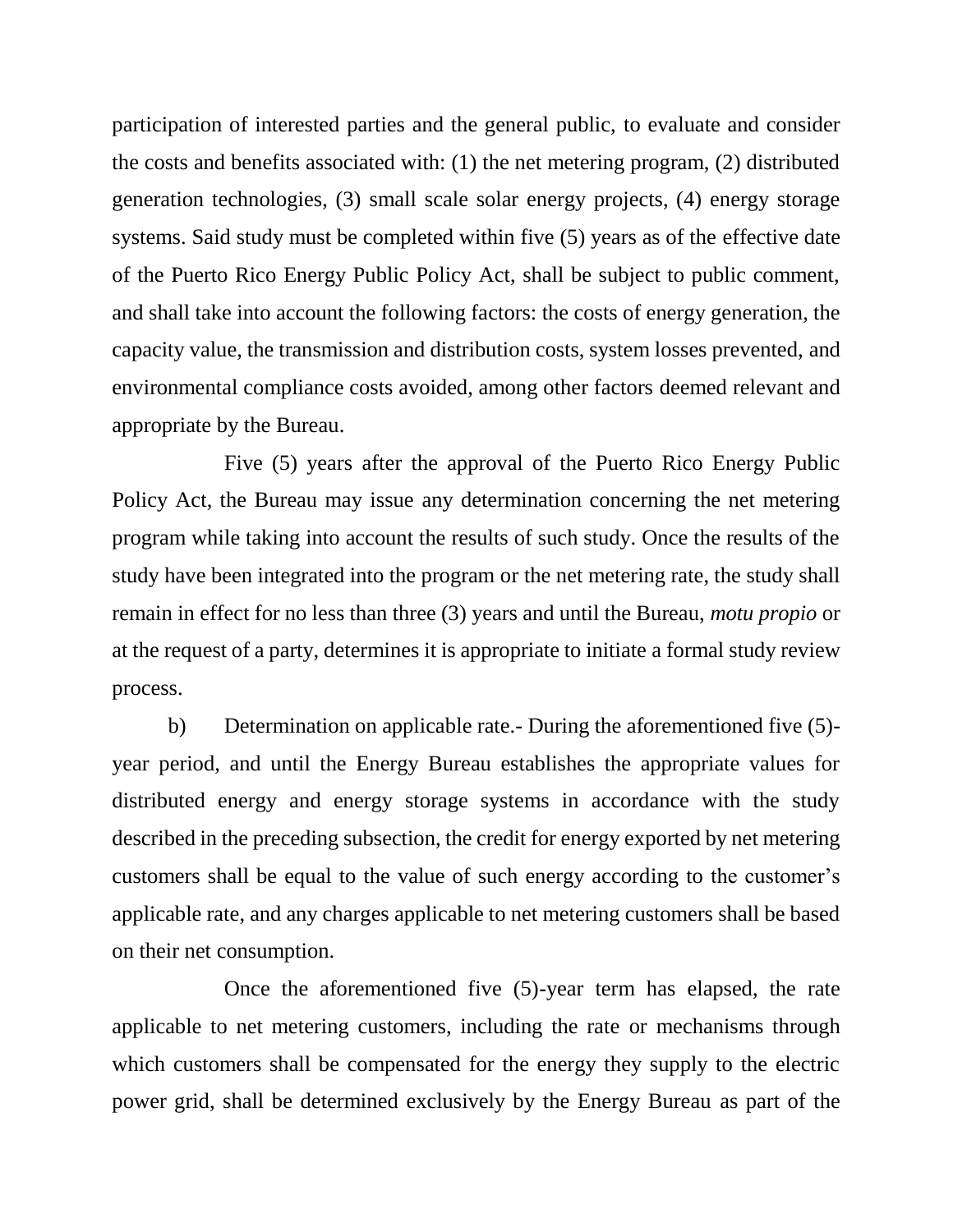electric power service rate review process provided in Act No. 57-2014, or through a separate administrative process when deemed necessary or convenient. Any determination regarding the net metering program shall take effect within the term provided by the Bureau.

Any customer that, on the date in which the Bureau issues its final determination, has a net metering contract or has notified the Bureau about the certification of the distributed generator installed by a professional engineer or expert electrician, both members of their professional associations and admitted to the practice of their profession, shall be automatically grandfathered as a net metering customer under the rate in effect before the Bureau's final determination.

In such cases, the net metering customer shall have the right to the rate or compensation mechanism in effect at the time for a term of not less than twenty (20) years as of the execution of the net metering contract. However, the net metering customer shall be entitled and may opt to avail himself of the new rate or compensation mechanism approved by the Bureau.

c) Prohibited charges.- The Electric Power Authority or the transmission and distribution network Contractor shall not impose any charge or modify the monthly electric power usage consumption rate of its net metering customers, or customers who interconnect any distributed generation system, without prior authorization from the Bureau as provided above. Likewise, the rate approved by the Bureau for net metering customers shall not be discriminatory or discourage entering into net metering agreements. No direct or indirect charge shall be imposed on the generation of renewable energy by prosumers.

d) Contracts in effect as of the date of approval of the Energy Public Policy Act.- Pursuant to the provisions of subsection (b) of this Section regarding grandfathered customers, the Authority or transmission and distribution network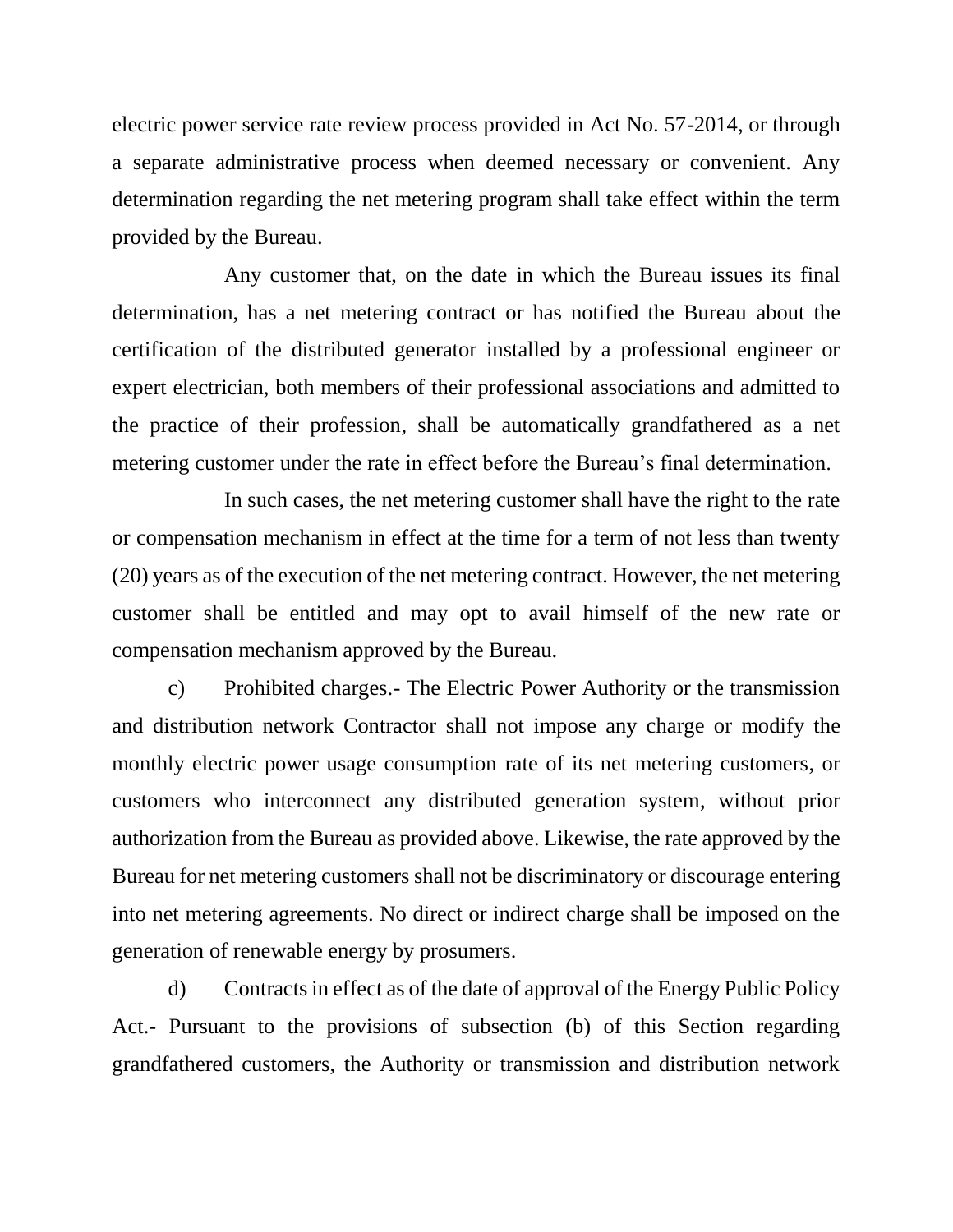Contractor shall honor net metering contracts in effect as of the date of approval of this Act in accordance with the agreed-upon terms."

Section 3.5.- Section 5 of Act No. 114-2007, as amended, is hereby amended to read as follows:

"Section 5.- Energy Metering.

Except for those cases where the applicable federal laws or regulations in effect expressly and specifically direct otherwise, the metering and accreditation process shall be as follows:

a) The Electric Power Authority or the transmission and distribution network Contractor shall meter the electricity consumed by the customer during a billing cycle in accordance with standard metering practices in effect, as provided in and pursuant to the net metering regulations and standards established by the Bureau**.**

b) The Electric Power Authority or the transmission and distribution network Contractor shall bill a customer for the electricity supplied by applying the rate or compensation mechanism approved by the Energy Bureau in accordance with Section 4 of this Act.

c) Every net metering customer shall be entitled to receive a credit per each kilowatt-hour of energy supplied to the electric power grid, in accordance with the rate or compensation mechanism authorized by the Bureau. For the purposes of this Act, the term 'kilowatt-hour' shall be understood to be the unit of electric power equivalent to the electricity yielded by the power of one kilowatt acting for one hour.

d) For the billing cycle closing in June of each year, any excess kilowatthour credit accumulated by the feedback customer during the previous year and which remains unused shall be compensated as follows:

1) Seventy-five percent (75%) of the excess shall be purchased by the Electric Power Authority or the transmission and distribution network Contractor as provided by the Energy Bureau; and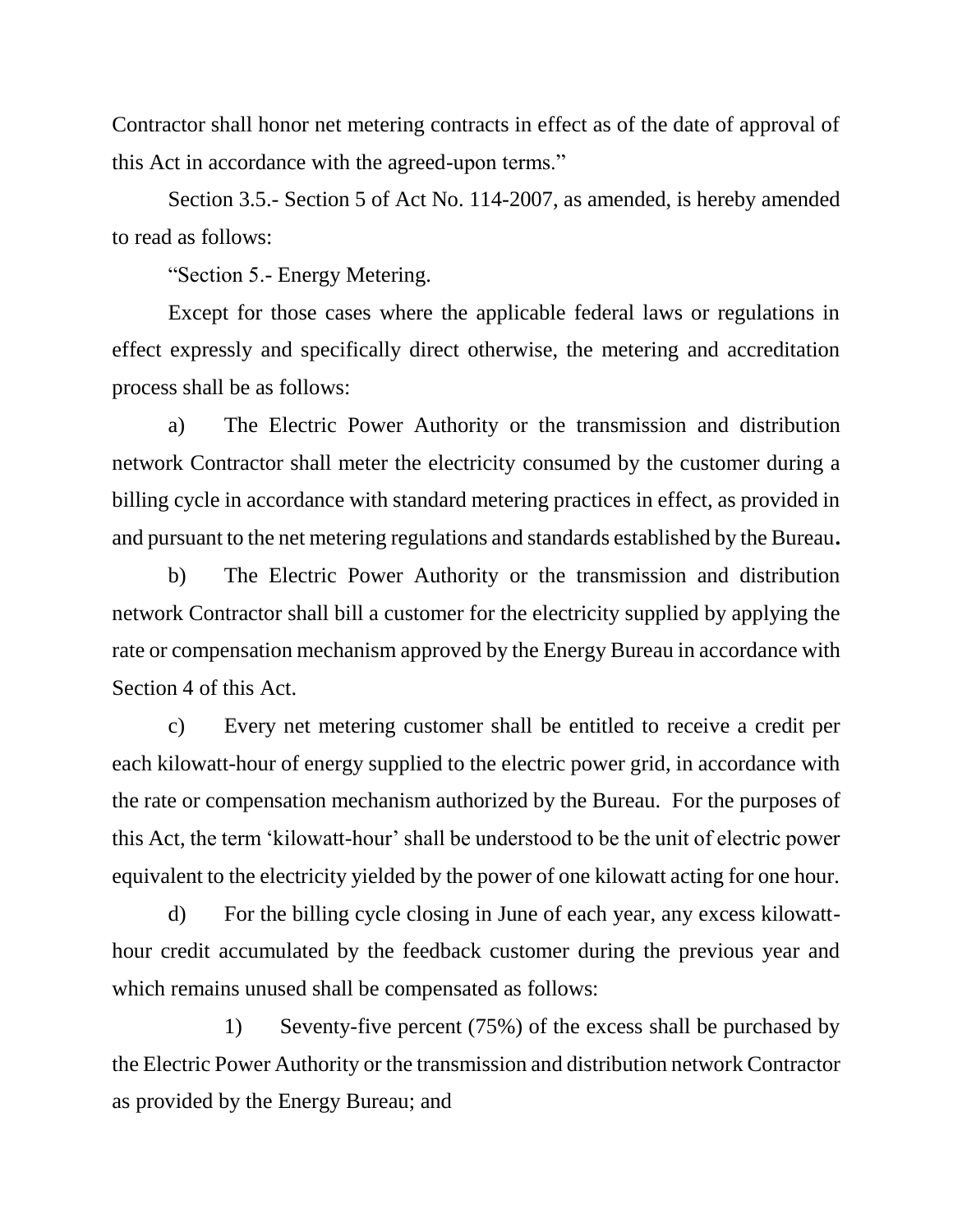$(2)$ 

f)[sic] PREPA or the Contractor shall credit every participant of the Net Metering Program promptly and expeditiously. Such credit shall be clearly shown in the monthly bill for the next billing cycle not later than thirty (30) days after having notified the certification of the distributed generator installed by an electrical engineer or expert electrician, both members of their professional associations and admitted to the practice of their profession.

g)[sic] If an agreement in accordance with this Act is not reached between the parties thereto within a non-extendable term of one hundred twenty (120) days counted from the date on which a net metering application was submitted to the Electric Power Authority or the transmission and distribution network Contractor, or in those cases where a renewable energy source under the Net Metering Program must be disconnected due to technical or security reasons, or in the event of a dispute related to bills or credits, the Puerto Rico Energy Bureau shall have jurisdiction to settle such disputes as provided in Act No. 57-2014, as amended."

Section 3.6.- Section 6 of Act No. 114-2007, as amended, is hereby amended to read as follows:

"Section 6.- Liability.

The Electric Power Authority or the transmission and distribution network Contractor shall not be directly or indirectly liable for allowing or continuing to allow solar electric equipment, a windmill, or other source of renewable energy to be connected to its transmission and distribution system, or for acts or omissions of the feedback customer that cause losses or injuries, including death, to any third party."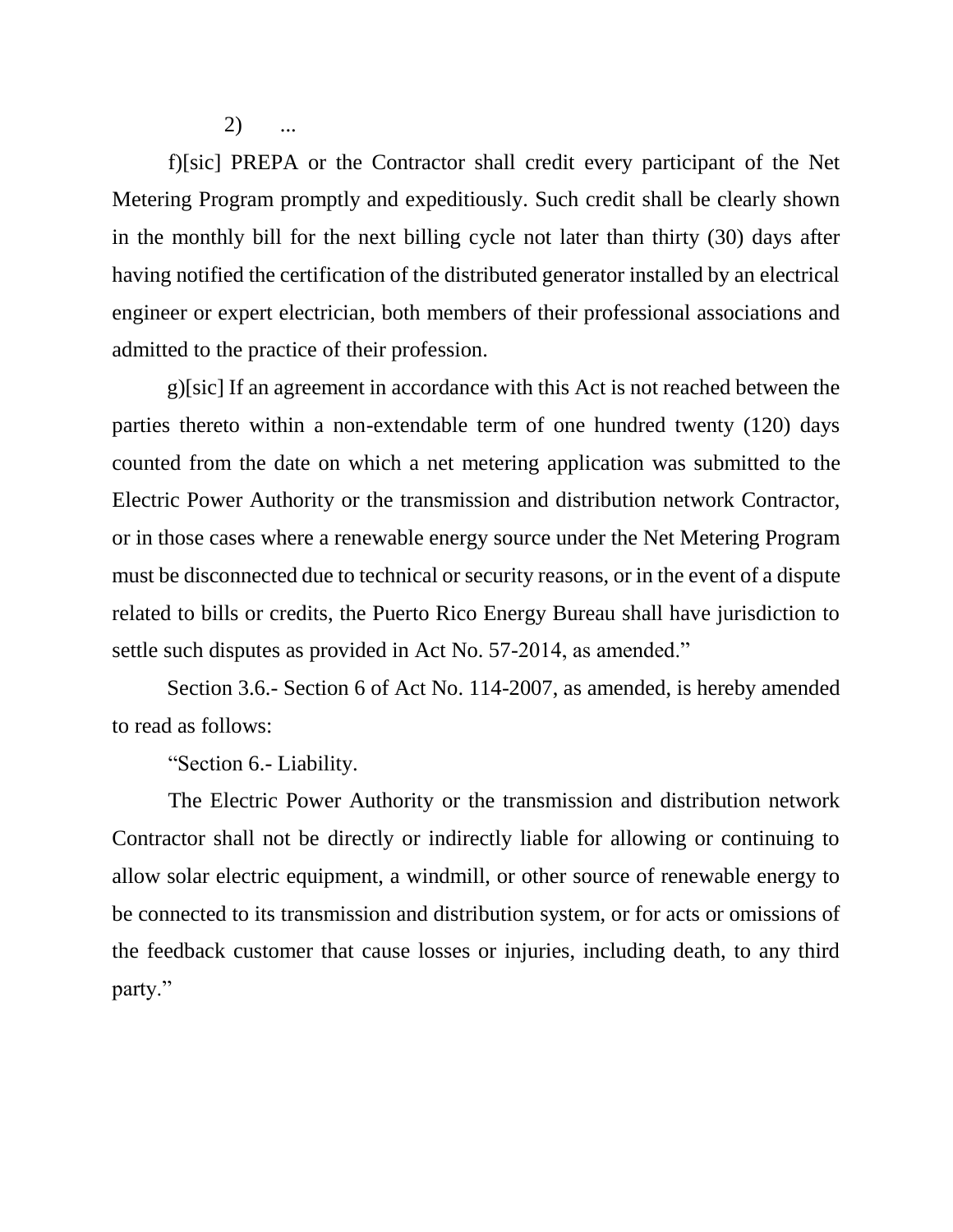Section 3.7.- Section 7 of Act No. 114-2007, as amended, is hereby amended to read as follows:

"Section 7.- Regulations and Education.

The Energy Public Policy Program shall develop and implement educational campaigns on a regular basis directed to advising consumers on the benefits of net metering, energy efficiency, energy conservation, demand response, energy consumption, and the different technologies available in the market for energy generation from renewable sources.

The following message shall be included in every bill sent to customers:

'The installation of equipment to generate energy from renewable sources may help to reduce your electricity bill and PREPA, through its commercial office or the Internet, or the transmission and distribution network Contractor shall provide you with information on how you may qualify to enroll in the net metering program. Furthermore, tax benefits are available to incentivize the purchase of this equipment. Additional information about this equipment is available at the Energy Public Policy Program.'

The electricity bill shall include this message at least two inches from where the total amount of the bill appears, and shall be written in a font which is the same size as the largest font used in any text appearing on the bill."

Section 3.8.- Section 8 of Act No. 114-2007, as amended, is hereby amended to read as follows:

"Section 8.- Reports.

The Electric Power Authority, its successor, or the transmission and distribution network Contractor shall file with the Energy Bureau and the Legislative Assembly semiannual progress reports on the interconnection of renewable systems to the grid including, but not limited to the average interconnection times of the distributed generation systems, the number of backlogged cases pending approval,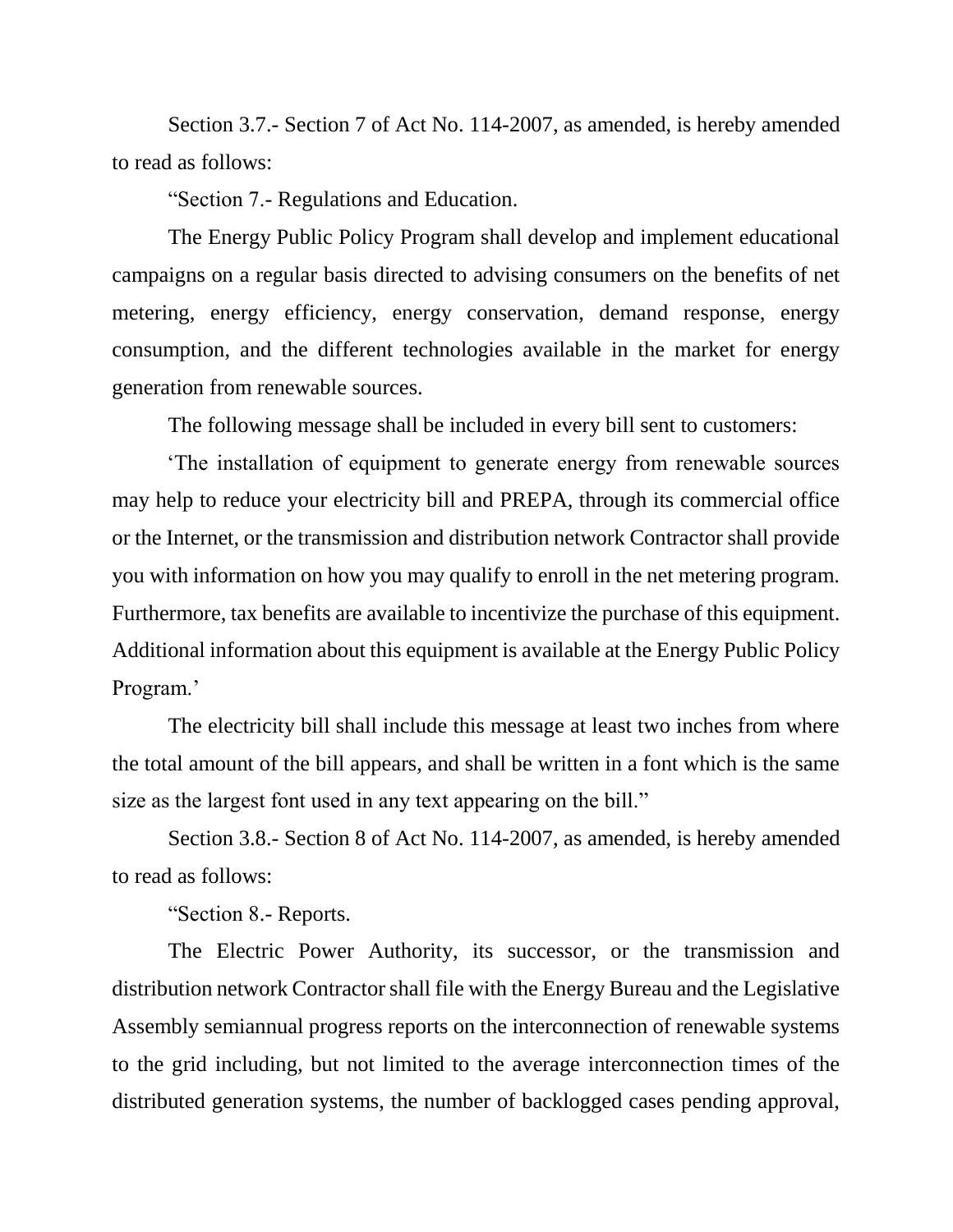and the percentage of compliance with the Renewable Portfolio Standard corresponding to the distributed renewable energy. The reports may include recommendations on additional legislation needed to achieve the objectives of the program."

Section 3.9.- Section 9 of Act No. 114-2007, as amended, is hereby amended to read as follows:

"Section 9- Public Policy on Interconnection.

It shall be the public policy of the Government of Puerto Rico to ensure that the procedures for the interconnection of distributed generators to the electric power system are effective in terms of costs and processing time, in order to promote the development of these types of projects and incentivize economic activity through the reduction of energy costs in the residential, commercial, and industrial sectors. For such reason, it is hereby established that the procedures for the interconnection of distributed generators with a generating capacity of up to five (5) megawatts (MW) which shall participate in the Net Metering Program, shall use as a model the Small Generator Interconnection Procedures (SGIP) and the Small Generator Interconnection Agreement (SGIA), provided in Order No. 2006 of the Federal Energy Regulatory Commission (FERC), as amended, and any other future amendments thereto that are adopted by the Energy Bureau. The interconnection procedures shall be uniform in all regions.

Using the provisions of the SGIP as a model, the Electric Power Authority or the transmission and distribution network Contractor shall approve expedited processes so that distributed generators with a generating capacity of less than one megawatt (1MW) may connect to the grid, provided, that the technical features of the distributed generator to be interconnected and the existing conditions of the electric power grid thus allow. Provided, that for the interconnection of generators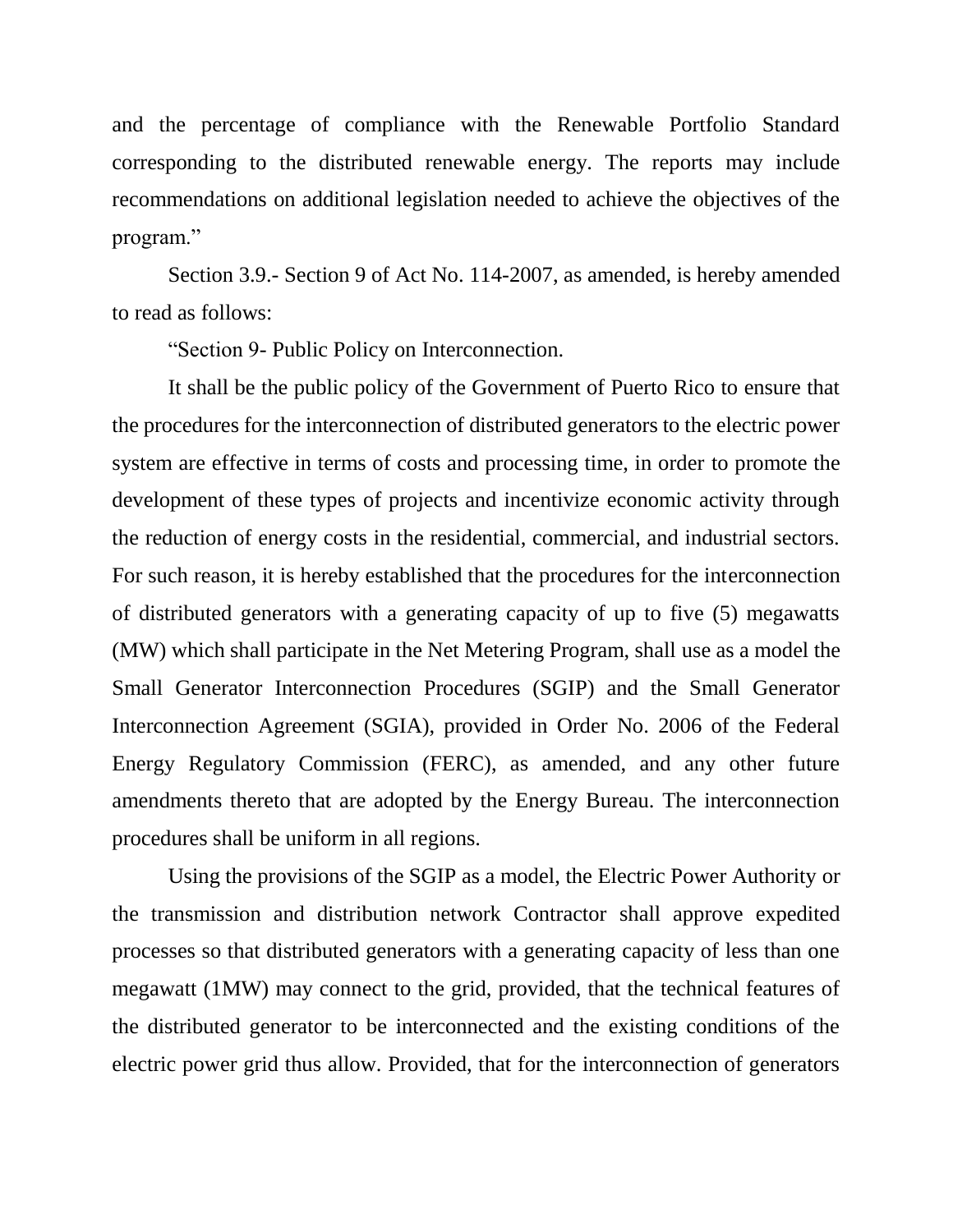with a generating capacity of more than five hundred kilowatts (500KW) but less than one megawatt (1MW), the Bureau may require the necessary reliability studies.

An engineer or an expert electrician, both members of their professional associations and admitted to the practice of their profession, shall certify that the electrical installation of the distributed generation system meets the specifications required by the interconnection regulations, and that the same was completed in accordance with the laws, regulations, and rules applicable to the interconnection of distributed generation to the transmission and distribution system. Once said certification is submitted to the Authority, its successor, or the transmission and distribution network Contractor, the proponent shall interconnect and operate his distributed generation system with the electrical system provided that the generation capacity of said system does not exceed 25 kilowatts.

The Authority, its successor, or the transmission and distribution network Contractor shall evaluate the application for interconnection as established in the interconnection regulations. Such evaluation, however, shall not exceed ninety (90) days from the filing thereof as established in the regulations approved by the Energy Bureau. In the event of noncompliance with the term provided, the application for interconnection shall be automatically approved until the Authority, its successor, or the transmission and distribution network Contractor, as appropriate, provides the grounds for denying the interconnection or deems necessary to implement additional technical requirements and/or improvements to the electric power distribution system. In these cases, the applicant shall be entitled to challenge such a determination or findings through any of the processes provided through regulations on review resources or procedures relating to the interconnection of a distributed generator approved by the Energy Bureau.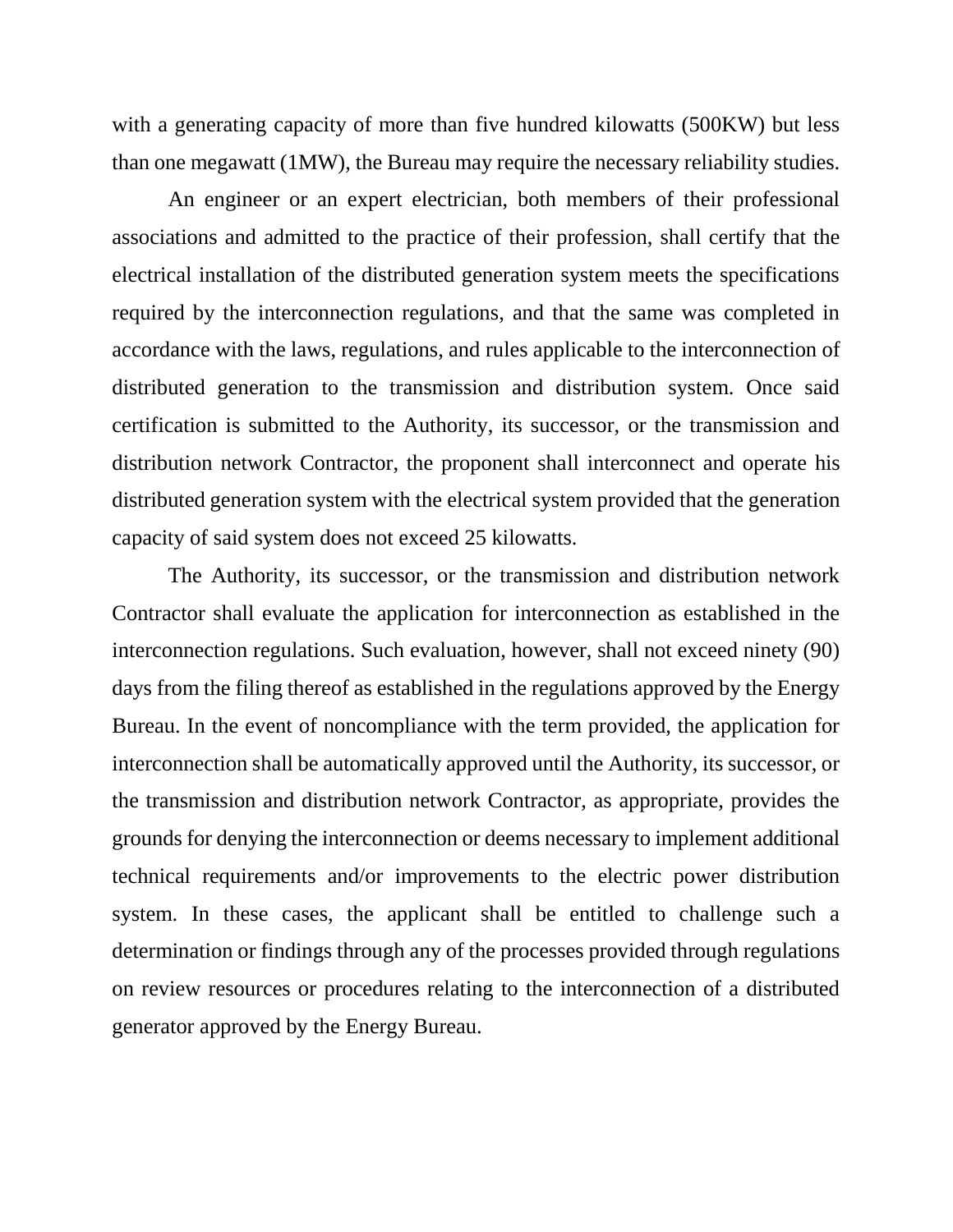Nothing prevents the subsequent review of the correction of the certification issued by an electrical engineer or an expert electrician, both members of their professional associations and admitted to the practice of their profession.

However, in the case of interconnected photovoltaic or renewable energy generation systems whose generation capacity does not exceed 25 kilowatts, the following shall apply:

(a) Photovoltaic or renewable energy generation systems registered in the renewables registry of Act No. 82-2010, whose generation capacity does not exceed 25 kilowatts shall be interconnected automatically to the transmission and distribution network. The systems shall begin operating automatically once an electrical engineer or an expert electrician, both members of their professional associations and admitted to the practice of their profession and who are certified photovoltaic or renewable energy system installers, certifies the compliance thereof with the regulatory technical requirements for interconnection to the distribution network. It shall not be necessary to submit an application for interconnection in order for the systems identified herein to be deemed interconnected and to activate net metering.

(b) The net metering for these generation systems shall be reflected in the customer's monthly bill not later than thirty (30) days after the receipt of notice of the certification of the distributed generator installed by an engineer or an expert electrician, both members of their professional associations and admitted to the practice of their profession.

(c) The fact that the feeder exceeds its capacity shall not constitute an obstacle for the interconnection of photovoltaic or renewable energy systems with a generation capacity that does not exceed 25 kilowatts. In such cases, the necessary improvements and/or changes to be made to the feeder shall be defrayed by the requesting company.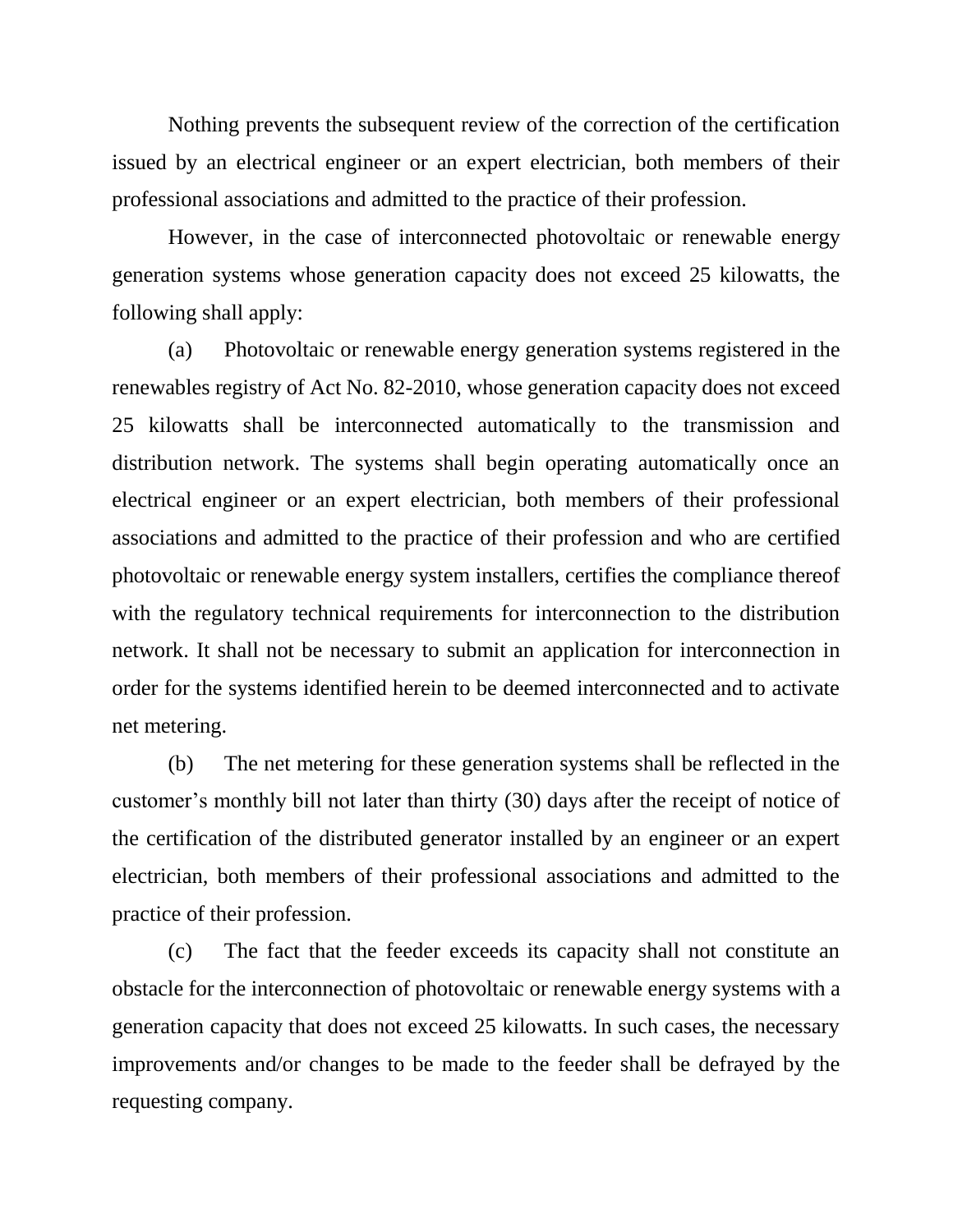(d) None of the provisions of this Section prevent the subsequent review of the correction of the certification of the distributed generator.

However, photovoltaic generation systems established in accordance with the parameters of EO-2017-064, 'to provide electric power to homes through photovoltaic generation systems and batteries, and accelerate the recovery of the Puerto Rico electric power system after Hurricane Maria,' shall be deemed to be automatically approved to operate and participate in the Net Metering Program, provided that the provisions of EO-2017-064 are complied with during the effectiveness thereof. However, residential photovoltaic energy storage systems built pursuant to the aforementioned Executive Order do not have to meet the remote operation and battery status monitoring requirements to be deemed automatically approved to operate and participate in the Net Metering Program.

Residential customers that hold an Interconnection Agreement prior to February 2017 shall not have to renew it, and such agreement shall remain in effect provided that the electric power service contract for the property where the distributed generation system is located remains in effect."

Section 3.10.- Section 10 of Act No. 114-2007, as amended, is hereby amended to read as follows:

"Section 10.- Rulemaking Authority.

The Electric Power Authority is hereby directed to adopt or modify regulations as needed for the faithful compliance with this Act in accordance with the standards and technical requirements established by the Energy Bureau. Said regulations shall be promulgated within a term not to exceed one hundred eighty (180) days after the approval of this Act.

The Electric Power Authority shall be required to promulgate regulations for the interconnection of distributed generators with a generating capacity of less than one megawatt (1MW), as well as regulations for the interconnection of distributed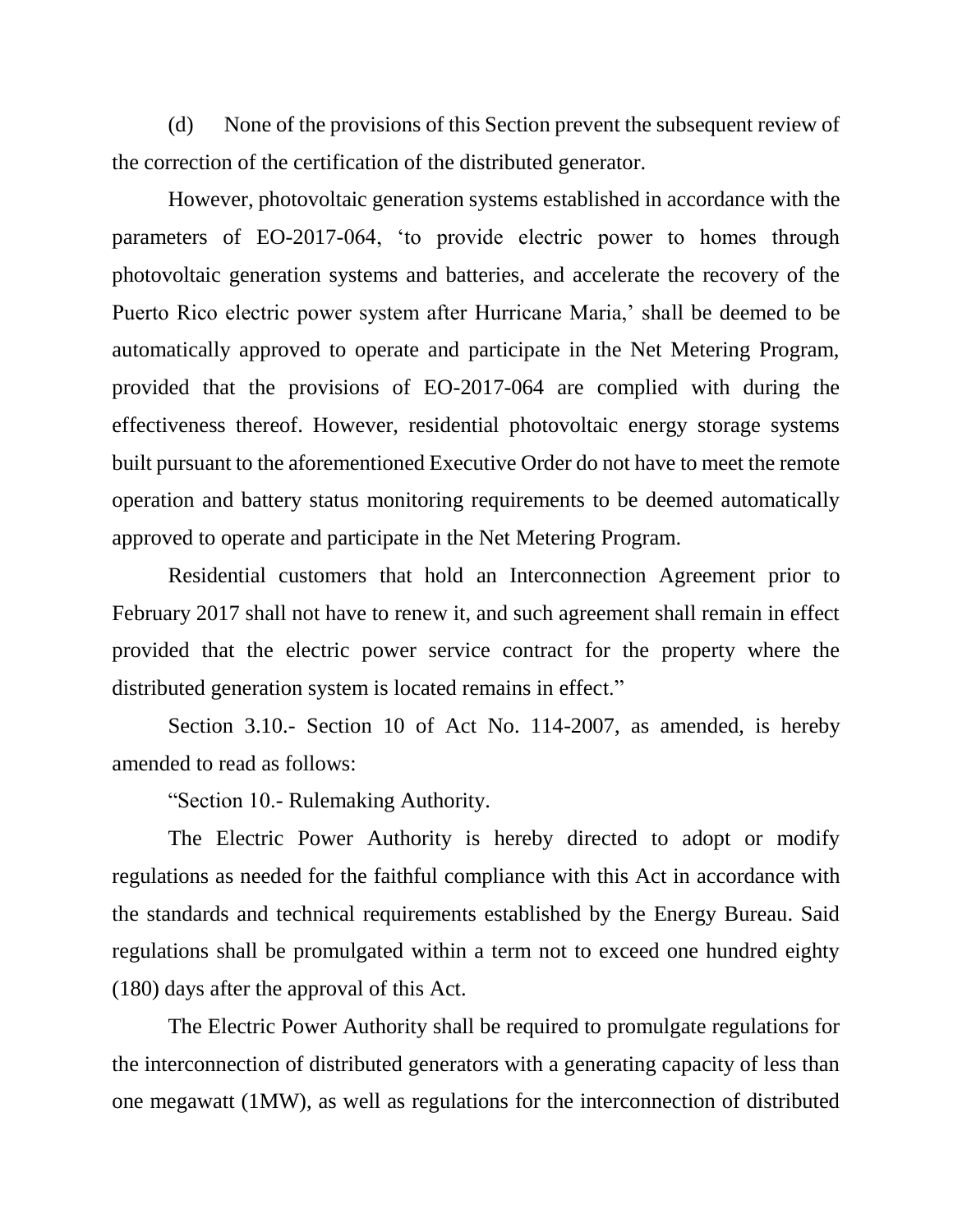generators with a generating capacity between one megawatt (1MW) and five megawatts (5MW) to be connected to sub-transmission facilities. Such regulations shall be consistent with the public policy on interconnection set forth in Section 9 of this Act and shall ensure the reliability and safety of the electric power system. Said regulations for the interconnection of distributed generators shall be promulgated within a non-extendable term of one hundred eighty (180) days after the effective date of this Act. Furthermore, PREPA shall amend any other regulations in effect that govern or are related to the Net Metering Program to conform it to the provisions of this Act and the terms and procedures to be included in the regulations for the interconnection of distributed generators.

In the event that the Electric Power Authority fails to promulgate or modify the regulations for the interconnection of distributed generators on or before one hundred eighty (180) days after the approval of this Act, the evaluation and approval process of applications for interconnection of distributed generators shall be established by the Energy Bureau, following the best practices of the industry. Such process shall have the purpose of reducing administrative steps while safeguarding the reliability and safety of Puerto Rico's electric power grid, and ensuring compliance with the public policy on energy of the Government of Puerto Rico.

Any amendment proposed by the Authority, its successor, or the transmission and distribution network Contractor to the regulations for the interconnection of distributed generators must be submitted to the Energy Bureau in order to hold public hearings as established in this Act. Any amendment proposed by the Bureau to the regulations for the interconnection of distributed generators shall follow the process established in this Section.

The Bureau shall be required to hold public hearings prior to the approval of any amendment to the regulations for the interconnection of distributed generators. Such public hearings shall not be held within less than thirty (30) days after the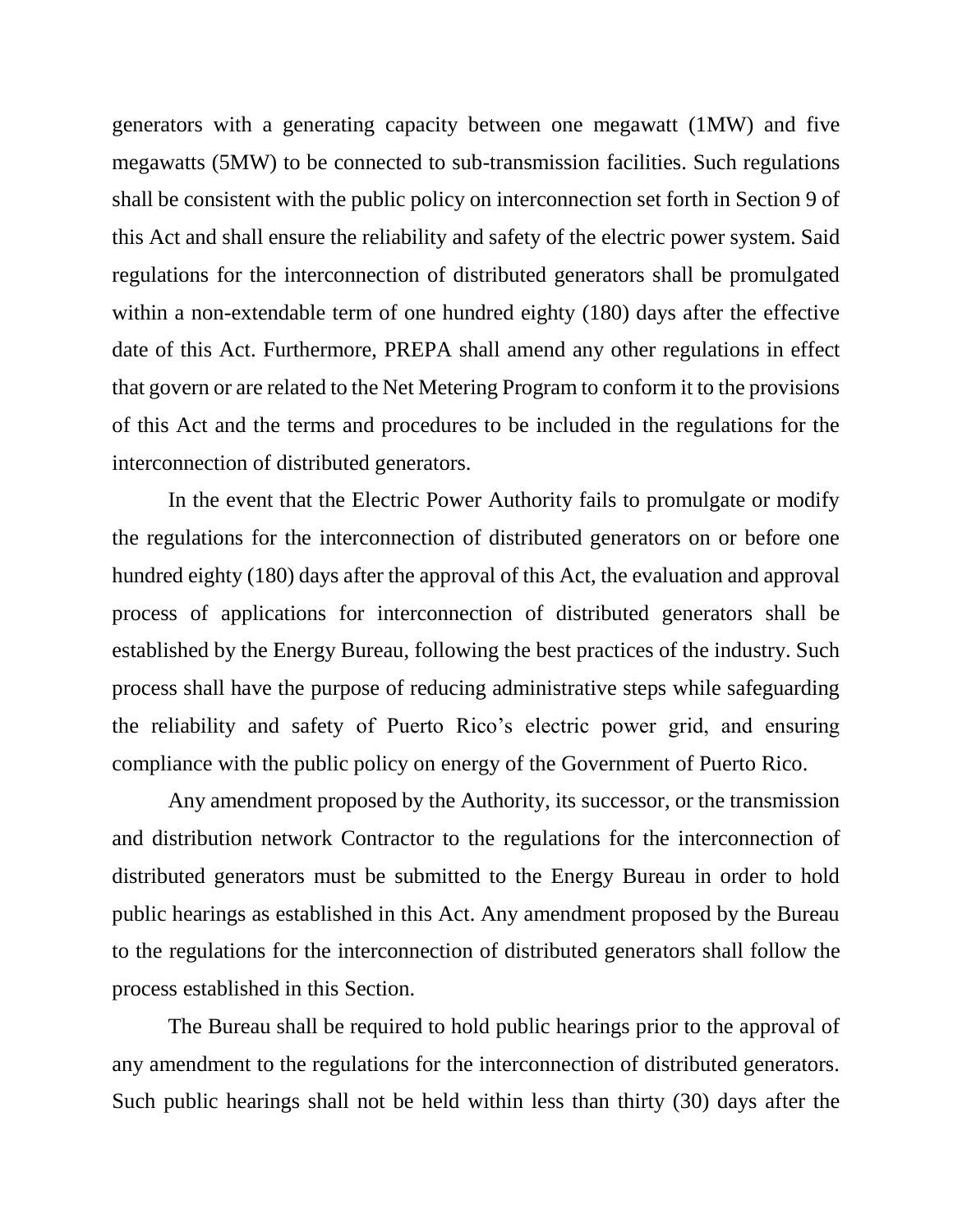publication of the public notice of the proposed amendment to the regulations for the interconnection of distributed generators. Thirty (30) days after the public hearing process has concluded, the Bureau shall issue its determination about whether or not the amendment to the regulations for interconnection shall be accepted. Once the decision of the Bureau becomes final and binding, the Bureau shall amend the regulations for the interconnection of distributed generators in accordance with those amendments adopted pursuant to such decision."

Section 3.11.- Section 11 of Act No. 114-2007, as amended, is hereby repealed.

Section 3.12.- Sections 12 and 13 of Act No. 114-2007, as amended, are hereby renumbered as Sections 11 and 12, respectively.

Chapter IV.- Amendments to Act No. 82-2010 and Act No. 83-2010.

Section 4.1.- Section 1.4 of Act No. 82-2010, as amended, is hereby amended to read as follows:

"Section 1.4.- Definitions.

For purposes of this Act, the following terms or phrases shall have the meaning stated below, except where the context clearly indicates otherwise, and the terms importing the singular number shall be deemed to include the plural and vice versa:

1) ...

2) 'Administration or Program'.- Means the Energy Public Policy Program of the Puerto Rico Department of Economic Development and Commerce, in charge of developing and disseminating the energy public policy of the Government of Puerto Rico. Any reference made in this Act to the Energy Affairs Administration or the Commonwealth Energy Public Policy Office or CEPPO shall be deemed to refer to the Energy Public Policy Program of the Department of Economic Development and Commerce.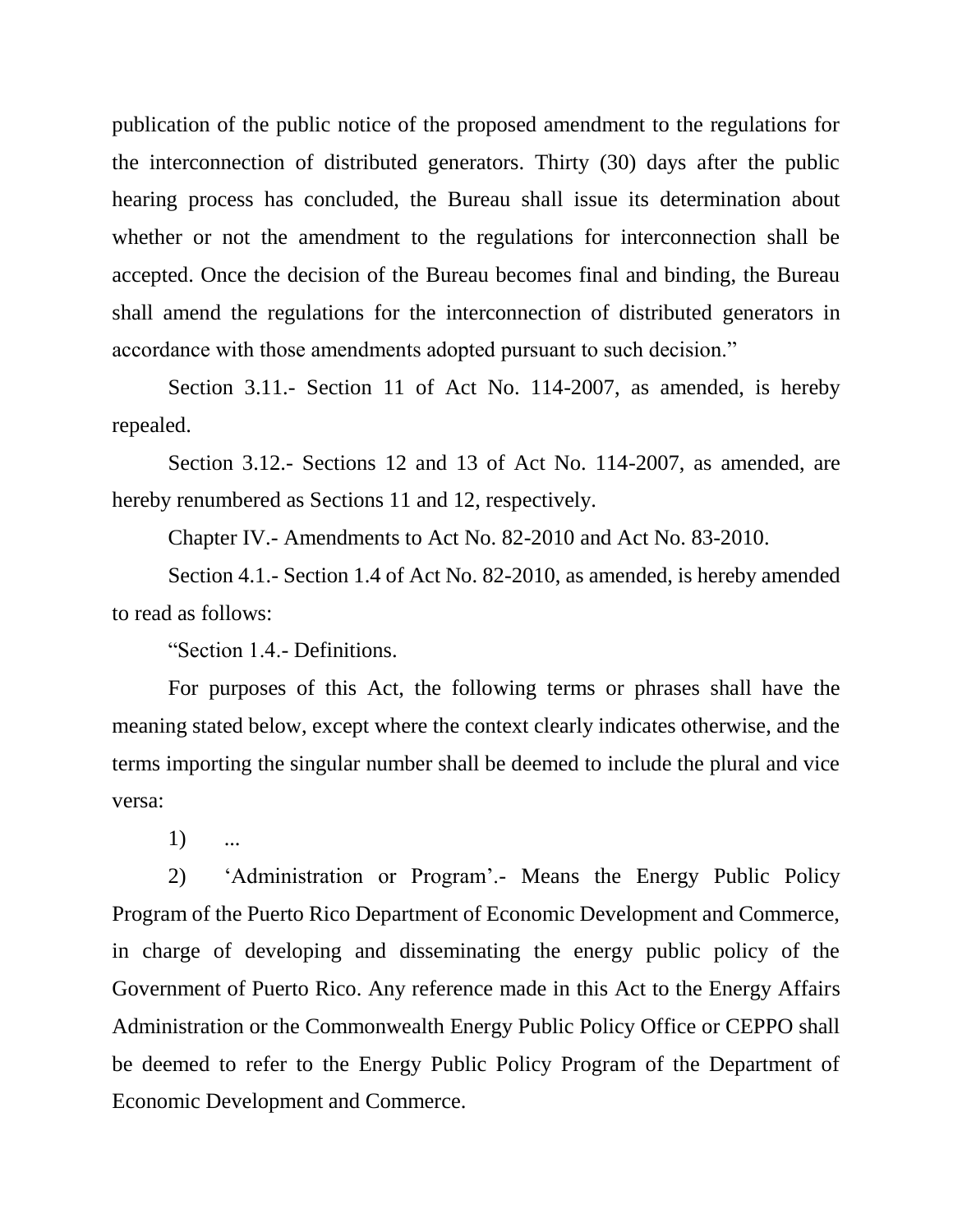5) 'Authority'.- Means the Puerto Rico Electric Power Authority, its subsidiary, or the transmission and distribution network Contractors. Contractor refers to those persons who enter into Partnership Contracts in relation to PREPA Transactions, as such term is defined in Act No. 29-2009.

...

...

...

8) 'Renewable Energy Certificate or REC'.- means a personal property that constitutes a tradeable and negotiable asset or commodity that may be purchased, sold, assigned, and transferred between persons for any lawful purpose, which is integrally and inseparably equal to one (1) megawatt-hour (mwh) of electricity generated from a sustainable renewable energy source or alternative renewable energy source in Puerto Rico (issued and registered pursuant to this Act) and, in turn, represents all environmental and social attributes, as defined in this Act.

9) 'Commission or Bureau'.- Means Puerto Rico Energy Bureau, as established by virtue of the Reorganization Plan of the Puerto Rico Public Service Regulatory Board and Act No. 211-2018, which is a specialized independent entity in charge of regulating, supervising, and enforcing the energy public policy of the Government of Puerto Rico, formerly the Puerto Rico Energy Commission, created under Act No. 57-2014, as amended. Any reference made in this Act to the 'Commission or Energy Commission' shall be deemed to refer to the Puerto Rico Energy Bureau.

13) 'Alternative Renewable Energy' – means the energy derived from the following sources:

- (a) Landfill gas combustion;
- (b) Anaerobic digestion;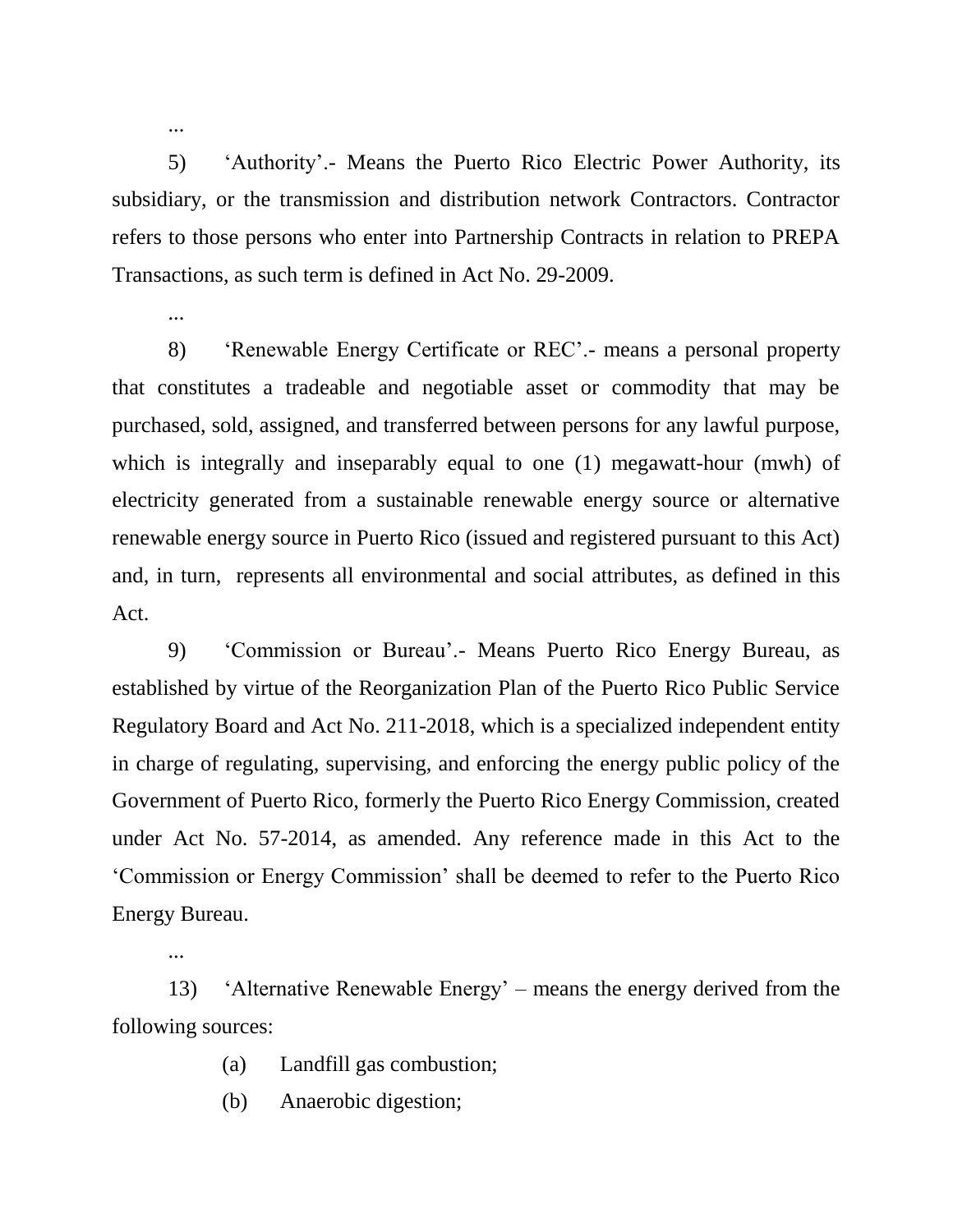(c) Fuel cells.

14) 'Distributed Renewable Energy'.- Means sustainable renewable energy or alternative renewable energy supplying electric power to an electric power service company or generated for self-consumption or for sale to third-parties. Community solar projects are considered distributed renewable energy at the residential level and their maximum capacity shall be determined by the Puerto Rico Energy Bureau with the advice of the Electric Power Authority or the transmission and distribution network Contractor, as applicable.

…

...

15) 'Sustainable Renewable Energy': means the energy derived from the following sources:

a. Solar energy;

b. Wind energy;

c. Geothermal energy;

d. Renewable Biomass Combustion;

e. Renewable Biomass Gas Combustion;

f. Combustion of biofuel derived solely from renewable biomass;

g. Hydropower;

h. Marine and hydrokinetic renewable energy, as defined in Section 632 of the 'Energy Independence and Security Act of 2007' (Public Law 110-140, 42 U.S.C. § 17211);

i. Ocean thermal energy;

21) 'Microgrid'.- Means a group of interconnected loads and distributed energy resources within electrical boundaries clearly defined by the Bureau that acts as a single controllable entity with respect to the transmission and distribution system of the electric power grid. Microgrids shall have the capacity to connect to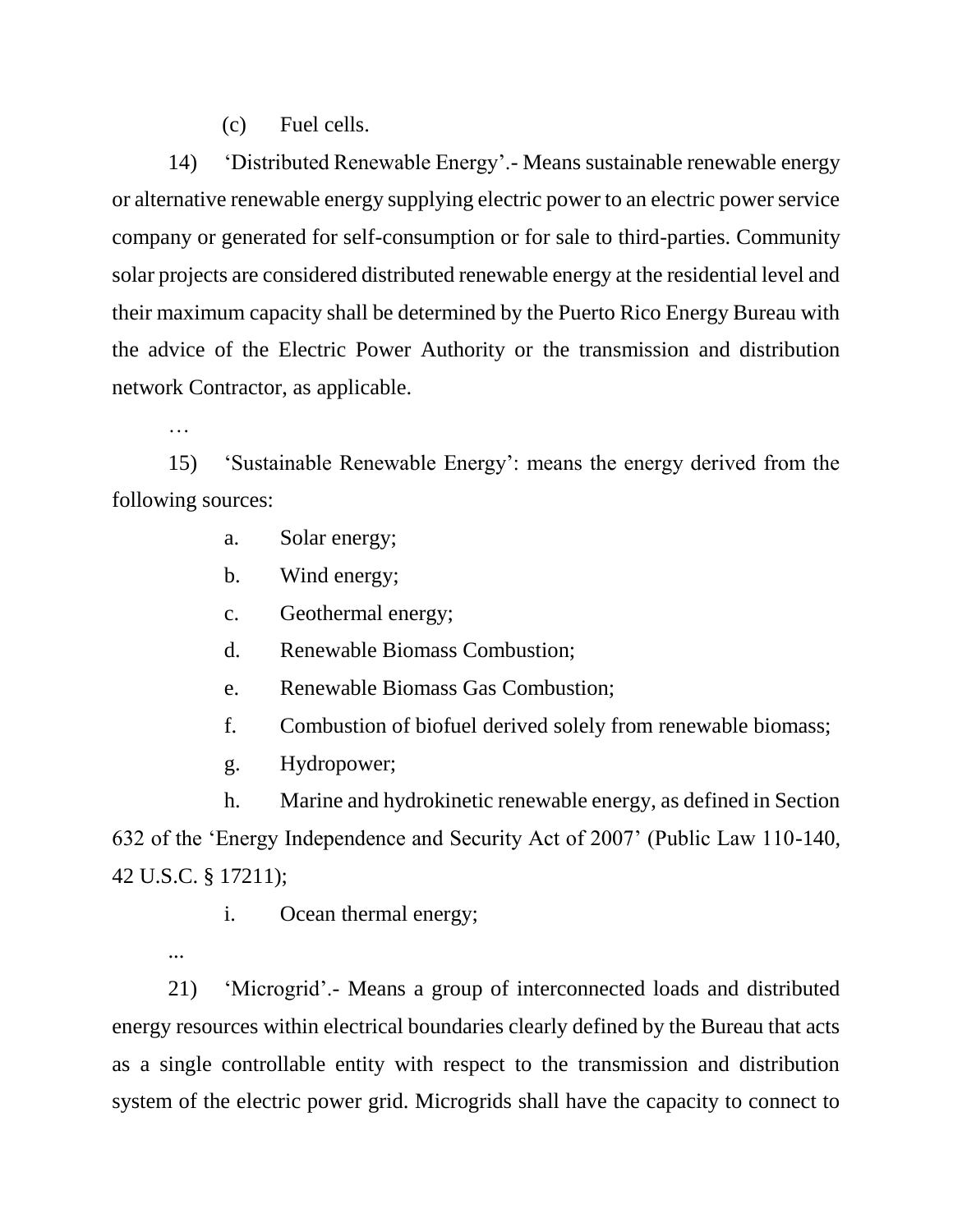and disconnect from the Authority's transmission and distribution system in order for them to be able to operate connected to the grid as well as off the grid. The goal of microgrids is to enhance the resilience of the electric power grid, promote distributed generation mostly based on renewable energy and promote strategies to reduce energy consumption.

…

29) 'Prosumer'.- Shall mean any users or customers of the Electrical System who have the capacity to generate electric power for self-consumption that, in turn, have the capacity to supply any energy surplus through the electric power grid.

30)

 $31)$  ..."

Section 4.2.- Section 2.3 of Act No. 82-2010, as amended, is hereby amended to read as follows:

"Section 2.3.- Renewable Portfolio Standard.

(a) For each calendar year between 2015 and 2050, each retail electricity supplier shall submit to the Bureau proof of compliance with the Renewable Portfolio Standard applicable under subsection (b) of this Section.

(b) For each calendar year between 2015 and 2050, the Renewable Portfolio Standard applicable to each retail electricity supplier shall be at least the following minimum percentage:

| Year         | Required Renewable Energy Percentage (%) |
|--------------|------------------------------------------|
| 2015 to 2022 | 20.0%                                    |
| 2023 to 2025 | 40.0%                                    |
| 2026 to 2040 | 60.0%                                    |
| 2041 to 2050 | 100.0%                                   |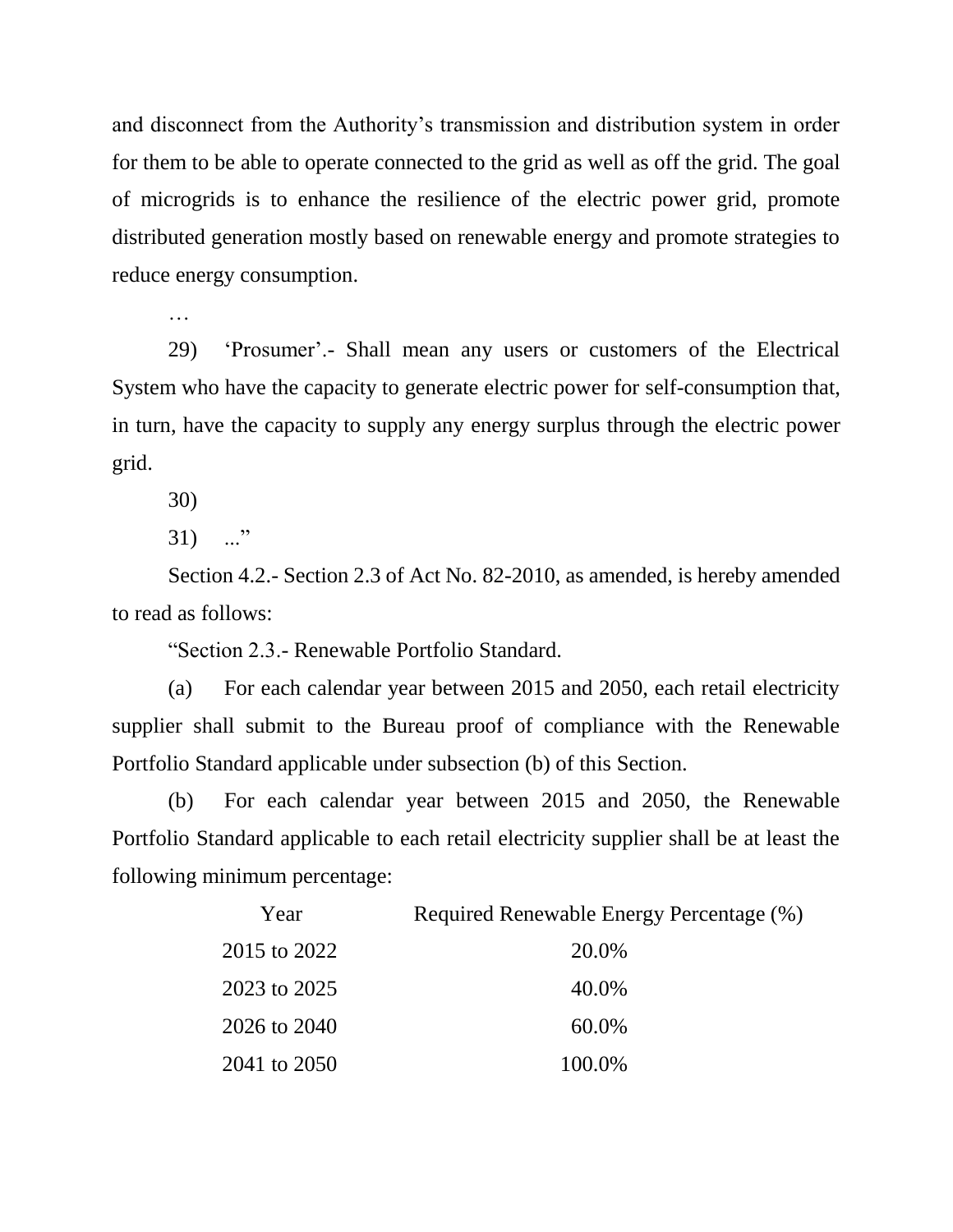(c) For each calendar year between 2015 and 2050, the percentage of sustainable renewable energy or alternative renewable energy applicable to each retail electricity supplier shall be, at least, the percentage corresponding to such calendar year, as provided in subsection (b) of this Section. The required amount of sustainable renewable energy or alternative renewable energy applicable to a retail electricity supplier in a specific year shall be obtained by multiplying the percentage corresponding to said year, as provided in subsection (b) of this Section, by the total amount of electric power, expressed in megawatt-hours (MWh), sold by the retail electricity supplier during the same calendar year.

(d) As necessary to comply with the renewable portfolio standard imposed by means of federal legislation and/or regulation, the Bureau may limit, through regulations, the percentage of alternative renewable energy and the number of RECs that may be used by a retail electricity supplier to prove compliance with the Renewable Portfolio Standard applicable thereto during each calendar year.

(e) For purposes of attesting compliance with this Section, the amount of distributed renewable energy generated by prosumers shall be measured and there shall be access to the Registry of Renewable Energy Certificates in accordance with the provisions of this Act, the Puerto Rico Energy Public Policy Act, and the regulations adopted by the Energy Bureau for such purposes.

 $(f)$  ...

 $(g)$  ..."

Section 4.3.- Section 2.4 of Act No. 82-2010, as amended, is hereby amended to read as follows:

"Section 2.4.- Powers and Duties of the Bureau.-

The Bureau shall be charged with the implementation of this Act; to achieve this, it may resort to the Program's resources and staff. The Bureau shall have any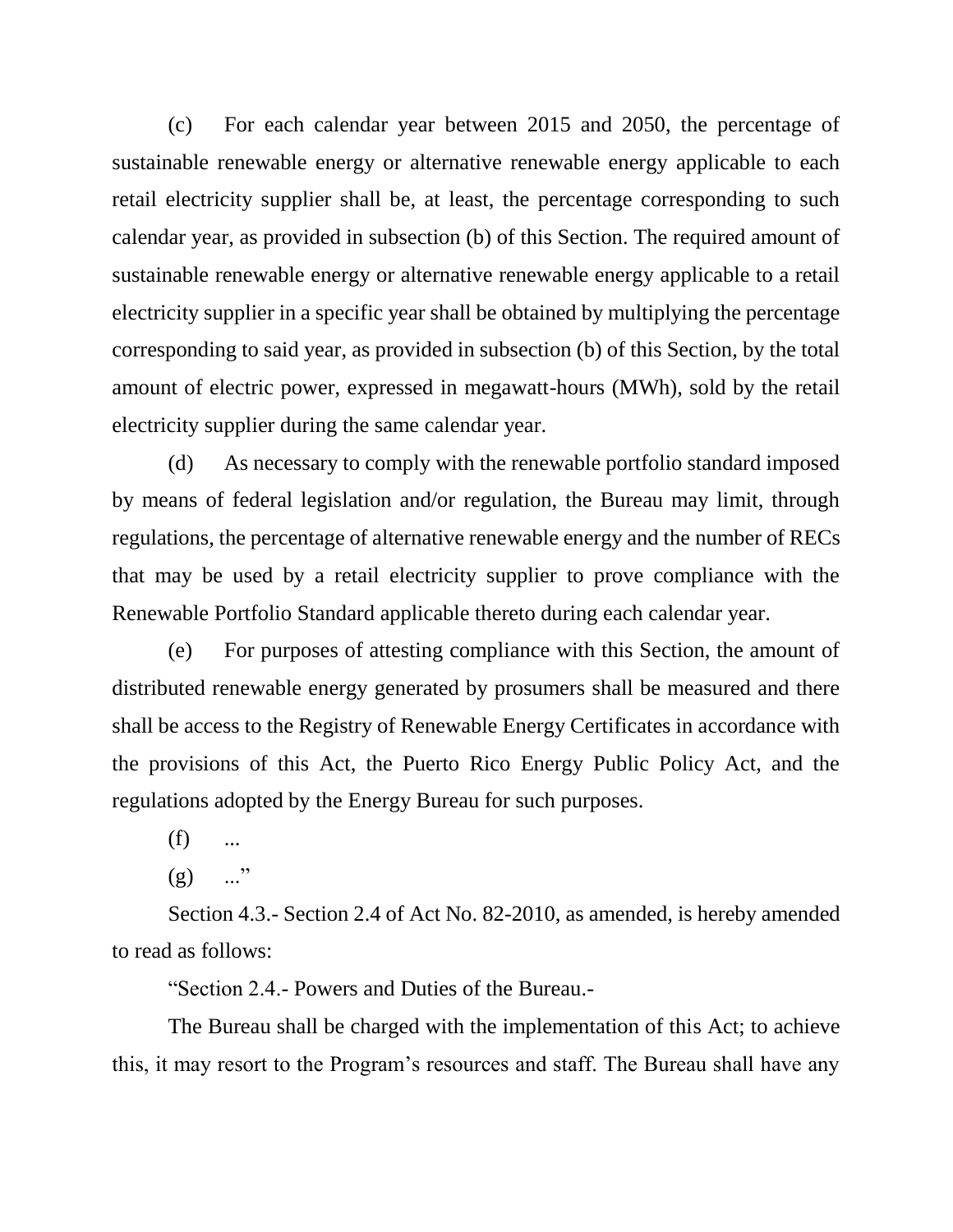powers as are necessary and convenient to fully attain the purposes of this Act, specifically including, without it being limited to the following:

 $(a)$  ...

(j) The Bureau shall prescribe by regulations the creation of a Renewable Energy Certificates (RECs) market system, including auction mechanisms or competitive bidding therefor, taking into account the vested rights, if any, of energy producers who have RECs. Said regulations shall include mechanisms to ensure compliance by the Puerto Rico Electric Power Authority or its successor, the transmission and distribution network contractor and retail electricity suppliers.

- $(k)$  ...
- $(l)$  ...
- $(m)$  ...
- $(n)$  ..."

Section 4.4.- Section 2.5 of Act No. 82-2010, as amended, is hereby amended to read as follows"

"Section 2.5.- Powers and Duties of the Department of Economic Development and Commerce

In addition to the authorities delegated to the Program under other laws, the Secretary of the Department of Economic Development and Commerce shall have the following powers and duties to fully comply with the purposes of this Act:

(a) To develop and provide financing alternatives and special incentives for the development of sustainable renewable energy sources and alternative renewable energy sources.

(b) To develop and provide financing alternatives and special incentives that allow for the applicable Renewable Portfolio Standard to be exceeded in less time than that scheduled under this Act.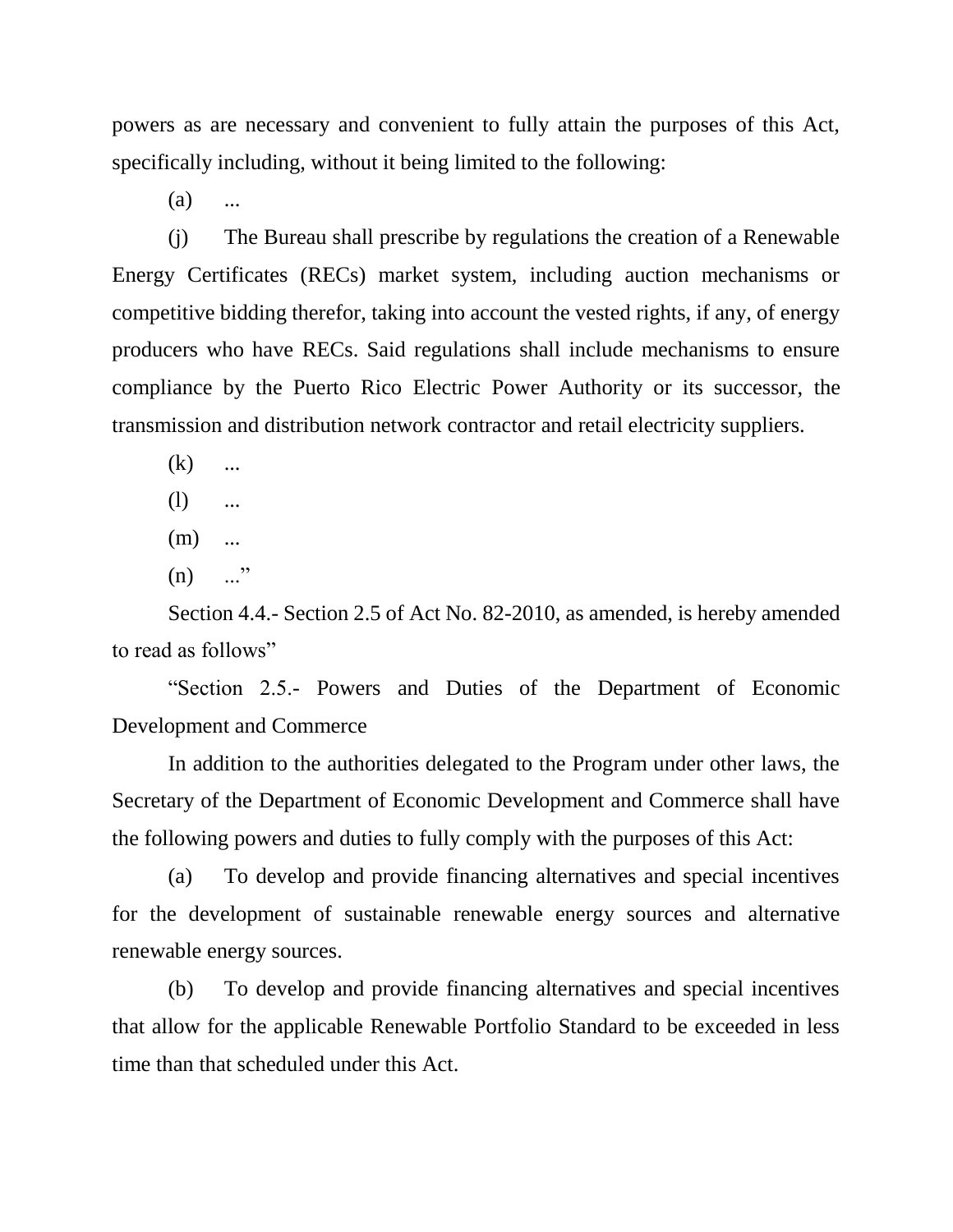(c) To prepare systematic analyses of the sustainable renewable energy programs and evaluate the analyses conducted by other government agencies, and recommend programs designed to fulfill the purposes of this Act.

(d) To design and recommend specific electricity conservation proposals.

(e) To assist in the implementation of energy efficiency and conservation programs by individuals, agencies, or public and/or private corporations under its jurisdiction.

(f) To request any information related to the energy conservation measures designed, implemented, used or proposed by any retail electricity supplier so as to achieve energy conservation.

(g) To promulgate, amend, or repeal regulations pursuant to the provisions of this Act and the procedures established in Act No. 38-2017, known as the 'Government of Puerto Rico Uniform Administrative Procedure Act.'

(h) To implement any decision, determination, order, resolution, and regulation of the Energy Bureau.

(i) To enter into agreements and covenants with entities that have similar interests, experience, human resources, technicians, and laboratories specialized in the energy field, in order to facilitate and advise the Program in the performance of its functions."

Section 4.5.- Section 2.6 of Act No. 82-2010, as amended, is hereby repealed.

Section 4.6.- Sections 2.7 and 2.8 of Act No. 82-2010, as amended, are hereby renumbered as Sections 2.6 and 2.7, respectively.

Section 4.7.- Section 2.9 of Act No. 82-2010, as amended, is hereby renumbered as Section 2.8 and amended to read as follows:

"Section 2.8.- RECs Processing by the Bureau.

For each REC processed, the Bureau may establish a reasonable processing fee to be paid by a REC holder. The processing fee may be included in the value of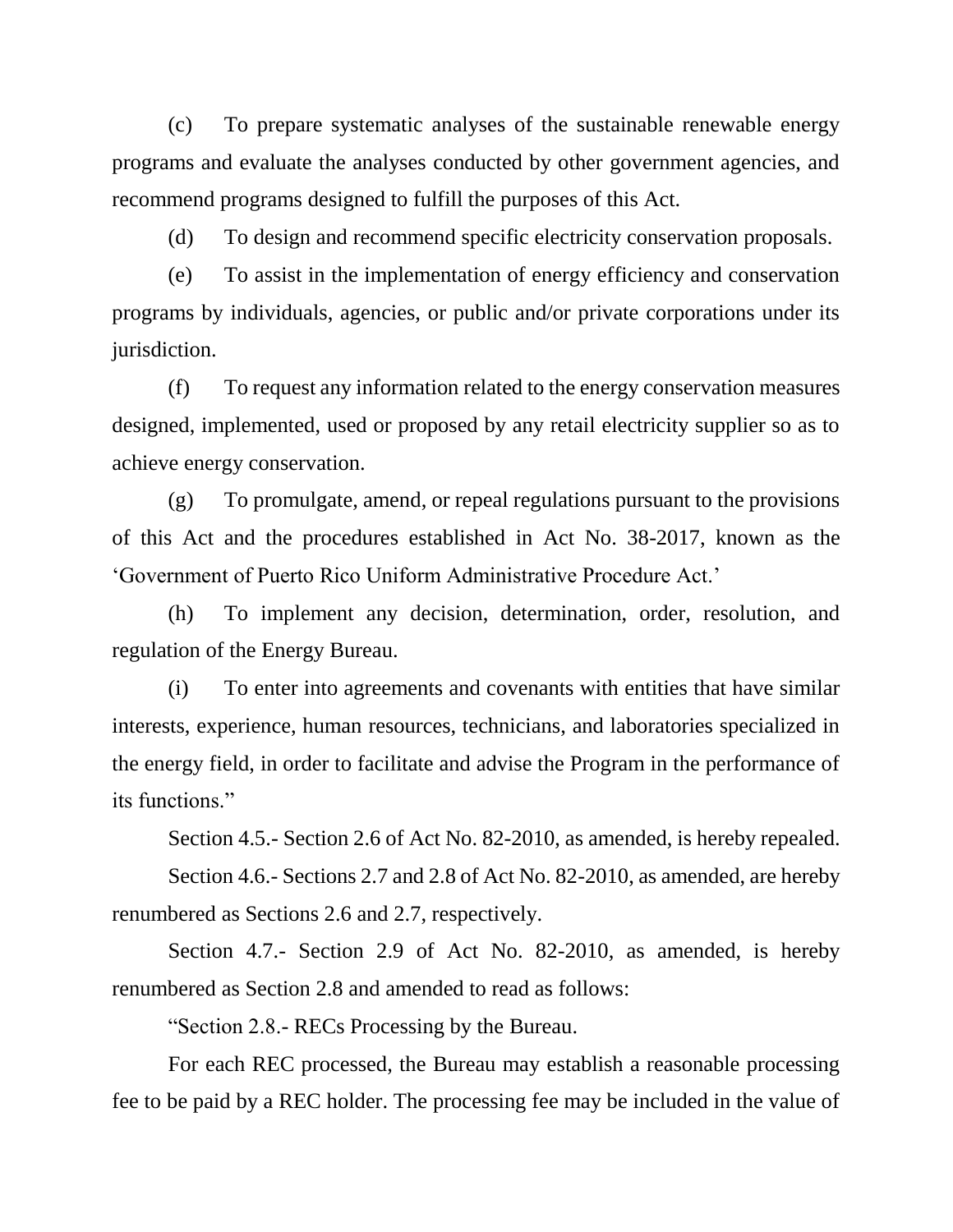each REC processed. Any revenues from the processing fees imposed shall be used to carry out all proper and necessary actions that guarantee the attainment of the ends and purposes of this Act.

The minimum value of each REC shall be the value established by the Bureau when conducting any legal business with the same, without impairment to any vested right held by the parties prior to the approval of the Puerto Rico Energy Public Policy Act."

Section 4.8.- Section 2.10 of Act No. 82-2010, as amended, is hereby renumbered as Section 2.9.

Section 4.9.- Section 2.11 of Act No. 82-2010, as amended, is hereby renumbered as Section 2.10 and amended to read as follows:

"Section 2.10.- Renewable Portfolio Standard Compliance.

(a) Any retail electricity supplier shall comply with the Renewable Portfolio Standard herein created, upon filing with the Bureau any of the following or combination thereof:

(i) A REC issued and registered in the renewables registry in favor of the retail electricity supplier for each megawatt-hour (MWh) of electric power generated from sustainable renewable energy sources or alternative renewable energy sources in Puerto Rico, and/or

(ii) In the case of a retail electricity supplier, that quantifies the electricity generated by or purchased from distributed renewable energy producers located in Puerto Rico through a net metering program, and whenever it is not feasible to obtain RECs that represent such electricity, a report evidencing that the retail electricity supplier has complied with the Renewable Portfolio Standard through the purchase of renewable energy together with all environmental and social attributes related to the production of such energy, pursuant to subsection (e) of this Section.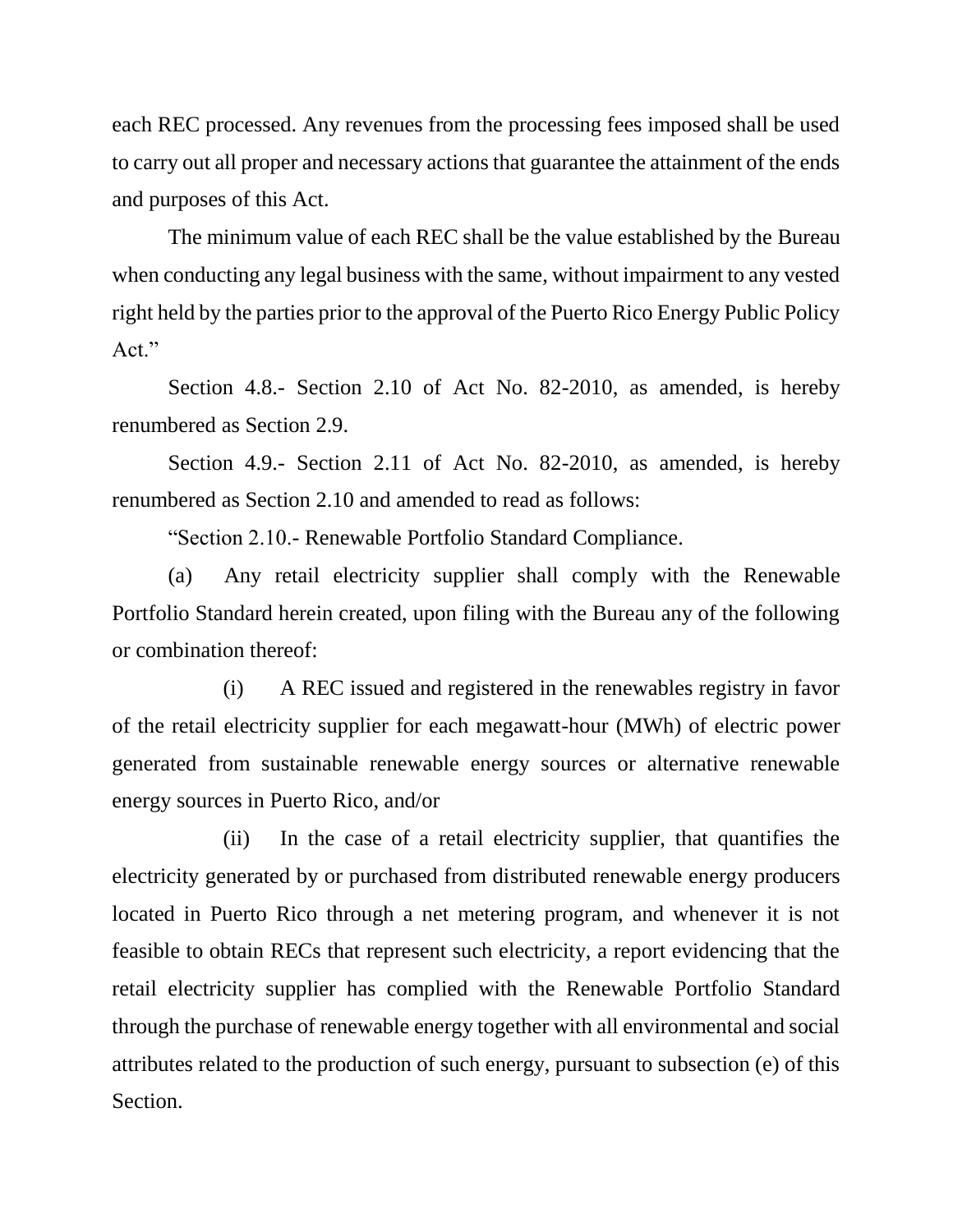(iii) All RECs including distributed renewable energy and those of net metering customers, may be acquired by a retail electricity supplier for purposes of complying with the Renewable Portfolio Standard, or by other buyers for any legal purpose.

(b) ...

```
...
```
(f) Transmission and Distribution Network Contractor.- The transmission and distribution network Contractor shall make all the necessary and convenient improvements to make feasible and facilitate compliance with the Renewable Portfolio Standard."

Section 4.10.- A new Section 2.12 is hereby added to Act No. 82-2010, as amended, to read as follows:

"Section 2.12.- Energy Storage Systems.

On or before December 31, 2019, the Puerto Rico Energy Bureau with the assistance of the Program, shall conduct a study to determine the specific goals of the energy storage systems at all levels, as a mechanism to facilitate the integration of sustainable and alternative renewable energy sources into the grid and achieve compliance with the Renewable Portfolio Standard. To conduct this study, the Bureau and the Program shall consider, without limitation, the following:

a) the associated costs and long-term benefits,

b) the stability and resilience of the grid resulting from energy storage,

c) the type, useful life, and flexibility of the technology available to withstand changes in the grid's infrastructure;

d) the capacity to be used as a generation resource by eliminating the need to build new infrastructure; and

e) the efficiency in the use thereof to facilitate demand response programs.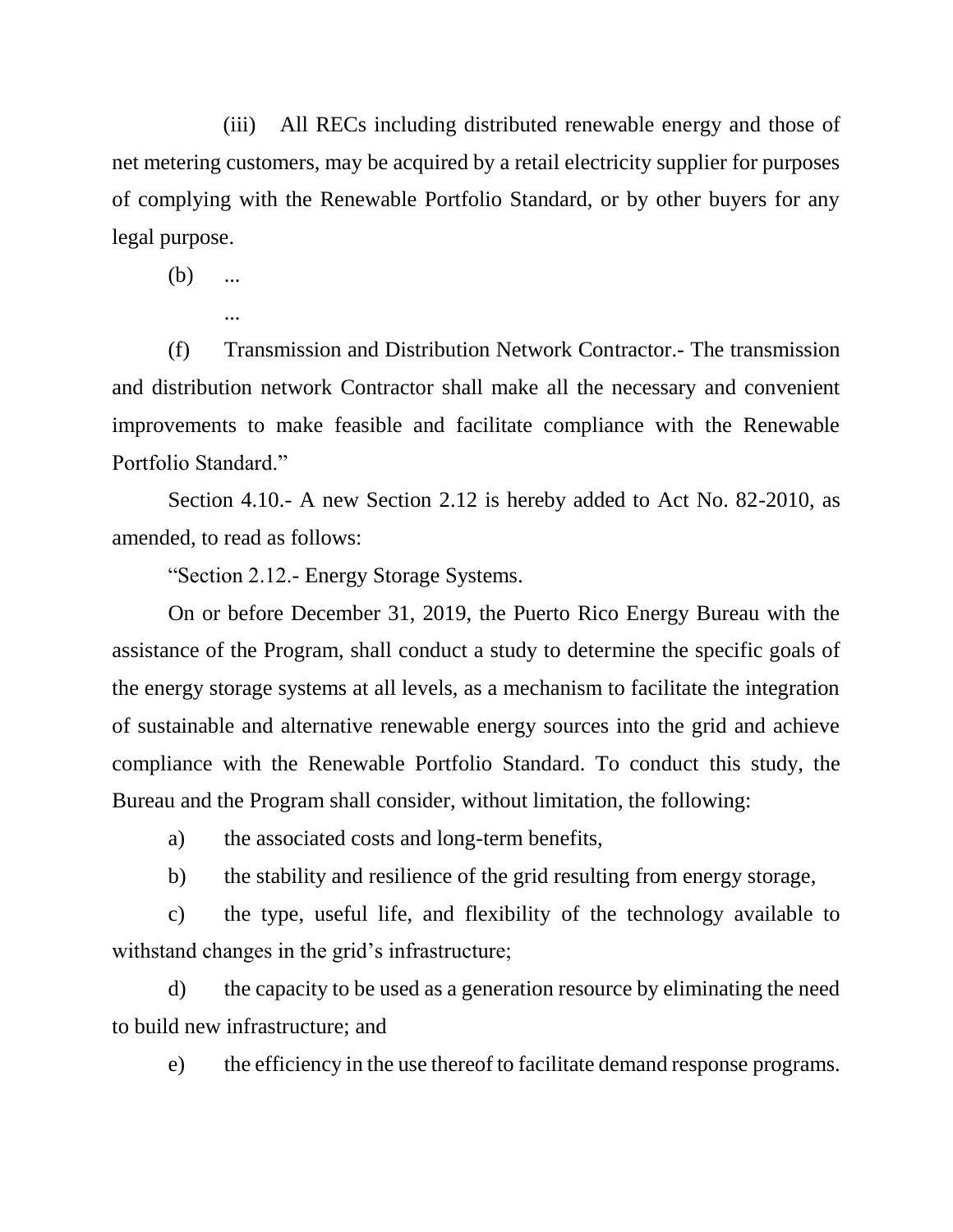After completing the study, the Bureau shall submit the same to both Houses of the Legislative Assembly and prescribe by regulations the specific goals to be reached by regulated entities regarding minimum energy storage and compliance schedule. The Bureau shall take into account existing energy storage systems that are operating or approved at the time of determining the acquisitions needed to attain storage goals. The Bureau may consider incentive programs that promote the profitable development of energy storage systems to comply with the Renewable portfolio standard. The Bureau shall evaluate these determinations at least once every three years and as part of the Integrated Resource Plan."

Section 4.11.- A new Section 2.13 is hereby added to Act No. 82-2010, as amended, to read as follows:

"Section 2.13.- Prohibition Against the Use of Coal

As part of the public policy of the Government of Puerto Rico to eliminate our reliance on fossil fuels, the award of new contracts and/or the granting of permits to establish power plants that generate energy from coal and its derivatives is hereby prohibited. Likewise, no permits or amendments to contracts existing as of the approval of the Puerto Rico Energy Public Policy Act may authorize or consider coal burning as a power generation source after January 1, 2028.

However, for purposes of eliminating the use of coal by January 1, 2028, the existing coal-fired power capacity may be replaced by power generation capacity from other sources that are compliant with Puerto Rico Energy Public Policy Act by extending contracts and/or renewing existing permits based on the new generation source. The replacement of the generating capacity from other energy sources shall be authorized by the Bureau and result in the total elimination of coal use after January 1, 2028."

Section 4.12.- Sections 2.12 and 2.13 of Act No. 82-2010, as amended, are hereby renumbered as Section 2.14 and 2.15, respectively.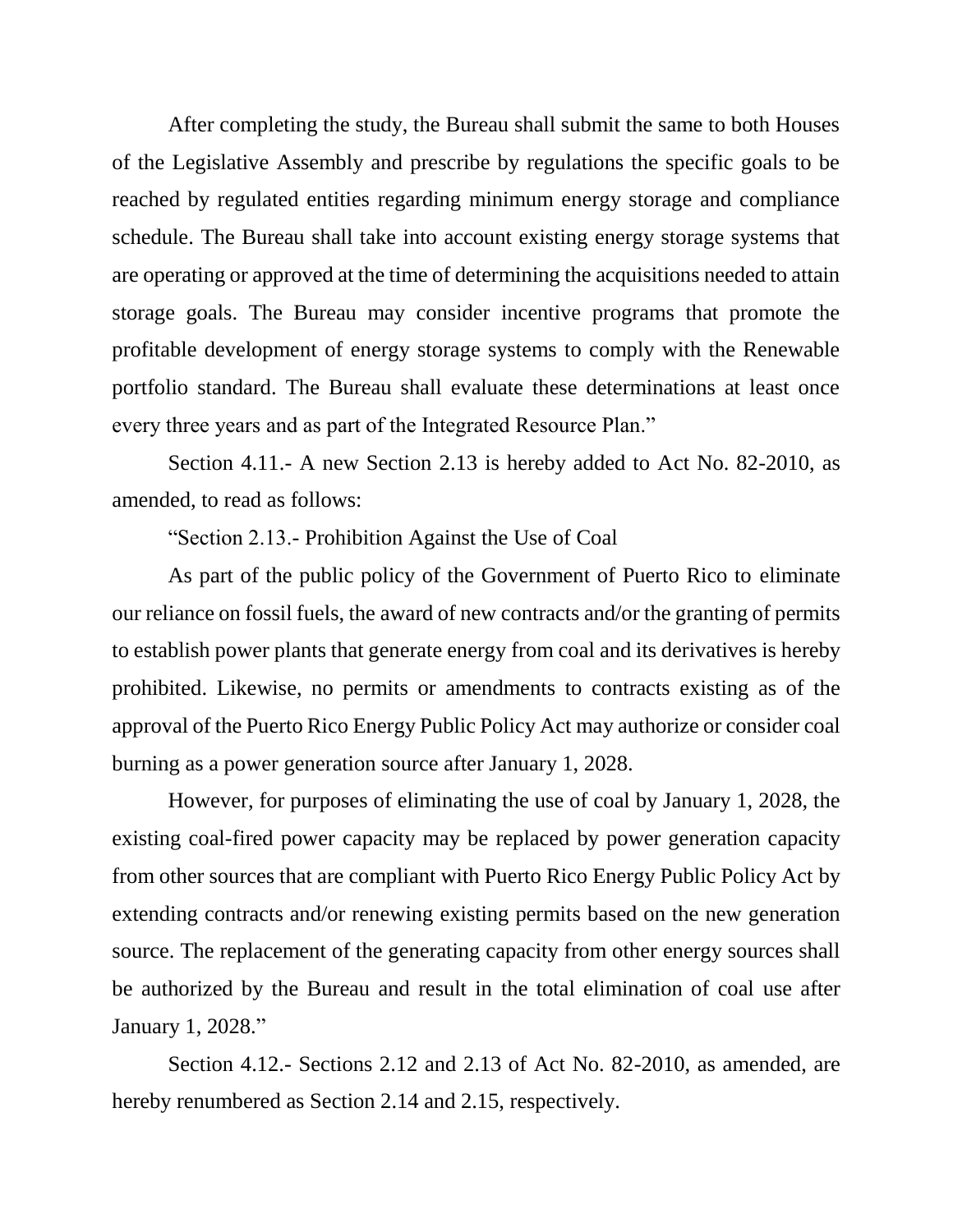Section 4.13.- Section 1.4 of Act No. 83-2010, as amended, is hereby amended to read as follows:

"Section 1.4.- Definitions.

For the purposes of this Act, the following terms and phrases shall have the meaning stated hereinbelow, except where the context clearly indicates otherwise, and the terms importing the singular number shall be deemed to include the plural and vice versa:

1) …

19) 'Alternative Renewable Energy' – means energy derived from the following sources:

a. Landfill gas combustion;

b. Anaerobic digestion;

c. Fuel cells; and

20) …

47) …"

Section 4.14.- Former Chapter III of Act No. 83-2010, as amended, is hereby renumbered as Chapter IV.

Section 4.15.- A new Chapter III is hereby added to Act No. 83-2010, as amended, to read as follows:

## "CHAPTER III.- GREEN ENERGY TRUST

Section 3.1.- Green Energy Trust.

The Secretary of Economic Development and Commerce is hereby authorized, as trustor, to execute a public instrument whereby a trust to be known as the 'Green Energy Trust,' shall be created with separate legal personality, private character, perpetual existence, irrevocable and nonprofit, (hereinafter, the 'Trust'). The Corpus of the Trust shall be composed of the financial resources it receives through allocations or donations from public or private entities. The Trust may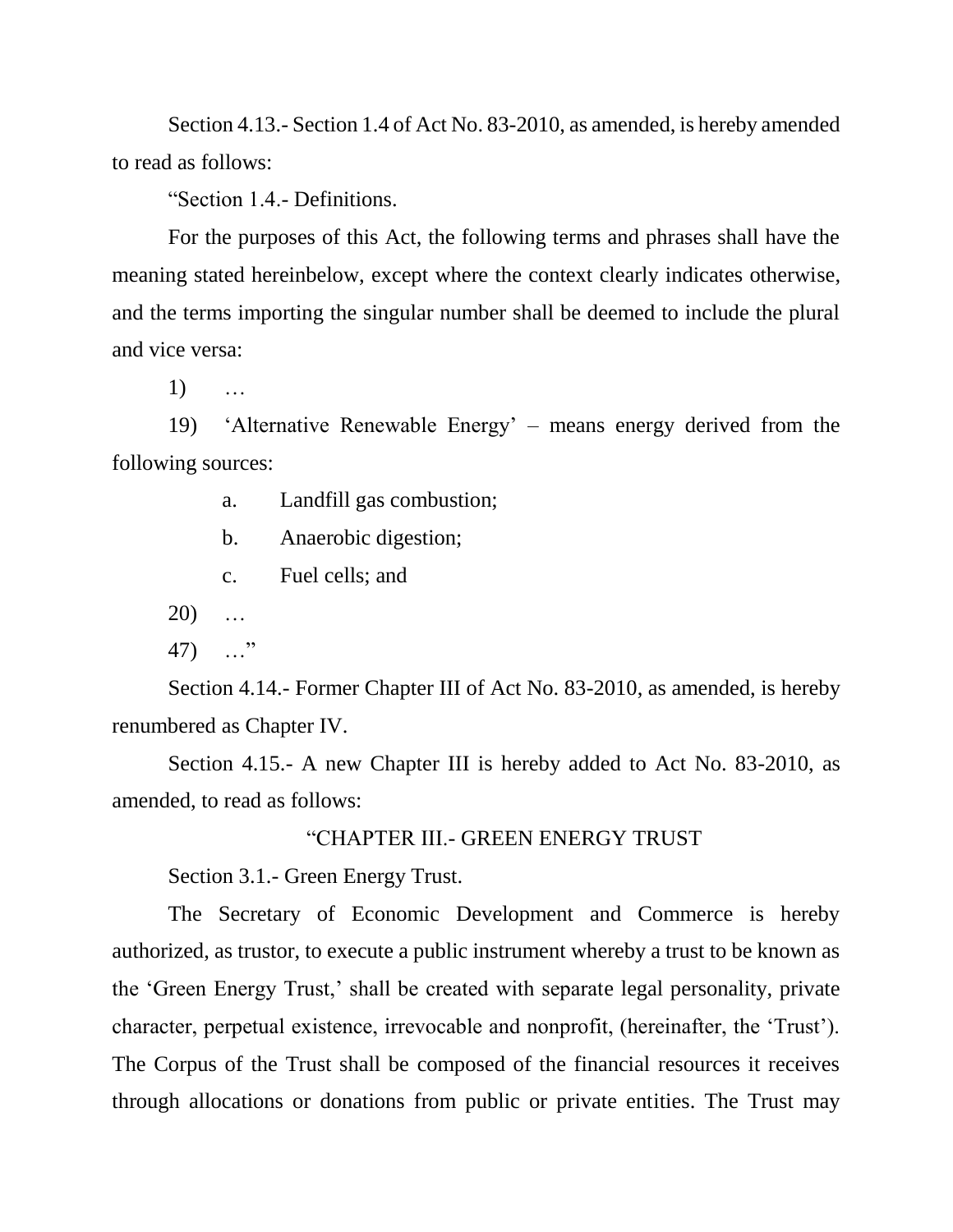submit competitive proposals or grants for which the Government of Puerto Rico is eligible, in accordance with the requirements of the public or private entities that offer such grants.

The Department of Economic Development and Commerce shall execute a public instrument to create the 'Green Energy Trust' within a term not to exceed thirty (30) days after the approval of the Puerto Rico Energy Public Policy Act.

Section 3.2.- Bylaws.-

The operations of the Trust shall be governed by the provisions of the trust instrument as well as the Bylaws adopted by the Board of Trustees of the Trust. Said Bylaws shall specify the form and manner in which the financial resources of the Trust shall be used. In addition, it shall specify the manner in which the members of the Board of Trustees shall be appointed. These Bylaws shall be promulgated within sixty (60) days after the constitution of the Board of Directors of the Trust.

The Board of Trustees of the Trust shall serve as the fiduciary of the Trust. The foregoing does not preclude the custody of the trust property from being transferred to a trust incorporated under the laws of the Government of Puerto Rico that shall act as the custodian of such property and the credits thereof under terms that are consistent with the objectives and provisions of this Act.

Section 3.3.- Objectives

The Trust shall have the following objectives:

(1) Those objectives defined in Section 2.2 of this Act;

(2) To encourage energy consumers in Puerto Rico to become prosumers, as such term is defined in Section 1.2 of the Puerto Rico Energy Public Policy Act;

(3) To establish program or financially support projects that provide residents of low- and moderate-income communities with access to green energy;

(4) To support municipal energy, community solar, microgrid businesses in isolated and low- and moderate-income communities;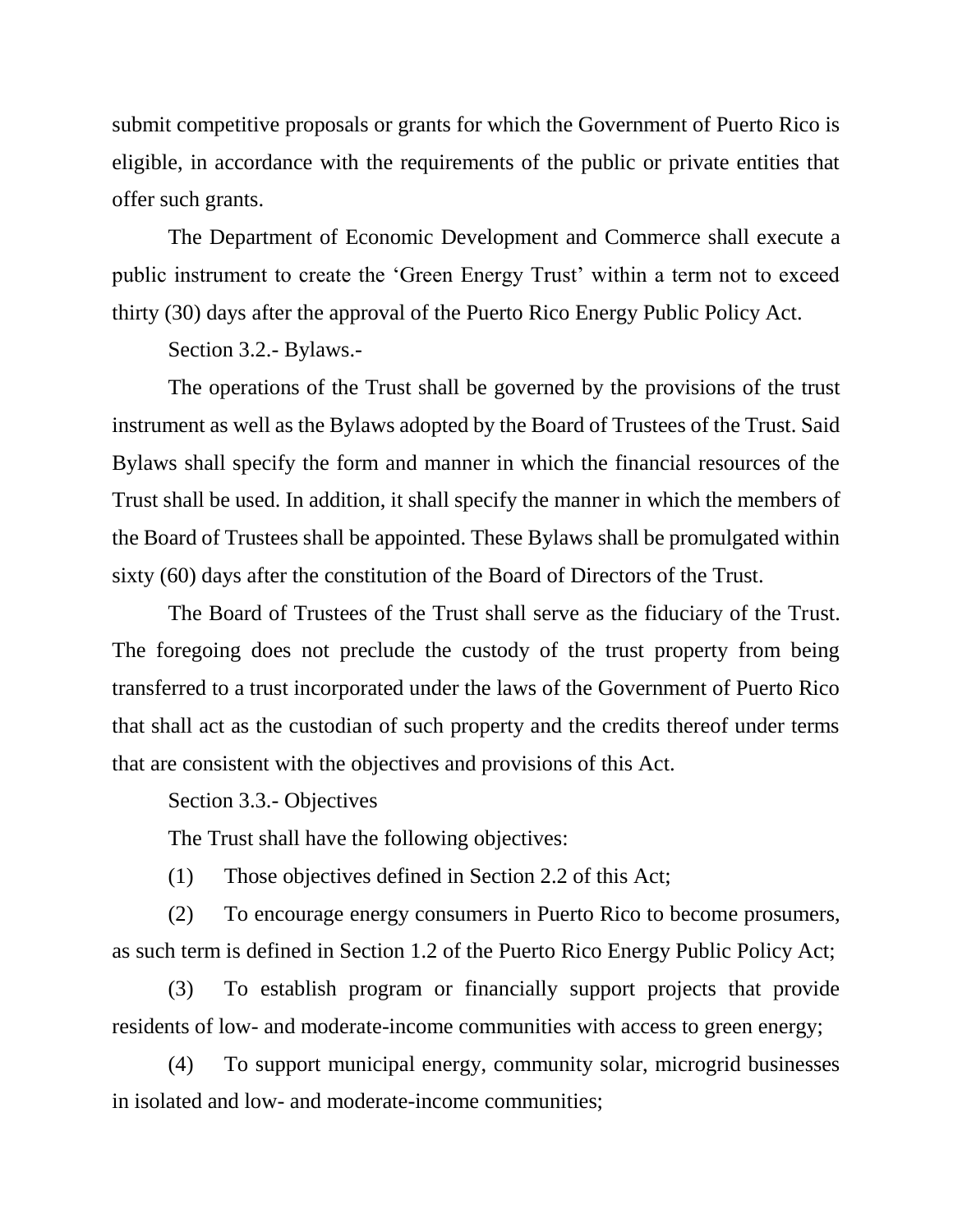(5) To facilitate the financing of green energy projects in small- and medium-sized businesses (SMBs), or microbusinesses.

## Section 3.4.- Powers of the Trust

The Trust shall have and may exercise all rights and powers that are necessary or convenient to achieve its purposes, including the following:

(a) To have perpetual succession.

(b) To adopt an official seal, which may be altered at its convenience.

(c) To sue and be sued in its own name and to file complaints and have complaints brought against it.

(d) To formulate, adopt, amend, and repeal bylaws for the conduct of its business as well as standards, rules, and regulations as are necessary or pertinent to exercise and discharge its functions, powers, and duties.

(e) To acquire real and personal property by any lawful means, including grants, gift, purchase, bequest, or donation, and to hold and exercise all property rights thereon, as well as dispose of the same.

(f) To borrow money and issue bonds of the Trust for the purpose of providing funds to defray the cost of acquiring any property for the Trust or to achieve any of its purposes or to refinance, pay, or redeem any of its outstanding bonds or obligations and to guarantee the payment of its bonds and any and all obligations thereof by assignment, pledge, mortgage, or any other encumbrance on all or any of its contracts, rents, income or properties.

(g) To grant financing, by delegation of funds, service contracts, or donations of any kind to individuals or juridical persons that provide management, support, and technical assistance services for the development of works and projects consistent with the purposes of the Trust, as prescribed by regulations.

(h) To create incentive, subsidy, fund matching, loan guarantee programs, among others to achieve the purposes of the Trust.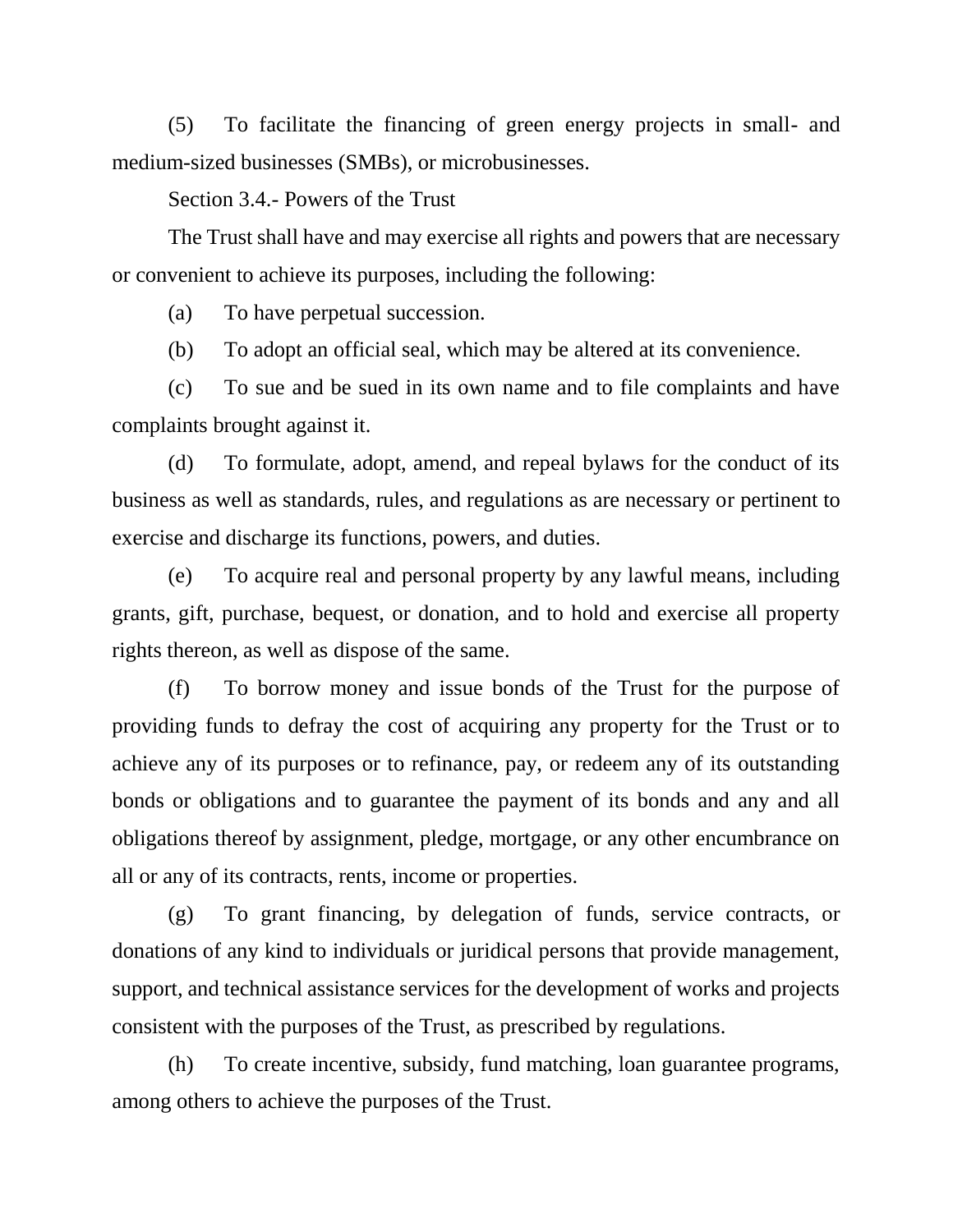(i) To negotiate and execute, with any person, including any federal or state government agency, any type of contracts and all such instruments and agreements as are necessary or convenient to exercise the powers and functions vested in the Trust under this Act.

(j) To exercise all powers inherent to the functions, prerogatives, and responsibilities entrusted thereto under this Act, exercise such other powers granted thereto under any other applicable law, as well as take any action or engage in any activity as necessary or convenient to achieve its purposes.

Section 3.5.- Capitalization of the Trust; Trust Fund; Investment of Funds.

The Trust shall be funded by:

(i) the contributions and investments of private or public persons and entities;

(ii) contributions and any other type of grant or allocations from the Government of Puerto Rico and the Government of the United States of America to which it qualifies;

(iii) Investments, reinvestments, and contributions from the private banks, including mortgage banks, whether through loans, investments, or services; and in the case of commercial banks, such priority loans, investments, or services to comply with the Community Reinvestment Act, in accordance with the requirements and authorization provided for in said Act.

Section 3.6.- Debts and Obligations.

The debts, obligations, contracts, bonds, notes, receipts, expenditures, accounts, funds, enterprises, and properties of the Trust, its officials, agents or employees, shall be deemed to be of the Trust and not of the Government of Puerto Rico or any other office, bureau, department, commission instrumentality, branch, agent, official, or employee thereof.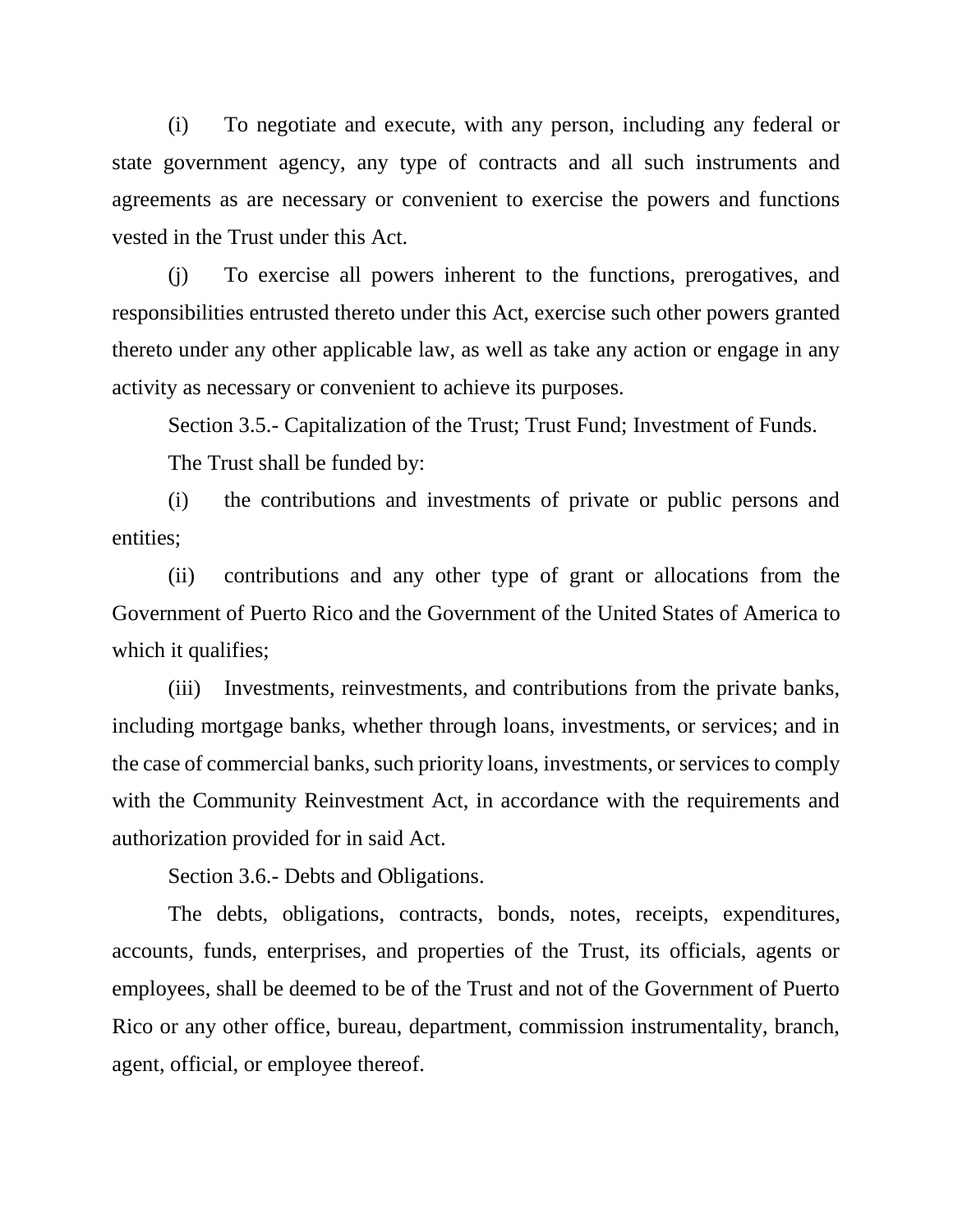Section 3.7.- Exemptions.

The Trust shall be exempt exclusively from payment of all taxes, fees, charges or licenses imposed by the Government of Puerto Rico or its municipalities.

The Trust shall also be exempt from payment of any type of internal revenue fees, stamps, vouchers, duties, taxes or imposts whatsoever required by law for instituting judicial proceedings, the issuance of certificates by any office or agency of the Government of Puerto Rico, as well as from executing and recording public documents in any public registry of the Government of Puerto.

Section 3.8.- Immunity; Limitation of Civil Liability

Neither the Trust, the Board as fiduciary, or its directors, severally, shall be held liable in their personal capacity for monetary claims for damages resulting from their actions or breach of fiduciary duties as members of the Board of Trustees, except for acts or omissions not in good faith, or intentional misconduct or the knowing violation of law or for any transaction from which a member derives an improper personal benefit. The Trust may indemnify any person who is or has been a trustee, official, employee, or agent of the Trust under the same parameters that a corporation would indemnify its directors, officers, employees, or agents under Act No. 164-2009, as amended, known as the 'General Corporations Act.'

Section 3.9.- Tax Treatment of Donations.

For purposes of Sections 1033.10 and 1033.15(a)(3) of the Puerto Rico Internal Revenue Code of 2011, Act No. 1-2011, as amended, similar provisions of any substitute law, the donations made to the Trust shall be treated as donations made to an entity described in Section 1101.01(a)(2) of the Code that has been duly qualified as such by the Secretary of the Treasury of Puerto Rico.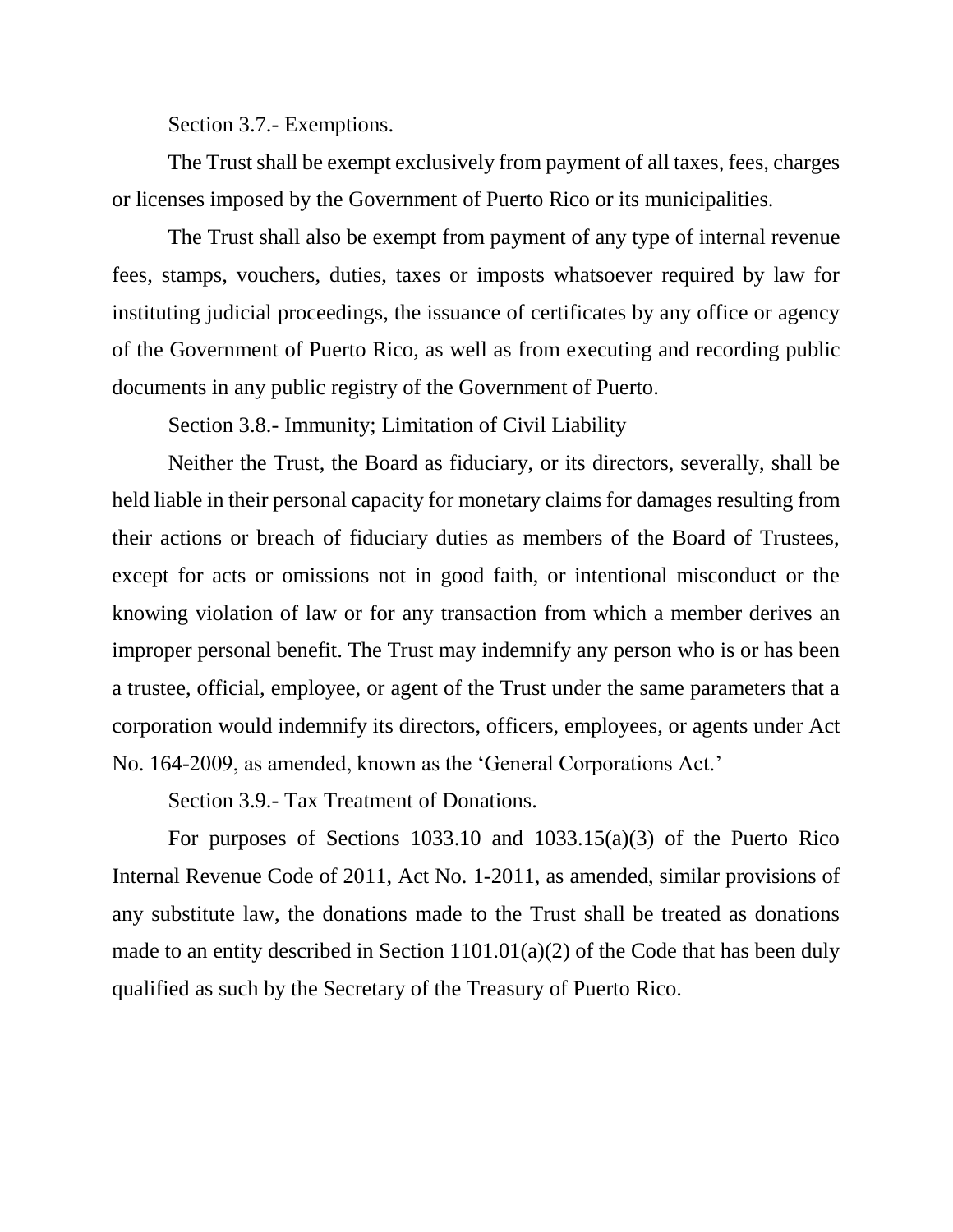Section 3.10.- Annual Report

Every year, within one hundred and twenty (120) days after the close of the fiscal year, the Trust shall submit a report to the Governor, as well as to the Clerk of the House and the Secretary of the Senate.

Said report shall include the following:

(a) an audited financial statement by recognized certified public accountants, and a full report on the activities of the Trust for the preceding fiscal year;

(b) a full and thorough account of all of its contracts and transactions during the fiscal year included in the report;

(c) full information on the situation and progress of its activities, until the date of its last report, and

(d) the work plan of the Trust for the following fiscal year."

Section 4.16.- Sections 3.1, 3.2, 3.3, 3.4, 3.5, and 3.6 of Act No. 83-2010, are hereby renumbered as Sections 4.1, 4.2, 4.3, 4.4, 4.5, and 4.6, respectively.

Sections to read as follows: [sic]

"Chapter V – Amendments to Act No. 57-2014

Section 5.1.- The content of Section 1.2 of Act No. 57-2014, as amended, is hereby eliminated and substituted for a new Section 1.2, to read as follows:

'Section 1.2.- Declaration of the Public Policy on Electric Power.

The transformation and restructuring of our electric power system is essential to achieve the competitiveness and economic development of Puerto Rico.

It is hereby declared as the public policy of the Government of Puerto Rico that an independent electric power regulatory entity with broad powers and duties shall be created to ensure compliance with the public policy on energy, the provisions of this Act, and to ensure that energy costs are just and reasonable by overseeing and reviewing the rates of electric power service companies. The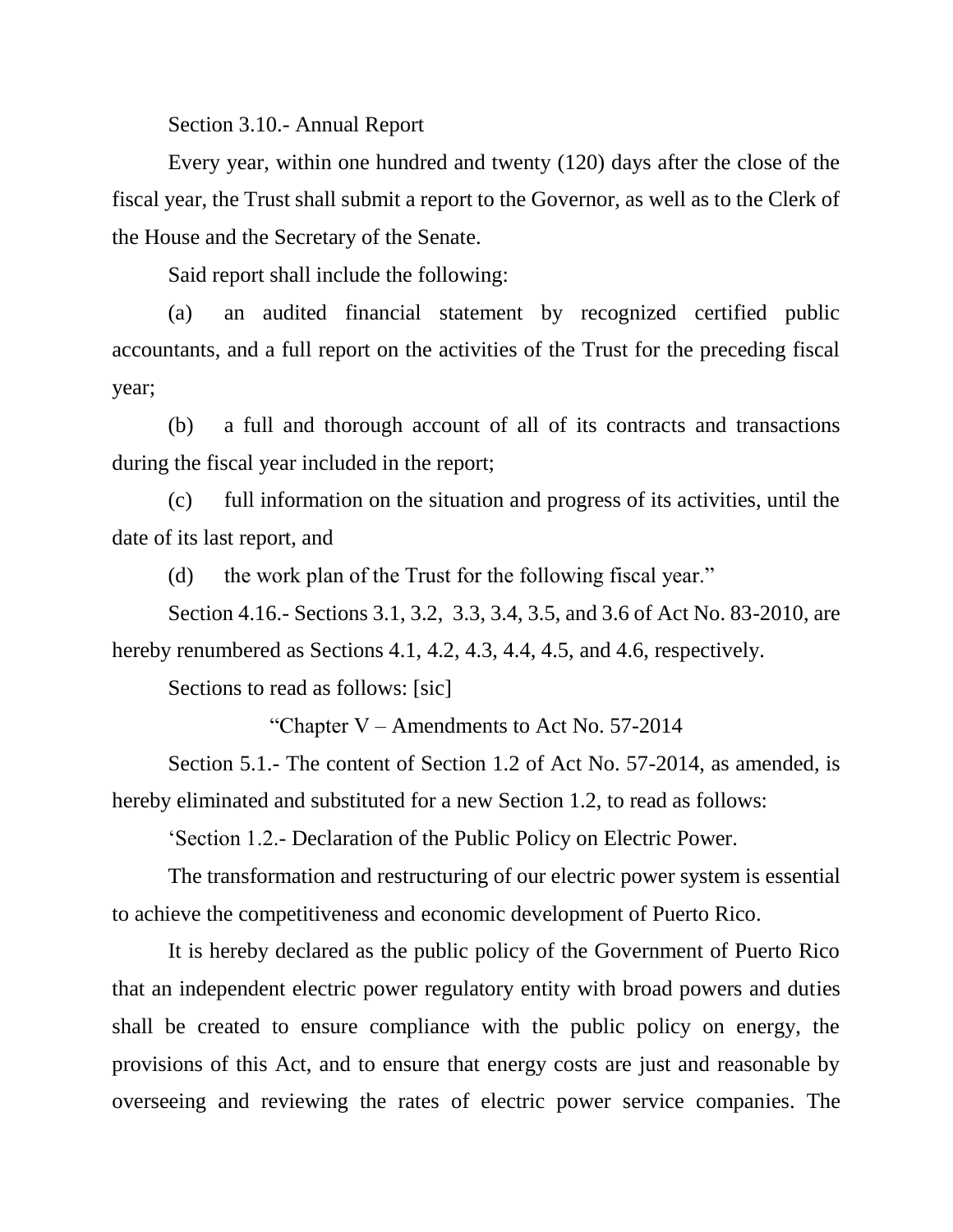regulatory entity shall thoroughly scrutinize the power grid's maintenance and establish performance-based incentive and penalty mechanisms.

The Government of Puerto Rico, its agencies, municipalities, and public corporations shall become efficient and responsible energy consumers and shall promote energy conservation and efficiency in all branches and instrumentalities, as well as among the people in general. Moreover, it shall promote transparency and citizen participation in energy service-related processes."

Section 5.2.- Section 1.3 of Act No. 57-2014, as amended, is hereby amended to read as follows:

"Section 1.3.- Definitions.

The following terms, wherever they are used or referred to in this Act, shall have the meaning stated below, except where the context clearly indicates otherwise:

(a) 'Creditors' Agreement'. - Shall mean any agreement executed (including annexes, exhibits, and schedules attached thereto), by and among the Authority and various of the principal creditors thereof, as amended or supplemented, whereby certain terms and conditions of the current debt are modified and the Authority may commit to (i) implement certain administrative, operational, and governance reform measures; (ii) optimize electric power transmission and distribution; (iii) modernize electric power generation; and (iv) achieve operational savings. Neither the Agreement nor any future amendment thereto or supplement thereof shall be inconsistent with the provisions of the 'Puerto Rico Electric Power Authority Revitalization Act.'

 $(b)$  ...

 $(c)$  ...

(f) 'Interconnection Charge'. - Shall mean the fair and reasonable amount of money that a person shall pay for the right to connect such person's facility to Puerto Rico's electric power grid.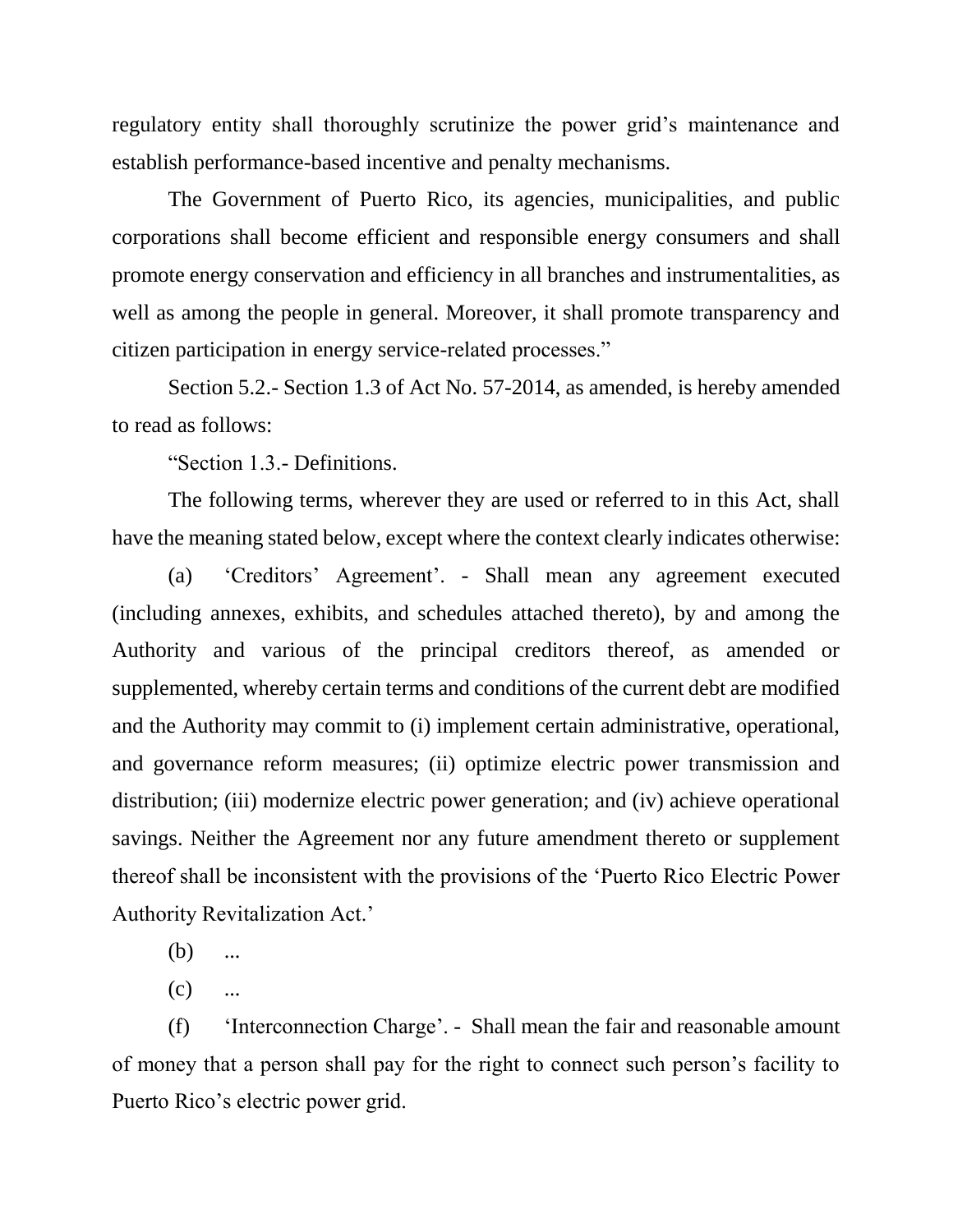- $(g)$  ...
- $(h)$  ...

(l) 'Electric Power Company' or 'Electric Power Service Company'. - Shall mean any natural or juridical person or entity, energy cooperative, engaged in the provision of generation services, transmission and distribution services, billing, wheeling, grid services, energy storage, resale of electric power as well as any other electric power service as defined by the Bureau. The Electric Power Authority or its successor as well as any Contractor under a Partnership or Sales Contract executed in relation to PREPA Transactions conducted by virtue of Act No. 120-2018 shall be deemed Electric Power Service Companies for purposes of this Act.

(m) 'Electric Power Generation Company' or 'Independent Power Producer'. - Shall mean any natural or juridical person engaged in the production or generation of electric power in Puerto Rico to be sold through Power Purchase Agreements or any other legal transaction authorized by the Bureau. This term shall include cogenerators already established in Puerto Rico that supply energy to the Authority through a Power Purchase Agreement, energy or electric cooperatives and renewable energy producers.

(n) 'Conservation'. - Shall mean any reduction in electric power consumption resulting from changes in the consumers' energy consumption patterns.

- $(0)$  ...
- $(p)$  ...

(u) 'Energy Efficiency'. - Shall mean reduction in energy use attributable to appliances and equipment replacement, technology modernization, or a more efficient operation of existing equipment and materials, as well as any other program developed by the Bureau for the purpose of reducing electric power consumption.

 $(v)$  ...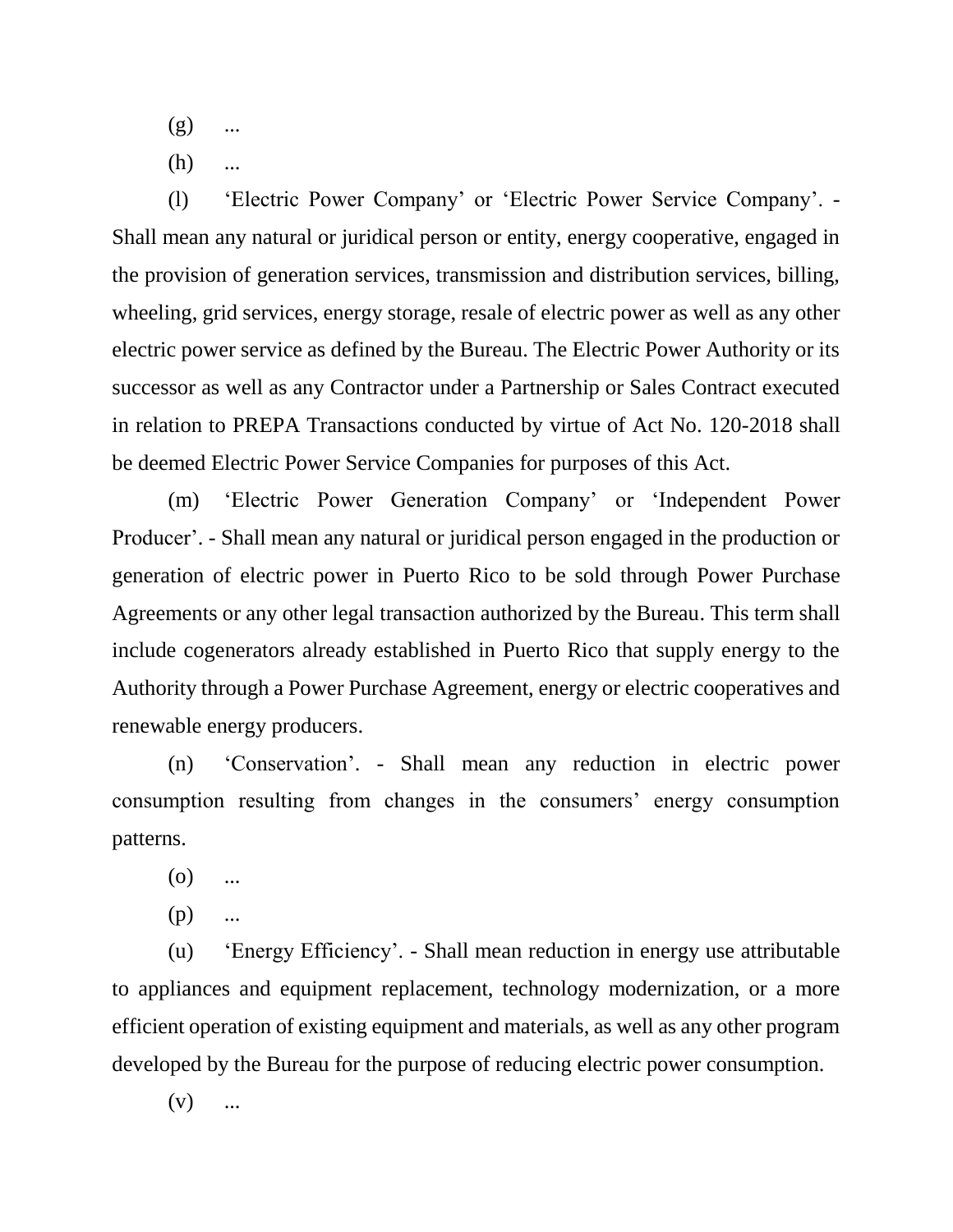(aa) 'Distributed Generator'. - Shall mean any natural or juridical person that owns an electric power generation facility in Puerto Rico for use primarily by such person and that may provide any electric power generated in excess to the electric power grid.

(bb) 'Essential Service Facilities'. - Shall mean health facilities, police and armed forces stations, fire stations, emergency management offices, emergency management shelters, prisons, ports, airports, telecommunications facilities, waste water supply and treatment facilities, educational institutions and any other facility designated by the Energy Bureau as an 'Essential Service Facility' through regulations.

(cc) 'Interconnection' or 'Electric Interconnection'. - Shall mean the connection of power plants, electric power generation companies, independent power producers, natural or juridical persons, energy or electric cooperatives, microgrids or community solar into the same transmission and distribution grid in order for them to be electrically connected.

- (dd) ...
- (ee) ...

(hh) 'Commonwealth Energy Public Policy Office' or 'CEPPO' or the 'Energy Public Policy Program', - Shall mean the Energy Public Policy Program of the Department of Economic Development and Commerce of Puerto Rico, created by virtue of this Act, in charge of developing and disseminating the public policy on energy of the Government of Puerto Rico. Any reference made in this Act to the 'Commonwealth Energy Public Policy Office' or 'CEPPO' shall be construed as a reference to the Energy Public Policy Program of the Department of Economic Development and Commerce.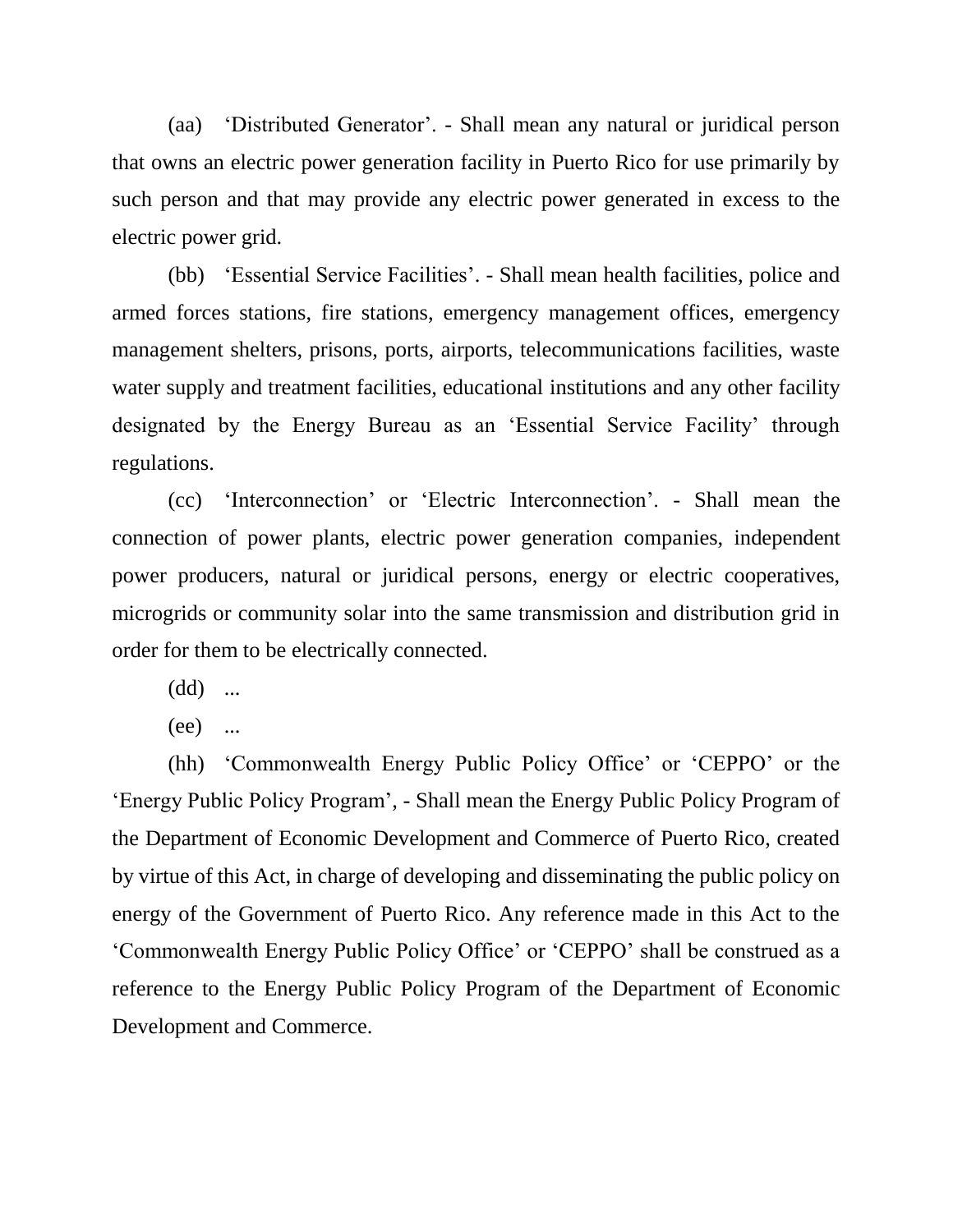(ii) 'Independent Consumer Protection Office'. - Shall mean the entity created by virtue of this Act to assist and represent customers of services under the jurisdiction of the Public Service Regulatory Board attached to the Public Service Regulatory Board by virtue of the Reorganization Plan of the Puerto Rico Public Service Regulatory Board.

- $(ii)$  ...
- (kk) ...

(ll) 'Integrated Resource Plan' or 'IRP'. - Shall mean a plan that considers all reasonable resources to satisfy the demand for electric power services during a period of twenty (20) years, including those related to the offering of electric power, whether existing, traditional, and/or new resources, and those related to energy demand, such as energy conservation and efficiency or demand response and localized energy generation by the customer. Every integrated resource plan shall be subject to the rules established by PREB and approved by the same. Every plan shall be devised with broad participation from citizens and other interested groups.

(mm) 'Power Plant'. - …

(nn) 'Electric Power Grid'. - Shall mean the electric power transmission and distribution infrastructure of the Government of Puerto Rico which is operated, supported, and administered by the Authority or Electric Service Company.

- $(00)$  ...
- (pp) ...
- $(qq)$  ...

(rr) 'Wheeling Rate'. - Shall mean a just and reasonable amount of money that shall be charged to a power producer for using the Authority's transmission and distribution facilities for wheeling and for the right to interconnect the electrical power generation facility of such power producer to the electric power grid of Puerto Rico.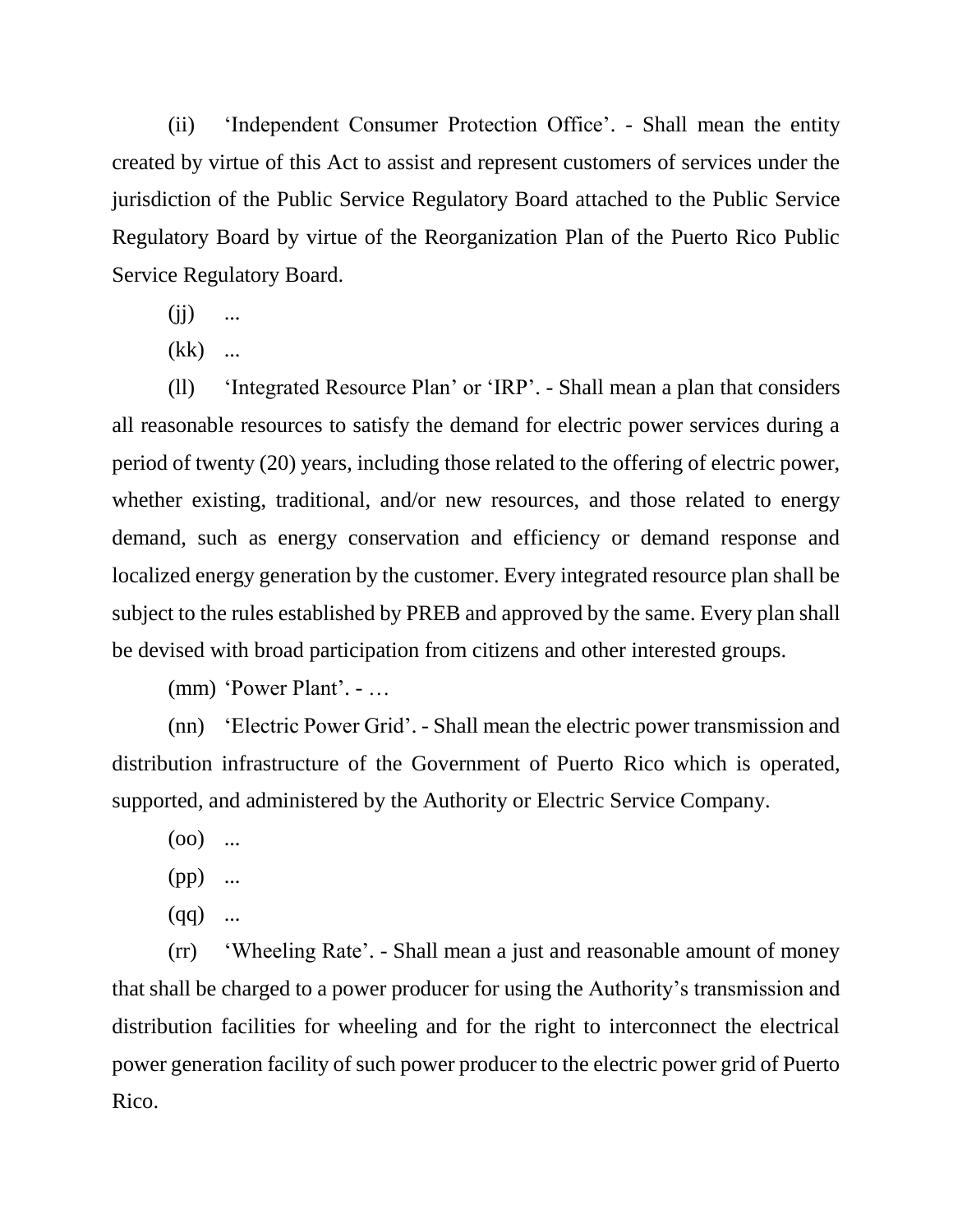$(s<sub>s</sub>)$  ...

(tt) 'Energy Transmission'. - Shall mean moving electric power from one power plant or facility, microgrid, energy or electric cooperative, or any other system to a power substation through networks, lines, transformers, and any other infrastructure necessary to transport the same at voltage levels higher than 13.2 kV throughout Puerto Rico.

(uu) 'Wheeling'. - Shall mean the transmission of electricity from an independent power producer to the end consumer through Puerto Rico's electric power grid and which does not constitute distributed generation through any net metering mechanism.

 $(vv)$  ..."

Section 5.3.- Section 1.4 of Act No. 57-2014, as amended, is hereby amended to read as follows:

"Section 1.4.- Principles of Transparency and Accountability.

(a) In accordance with the public policy established in Section 1.2 of this Act, every information, data, delivered demand, statistics, reports, plans, and documents received and/or disclosed by any of the entities created under this Act, the Authority, its successor, the transmission and distribution network Contractor, and every electric power company shall be subject to the following principles:

 $(1)$  ...

(b) ..."

Section 5.4.- Section 3.4 of Act No. 57-2014, as amended, is hereby amended to read as follows:

"Section 3.4.- Duties and Powers of the Department of Economics Development and Commerce.

Through the Secretary, the Department of Economics Development and Commerce shall have the following duties and powers: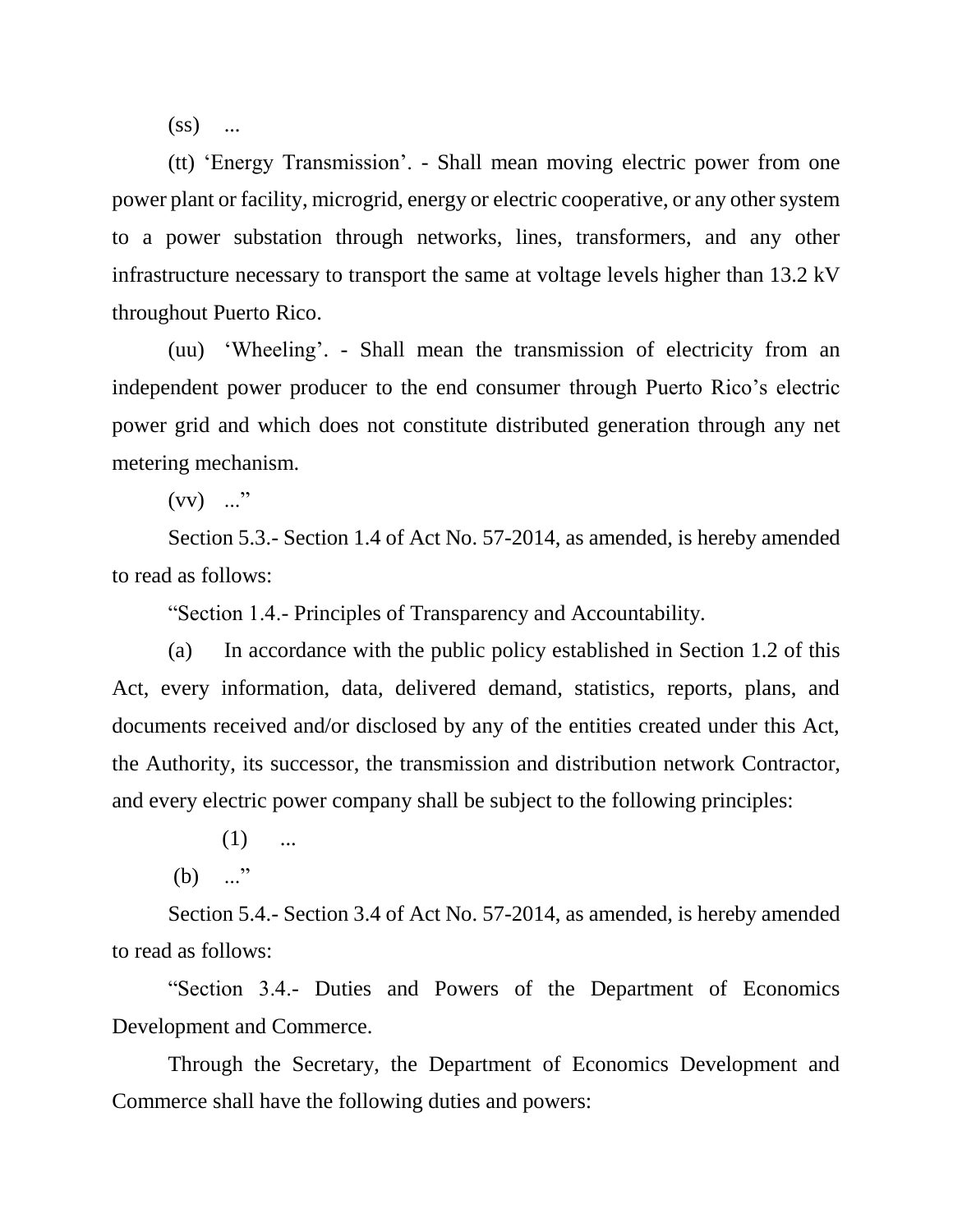(a) Implement and develop the public policy on energy of the Government of Puerto Rico through regulations, in all areas that are not in conflict with the regulatory jurisdiction of the Energy Bureau attached to the Public Service Regulatory Board. These regulations shall be consistent with the public policy on energy established by legislation;

(b) Shall be the spokesperson and advisor of the Governor of Puerto Rico in any issue related to the public policy on energy, including all matters related to emergencies as established in Section 3.6 of this Act;

(c) Shall advise the Governor of Puerto Rico, the agencies, public instrumentalities, and political subdivisions of the Government, institutions, and the general public on the technological, scientific, socioeconomic, and legal aspects germane to the generation, distribution, transmission, use, and consumption of energy in Puerto Rico;

(d) Make recommendations to the Energy Bureau about the rules that shall regulate every company under its jurisdiction, as well as any transaction, action, or omission that has an impact on the electric power grid and infrastructure of Puerto Rico;

(e) ...

(f) Develop, establish, and require public and private entities to implement and comply with the policies related to energy resources planning;

(g) Collaborate with the Energy Bureau in developing short-, medium-, and long-term energy conservation plans for Puerto Rico, and oversee the development and implementation thereof;

(h) ...

 $(i)$  ...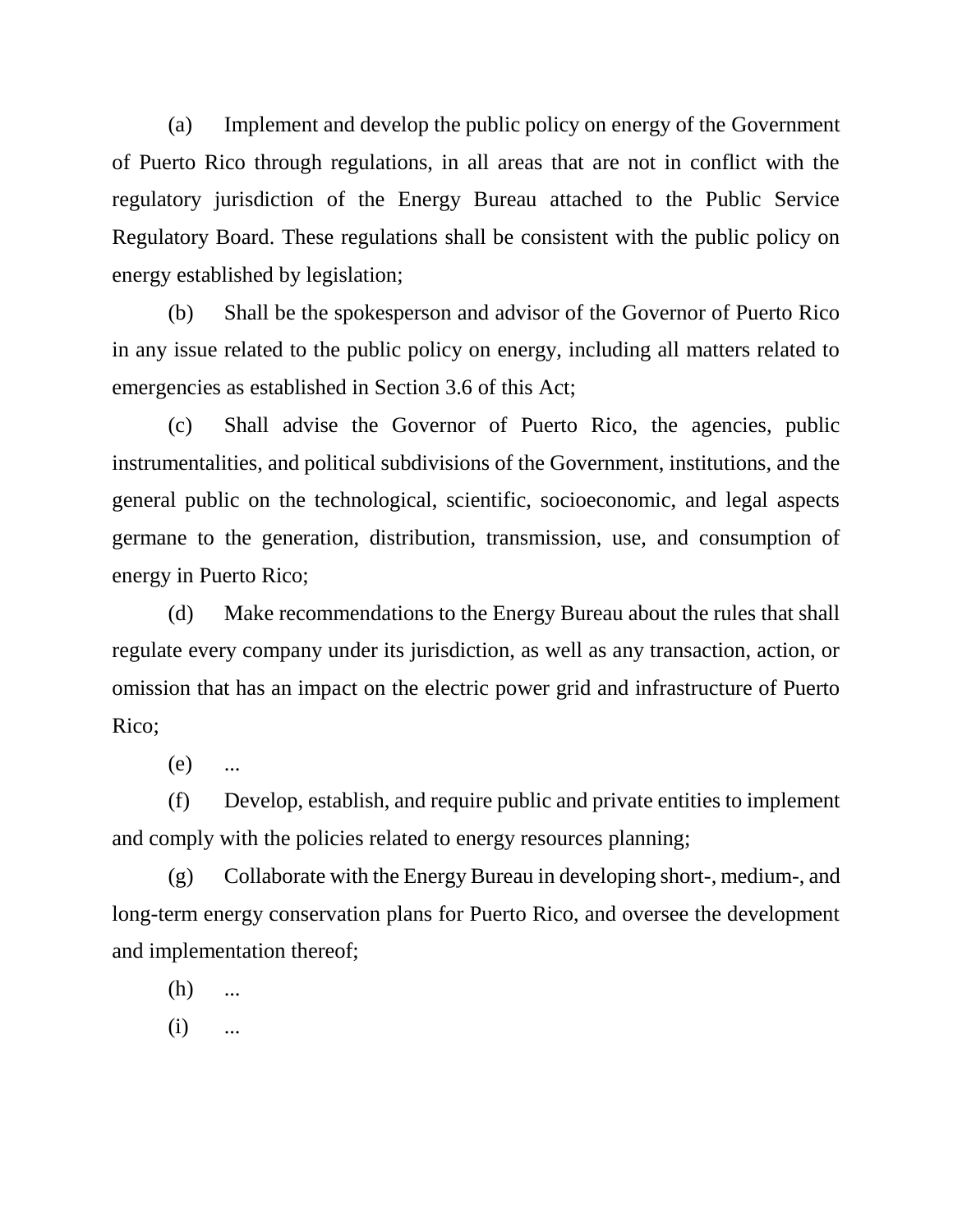(j) Establish through regulations the minimum efficiency requirements that the equipment and materials acquired by the Government of Puerto Rico and all its instrumentalities must meet;

 $(k)$  ...

 $(l)$  ...

(m) Gather and present to the Energy Bureau all information from the agencies, instrumentalities, and public corporations, from the Judicial Branch and its respective offices and from the municipal governments of Puerto Rico, on the implementation of energy efficiency measures, compliance with the energy conservation standards established by law, and the results of the implementation of said measures and standards;

 $(n)$  ...

(o) Assist in identifying the appropriate technologies and the sites that shall make the integration of renewable energy into the power grid feasible in accordance with the best interests of Puerto Rico, and submit its conclusions to the Energy Bureau;

 $(p)$  ...

(q) Conduct and carry out investigations about electric power companies as requested by the Energy Bureau through resolution;

 $(r)$  ...

(s) File complaints with the Energy Bureau against natural or juridical persons or entities when it believes any action or omission inconsistent with the public policy on energy of the Commonwealth of Puerto Rico has been taken;

(t) Appear before the Energy Bureau as a friend of the court or amicus curiae in adjudicative cases pending before it. At its discretion, the Department of Economic Development and Commerce may appear before the Energy Bureau motu proprio or upon a party's petition.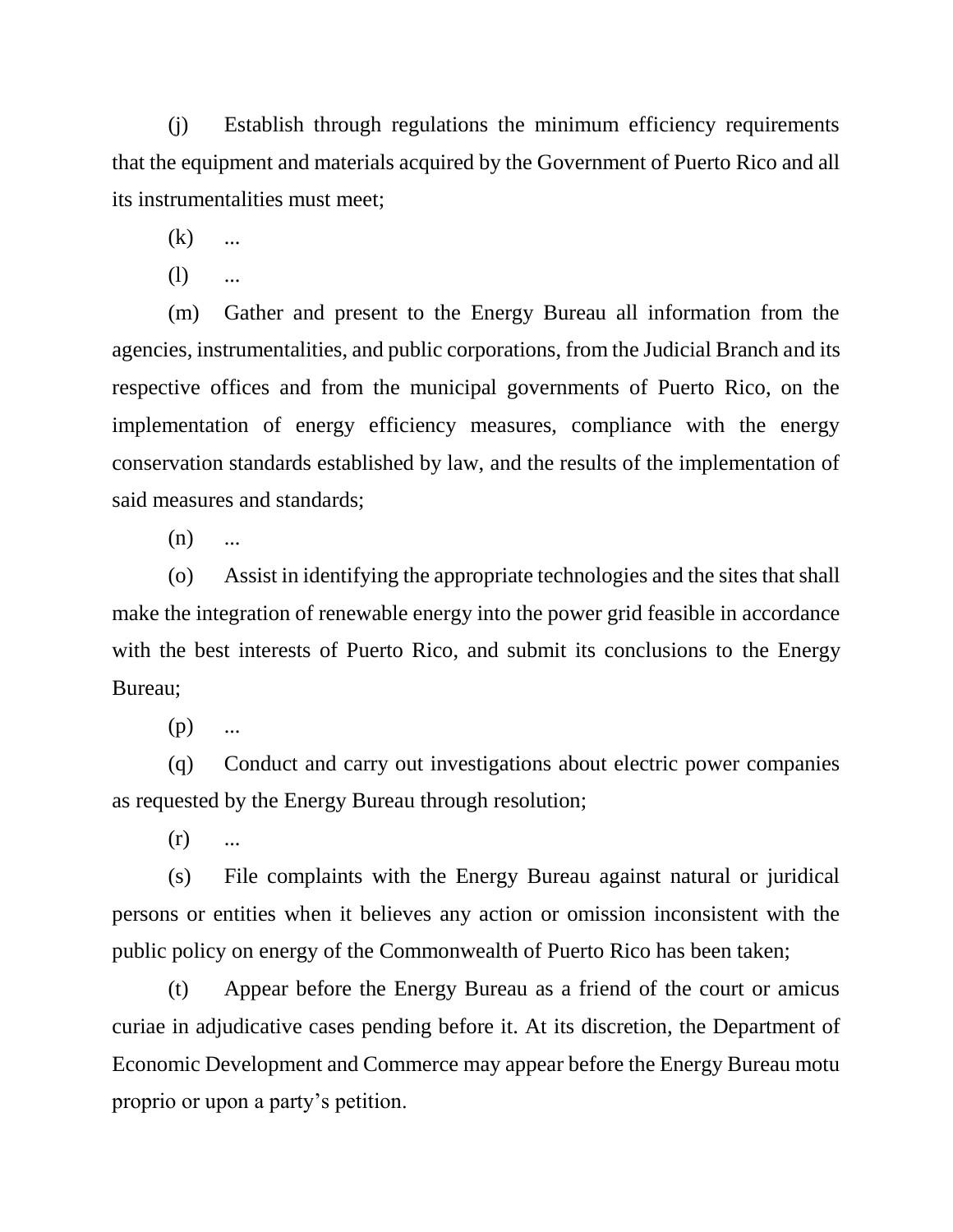- $(u)$  ...
- $(v)$  ...
- $(w)$  ...
- $(X)$  ...

(y) Promote collaboration agreements with academia for the creation and development of university programs and highly specialized fields aimed at providing training on regulatory and energy-related issues including, but not limited to, agreements with universities, research centers, or organizations with expertise in the energy field within and outside Puerto Rico, as well as to promote collaboration alliances with these institutions and entities for the development of projects and innovative initiatives on energy-related issues;

- $(z)$  ...
- (aa) ...
- (bb) ...
- $(cc)$  ...
- (dd) ...
- (ee) ...

(ff) Request the aid of the Energy Bureau and/or the General Court of Justice in the event that any person or entity fails to comply with its regulations or orders;

- $(gg)$  ...
- (hh) ...

(ii) To formulate strategies and make recommendations to the Energy Bureau to improve the electric power service in low-income communities through the study, promotion, and development of Community Solar Projects, using as guidelines the recommendations made by organizations such as the Interstate Renewable Energy council (IREC) and the National Renewable Energy Laboratory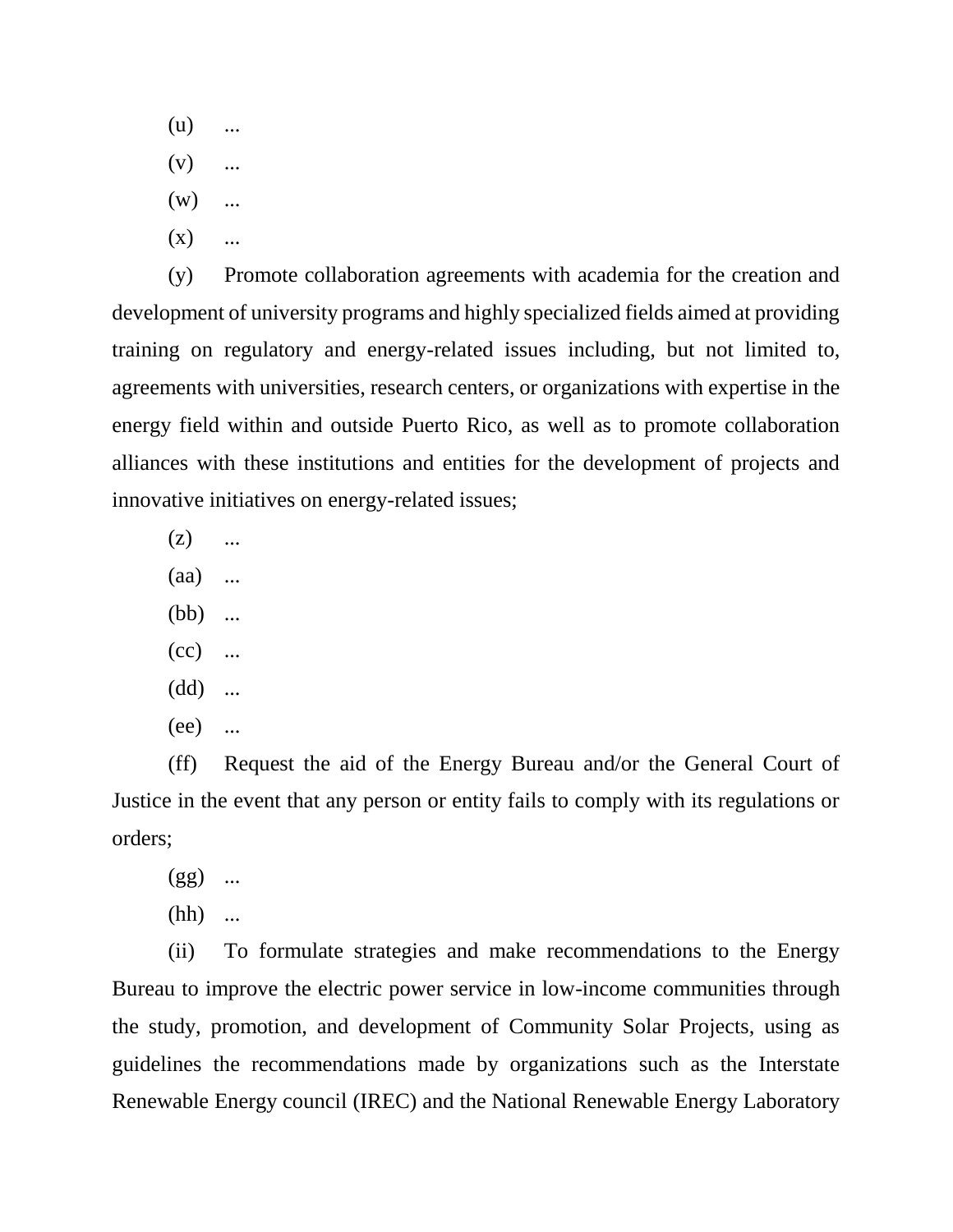(NREL), adapted to Puerto Rico, and seeking the input of the electric power company in charge of operating electrical system and the representatives of community organizations as well as relevant professional, and academic organizations.

(jj) The Department of Economic Development and Commerce shall collaborate with the Energy Bureau and energy companies to study the best practices of the electric power industry and establish a plan for the development of microgrids in Puerto Rico. To minimize costs and broaden access to greater physical and human resources, the Department of Economics Development and Commerce may form partnerships with local or federal agencies, or recognized universities or institutes engaged in electric power research, inside and outside of Puerto Rico, to carry out this task. Initially, this option shall be made available to low-income communities, universities, healthcare centers, and public institutions;

(kk) The Department of Economic Development and Commerce shall advise the Energy Bureau on the format and specific information to be shared by each microgrid.

(ll) Before each hurricane season, the Department of Economic Development and Commerce through the Energy Public Policy Program shall coordinate with the agencies and instrumentalities of the Government of Puerto Rico a revised Energy Assurance Plan providing for the establishment of a standardized Incident Command System (ICS) and Incident Management Team (IMT). This function may be assumed by a Contractor under a Partnership Contract awarded pursuant to Act No. 120-2018, as amended."

Section 5.5.- Section 4.1 of Act No. 57-2014, as amended, is hereby amended to read as follows:

"Section 4.1.- Energy Savings in the Instrumentalities of the Executive Branch and the Offices of the Judicial Branch.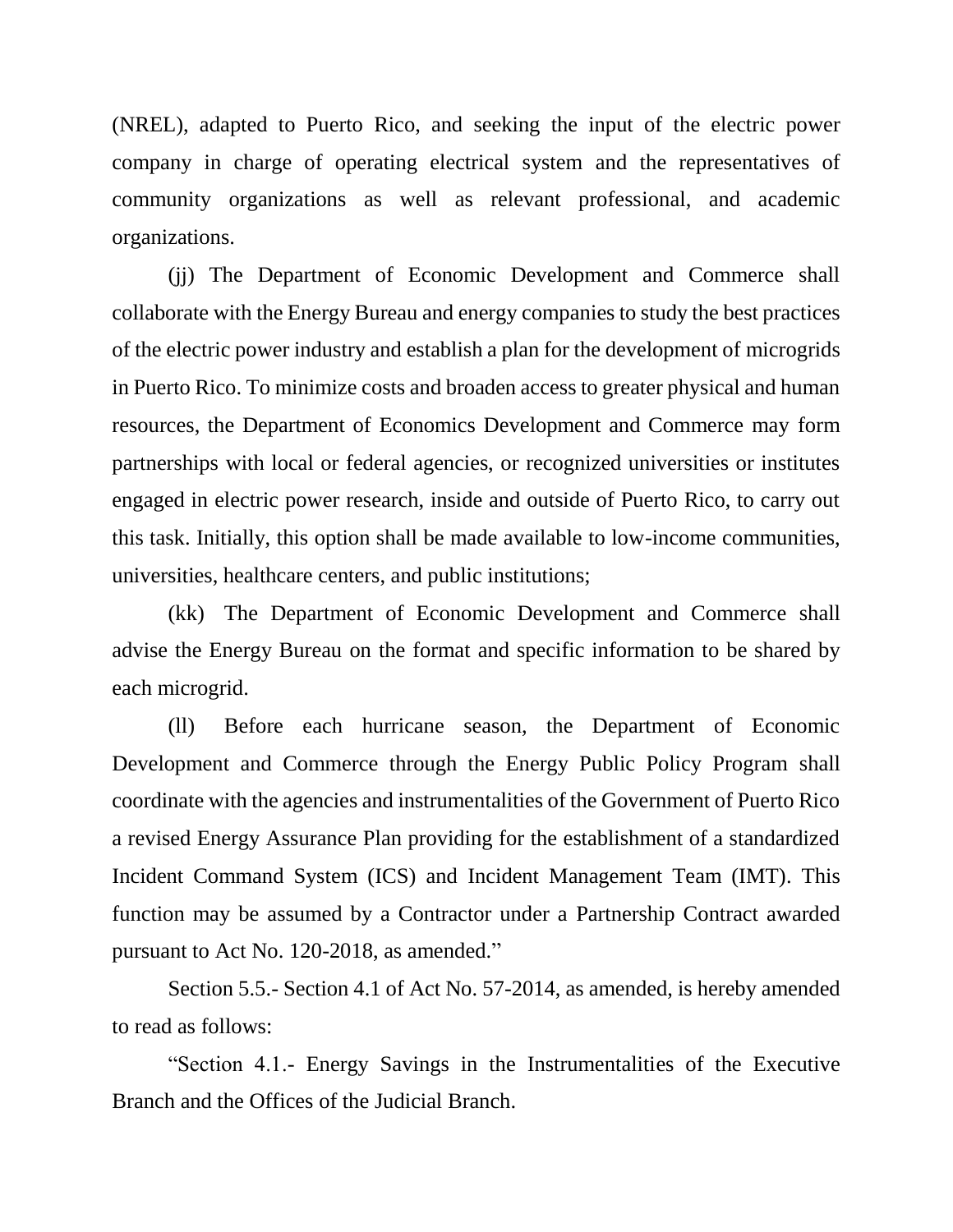$(a)$ 

(b) It shall be the duty and responsibility of all agencies, public corporations, and instrumentalities of the Executive Branch and of the offices of the Judicial Branch to implement strategies directed to reduce the consumption of electric power in the instrumentalities and facilities under their jurisdiction. For such purposes, the agencies, public corporations, and instrumentalities of the Executive Branch and the offices of the Judicial Branch shall execute and implement those measures and initiatives that reduce the total annual electric power consumption in accordance with the annual per-sector compliance goals established by the Energy Bureau for the purpose of achieving the goal established in Section 6.29B of this Act.

(c) Agencies, instrumentalities, and public corporations, as well as the offices of the Judicial Branch, in coordination with the Energy Public Policy Program, academia, professional associations with expertise in the energy field, and universities shall be entrusted with the planning and implementation of initiatives related to the use of energy in public or leased buildings, as well as with the establishment of a program to maximize the efficient use of energy in all buildings, which shall include, but shall not be limited to, one or several of the following measures:

- $(1)$  ...
- $(7)$  ...

(d) Within one hundred eighty (180) days after the approval of the rules and guidelines established by the Energy Public Policy Program for such purposes, the agencies, instrumentalities, and public corporations of the Executive Branch as well as the offices of the Judicial Branch shall submit to the Energy Public Policy Program, an action plan stating in detail its annual energy consumption reduction goals, in percentage, using the baseline energy consumption, based on kilowatt-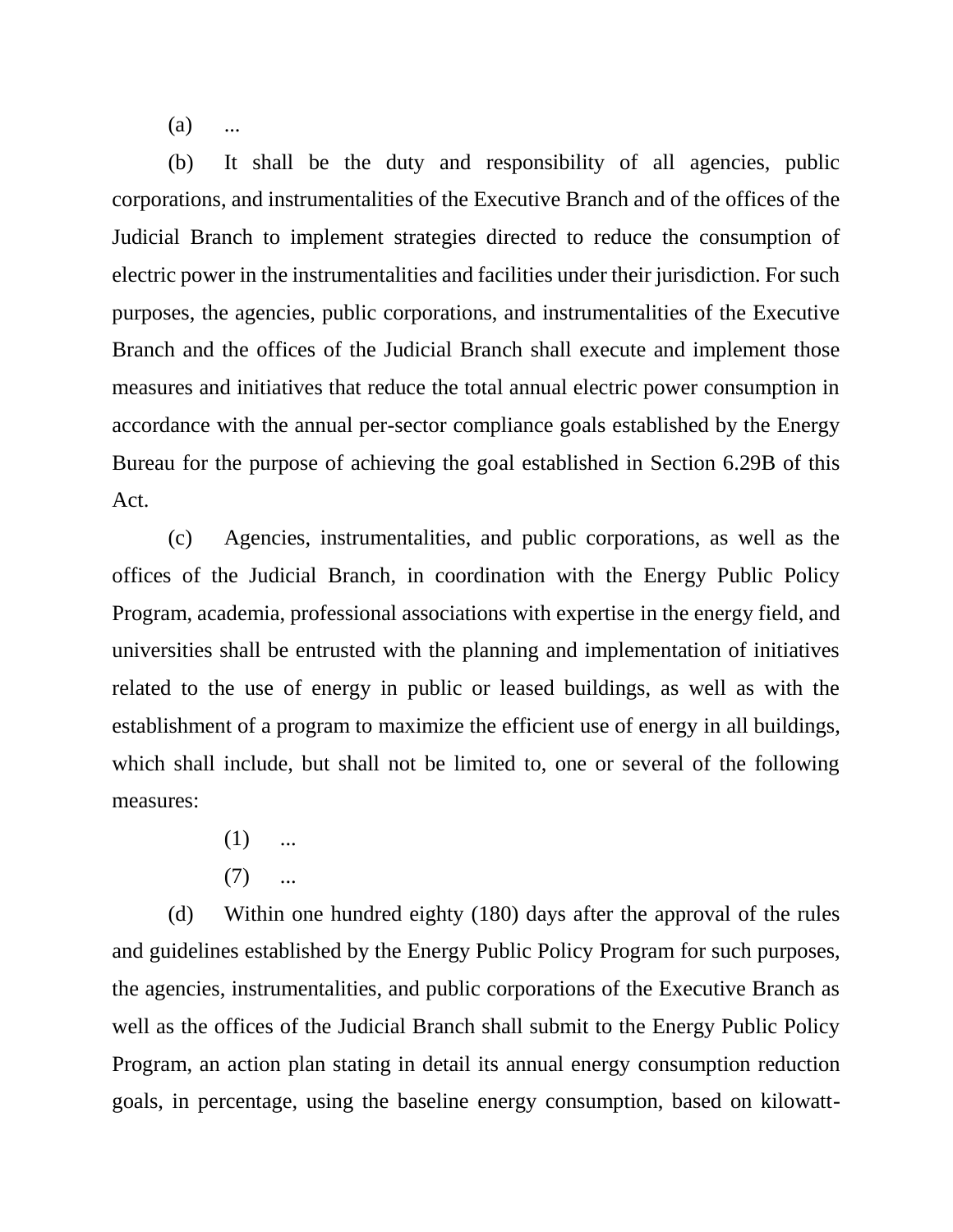hours consumed. The Energy Public Policy Program shall oversee the energy consumption reduction goals of the Government of Puerto Rico; advise the agencies, public corporations, and instrumentalities of the Executive Branch and the offices of the Judicial Branch in drafting and reviewing of plans in order to comply with the operating standards adopted hereunder, and oversee the use of energy and costs by agencies, instrumentalities, and public corporations and offices. Each quarter, PREPA shall produce and submit to the Energy Public Policy Program the information regarding the electric power consumption of every agency, instrumentality, and public corporation of the Executive Branch and offices of the Judicial Branch.

(e) Energy Savings Performance Contracts.- In order to comply with the purposes of this Act, the Judicial Branch and every agency, instrumentality, or public corporation of the Executive Branch shall, as a strategy, enter into Energy Savings Performance Contracts (ESPCs), with a qualified energy service provider, as the first alternative to achieve savings in energy, or operating and maintenance costs, as established in Act No. 19-2012, as amended, known as the 'Energy Savings Performance Contracts Act.' If, after a cost-effective analysis regarding the composition and features of the buildings that house facilities of public entities, the entity determines that it is extremely onerous to comply with this provision, it may request an exemption to such effect to PREB. If an agency deems that it is onerous, or that the implementation of a strategy involving an energy savings performance contract is not cost-effective, it shall certify said fact to the Department of Economic Development and Commerce of Puerto Rico and shall notify the measures it shall adopt to ensure compliance with the provisions of this Act. Any energy savings measure implemented under an energy savings performance contract shall comply with local building codes and the appropriate regulations of the Energy Public Policy Program of the Department of Economic Development and Commerce of Puerto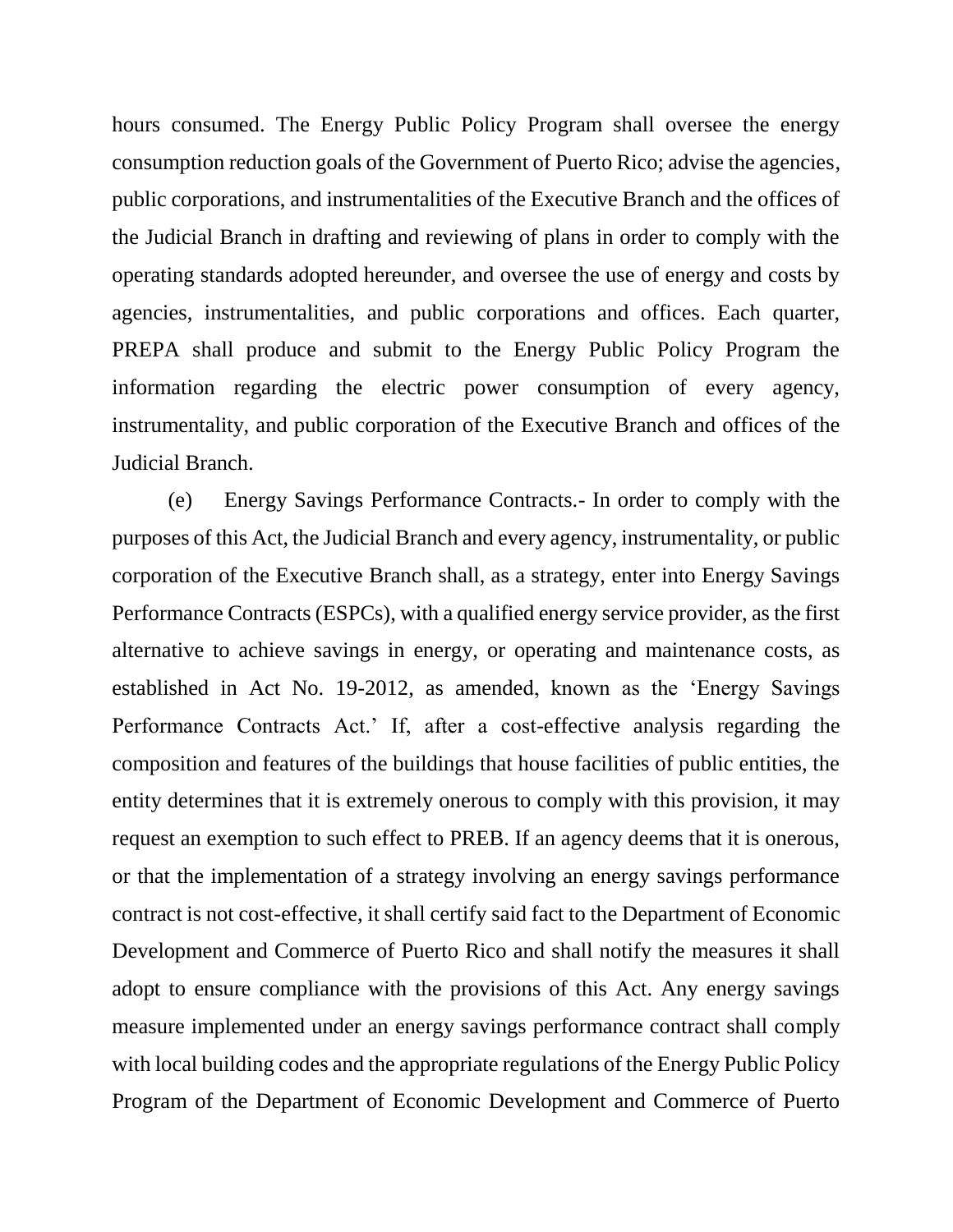Rico. The Department of Economic Development and Commerce of Puerto Rico, through the Energy Public Policy Program, shall be in charge of approving the regulations needed for the adoption of these types of agreements, in coordination with the pertinent agencies.

- $(f)$  ...
- $(g)$  ...
- $(h)$  ...

(i) Noncompliance with the energy savings plan: Every agency, instrumentality, or public corporation of the Executive Branch that fails to comply with its annual energy consumption reduction goals, as established in the action plan required by virtue of subsection (c) of this Section, shall have, as penalty, a budgetary cut on the following fiscal year. Thus, the Public Policy Program shall notify any noncompliance with the energy consumption reduction goals to the Office of Management and Budget before preparing the budget for the fiscal year. The budget cut shall be equal to the amount used, measured in kilowatt-hours, in excess of the goal established in the plan submitted to the Department of Economic Development and Commerce of Puerto Rico for that particular year, multiplied by the electricity rate charged by the Authority, its successor, or the transmission and distribution network Contractor as of July of the previous year. The budget cut shall be deposited in the Green Energy Fund of Puerto Rico created by virtue of Act No. 83-2010, as amended, known as the 'Green Energy Incentives Act of Puerto Rico' or similar provisions in incentive laws.

The Department of Economic Development and Commerce of Puerto Rico, through the Energy Public Policy Program, shall be the entity responsible for overseeing compliance with the government energy efficiency standards and, as such, shall bring any action before PREB, or before the Courts to achieve the purposes established herein, as the case may be.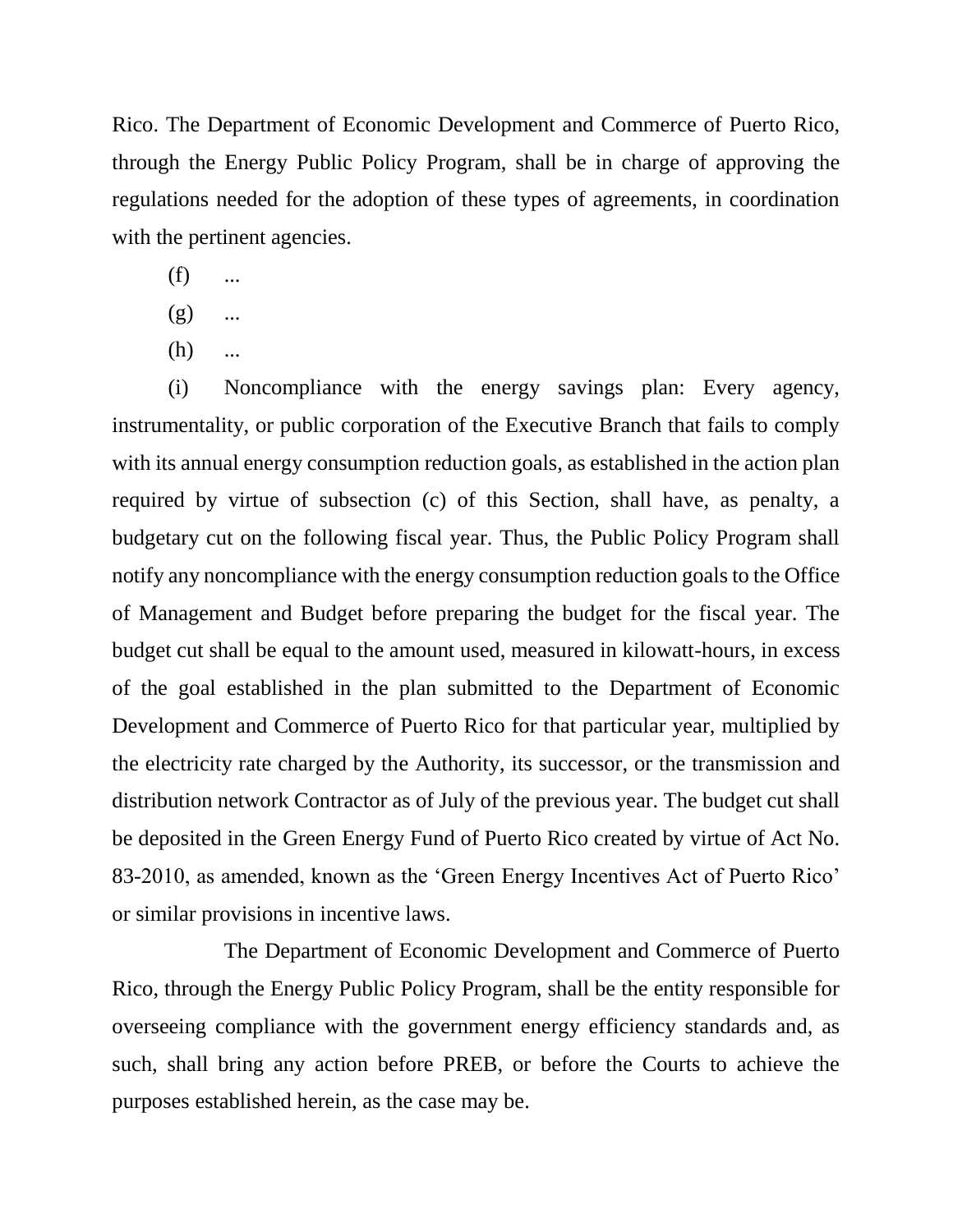- $(1)$  ...
- $(2)$  ..."

Section 5.6.- Section 4.2 of Act No. 57-2014, as amended, is hereby amended to read as follows:

"Section 4.2.- Energy Savings in the Legislative Assembly.

(a) It shall be the duty and responsibility of the Legislative Assembly to implement strategies aimed at reducing electric power consumption in offices and facilities under its jurisdiction. To such ends, the Legislative Assembly shall take any actions and measures geared toward reducing the annual consumption of electric power, taking into account the savings percentage stated below:

 $(1)$  ...

(7) For the seventh year of effectiveness of this Act, savings shall be twelve percent (12%) of the baseline energy consumption which shall be the energy usage corresponding to fiscal year 2012-13, based on kilowatt-hours consumed, according to PREPA's records.

(8) From the eighth year and every year thereafter after the effective date of this Act, the Legislative Assembly shall continue efforts and initiatives to reduce electric power consumption in accordance with the annual consumption goals established by the Energy Bureau for the Legislative Assembly in order to achieve the goal established in Section 6.29B of this Act.

(b) Noncompliance with the Energy Savings Plan.- Within a term that shall not exceed one hundred eighty (180) days after the date of approval of this Act, the Legislative Assembly shall complete an inventory of all connections to the electric power system serving it and the offices serviced by each electrical connection. The Legislative Assembly shall establish, through an executive order issued by the presiding officers of both Houses, the offices which shall be responsible for each connection. The offices thus charged with each connection shall be responsible for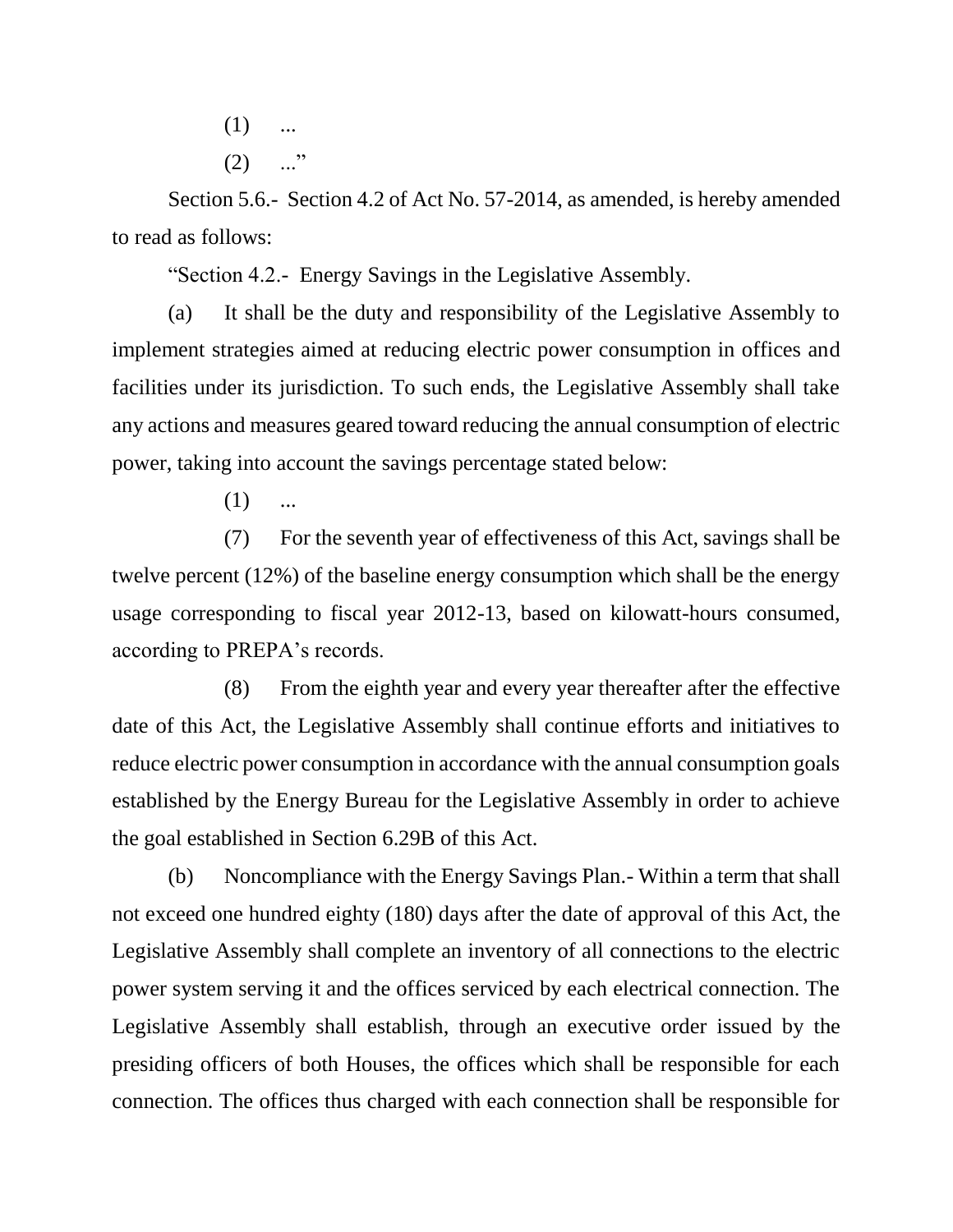meeting the savings goals established in this Section. The inventory of connections shall be published on the websites of the House of Representatives and the Senate of Puerto Rico. Any office of the Legislative Assembly that fails to comply with the savings percentage rate established in subsection (a) of this Section shall have, as penalty, a budgetary cut on the following fiscal year. Thus, the Energy Public Policy Program shall notify any noncompliance with the energy consumption reduction goals to the Office of Management and Budget before preparing the budget for the fiscal year. The budget cut shall be equal to the amount of the usage, measured in kilowatt-hours, in excess of the savings percentage rate established in subsection (a) for that particular year, multiplied by the electricity rate charged by the electric power supplier for July of the previous year. The budget cut shall be deposited in the Green Energy Fund of Puerto Rico created by virtue of Act No. 83-2010, as amended, known as the 'Green Energy Incentives Act of Puerto Rico' or similar provisions in incentive laws.

(c) Every six (6) months, the offices of the Legislative Assembly shall publish an itemization of their energy consumption and how the same compares with the savings projections required under subsection (a) of this Section. At the beginning of each fiscal year, it shall also publish a comparative chart on energy consumption for the previous three (3) years, as well as a list of the initiatives that were implemented to comply with the energy savings mandate set forth in this Section. This information shall be published on the website of each office of the Legislative Assembly and shall also be submitted to the Bureau.

 $(d)$  ..."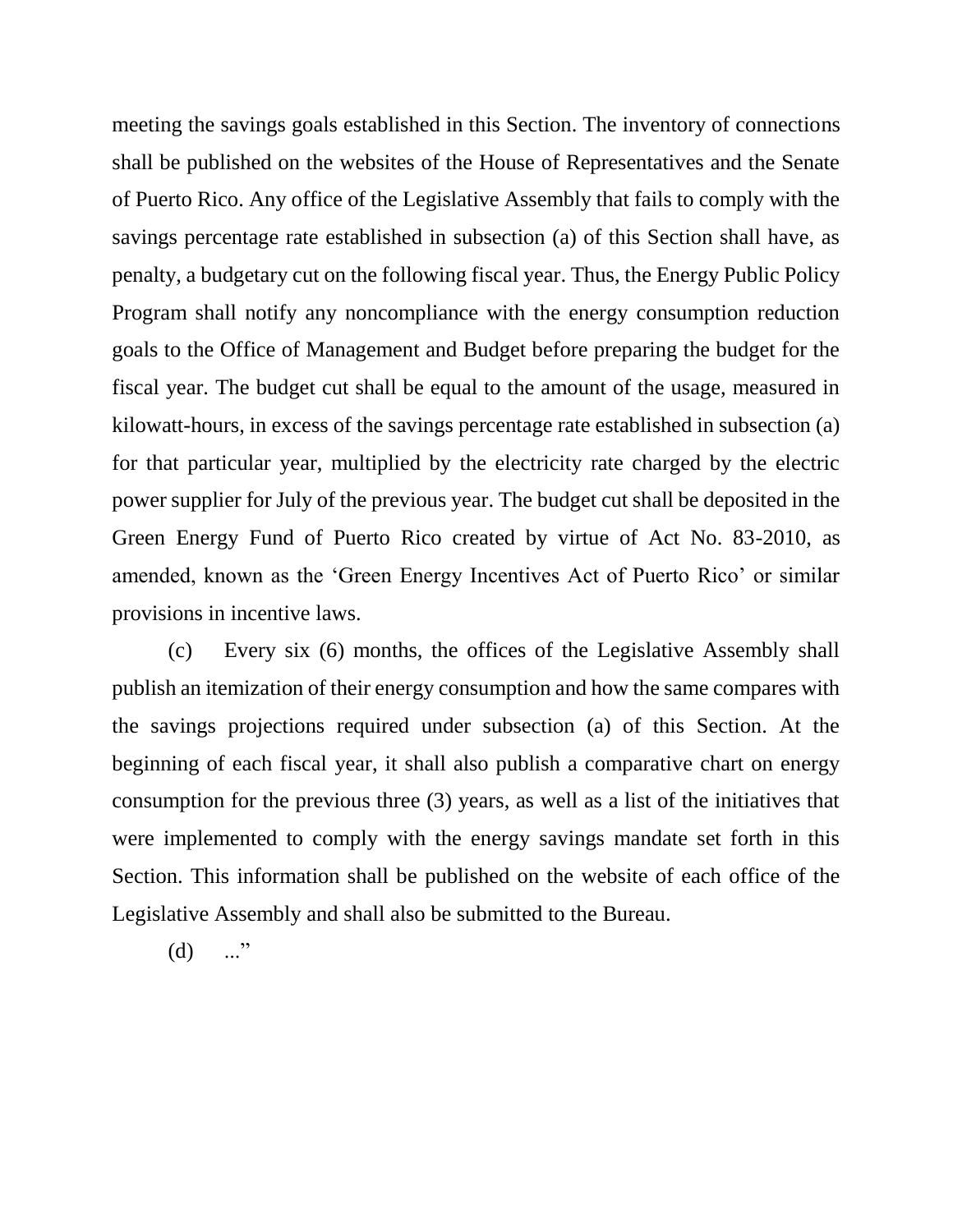Section 5.7.- Section 4.3 of Act No. 57-2014, as amended, is hereby amended to read as follows:

"Section 4.3.- Energy Savings in the Municipal Governments.

(a) PREPA shall bill and charge municipalities for the electric power service, in accordance with the provisions of Section 22 of Act No. 83 of May 2, 1941, as amended. It shall be the duty of every municipal government to implement strategies aimed at reducing electric power consumption in the offices and facilities under its jurisdiction, as well as to promote the greatest energy efficiency possible, in accordance with the annual compliance goals established by the Energy Bureau for the purpose of achieving the goal established in Section 6.29B of this Act.

(b) Every municipality, whose electric power consumption provided by the Authority exceeds the baseline energy consumption established in accordance with Section 2.10 of this Act, shall be responsible for paying PREPA the amount corresponding to the excess. The consumption excess shall be billed to the corresponding municipality by PREPA and such bill shall be paid following the regular debt collection process established by law.

(c) The Energy Bureau shall have primary and exclusive jurisdiction to address any case and dispute involving noncompliance by any municipality with the duties and obligations established in Section 22 of Act No. 83 of May 2, 1941, as amended.

 $(d)$  ..."

Section 5.8.- Chapter VI of Act No. 57-2014, as amended, is hereby amended to read as follows:

"CHAPTER VI.- Creation, Structure, Operation, Budget, and General Powers of the Energy Bureau."

Section 5.9.- The content of Subchapter A of Chapter VI and Sections 6.1 and 6.2 of Act No. 57-2014, as amended, are hereby eliminated and reserved.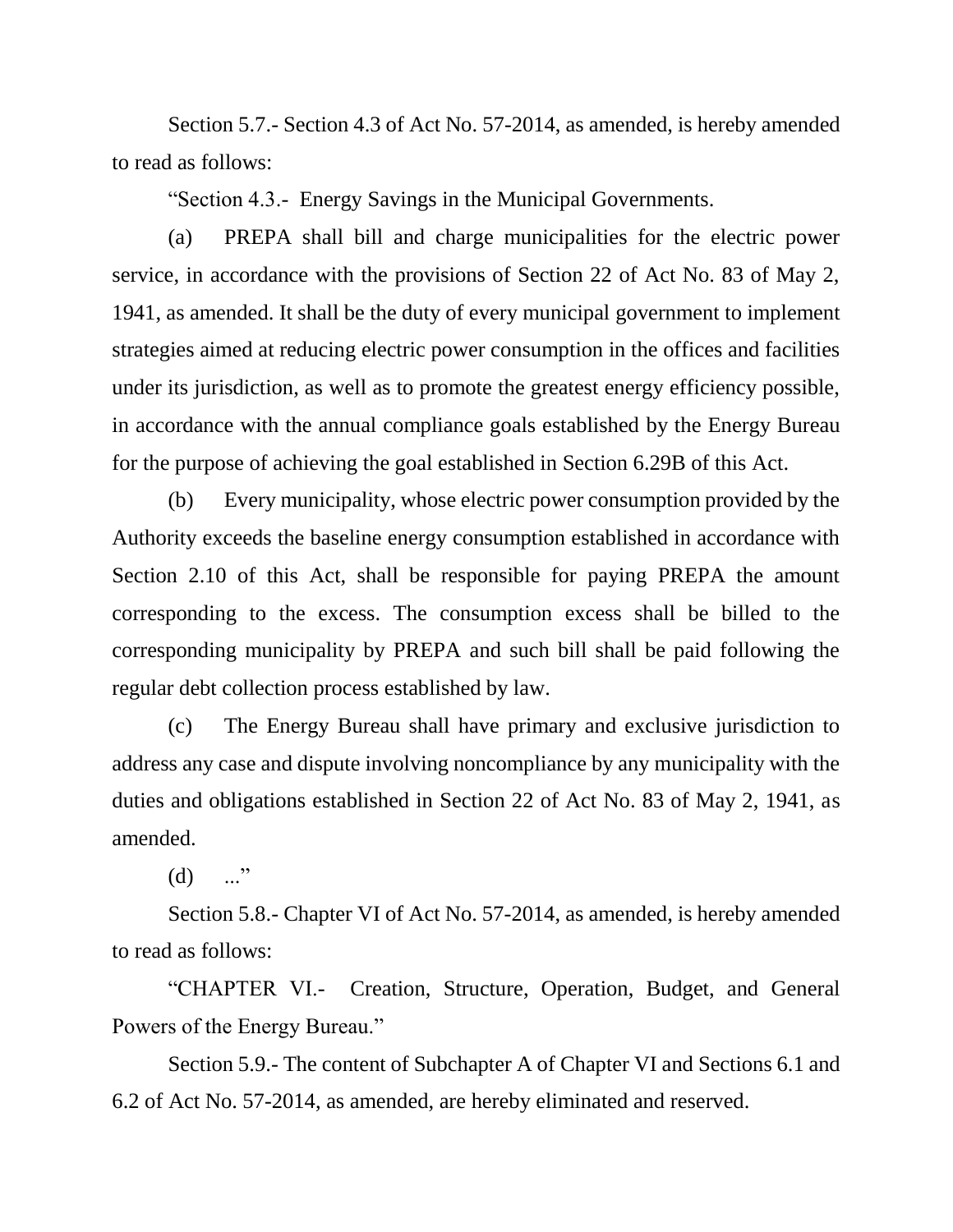Subchapter A.- Reserved

Section 6.1.- Reserved

Section 6.2.- Reserved.

Section 5.10.- Section 6.3 of Act No. 57-2014, as amended, is hereby amended to read as follows:

"Section 6.3.- Powers and Duties of the Energy Bureau.

The Energy Bureau shall have the following powers and duties:

(a) Oversee and ensure the execution and implementation of the public policy on the electric power service in Puerto Rico;

(b) Establish by regulations the public policy rules regarding electric power service companies, as well as any transaction, action or omission in connection with the electric power grid and the electric power infrastructure of Puerto Rico, and implement such public policy rules. These regulations shall be consistent with the public policy on energy set forth through legislation;

(c) Establish and implement regulations and the necessary regulatory actions to guarantee the capacity, reliability, safety, efficiency, and reasonability of the rates of Puerto Rico's electrical system, and establish the guidelines, standards, practices, and processes to be followed to purchase power, modernize power plants or electric power generation facilities; provided, that every power purchase agreement shall meet the standards, terms, and conditions established by PREB in accordance with the provisions of the Energy Public Policy Act and this Act;

(d) Oversee the quality, efficiency, and reliability of the electric power services provided by any electric power company certified in Puerto Rico to ensure a robust network that addresses the needs of the Island;

(e) Guarantee universal access to electric power service and ensure nondiscrimination in the offering or provision of electric power service by reason of race, color, sex, sexual orientation, gender identity, birth, origin, social status,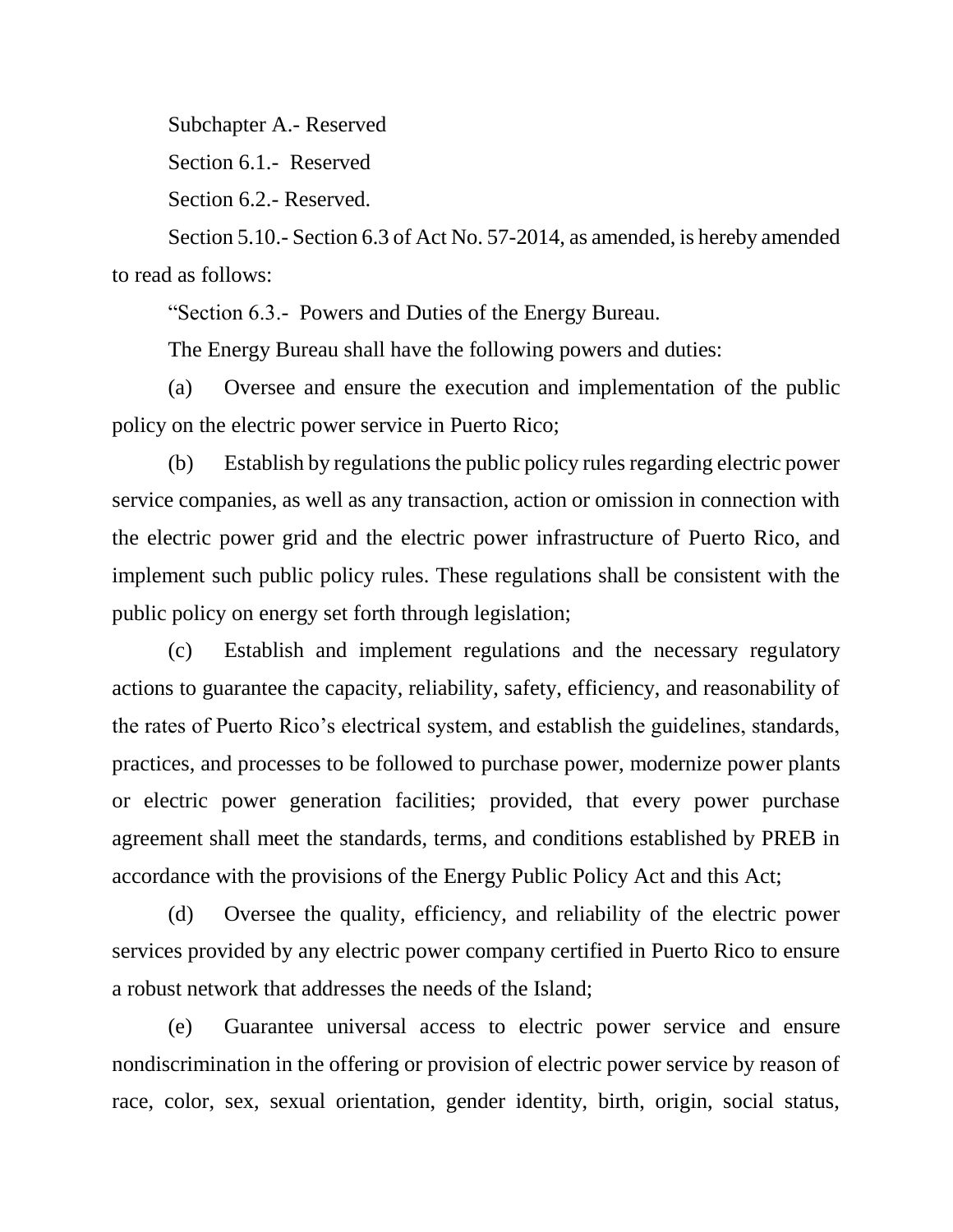physical or mental disability, political or religious beliefs, military or veteran status, or for being a victim or being perceived as a victim of domestic violence, sexual assault, or stalking;

(f) Formulate and implement strategies to achieve the objectives of this Act including, but not limited to, attaining the goal of reducing and stabilizing energy costs permanently, controlling volatility in the price of electricity in Puerto Rico, establishing demand response programs, Renewable portfolio standard and energy efficiency standards, and promoting the storage of energy and integration of distributed generation, among others. In exercising its powers and authorities, the Energy Bureau shall require that the prices included in any power purchase agreement, any wheeling rate, and interconnection charge are just and reasonable, consistent with the public interest, and compliant with the parameters established by the Bureau through regulations;

(g) Regulate the wheeling mechanism in Puerto Rico in accordance with the applicable laws;

(h) Establish short-, medium-, and long term demand response programs through effective incentive mechanisms for consumers that facilitate a change in their behavior.

(i) Establish energy efficiency mechanisms and programs to gradually reach reasonable goals that ensure compliance with the energy public policy.

(j) Establish performance-based incentives and penalty mechanisms.

- $(k)$  ...
- $(l)$  ...
- $(m)$  ...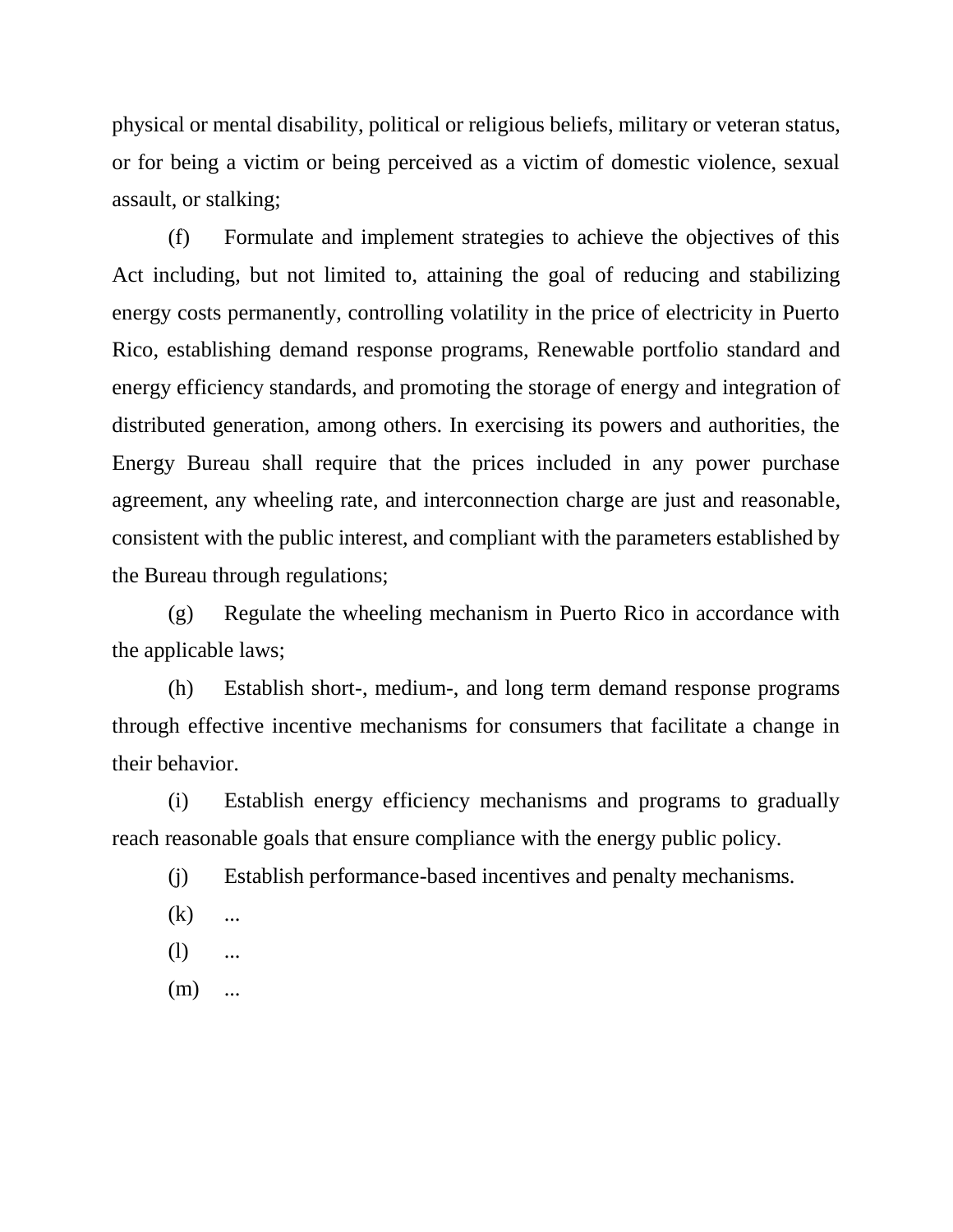(n) Review and approve and, if applicable, modify the rates or fees charged by electric power service companies or the transmission and distribution network Contractor in Puerto Rico in connection with any matter directly or indirectly related to the provision of electric power services;

 $(0)$ 

(p) Ensure that the powers and authorities exercised by PREB over the Authority, its successor, or the transmission and distribution network Contractor, energy companies and any natural or juridical person that has benefited or may benefit from Puerto Rico's electrical system, including those related to rate review or approval, guarantee that the Authority meets its obligations to bondholders;

(q) Promote that the Authority's or its successor's debt issues be in the public interest. Have the prior written approval of the Energy Bureau for any public debt issue by the Authority and the proposed use for such financing. The Authority or the Puerto Rico Fiscal Agency and Financial Advisory Authority (FAFAA) shall notify PREB of any proposed debt issue at least ten (10) days before the publication date of the preliminary official statement. PREB shall evaluate and approve that the use to be given to the proceeds of the proposed debt issue is consistent with the Integrated Resource Plan. Said approval shall be issued in writing not later than ten (10) days as of the Authority's or the Puerto Rico Fiscal Agency and Financial Advisory Authority's notification to PREB of the proposed debt issue. Within said ten (10)-day period, PREB shall submit a report of its evaluation to both Houses of the Legislative Assembly. If, upon conclusion of said ten-day period, PREB fails to notify its approval or rejection to the proposed debt issue, the Puerto Rico Fiscal Agency and Financial Advisory Authority may continue with the bond issue process. None of these provisions shall apply to bond issues that[sic] promulgated in accordance with Chapter IV of the 'Electric Power Authority Revitalization Act' or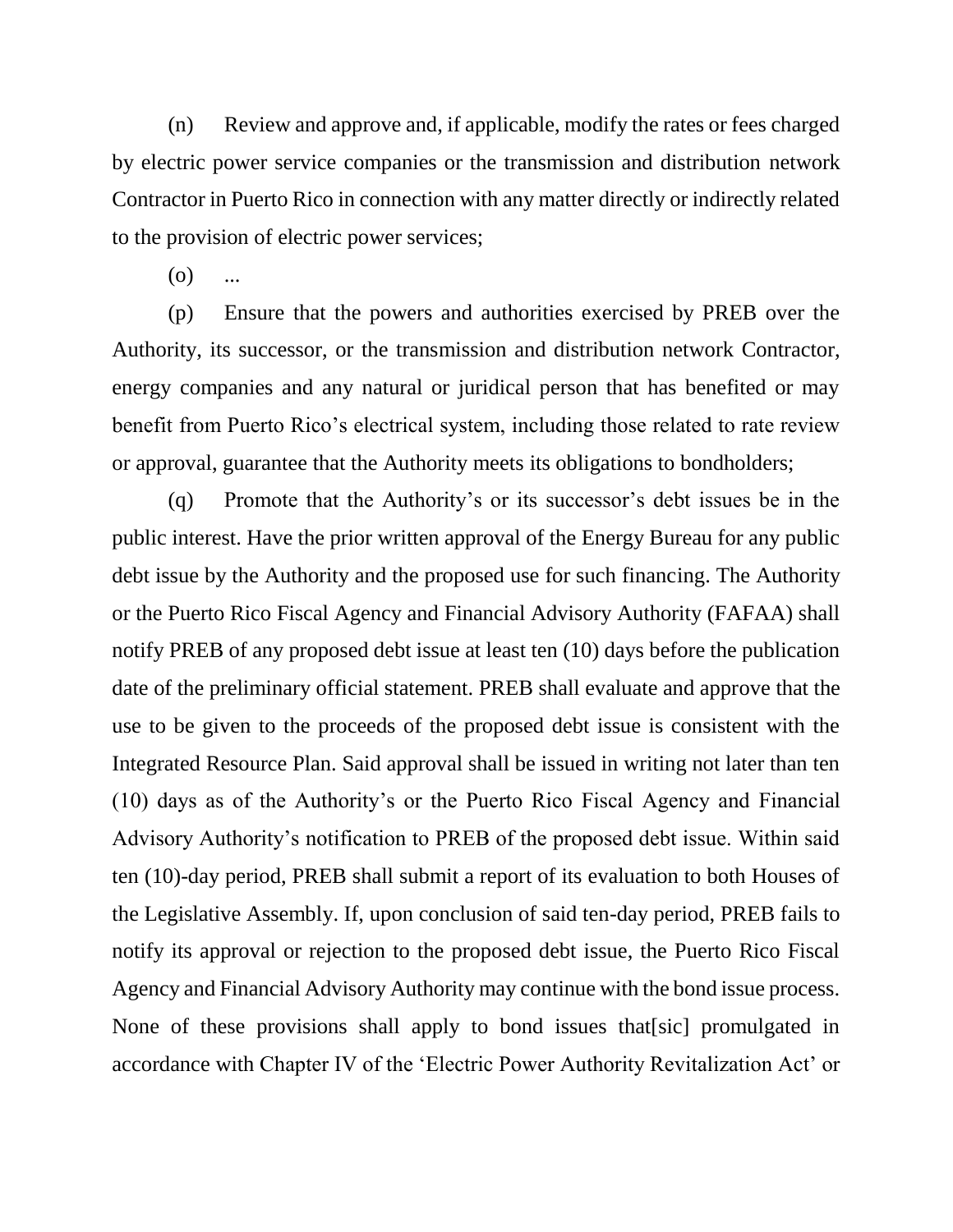subject to authorization under Title III or Title VI of PROMESA, Public Law No. 114-87.

(r) Appoint and hire specialized personnel to exercise its powers and duties;

 $(s)$  ...

(t) Determine and require the type of statistical and numerical information that the electric power company responsible for operating the electrical system shall post every day on its website to keep citizens constantly informed of energy affairs including, but not limited to, the daily peak demand in Puerto Rico, the daily delivery of energy per energy company or electric power generation facility or plant, the percentage of distributed generation, the cost of electricity generation per kWh, and any other necessary information or data in connection with the administration of the electric power grid and the operations of electric power transmission and distribution in Puerto Rico;

(u) Oversee compliance with any mandatory standard or goal under the Renewable portfolio standard imposed by legislation or regulations;

 $(v)$  ...

(w) Review and approve proposals to the interconnection regulations and minimum technical requirements (MTRs), additional technical requirements (ATRs), and any other type of requirement established for the interconnection of distributed generators and microgrids to the electric power grid, and oversee compliance therewith;

(x) Establish efficiency parameters or standards for the facilities or plants of any electric power generation company, microgrids or energy cooperatives to guarantee the efficiency and reliability of the electric power service, or any other efficiency parameter that is consistent with the best practices in the electric power industry, as deemed necessary by the Energy Bureau and recognized by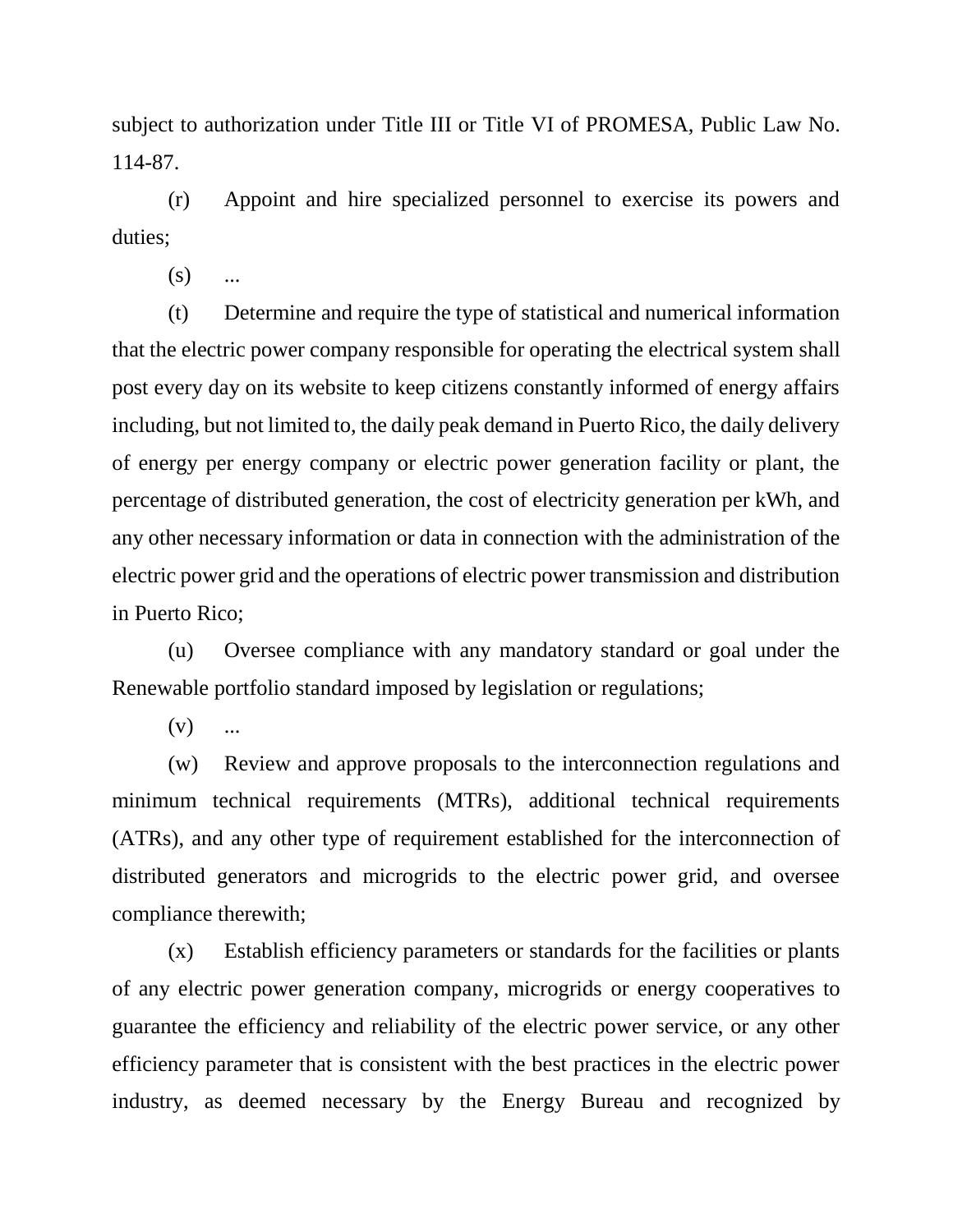governmental and nongovernmental organizations specialized in electric power service, and oversee compliance therewith;

- $(y)$  ...
- $(z)$  ...
- (aa) ...
- (bb) ...
- $(cc)$  ...

(dd) Review and approve the optimum energy reserve margin needed for Puerto Rico and ensure compliance therewith;

- (ee) ...
- $(ff)$  ...
- $(gg)$  ...
- (hh) ...
- $(ii)$  ...

(jj) Identify and form partnerships with international organizations or associations specialized in energy affairs and regulations that are willing to collaborate and provide the Energy Bureau with assistance in the execution of its powers and functions; including, but not limited to, using the personnel of the Public Service Commission or similar entities of other jurisdictions in the United States or abroad through the National Association of Regulatory Utility Commissioners (NARUC) or any other similar entity.

(kk) Appear before any private entity, public organization, court, board, committee, administrative organization, department, office or agency of the Governments of Puerto Rico or the United States in any hearing, proceeding, or matter that affects or could affect the objectives, powers, or duties of the Energy Bureau, the regulations it promulgates or the interests of electric power service customers;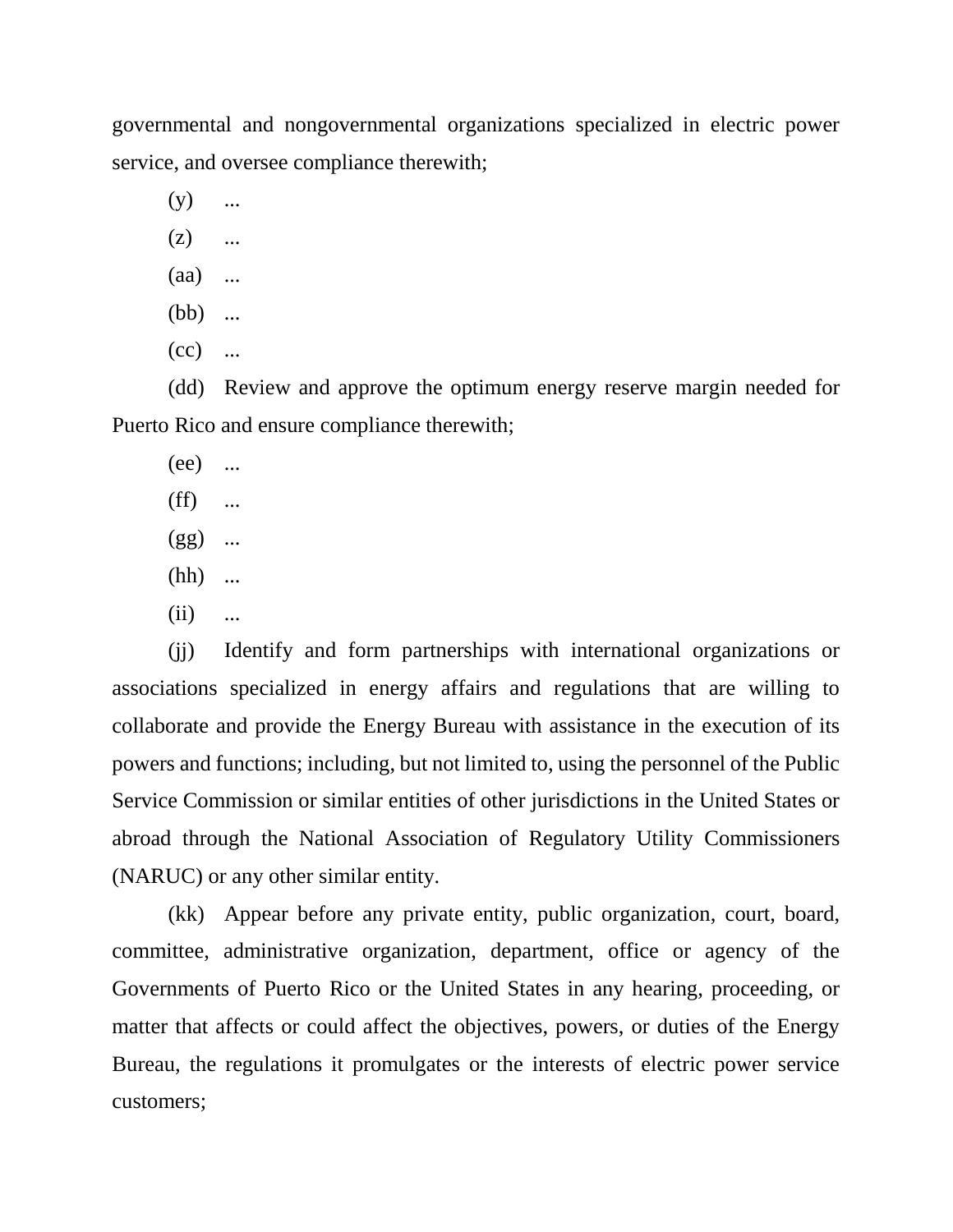$(11)$ 

(mm) Enter into contracts and subcontracts for any lawful purpose in order to comply with the energy public policy, and to carry out specialized tasks without forgoing its government function and responsibility, which includes contracting the professional services of consultants, economists, and lawyers, among other professional services, to assist it in its regulatory and oversight function;

(nn) Sue and be sued in complaints or causes of action in its own name against any natural or juridical person that fails to meet or interferes with the requirements, purposes, and objectives of this Act before the Court of First Instance of the Government of Puerto Rico or any other administrative forum of the Government of Puerto Rico. For such purposes, the Bureau shall have legal standing to bring the necessary action including, but not limited to, requesting a contempt order against any natural or juridical person that fails to comply with the mandates contained under the jurisdiction of the Energy Bureau, before a judicial forum to ensure full compliance with the public policy set forth in this Act;

(oo) Adopt the rules, orders, and regulations needed to carry out its duties, issue orders, and impose fines to comply with the powers granted by law, as well as for the implementation of this Act. These regulations shall be adopted in accordance with Act No. 38-2017, as amended, known as the 'Government of Puerto Rico Uniform Administrative Procedure Act';

(pp) File any recourse, issue orders, and seek and grant any legal remedies that may be necessary to enforce the provisions of this Act, as well as its rules, regulations, orders, and determinations. For instance, among the actions and remedies that PREB may take and grant are the following:

- $(1)$  ...
- $(4)$  ...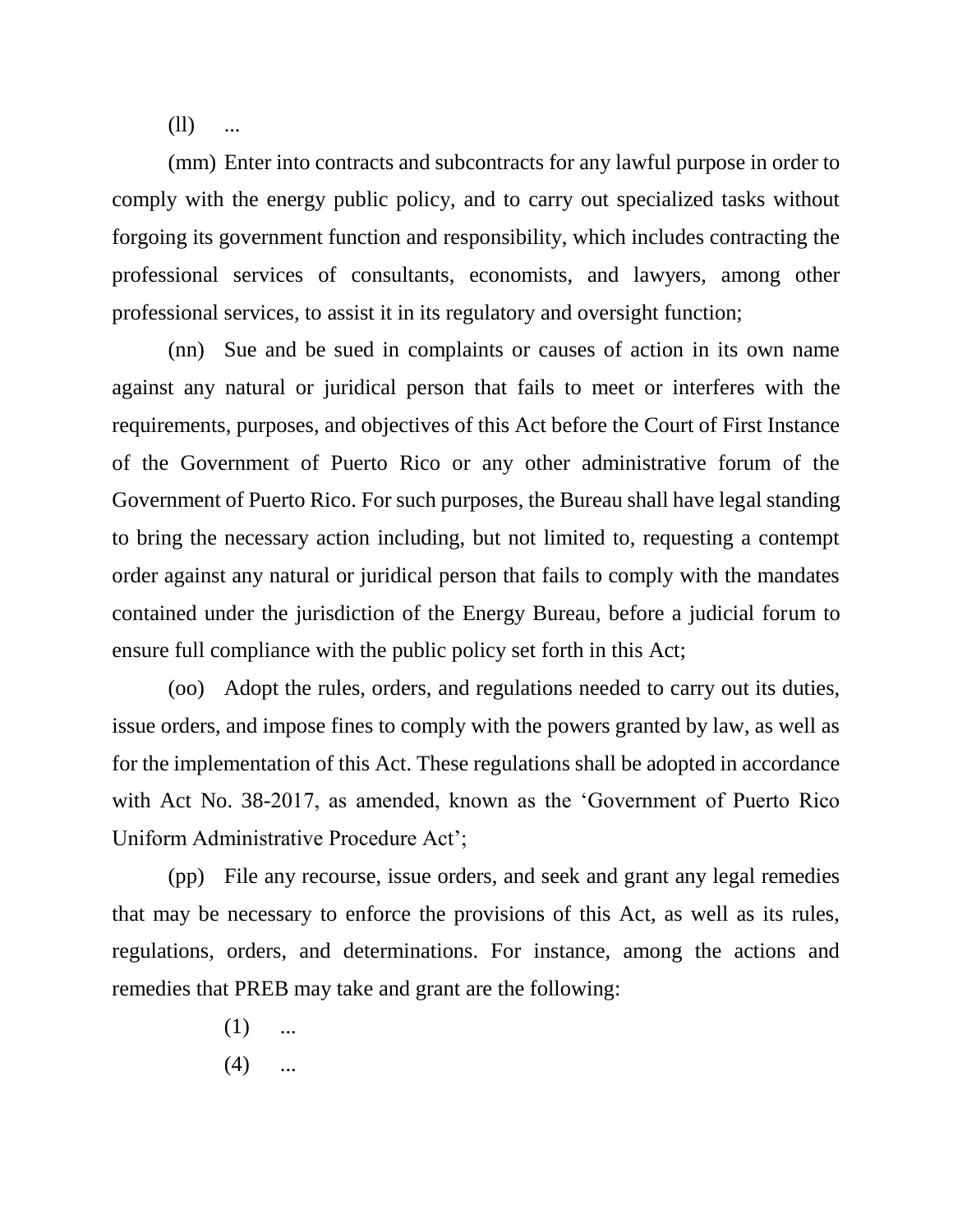(5) Contract or subcontract, chargeable to the responsible natural or juridical person, to perform any act under the provisions of this Act, the regulations of PREB, the Authority or its successor, or the transmission and distribution network Contractor; or any order to an energy company; or any other provision of law the interpretation and enforcement of which are under the jurisdiction of the Energy Bureau and that has not been performed as provided by law, regulation, or order;

 $(6)$ 

(7) To require the production and inspection of records, inventories, documents, and physical facilities of any persons, juridical entities, and energy cooperatives subject to the jurisdiction of PREB or the Energy Public Policy Program of the Department of Economic Development and Commerce;

 $(qq)$  ...

(rr) Review the final determinations of electric power companies with regard to complaints and requests for investigations submitted by its customers. All PREB orders shall be issued on behalf of the Puerto Rico Energy Bureau and the Puerto Rico Public Service Regulatory Board. All actions, regulations, and determinations of PREB shall be governed by the applicable laws, the public interest, and the interest of protecting the rights of customers or consumers. The provisions of this Act shall be construed liberally in order to achieve its purposes, and whenever a specific power or authority is granted to PREB, the same shall not be construed as to exclude or impair any other power or authority otherwise conferred thereto. PREB, created herein shall have, in addition to the powers specified in this Act, all those additional, implicit, and incidental powers that are pertinent and necessary to enforce and carry out, perform, and exercise all the aforementioned powers, and to achieve the purposes of this Act.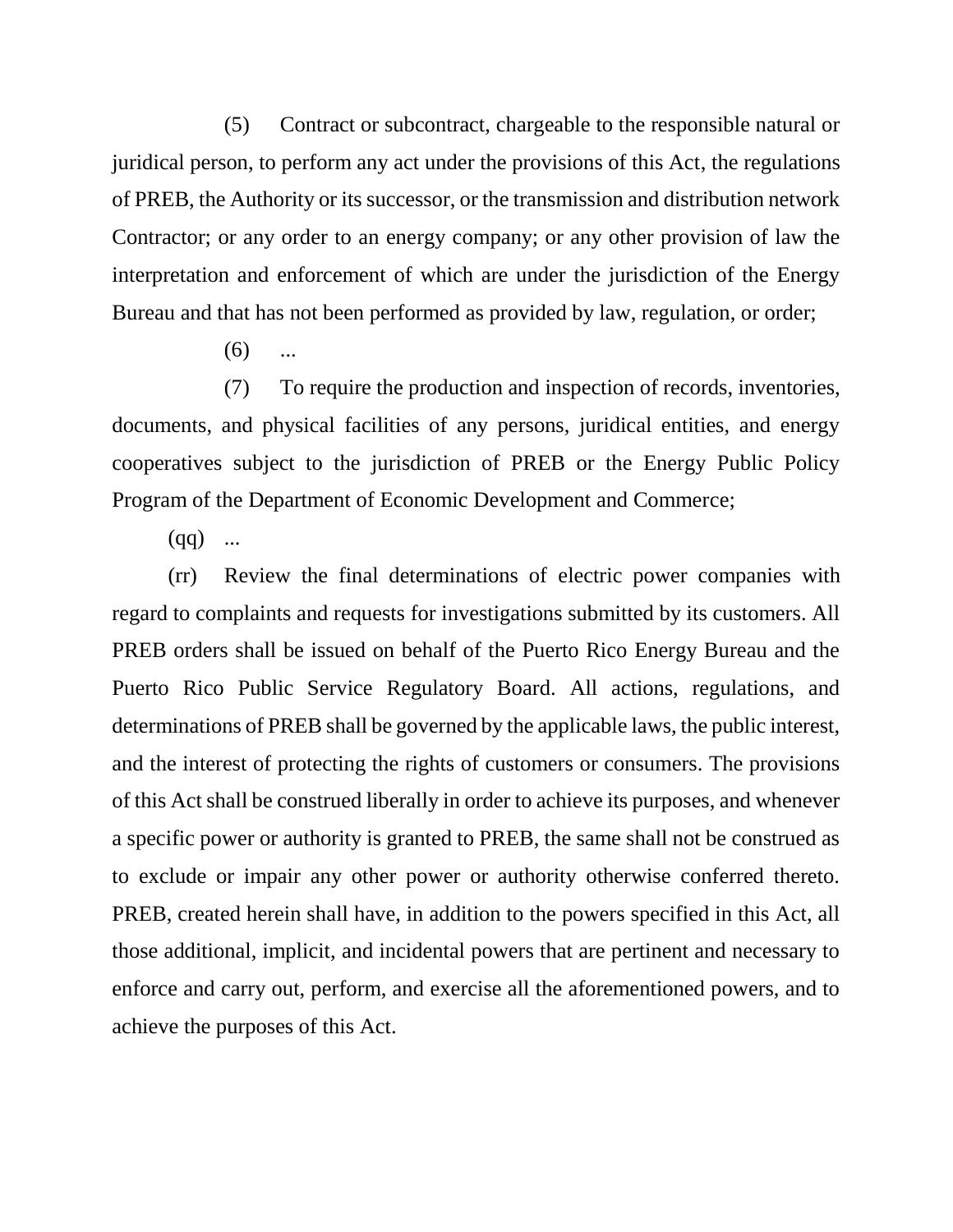(ss) PREB, in conjunction with the Energy Public Policy Program of the Department of Economic Development and Commerce and electric power companies, shall evaluate and make determinations regarding the interconnection of distributed renewable energy and large-scale renewable energy to the transmission and distribution system in order to ensure access thereto justly and equitably.

(tt) PREB, in conjunction with the Energy Public Policy Program of the Department of Economic Development and Commerce and the Independent Consumer Protection Office, as well as the comments of interested persons and organizations shall establish the regulatory framework that shall guide the development of regulations for community solar projects and microgrids.

(uu) PREB, with the advice of electric power companies shall determine the maximum capacity and other requirements for community solar projects, using as guidelines the recommendations of organizations such as IREC and NREL adapted to Puerto Rico.

(vv) PREB shall conduct a study to determine, establish, and regulate specific energy storage goals that address Puerto Rico's needs.

(ww) Oversee compliance with vegetation management programs to be implemented by the Authority or its successor, or the transmission and distribution network Contractor, in accordance with the best practices of the industry to protect the network.

(xx) Oversee that electric power companies adopt cybersecurity measures to effectively prevent and manage cyberattacks that may affect information technology networks and operations in accordance with the industry recognized practices."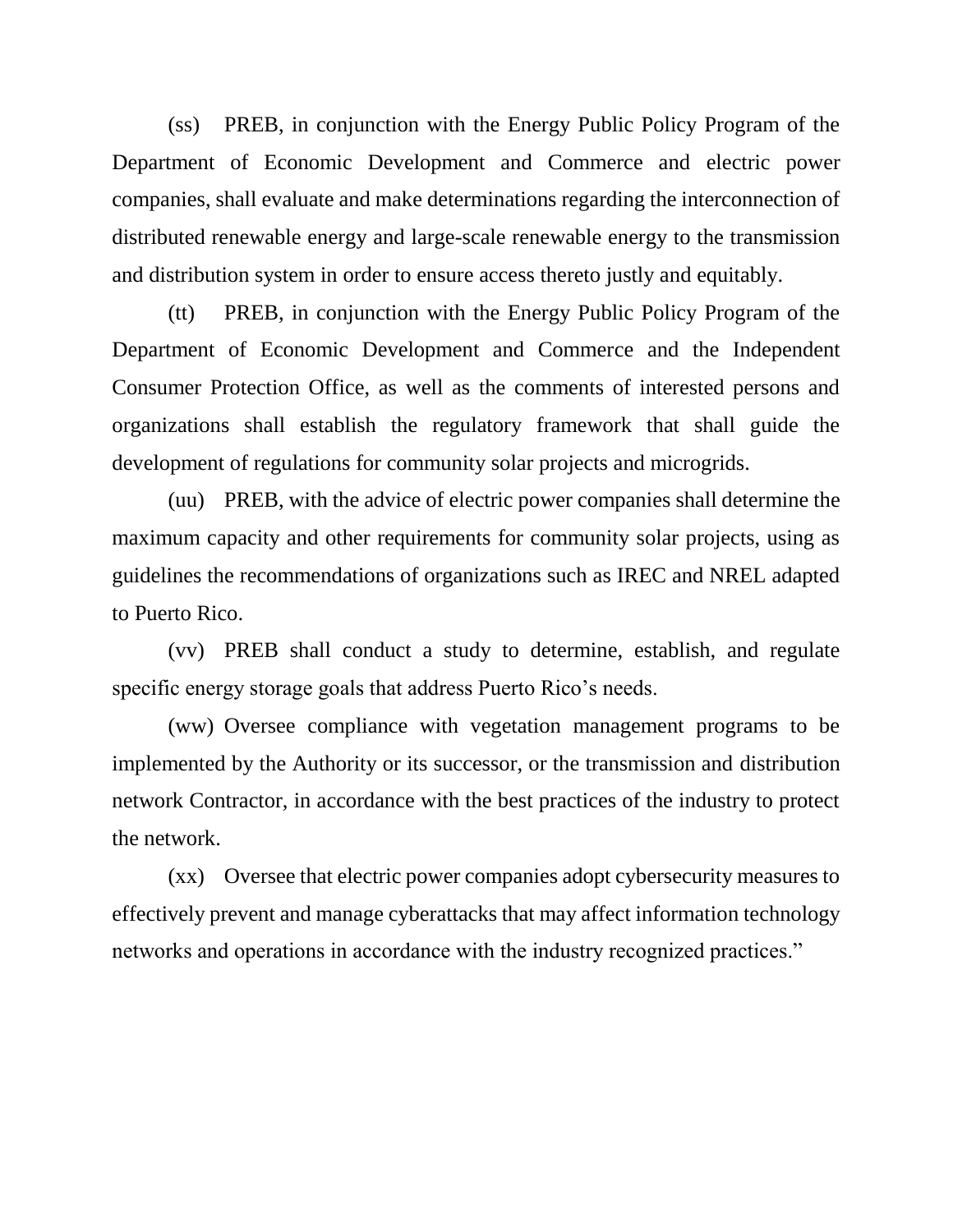Section 5.11.- Section 6.4 of Act No. 57-2014, as amended, is hereby amended to read as follows:

"Section 6.4.- Jurisdiction of the Energy Bureau.

(a) The Energy Bureau shall have primary and exclusive jurisdiction over the following affairs:

(1) The approval of rates and charges charged by energy companies or independent power producers in connection with any electric power service, in accordance with the provisions of Section 6.25 of this Act, as well as in cases and disputes related to the rates that the energy companies charge to its residential, commercial, or industrial customers, and any case or dispute related to the rates or charges imposed by any independent power producer.

(2) Cases and disputes related to the review of the electricity bills sent by electric power companies to its customers for electric power services.

(3) Cases and disputes regarding noncompliance with the public policy on energy of the Government of Puerto Rico as set forth in the "Puerto Rico Energy Public Policy Act" and the code of laws in effect.

(4) Cases and controversies claiming noncompliance with the mandates of Act No. 83 of May 2, 1941, as amended, known as the 'Puerto Rico Electric Power Authority Act,' and any of the mandates of the 'Puerto Rico Energy Public Policy Act,' with regard to the electric power service or energy-related matters.

(5) Cases and disputes regarding wheeling or electric power interconnection with the transmission and distribution network, and any person that is connected, or wishes to connect to the electric power grid in Puerto Rico or any person with a direct or indirect interest in these electric power services.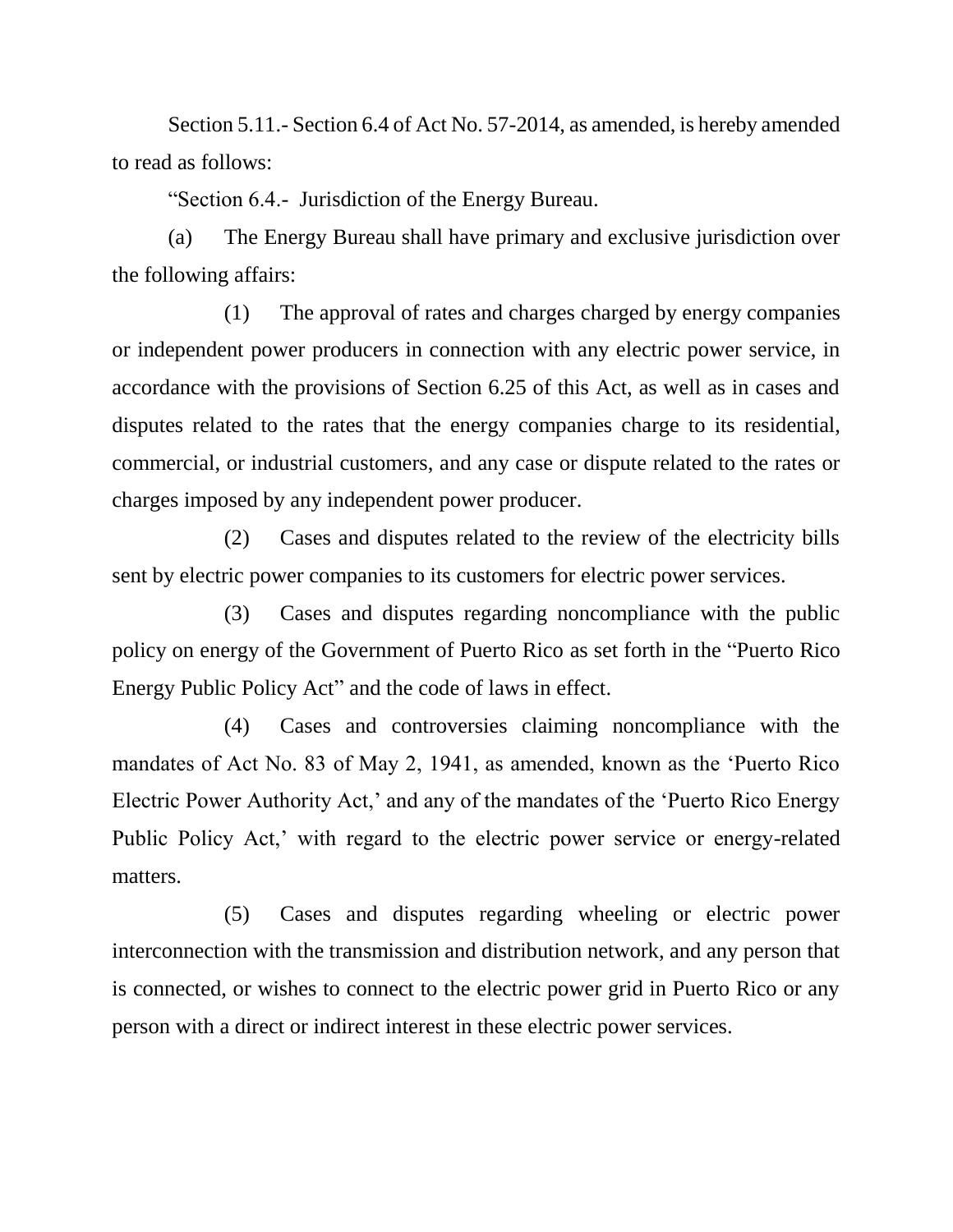(6) Cases and disputes regarding agreements between the Authority, its successor, or the transmission and distribution network Contractor, independent power producers, and energy companies as well as cases and disputes between independent power producers. This includes, but shall not be limited to, power purchase agreements whereby an independent power producer agrees to provide electric power to an energy company to be distributed, and cases in which the reasonableness of the interconnection charges or of the terms and conditions of a power purchase agreement are questioned.

(b) The Energy Bureau shall have general jurisdiction over the following matters:

- $(1)$  ...
- $(5)$  ...

(c) Complaints for noncompliance with the public policy on energy.

(1) At the request of any affected party with legal standing, and as provided in this Act, PREB, may address complaints alleging or claiming that an electric power service company is not complying with the public policy on energy of the Government of Puerto Rico set forth in the "Puerto Rico Energy Public Policy Act" and the current rule of law. Likewise, PREB may address those complaints regarding legal transactions or acts related to the purchase of energy or fuel; agreements between the Authority or its successor, the transmission and distribution network Contractor, independent power producers, and energy companies; cases and controversies among them; wheeling rates and interconnection charges; and cases and controversies regarding wheeling or electric power interconnection between the Authority, its successor or its subsidiaries or the transmission and distribution network Contractor, and any person that is connected, or wishes to connect, to the electric power grid within the Government of Puerto Rico, or any person with a direct or indirect interest in these electric power services.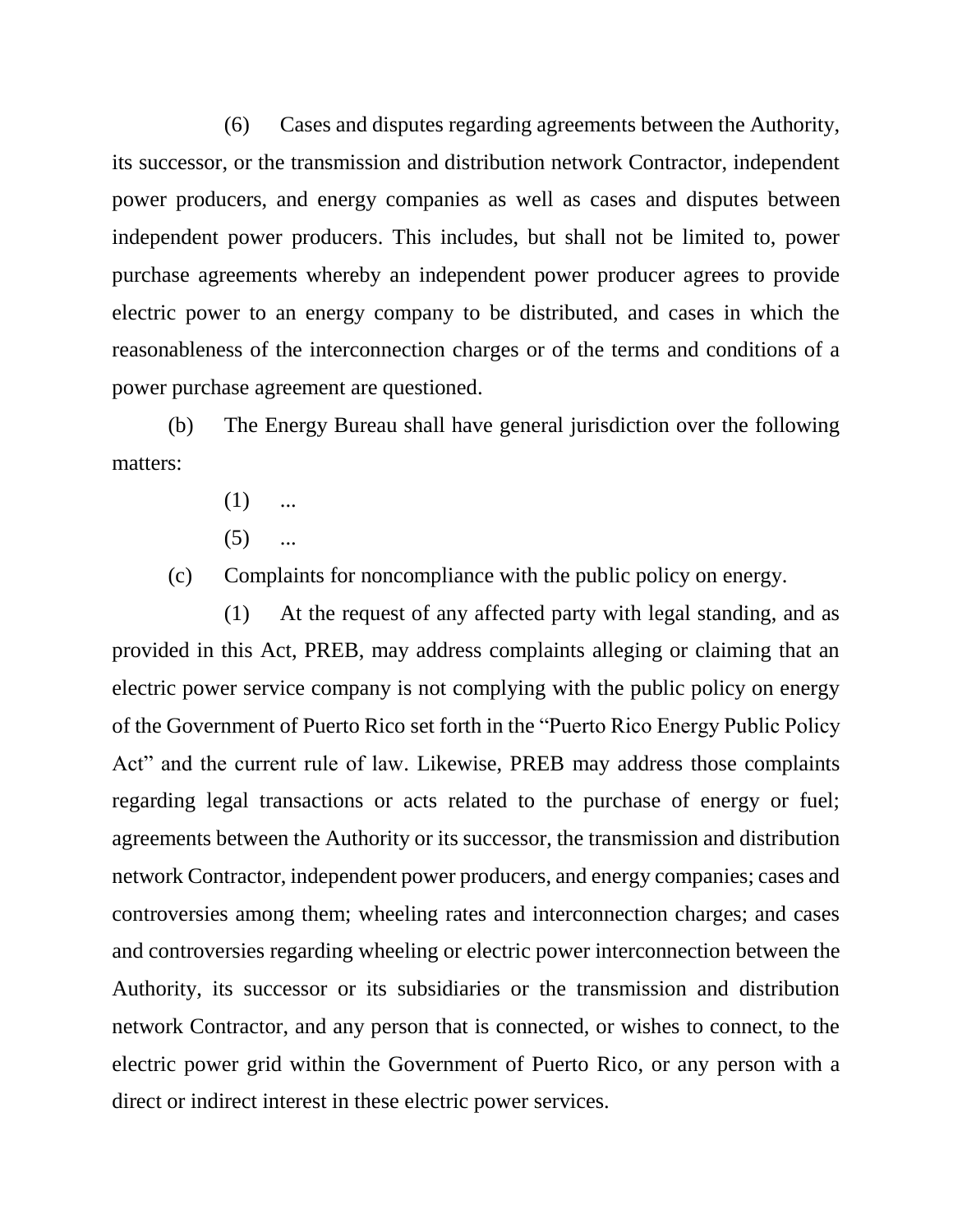$(2)$  ...  $(3)$  ...  $(d)$  ..."

Section 5.12.- Section 6.6 of Act No. 57-2014, as amended, is hereby amended to read as follows:

"Section 6.6.- Commissioners.

- $(a)$  ...
- (b) ...

(c) No commissioner may participate in any matter or dispute in which a party to such matter or dispute is a natural or juridical person with whom he has had a contractual, professional, work, or fiduciary relation within two (2) years before his appointment. Furthermore, no commissioner shall represent, after ceasing his functions, any person or entity before the Energy Bureau within two (2) years following his separation from office. Any actions taken by a commissioner in discharging his duties shall be subject to the restrictions provided in Act No. 1-2012, known as the 'Puerto Rico Government Ethics Act of 2011,' as amended.

(d) Commissioners shall refrain from participating in political activities or in activities related to political parties, without impairment of their right to vote. Without excluding any other activities that, due to their political nature, are prohibited to them, Commissioners shall not:

i. Participate in political campaigns of any kind or in meetings, gatherings, assemblies, conventions, primaries or other events of a political-partisan nature.

ii. Hold office in political bodies or parties.

iii. Make monetary contributions, directly or indirectly, to political candidates, entities or parties.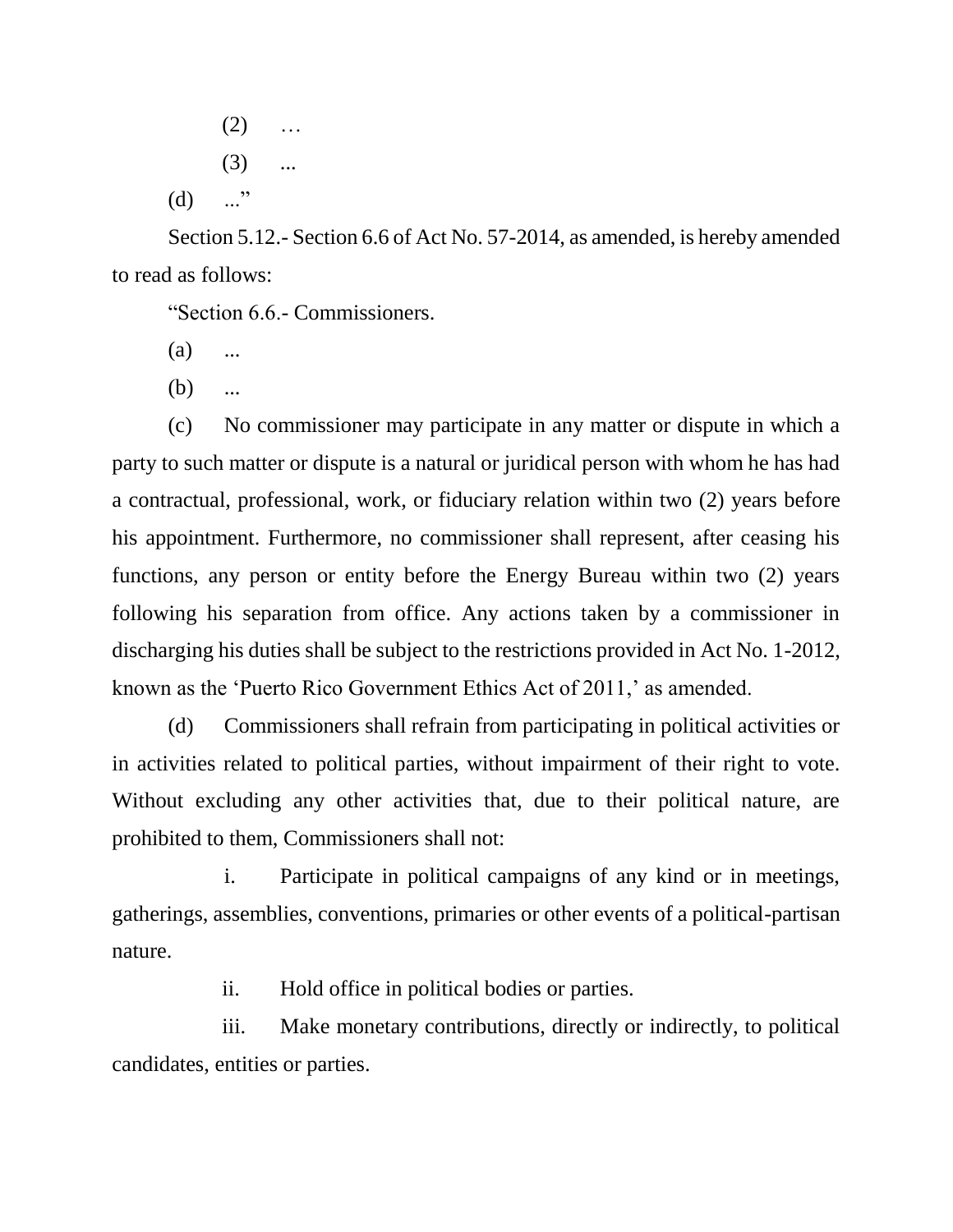iv. Endorse candidates for elective offices or government appointments, or political leaders.

v. Make public expressions, comments, or statements on matters or acts of a political-partisan nature.

(e) ...

 $(f)$  ...

(g) Each commissioner may hire and appoint one (1) administrative assistant and one (1) trusted advisor."

Section 5.13.- Section 6.7 of Act No. 57-2014, as amended, is hereby amended to read as follows:

"Section 6.7.- Powers and Duties of Commissioners.

The Commissioners shall have the following powers and duties:

- (a) To act as the governing body of PREB;
- $(b)$  ...

(j) Hire and appoint personnel to career and trust positions as necessary for the operations and functioning of PREB, which shall be governed by the rules and regulations promulgated by PREB in accordance with Act No. 8-2017, as amended, known as the 'Government of Puerto Rico Human Resources Transformation Act.' However, the mobility principle established in Section 6.4(4) of Act No. 8-2017, as amended, shall not apply to PREB personnel. The recruitment and appointment of personnel shall not be subject to approval by any Executive Branch agency. In the qualification and the description of the duties of the positions, the personnel system shall be organized so as to promote the recruitment of skilled and trained staff through a competitive process that enables compliance with the purposes of this Act. Any recruitment process shall be carried out with the support of the Executive Director of the Bureau;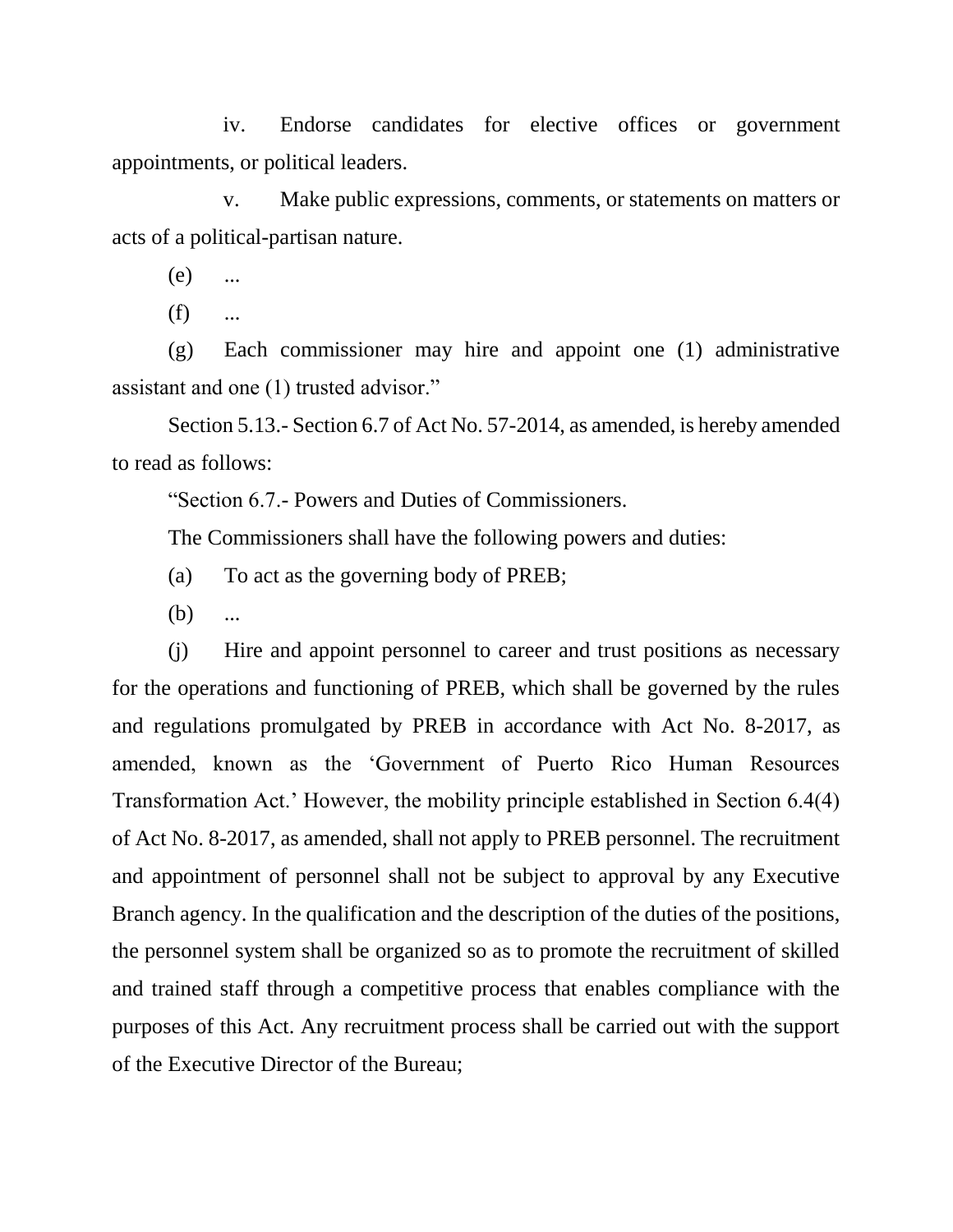(k) Hire trust employees, the number of which shall not be greater than twenty-five percent (25%) of the total number of positions in PREB. This limitation shall not apply to commissioners who, in accordance with this Act, are authorized to hire one (1) administrative assistant and one (1) trust employee per commissioner as expert advisor. Employees holding positions of trust shall be selected taking into consideration the capability, education, and professional experience required to ensure an effective performance of the duties of the position. No employee of PREB, be it of trust or career, may have any relationship within the degrees provided in Act No. 1-2012, known as the 'Government Ethics Act of 2011,' as amended, with the Chair, associate members, or Executive Director of the PSRB, or with PREB Commissioners. Any recruitment process shall be carried out with the support of the Executive Director of the Bureau."

Section 5.14.- Section 6.8 of Act No. 57-2014, as amended, is hereby amended to read as follows:

"Section 6.8.- Executive Director of the Energy Bureau.

(a) A majority of the commissioners shall select the Executive Director of the Bureau based on his proven education and professional experience in energyrelated matters or public administration.

(b) The Executive Director and the members of his family unit, as defined in Act No. 1-2012, as amended, known as the 'Government Ethics Act of 2011,' shall not have any direct or indirect interest in, nor contractual relation whatsoever with the Authority or its successor, subsidiaries, the transmission and distribution network Contractor and/or any other certified electric power company subject to the jurisdiction of the Energy Bureau, nor in entities within or without Puerto Rico affiliated to or with interest in the Authority or its successor, subsidiaries, the transmission and distribution network Contractor, or said companies. Once his functions have ceased, the Executive Director shall not represent any person or entity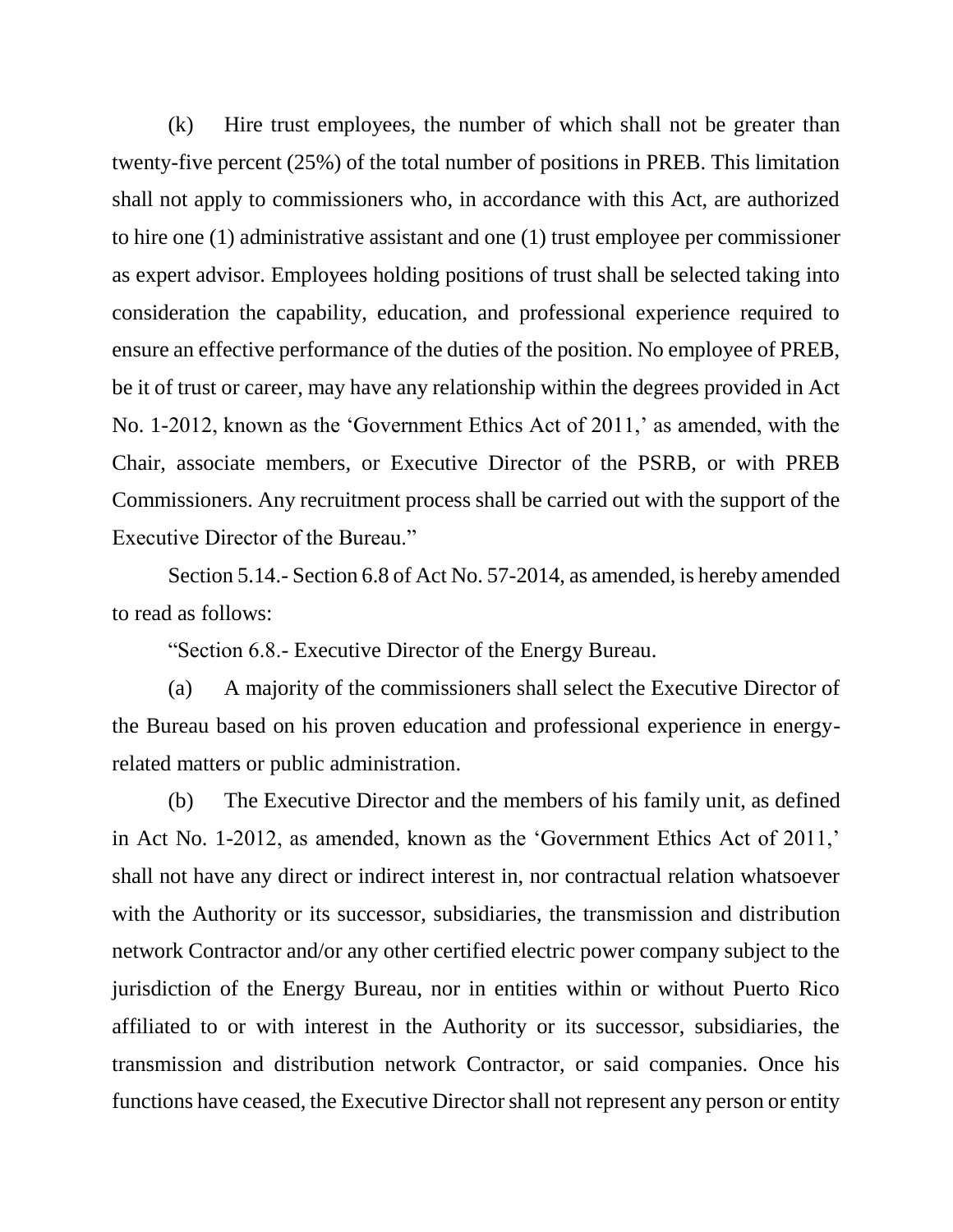before said Bureau in relation to any issue in which he participated while serving on the Bureau, or with respect to any other issue within two (2) years after separation from office. Any action taken by the Executive Director in discharging his duties shall be subject to the restrictions provided in Act No. 1-2012, as amended, known as the 'Government Ethics Act of 2011.'

(c) The Executive Director shall have the following duties:

(1) Coordinate with the President of the Energy Bureau all that pertains to administrative and clerical support in areas such as finance, procurement, accounting, and in any administrative task other than formulating or implementing public policy;

 $(2)$  ..."

Section 5.15.- Section 6.11 of Act No. 57-2014, as amended, is hereby amended to read as follows:

"Section 6.11.- Delegation of Powers.

 $(a)$  ...

(b) Hearing Officers.-

PREB shall have the authority to refer or delegate any adjudicative matter to hearing officers. PREB shall assign and distribute among its hearing officers the tasks and matters to be delegated by PREB, after which the hearing officers shall be responsible for issuing recommendations regarding the adjudication of the case or a procedural incident subject to PREB's assignment, referral, or delegation. In issuing a decision, PREB shall have full discretion to accept or reject the recommendations of hearing officers. Any hearing officer appointed to preside over a hearing or investigation shall have the powers expressly delegated to him by PREB in the designation order. Hearing officers shall be designated and shall carry out their duties as provided in Act No. 38-2017, as amended, known as the 'Government of Puerto Rico Uniform Administrative Procedure Act.'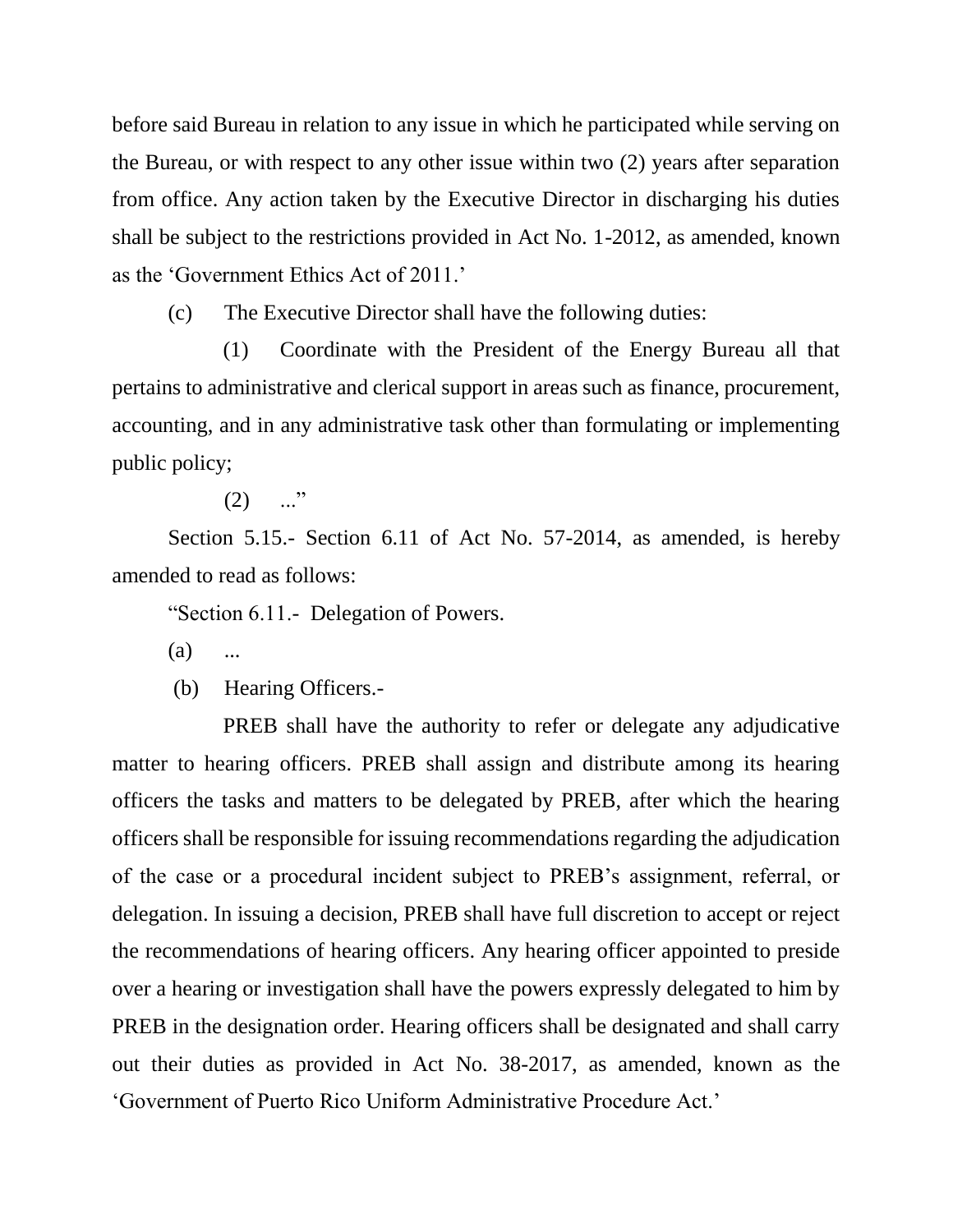## (c) Administrative Judges.-

As provided in this subsection, PREB shall be empowered to delegate to administrative judges, with full decision-making powers, the adjudication of any matter, case, and dispute on behalf of PREB, as these may be delegated in accordance with the provisions of this subsection. Administrative judges may be trust employees or contractors of PREB. PREB shall be empowered to assign and distribute among the administrative judges the issues, cases, or disputes delegated in accordance with the provisions of this subsection. In exercising its discretion, the Energy Bureau may delegate to administrative judges cases and disputes related to the review of customers' electricity bills; cases and disputes alleging noncompliance by an electric power service company with the regulations of the Energy Bureau in connection with the quality of the services provided to its customers; cases and disputes alleging noncompliance by the Authority, its successor, subsidiaries, the transmission and distribution network Contractor or an electric power service company or customer with its obligations in connection with the interconnection of distributed generation systems or any other matter that PREB may provide. The Energy Bureau may delegate to its administrative judges any case or dispute in which the total value or cost of the remedies sought is twenty-five thousand dollars (\$25,000.00) or less. Administrative judges shall be appointed and shall carry out their duties as provided in Act No. 38-2017, known as the 'Government of Puerto Rico Uniform Administrative Procedure Act.'"

Section 5.16.- Section 6.16 of Act No. 57-2014, as amended, is hereby amended to read as follows:

"Section 6.16.- Budget and Regulatory Fees.

(a) The Energy Bureau shall impose and collect fees pursuant to the provisions of this Section in order to generate sufficient income to defray the operating and administrative expenses of the Bureau.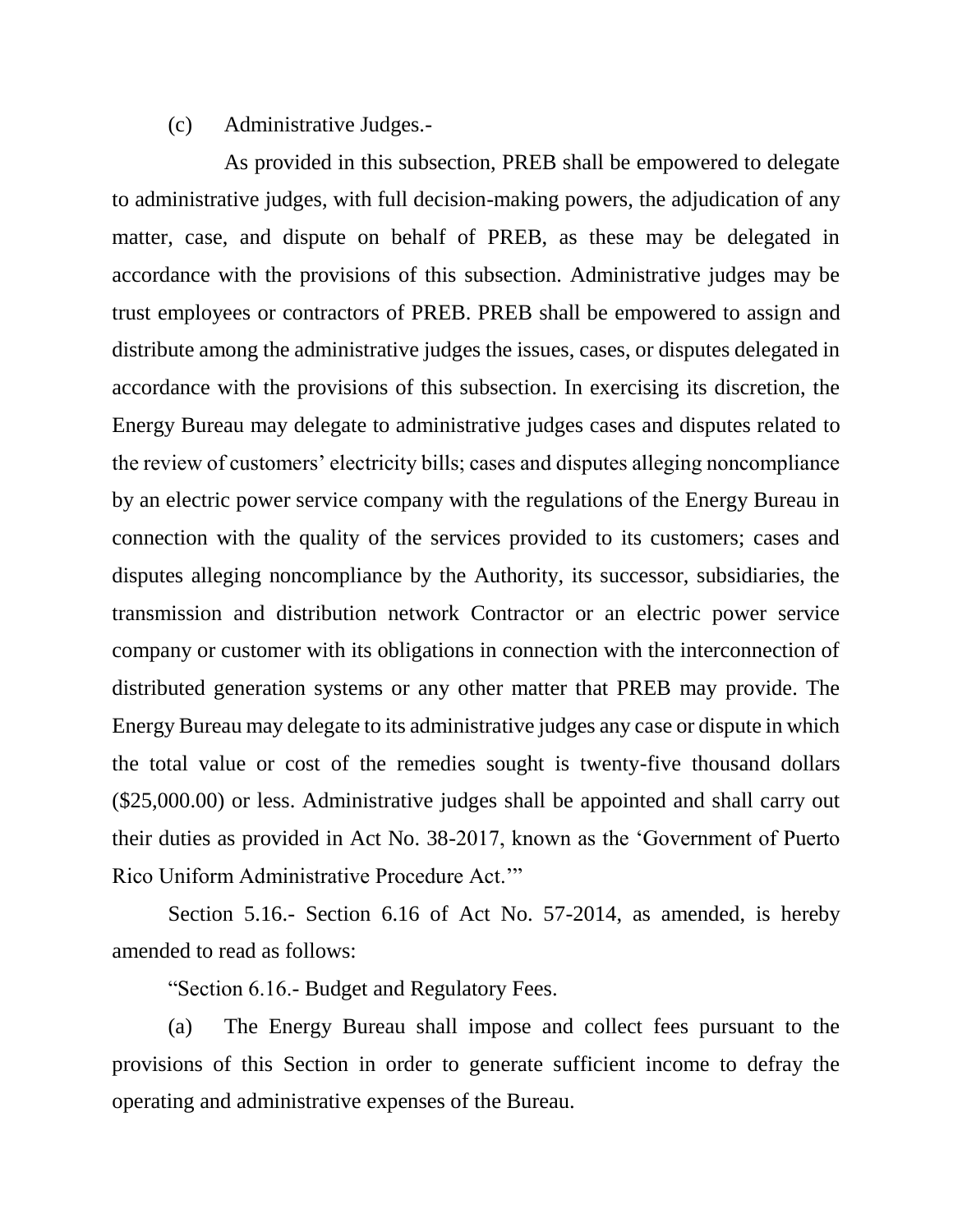(b) The annual fee shall be fixed by the Energy Bureau proportionally on the basis of the gross income generated by any person under its jurisdiction from the provision of electric power services, or electric power transmission services, as determined by the Energy Bureau. These fees shall be paid to the Energy Bureau on a quarterly basis, pursuant to the regulations promulgated by the same. The Energy Bureau shall review annually the fee to be imposed on persons under its jurisdiction, in accordance with this Section.

(c) Every year, the Electric Power Authority shall set aside five million eight hundred thousand dollars (\$5,800,000) from its income to be transferred to a special account created in the Department of the Treasury to defray the operating expenses of the Energy Bureau. The Authority shall annually remit from these resources the sum of two million nine hundred thousand dollars (\$2,900,000) to the Department of the Treasury by July 15. The balance of the two million nine hundred thousand dollars (\$2,900,000) shall be remitted to the Department of the Treasury by December 15 of each year. However, on Fiscal Year 2014-2015, the Authority shall pay the first installment of the annual fee, in the amount of two million nine hundred thousand dollars (\$2,900,000) within ten (10) days after the approval of this Act. In addition, the Bureau shall charge the Authority or the Corporation for any services provided in relation to any request of the Corporation in connection with the evaluation and enforcement of a Restructuring Order or Creditors' Agreement, as well as any verifications made to ascertain compliance with the calculation of the Transition Charge and the Adjustment Mechanism approved under the Restructuring Order or Creditors' Agreement. To that effect, not later than sixty (60) days after receiving the Energy Bureau invoice, the Authority or its successor shall remit to the Energy Bureau, a sum that shall not exceed five hundred thousand dollars (\$500,000) for the Energy Bureau's review of the Corporation's petition. Every year thereafter and not later than sixty (60) days after receiving the Energy Bureau's invoice, the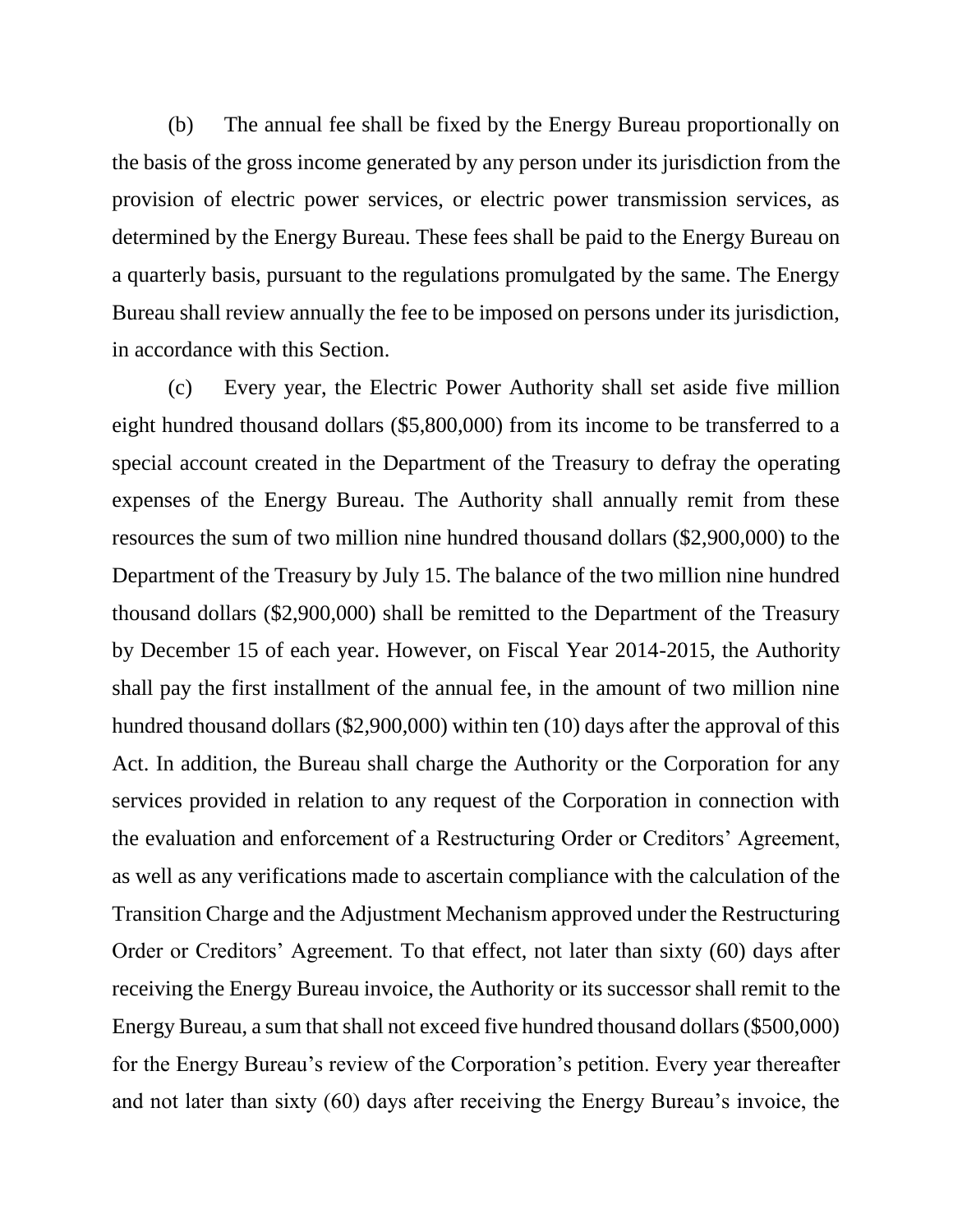Authority shall remit to the Energy Bureau, a sum that shall not exceed one hundred thousand dollars (\$100,000) for the verifications made by the Energy Bureau to ascertain compliance with the calculation of the Transition Charges and the Adjustment Mechanisms approved under the Restructuring Order or Creditors' Agreement. The Authority shall obtain the necessary funds to pay the Energy Bureau from the revenues arising from the subsidies item on its rate.

(d) Any other person or electric power service company that earns profit from the rendering of electric power services as defined in this Act or as defined by the Energy Bureau shall pay a fee to the Bureau that shall not exceed point twentyfive percent (.25%) of its annual gross income earned from the provision of such services in Puerto Rico. No electric power service company that has entered into a power purchase agreement, an interconnection agreement, a wheeling agreement, or any other agreement for rendering electric power services with the Authority or its successor may claim a refund for or include the expenses incurred in connection with the annual fee paid to the Energy Bureau in the computation of rates, the capacity fee, energy fee or any other fee or sum of money that such electric power service company collects from the Authority or its successor under such power purchase agreement, interconnection agreement, or wheeling agreement or an agreement for rendering electric power services. This provision shall apply to any electric power company under the jurisdiction of the Energy Bureau; provided that the contractual obligations with existing cogenerators arising from any agreements that are in effect as of the approval of this Act are not impaired.

(e) Beginning Fiscal Year 2019-2020, the annual budget of the Energy Bureau shall be twenty million dollars (\$20,000,000) which shall be computed on the basis of a regulatory fee to be determined by the Bureau, from the annual gross income of the Electric Power Authority created by virtue of Act No. 83 of May 2, 1941, and electric power service Companies in Puerto Rico. The Electric Power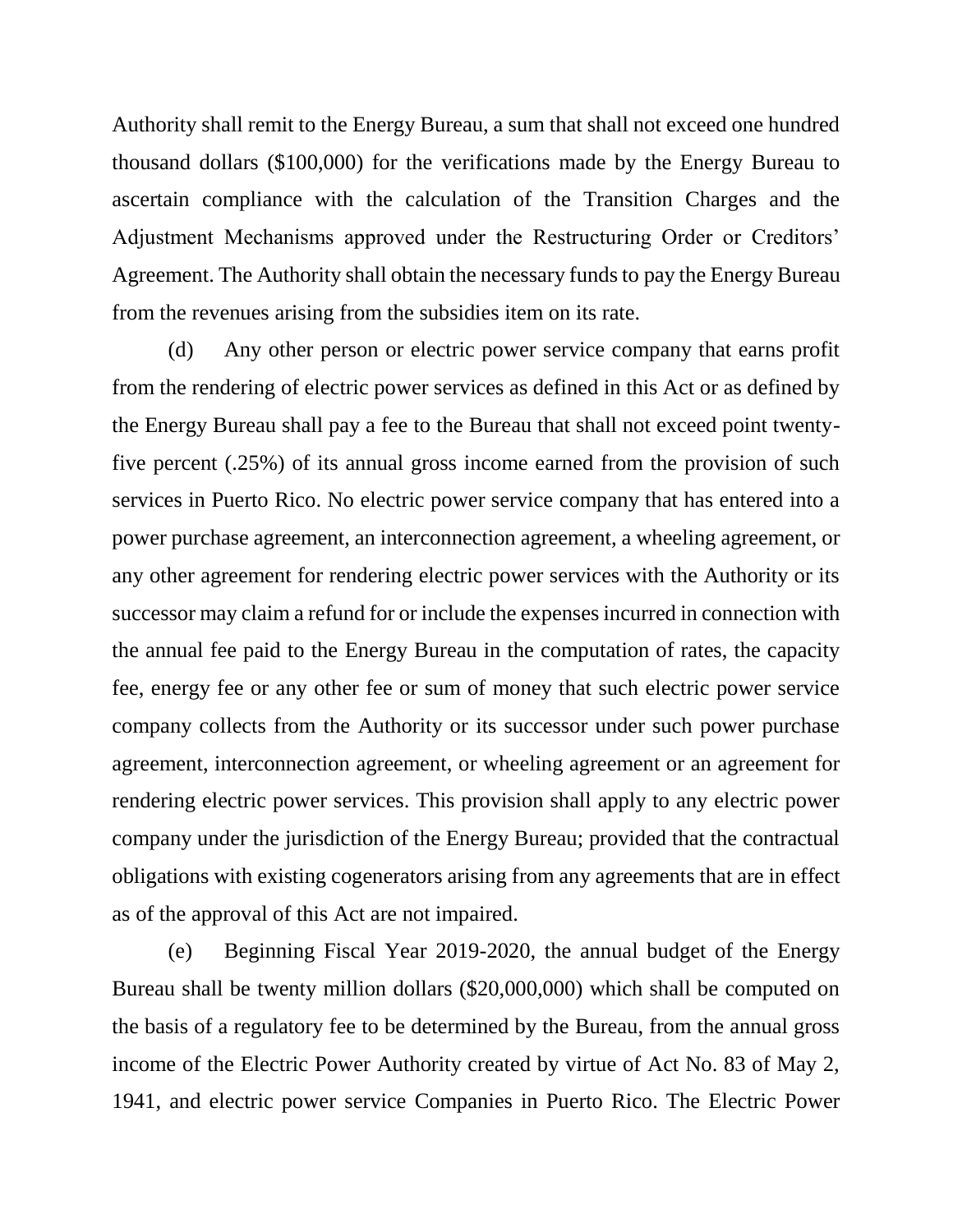Authority or any electric power service company that operates the transmission and distribution network shall be required to collect from other electric power companies, pay and transfer the regulatory fee to the Energy Bureau as follows: a first payment of ten million dollars (\$10,000,000) on or before July  $1<sup>st</sup>$  of each year and a second payment of ten million dollars  $(\$10,000,000)$  on or before January  $1<sup>st</sup>$ of each year. Any delay in the payment of the regulatory fee shall entail a penalty equal to the interest rate applicable to private obligations as established by the Office of the Commissioner of Financial Institutions. The provisions of this Section shall apply to every electric power service Company under the jurisdiction of the Energy Bureau; provided that the contractual obligations to existing cogenerators under agreements in effect as of the effective date of this Act are not impaired. No agreement entered into under Act No. 120-2018, shall exempt contracting companies from the payment of the regulatory fee described in this Section.

(f) The Secretary of the Treasury shall deposit in a special account denominated as the 'Special Energy Bureau Reserve Fund,' the moneys collected by virtue of this Act, which shall be used solely and exclusively to defray the operating expenses of the Energy Bureau and shall be deemed to be de jure allocated for such purposes. Beginning Fiscal Year 2019-2020, the funds collected by virtue of this Act shall be deposited in an account of the Energy Bureau.

(g) Any person under the jurisdiction of the Energy Bureau shall submit the information required by the Energy Bureau in the manner and on the forms that the Energy Bureau prescribes so that it can identify the amount of the fees established under this Section.

(h) Persons under the jurisdiction of the Energy Bureau shall comply with and satisfy the payment of the fees imposed within a term that shall not exceed thirty (30) days after notice to such purposes. Any delay in the payment of said fees shall be subject to the payment of interest and penalties as determined by the Energy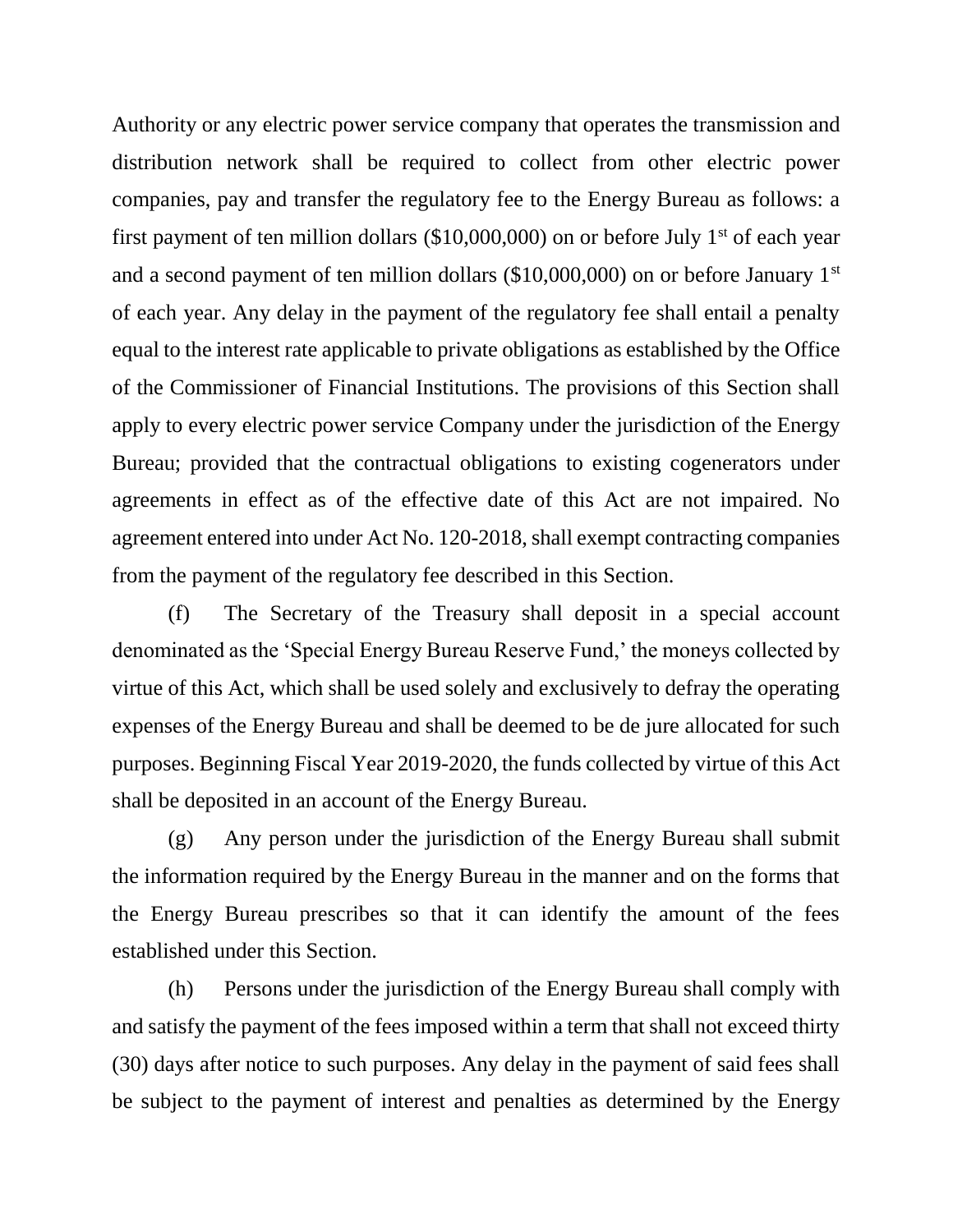Bureau through regulations. The payment of such fees shall be made in the manner that the Energy Bureau specifies in any notice of fees.

(i) The budget of the Energy Bureau shall be independent from the General Budget of the Government of Puerto Rico, the budget of any other entity, agency, instrumentality, or public corporation of the Government of Puerto Rico and shall not be subject to approval by the Executive/Governor or the Legislative Assembly. However, the Bureau shall be required to answer and furnish any information requested by any Executive agency with relevant authority or to any request of the Legislative Assembly, and shall ensure that its budget and expenditures are published in its webpage and that it readily accessible to the general public."

Section 5.17.- Section 6.22 of Act No. 57-2014, as amended, is hereby amended to read as follows:

"Section 6.22.- Information to be Filed with the Energy Bureau.

(a) Every electric power service company and every transmission and distribution network Contractor shall submit the following information to the Energy Bureau, subject to the terms provided by the latter:

(1) Plans that establish the parameters and goals of the company to meet the electricity and public policy needs of the Government of Puerto Rico within a specific time period;

(2) Future operating budgets during the period of time determined by PREB through regulations;

- $(3)$  ...
- $(4)$  ...
- $(5)$  ...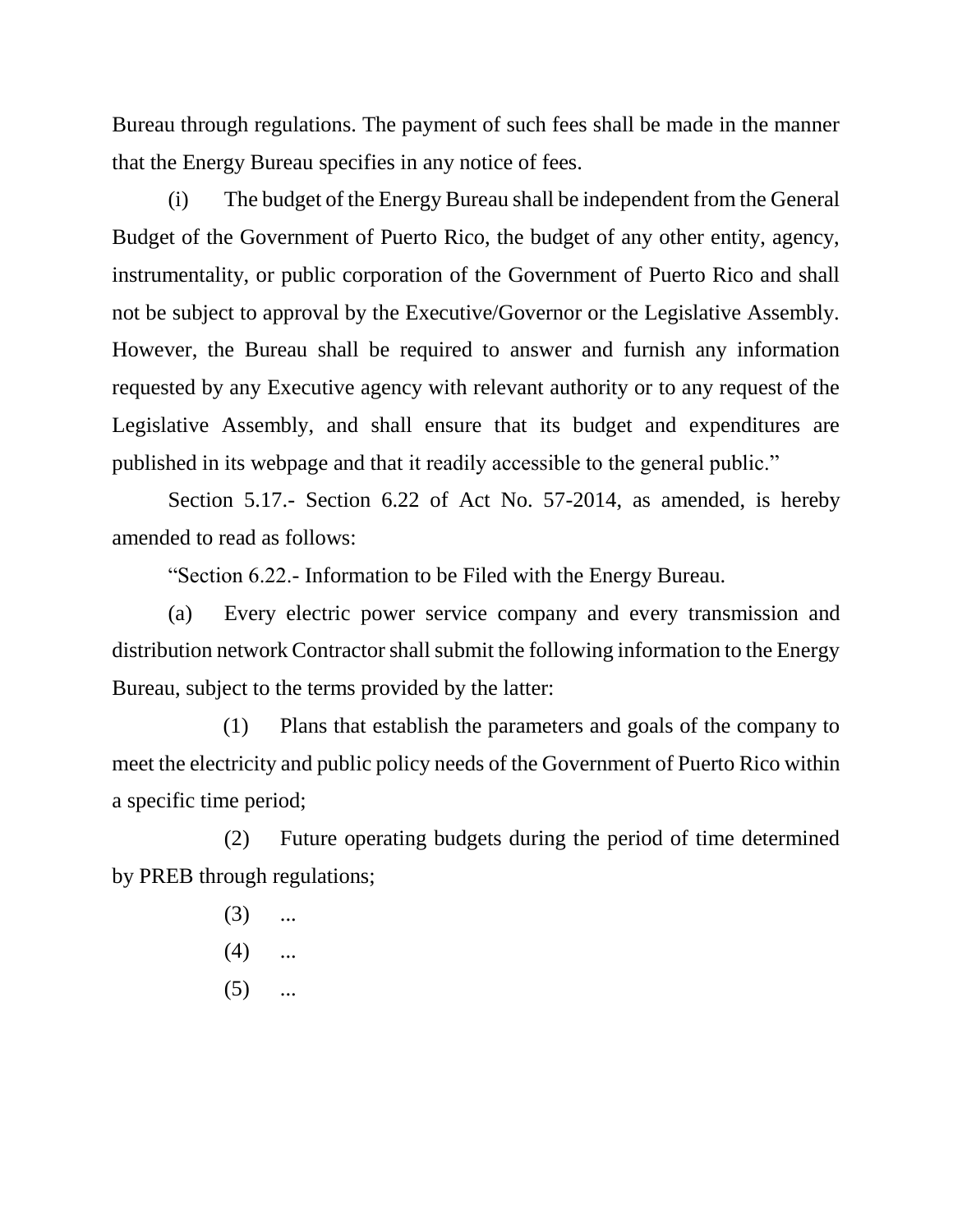(6) Reports describing applications for wheeling filed with the Authority or its successor and/or the transmission and distribution network Contractor and the results of the applications including the term and the percentage of approval;

(7) Annual reports describing the conditions and maintenance of the transmission and distribution network; and

(8) Any other specific information, data, document, or report that PREB may deem necessary in the exercise of its duties, as applicable to the electric power company."

Section 5.18.- Section 6.23 of Act No. 57-2014, as amended, is hereby amended to read as follows:

"Section 6.23.- Integrated Resource Plan.

(a) The electric power company responsible for operating the Electrical System shall submit to PREB an Integrated Resource Plan (IRP) consistent with Section 1.9 of the Puerto Rico Energy Public Policy Act. The electric power company shall devise the IRP with the input of the companies that operate the power plants.

- $(b)$  ...
- $(c)$  ...

(d) Upon the approval of the Integrated Resource Plan, the PREB shall supervise and oversee compliance therewith. The Integrated Resource Plan shall be reviewed and updated every three (3) years, in which case the electric power company responsible for operating the Electrical System shall submit to the PREB a proposal to modify and update the Integrated Resource Plan. The Bureau shall review and issue a final determination in accordance with the process established in Section 1.9 of the Energy Public Policy Act and the regulations adopted by the Bureau for such purposes. After issuing a final determination on the matter, the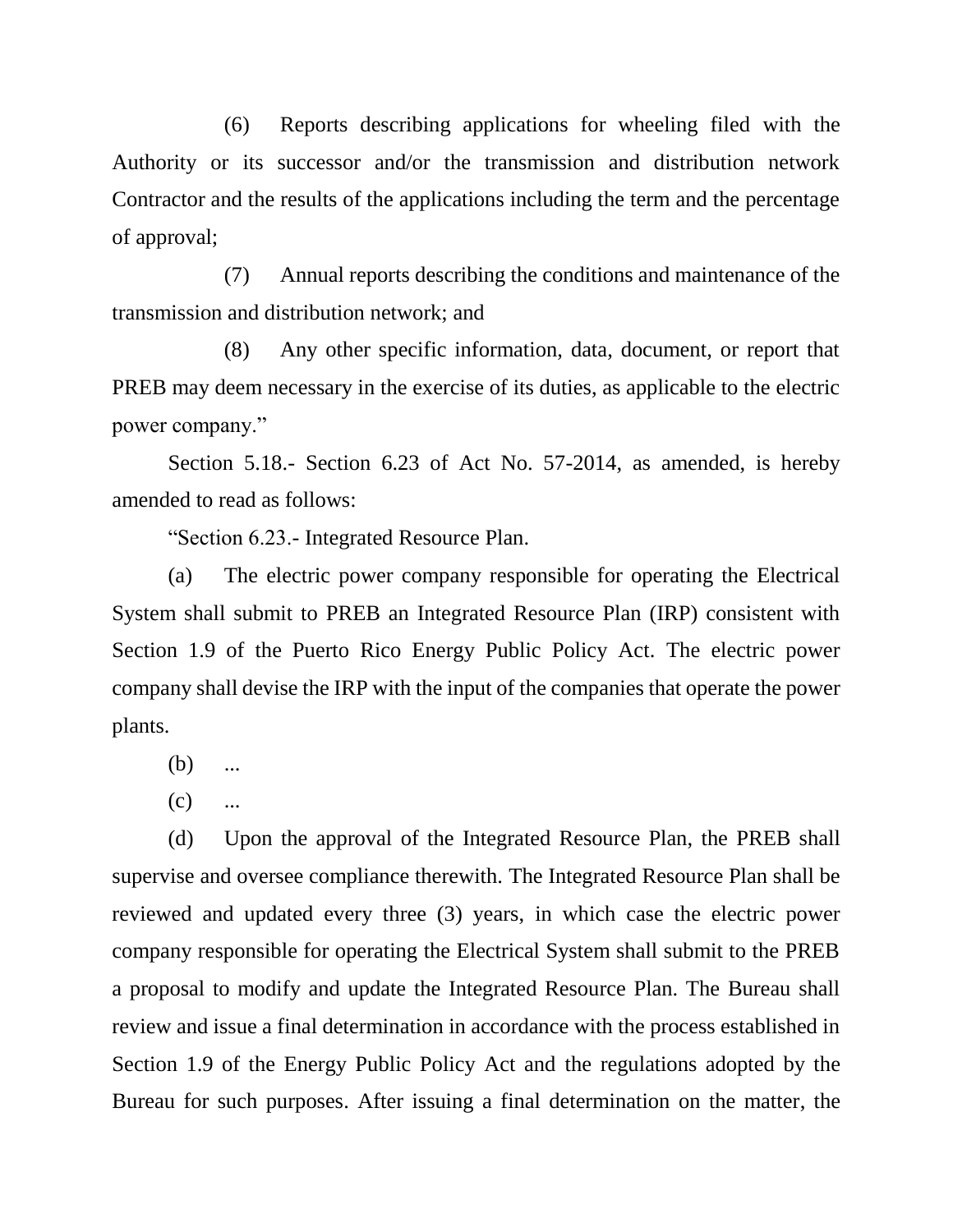Bureau shall post on its website a detailed report on compliance with the Integrated Resource Plan and the modifications made thereto after the review process. Provided, that in the event of a substantial change in energy demand or group of resources, the aforementioned review process shall be carried out before the three (3)-year period provided herein in order to address and/or mitigate the changes in energy demand or group of resources that are needed to supply energy demand. The Integrated Resource Plan review shall show the changes in the energy market conditions, changes in technology, environmental regulations, fuel costs, capital costs, the incorporation of generation based on renewable energy sources and the components of the electric power grid to comply with the Renewable portfolio standard, distributed generation, energy efficiency and other factors. "

Section 5.19.- Section 6.24 of Act No. 57-2014, as amended, is hereby amended to read as follows:

"Section 6.24.- Power to Investigate.

(a) The Energy Bureau shall, from time to time, visit the facilities of certified electric power companies and investigate the necessary documents to verify compliance with the orders, rules, and regulations established by the Energy Bureau. The Energy Bureau may enter said facilities during reasonable hours to conduct tests and audits, and may install and use in said facilities any device needed to carry out its duties, as well as to take the necessary measures to ensure compliance with the established rules.

(b) The Bureau may, at any time or place, (i) examine under oath, whether through a formal interview or summons, all officials and employees of a certified electric power company as well as the Puerto Rico Electric Power Authority Revitalization Corporation; (ii) require certified electric power companies, and the transmission and distribution network Contractor, as well as the Puerto Rico Electric Power Authority Revitalization Corporation, to produce any copies of any records,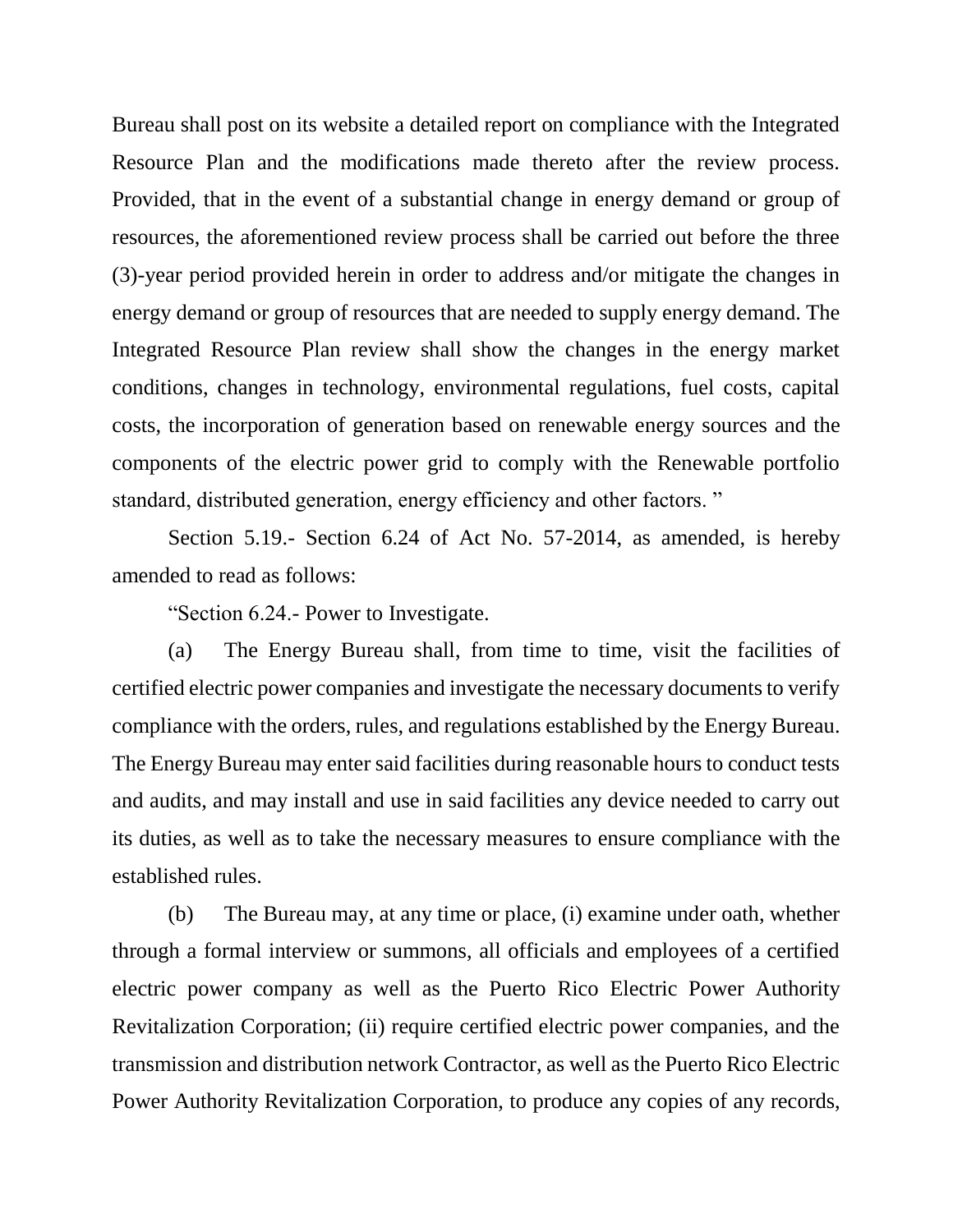documents, information, or data deemed necessary by the Energy Bureau to fulfill the responsibilities thereof under this Act, subject to any constitutional or statutory right, or applicable privilege; and (iii) issue summons requiring the appearance and testimony of witnesses to obtain the information needed to enforce the provisions of this Act. If any person refuses to comply with a summons of the Energy Bureau, the Bureau may resort to the Court of First Instance and request a court order compelling any person to appear before the Energy Bureau to give testimony, produce evidence, or both, in connection with the matters before its consideration. Summons may be served in the same manner as these are served under the applicable rules of civil procedure.

 $(c)$  ...

 $(e)$  ..."

Section 5.20.- Section 6.25 of Act No. 57-2014, as amended, is hereby amended to read as follows:

"Section 6.25.- Review of Electricity Rates.

(a) In General.- The Energy Bureau shall be in charge of following the process established herein to review and approve the electric power service companies' proposed rate reviews. The Energy Bureau shall ensure that all rates are just and reasonable and consistent with sound fiscal and operational practices that provide for a reliable and adequate service at the lowest reasonable cost. The regulations of the Energy Bureau for the rate review process shall comply with such principles.

(b) Rate Review Process.

In the case of the Authority, its successor, or the transmission and distribution network Contractor, the rates in effect as of the approval of the Energy Transformation and RELIEF Act shall continue in effect until the same are reviewed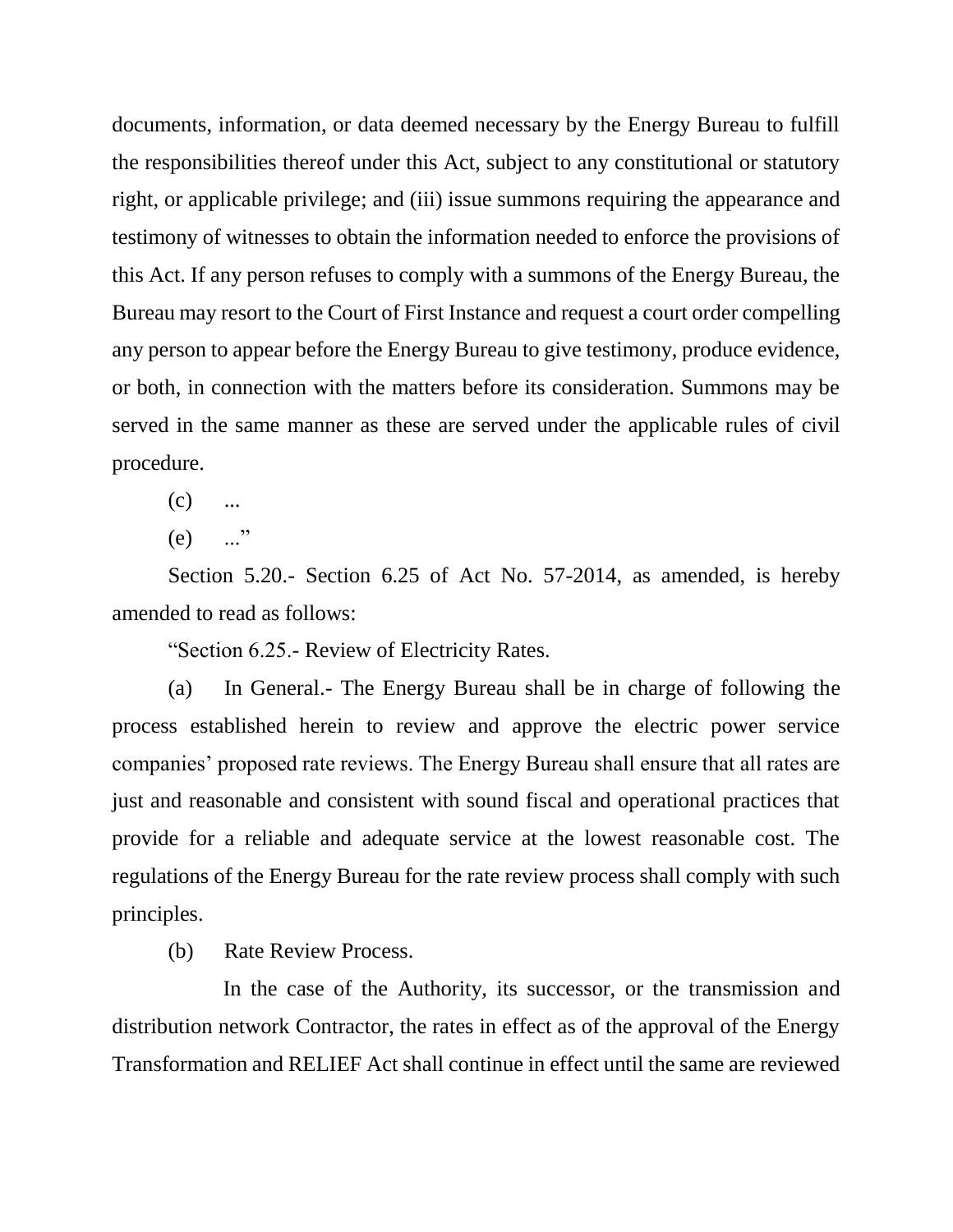by the Energy Bureau in accordance with the provisions of the Energy Transformation and RELIEF Act.

The first rate review process shall begin no later than one hundred eighty (180) days after the date on which the Energy Bureau determines through resolution that the request of the Authority is complete. The provisions of this Section that, due to their nature, only apply to the Authority shall not apply to rate review requests submitted by certified companies. During any rate review process, the burden of proof shall lie on the requesting electric power service company to show that the proposed rate is just and reasonable, consistent with sound fiscal and operational practices that provide for a safe and adequate service at the lowest reasonable cost. The requesting electric power service company shall submit all the information requested by the Energy Bureau including, as applicable, but not limited to evidence and documents related to:

 $(1)$  ...

(2) direct and indirect costs related to the generation, transmission and distribution of energy, including marginal costs, stranded costs and costs attributable to the loss of energy due to theft or inefficiency;

- $(3)$  ...
- $(4)$  ...

(5) the requesting electric power service company's capacity to improve the service provided and its facilities;

(6) the conservation of energy and the efficient use of alternative energy resources and compliance with the Renewable portfolio standard;

 $(7)$  ...

(8) any other data or information that the Energy Bureau deems to be necessary to evaluate and approve rates.

(9) citizen participation in the rate review process.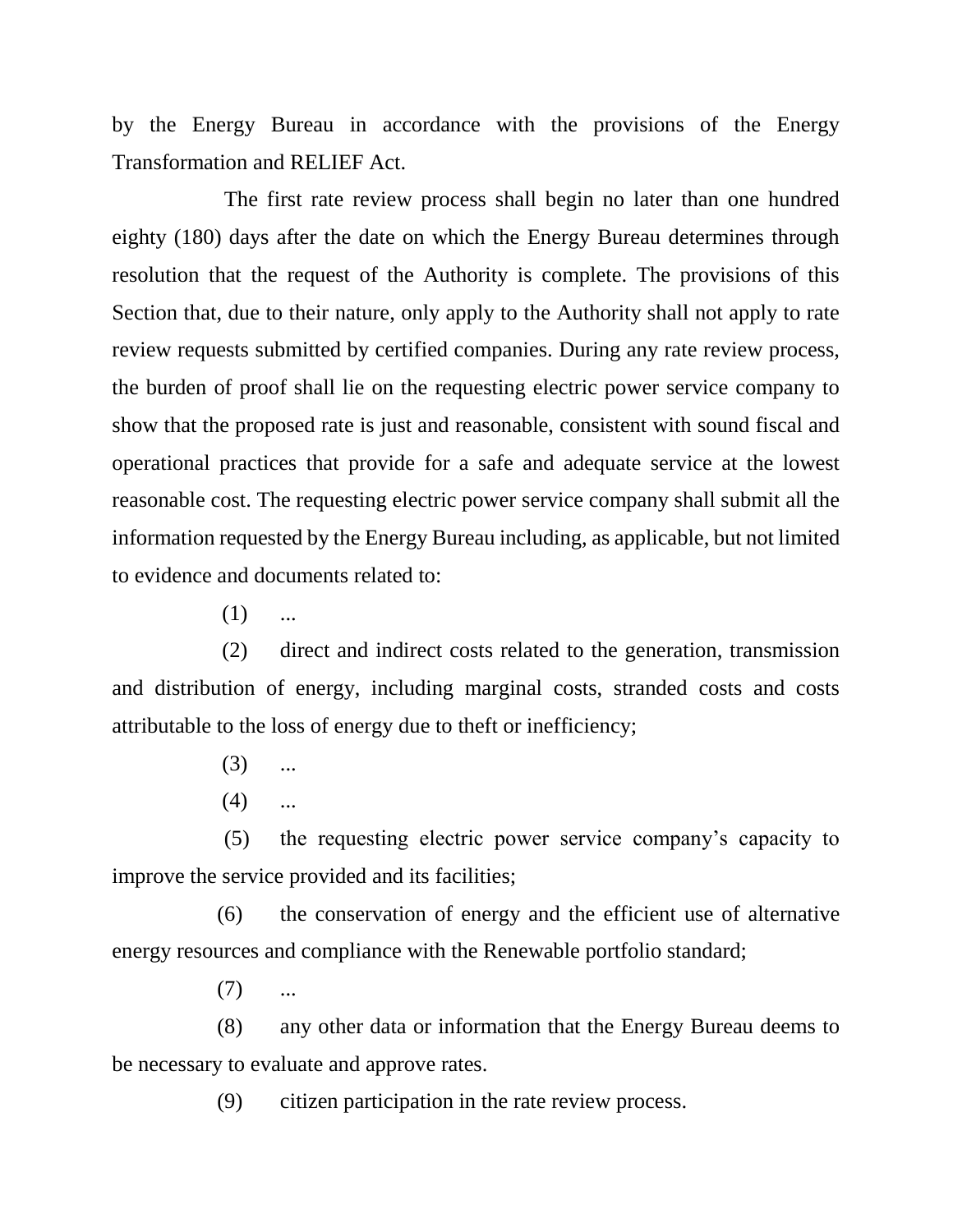In the case of retail electricity suppliers, the approved rate shall be itemized in the electricity bill sent to the consumer so as to show each one of the charges that constitute such bill, in accordance with transparent bill requirements prescribed by the Bureau through regulations, which shall comply with the principles provided in Section 1.10 of the Puerto Rico Energy Public Policy Act and Section 6 of Act No. 83 of May 2, 1941, as amended. The Bureau shall approve a rate that: (i) allows electric power service companies to recover all operating and maintenance costs, capital investments, financing costs, statutory costs, as well as any other cost lawfully incurred in the provision of electric power services and that, except for statutory costs, have been determined by the Bureau to be prudent, reasonable, and consistent with the sound fiscal and operating practices which help provide a reliable service at the lowest possible cost; (ii) covers the costs of the contribution in lieu of taxes and other contributions and statutory subsidies; (iii) allows electric power companies to perform maintenance works and prudent capital investments as are necessary to provide electric power service in accordance with the parameters and quality standards established by the Energy Bureau; and (v)[sic] remains in effect for, at least, three (3)-year cycles, unless the Energy Bureau *motu proprio* decides to conduct a rate review.

In cases in which the rate includes fuel purchase adjustment and energy purchase adjustment clause, such clauses shall only include the portion of the charges directly related to fluctuations due to changes in the price of fuel and the purchase of energy, respectively, or that variable portion of the fuel and energy price that is not included in the base rate, as the case may be. No other expense or charge may be included under the fuel adjustment or energy purchase adjustment clause.

Every rate modification request approved by the Energy Bureau shall comply with subsection (c) of said Section.

...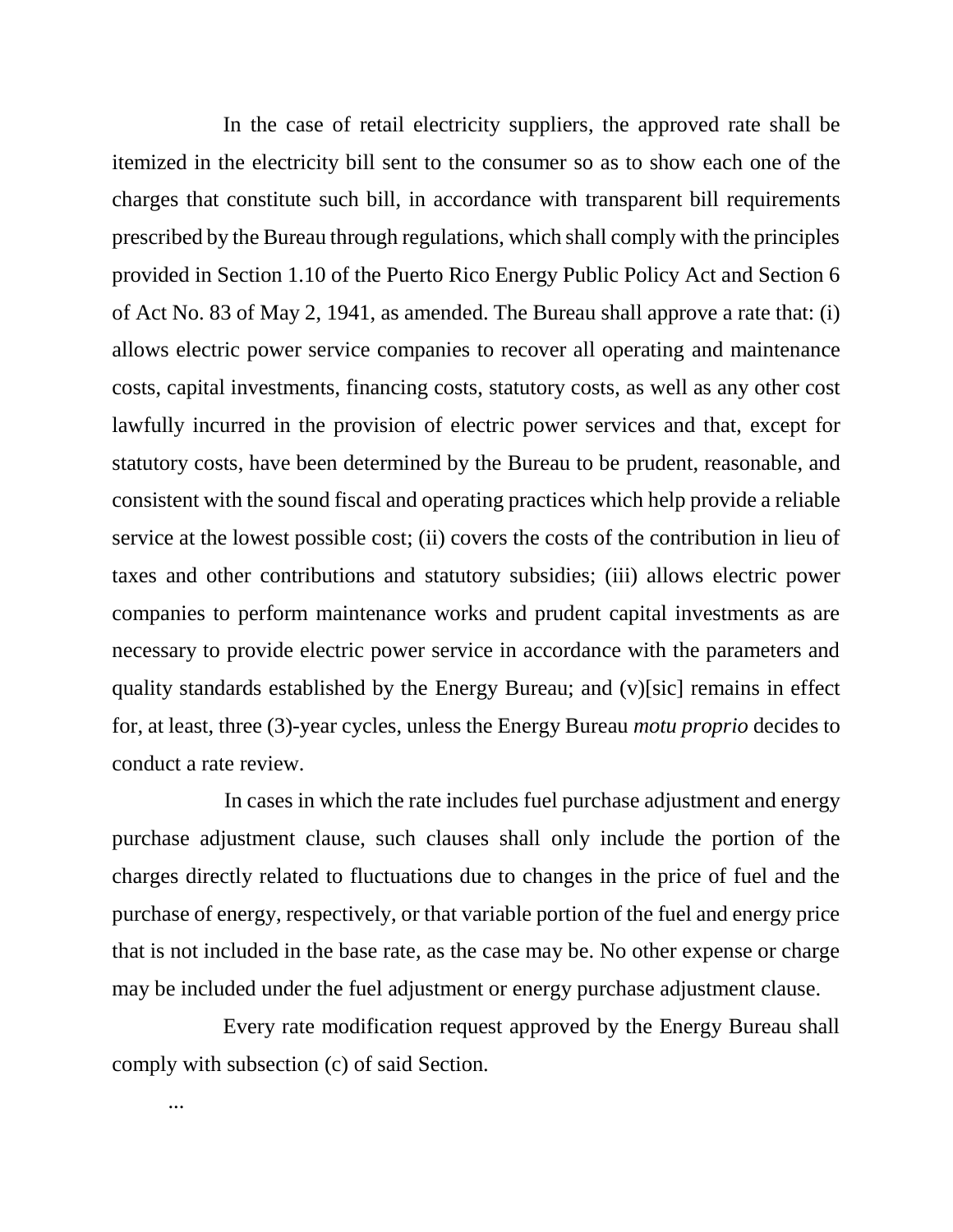(c) Rate Modification.- Every rate modification request previously approved by the Energy Bureau shall be filed with the Energy Bureau. The request shall state the grounds for the modification, the effect of such modification on the revenues and expenditures of the requestor, and any other information requested by the Energy Bureau through regulations or resolution. The Energy Bureau may initiate, *motu proprio*, or at the request of the Independent Consumer Protection Office or any other interested party, the rate review process when it is in the best interest of customers. Any modification to a rate proposed, whether to increase or decrease the same, shall undergo a discovery and a public hearing process to be held by the Energy Bureau to determine whether the proposed change is just and reasonable and consistent with sound fiscal and operational practices that provide for a reliable and adequate service, at the lowest reasonable cost. The Energy Bureau shall provide an opportunity to allow the participation of ICPO, the Energy Public Policy Program, the citizens, and interested parties in the process. The review and the order issuance processes shall not exceed one hundred eighty (180) days from the Energy Bureau's determination by resolution that the rate review request is complete; provided, however, that the Energy Bureau may extend the review process for an additional term that shall not exceed sixty (60) days.

(d) Temporary Rate Adjustment.- At the request of an electric power company, the Bureau may authorize an electric power service rate adjustment due to emergency or temporary events. Such request must be accompanied by all the documentation and information available that, in the judgment of the electric power company requesting it, warrants the temporary rate adjustment. The Bureau's preliminary determination authorizing or rejecting the proposed temporary rate adjustment shall be duly grounded, and issued and published not later than ten (10) days after the adjustment has been requested. If a temporary rate adjustment is approved, the Energy Bureau shall direct the requesting electric power company to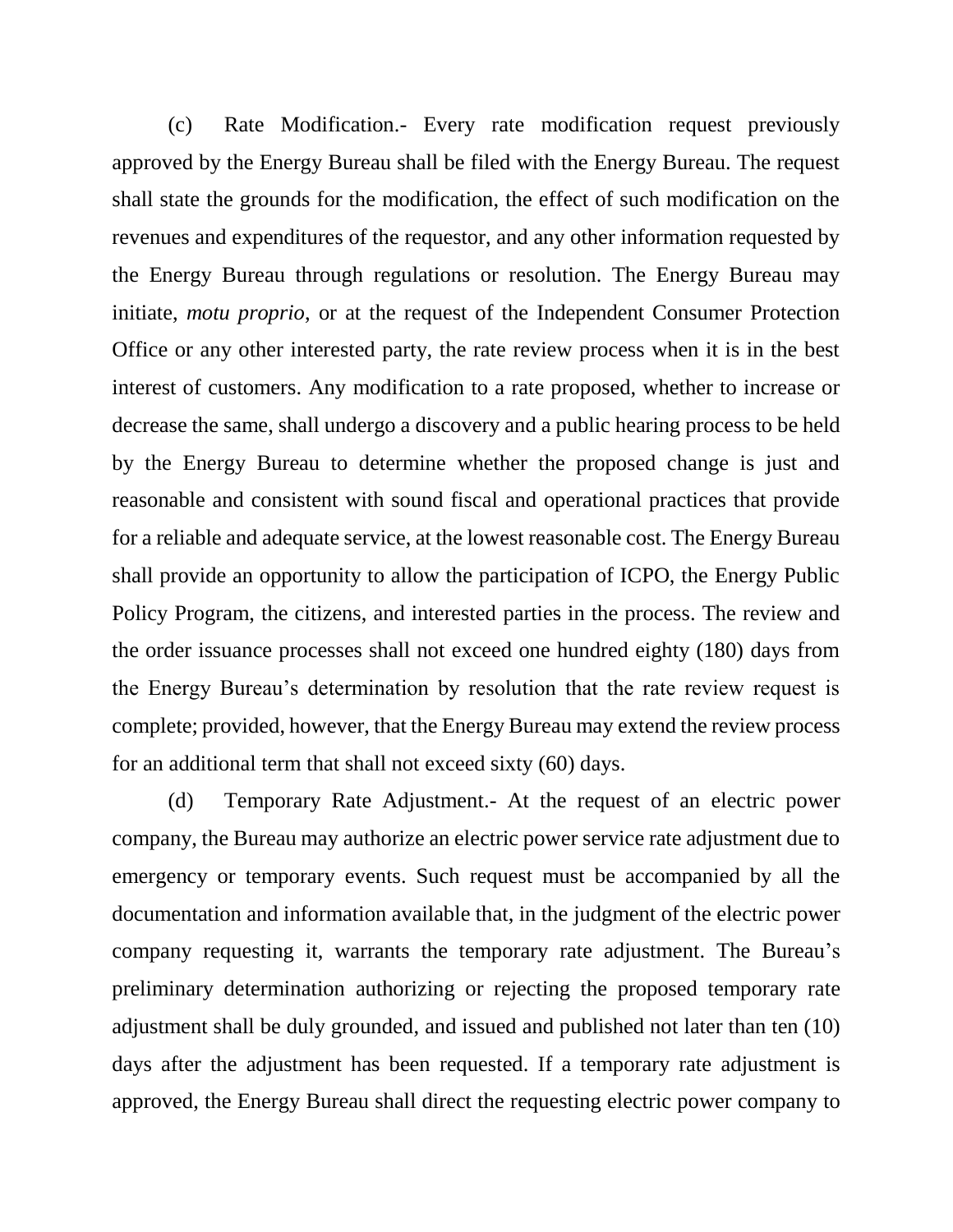issue a public notice informing the change and explaining, in general terms, the reasons that led to such temporary rate adjustment. If it is determined that a temporary rate adjustment is warranted, the Bureau shall hold public hearings within a term that shall not exceed thirty (30) days from the effective date of the temporary rate adjustment, where the requesting company and the general public shall have the opportunity to present evidence or expert testimony and documentary evidence supporting their respective positions. The Bureau shall issue a final determination as to whether a temporary rate adjustment is warranted within a term not to exceed sixty (60) days after the hearing process ends. If it is determined that the temporary rate adjustment is warranted, the Bureau shall fix the duration and amount thereof. If the temporary rate adjustment is rejected, the Bureau shall determine whether the rates shall be adjusted for consumers to offset any difference resulting from the period in which the preliminary temporary rate adjustment was in effect. Failure to hold the public hearings shall render the temporary rate adjustment void. The effective term of temporary rate adjustment shall not exceed one hundred eighty (180) days as of the authorization thereof by the Bureau. The temporary rate adjustment herein established herein shall not be considered as a temporary rate.

(e) Temporary Rate.- Within thirty (30) days after the filing of the rate modification request, the Energy Bureau may make, motu proprio, or at the request of a requesting certified company, a preliminary evaluation to determine whether a temporary rate should be established. The Energy Bureau shall exercise its discretion in establishing the temporary rate, unless the requestor contests the establishment of the temporary rate or the amount thereof, in which case the Energy Bureau shall decide whether it shall revise the amount of the temporary rate or desist from establishing the same. If the Energy Bureau establishes a temporary rate, such rate shall take effect sixty (60) days after the date of approval of the temporary rate, unless the Energy Bureau determines, at the request of the requestor, that the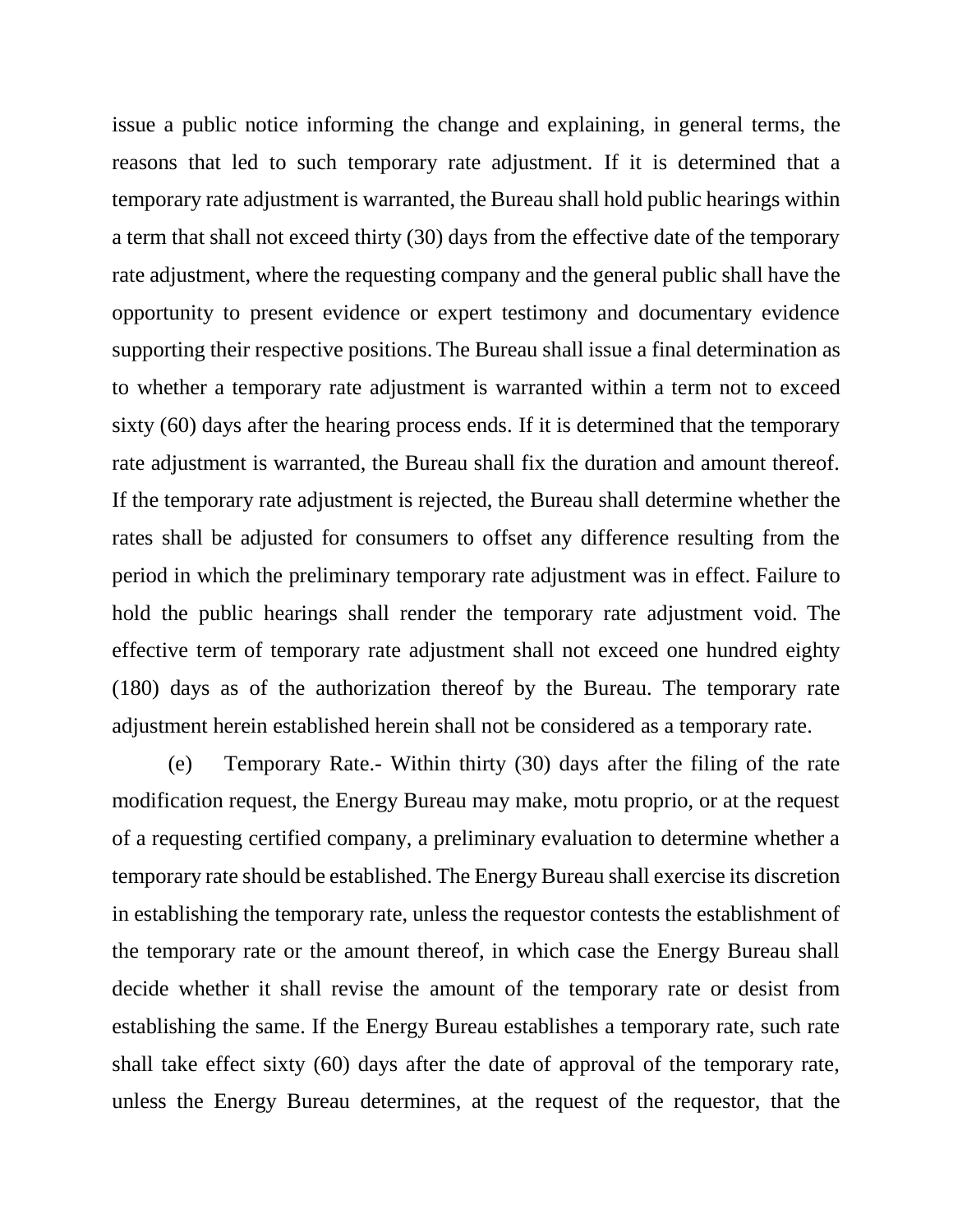temporary rate should take effect earlier, but never within less than thirty (30) days after the approval of the temporary rate. Said temporary rate shall remain in effect during the period of time needed by the Energy Bureau to evaluate the rate modification request proposed by the requestor and up to the date on which the new bill is implemented, which shall not exceed sixty (60) days after the approval thereof.

(f) Final Determination of the Bureau.- Upon concluding the public hearing process, the Energy Bureau shall issue its final determination with regards to the rate review request and establish the electricity rate it deems just and reasonable. Such a determination shall be duly grounded and comply with all the safeguards of the due process of law applicable to the final determinations of administrative agencies. The Bureau shall publish and notify its determination on its webpage, together with the authorized rate duly itemized pursuant to the transparent bill requirements. The newly approved rate shall take effect sixty (60) days after the effective date of the Bureau's order. The Energy Bureau may extend or reduce such term at the request of the rate change requestor, but it shall never be less than thirty (30) days after the effective date of the Bureau's order. Upon issuing a final order after the rate review process, the Energy Bureau shall direct the requesting company to adjust customers' bills so as to credit or charge any discrepancy between the temporary rate established by the Bureau and the permanent rate approved by the Energy Bureau.

(g) Inaction of the Energy Bureau.- If the Energy Bureau fails to act on a rate review request within thirty (30) days after the filing thereof, the modified rate object of the request shall take effect immediately as a temporary rate, unless the requestor requests that a temporary rate should not be established due to the reasons stated in its request. The Energy Bureau shall continue the review process and shall issue the corresponding order within the term specified in this Section. If the Energy Bureau fails to approve or reject within the term of one hundred eighty (180) days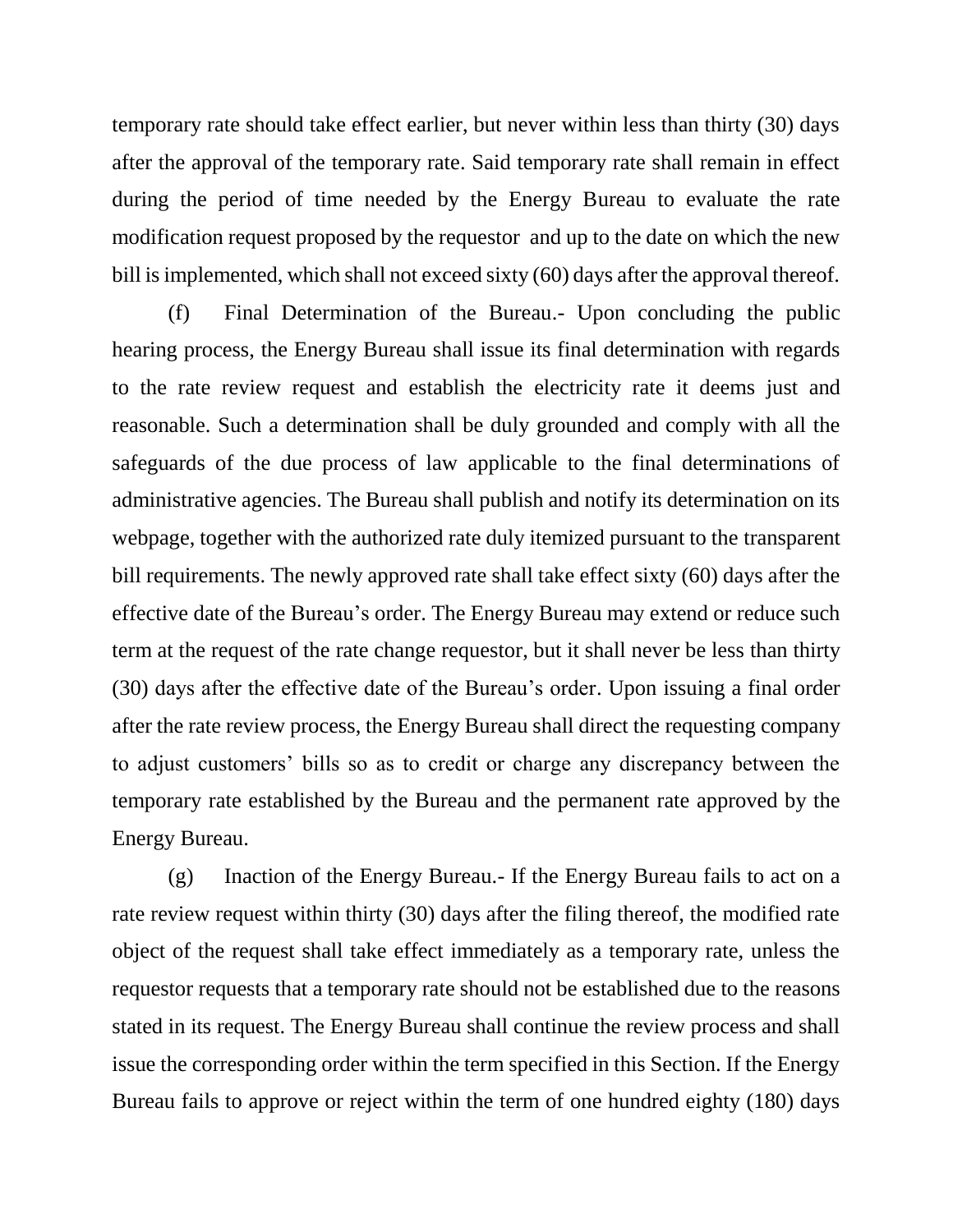after the date on which the Energy Bureau notifies its determination by resolution that the request is complete, the rate proposed shall become final. If the Bureau extends said one hundred eighty (180)-day period, in accordance with the provisions of this Section, and does not approve or denies the proposed rate before the additional term expires, the proposed rate shall become final.

(h) The Energy Bureau shall publish every month on its website an itemization of all rates or changes approved or modified."

Section 5.21.- Section 6.25B is hereby added to Act No. 57-2014, as amended, to read as follows:

"Section 6.25B.- Performance-Based Incentives and Penalty Mechanisms."

It is necessary to encourage energy companies to invest, in a cost effective manner, in infrastructure, technology, the incorporation of distributed generation, renewable energy sources, and services that inure to the benefit of the electrical system and consumers. Thus, the Energy Bureau shall prescribe by regulations, on or before December 31, 2019, such incentive and penalty mechanisms that take into account electric power companies' performance and compliance with the performance metrics set forth in the energy public policy.

In developing such performance-based incentives and penalties, the Energy Bureau shall take into account the following criteria, among others:

(a) the volatility and affordability of the electric power service rates;

(b) the economic incentives and investment payback;

(c) the reliability of the electric power service; customer service and commitment, including options to manage electric power costs available to customers;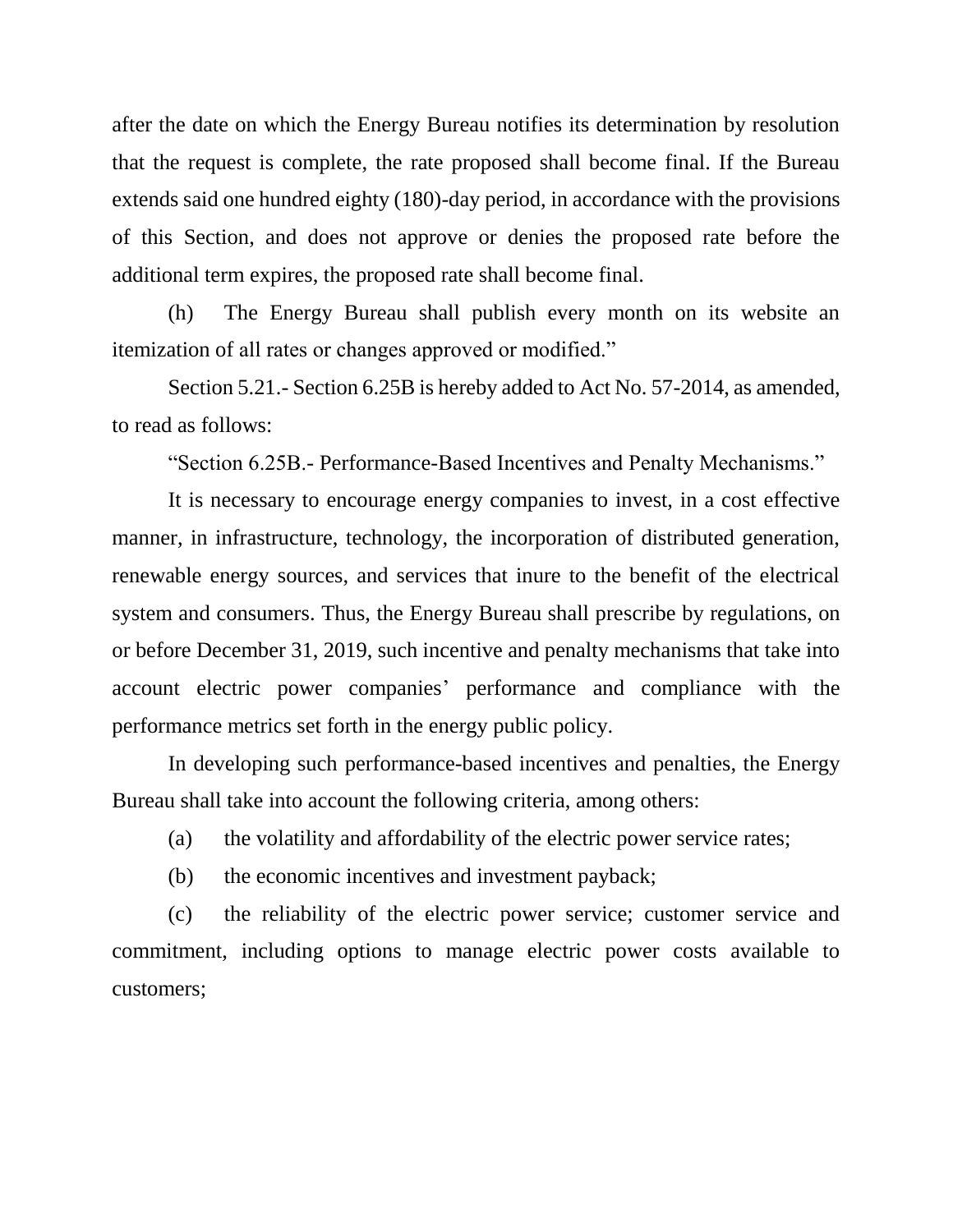(d) customers' access to the electric power companies' information systems including, but not limited to, public access to information about the aggregated customer energy and individual consumers' access to the information about their electric power consumption;

(e) compliance with the Renewable portfolio standard and rapid integration of renewable energy sources, including the quality of the interconnection of resources located in consumers' properties;

(f) compliance with metrics to achieve the energy efficiency standards established in this Act;

(g) infrastructure maintenance.

Among the mechanisms to be used, the Bureau may consider using, but not limited to, the following:

- i. Decoupling mechanisms:
- ii. Performance-Based Regulation or PBR;
- iii. Time of Use Rates;
- iv. Prepaid Rates.
- v. Unbundled Rates;
- vi. Formula Ratemaking and rate review mechanism;
- vii. Reconciliation Mechanisms.

Electric power service companies, as determined by the Bureau through regulations, including those organized as energy cooperatives or those other entities determined by the Bureau shall be exempt from this provision."

Section 5.22.- Section 6.27 of Act No. 57-2014, as amended, is hereby amended to read as follows:

"Section 6.27.- Review of Electricity Bills and Rules for Service Suspension.

(a) Before resorting to the Energy Bureau to request review of an electricity bill, every person shall exhaust, before the certified electric power service company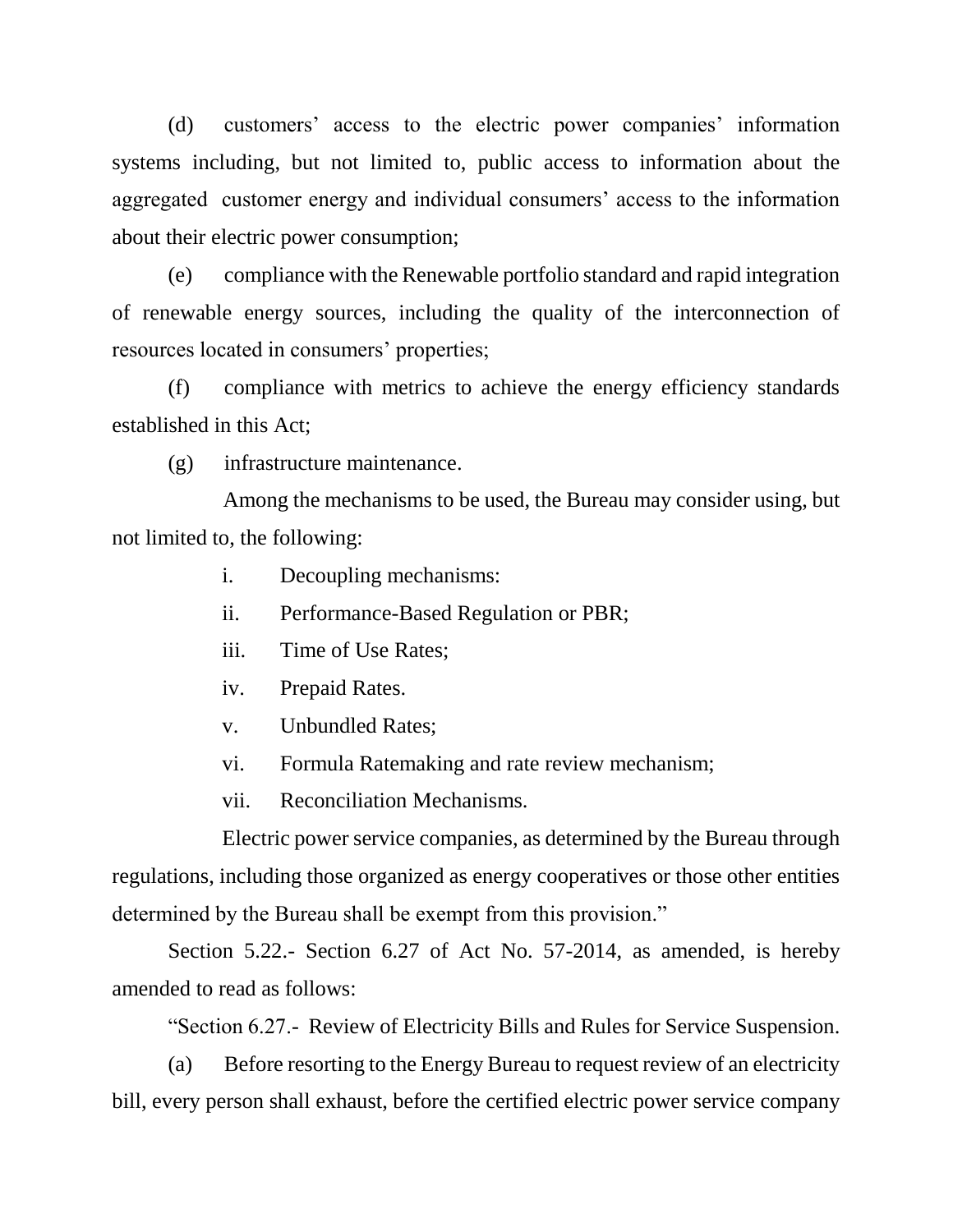issuing the same, the informal administrative procedure established in this Section and the regulations adopted by the Energy Bureau. The provisions of Chapter III of Act No. 38-2017, as amended, known as the 'Government of Puerto Rico Uniform Administrative Procedure Act,' shall not apply to this informal administrative procedure.

- $(1)$  ...  $(5)$  ...
- (b) ...
- $(g)$  …"

Section 5.23.- Section 6.29 of Act No. 57-2014, as amended, is hereby amended to read as follows:

"Section 6.29.- Efficiency in Electric Power Generation.

(a) Highly Efficient Fossil Generation.- Within a term that shall not exceed five (5) years, from the date of enactment of the 'Puerto Rico Energy Public Policy Act,' the Energy Bureau shall ensure that at least sixty percent (60%) of the electric power generated in Puerto Rico based on fossil fuels (gas, oil byproducts, oil, and others) is high efficiency, as such term is defined by the Energy Bureau. The term 'high efficiency' shall include as essential factors the electric power plant or the facility's thermal efficiency by the type of fuel used, the cost of fuel, technology, the capacity to reduce the costs of producing one (1) kilowatt-hour (kWh) of the proposed technology, and/or any other industry parameter that guarantees efficiency in energy generation, and in accordance with the Integrated Resource Plan. The percentage required under this Section includes energy generated from fossil fuels sold to the Authority, its successor, or the transmission and distribution network Contractor under power purchase agreements entered into as of the effective date of this Act. Contractors who acquire or operate PREPA generation assets shall modernize the plants or substitute such plants for highly efficient plans, as this term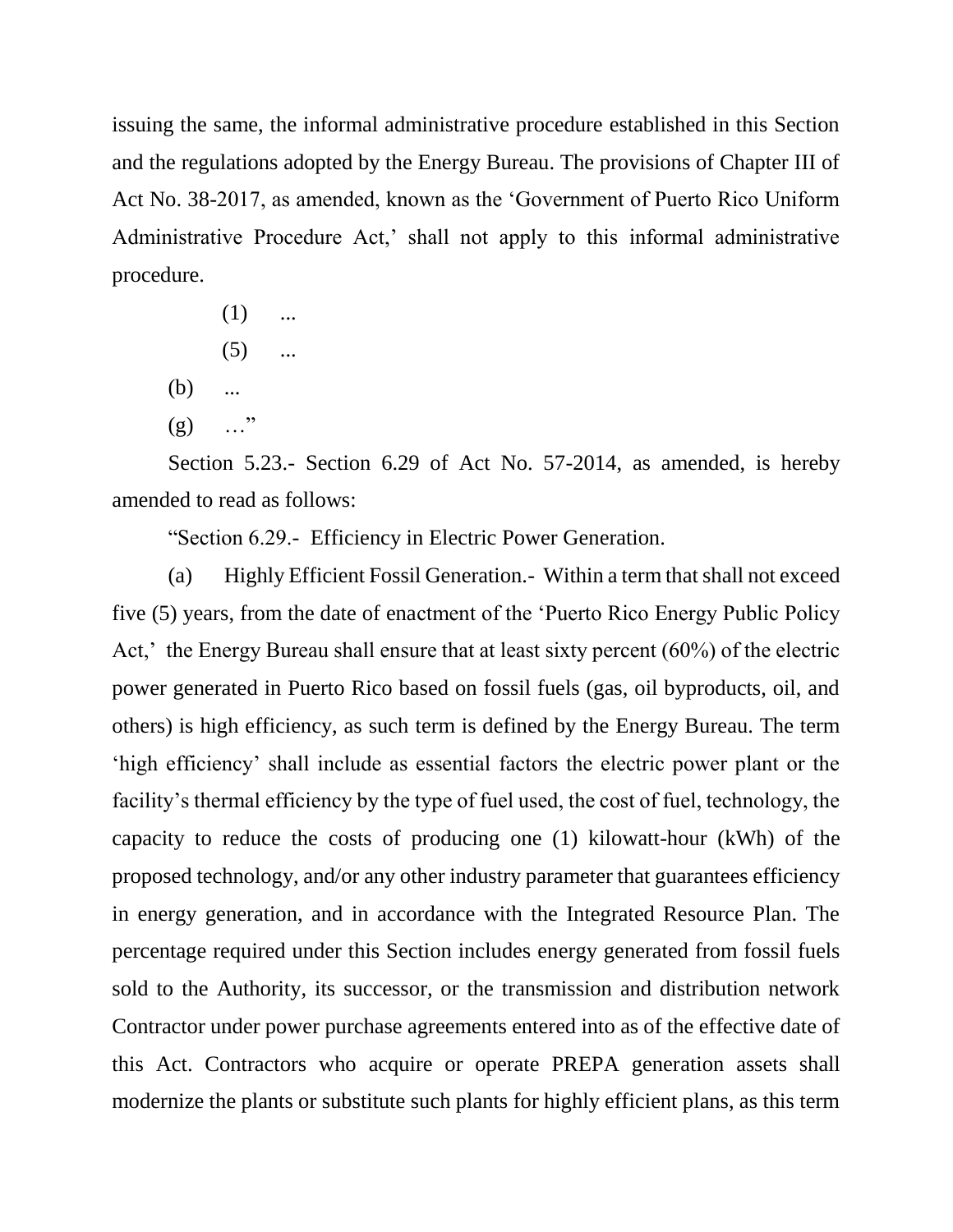is defined by the Bureau, within a period not to exceed five (5) years after the execution of the Partnership or Sales Contract. After this initial period, Contractors who chose to modernize the plants shall substitute them for highly efficient plants within a period not to exceed five (5) years after the initial period ends. Every newlybuilt or existing generation plant, other than a plant operating exclusively with renewable energy sources shall have capacity to operate with two (2) or more fuels, one of which shall be natural gas, taking into account that as of the approval of the Puerto Rico Energy Public Policy Act, the award of new contracts and/or the granting of new permits and the extension of existing contracts and/or permits to establish or to continue generating carbon-based energy in Puerto Rico shall be prohibited.

(b) Every electric power generation facility of a certified electric power company in Puerto Rico must meet the efficiency standards established by the Energy Bureau and/or any other standard of the industry that guarantees efficiency in the generation of electric power.

 $(c)$  ...

- $(1)$  ...
- $(5)$  ...

(d) The Energy Bureau shall review periodically and, if necessary, modify the established efficiency standards and publish them on its website together with the technical analysis that justifies them;

(e) The Energy Bureau shall approve the strategic plans developed by certified electric power companies to meet these standards, oversee and adopt by regulations the necessary measures to comply therewith."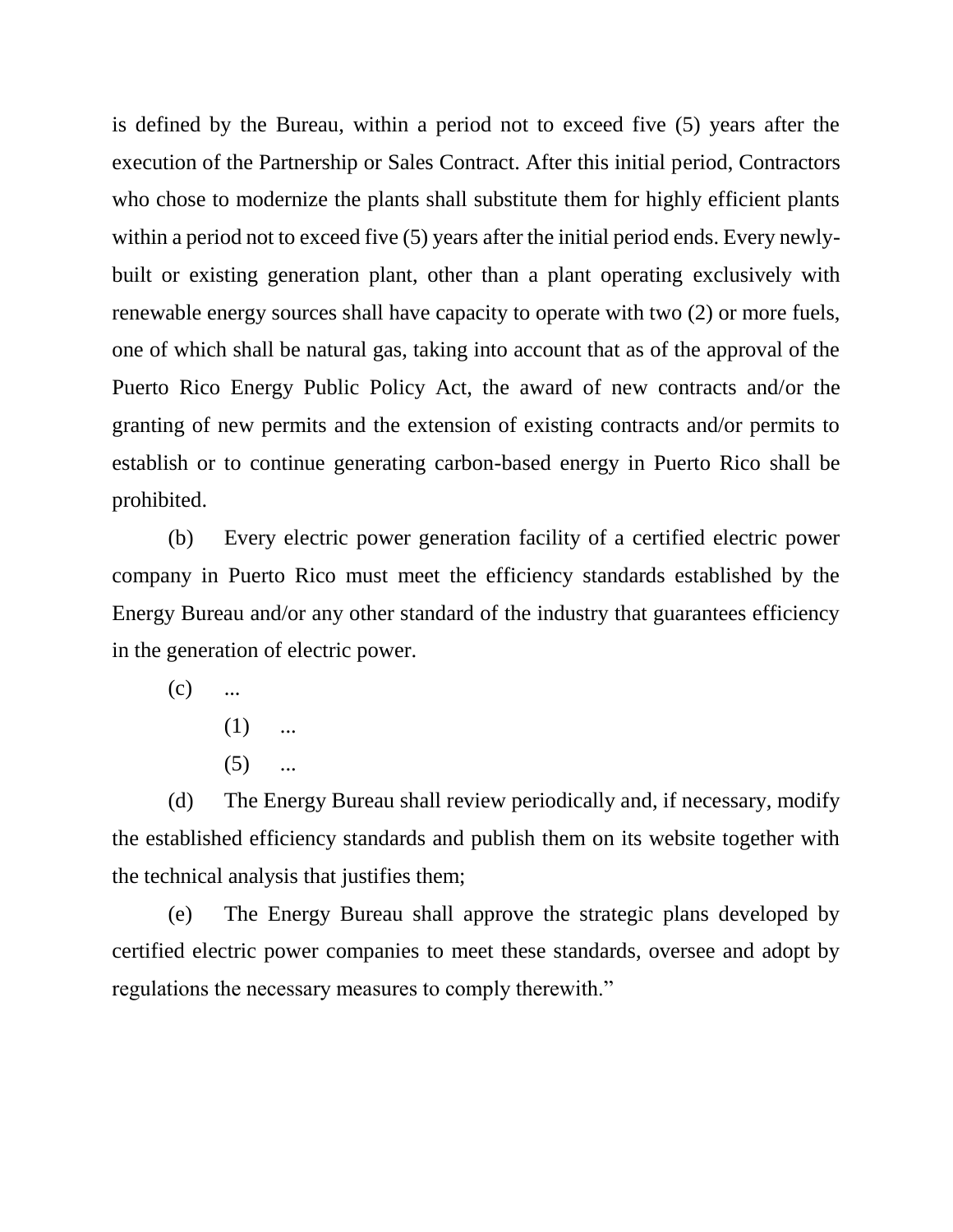Section 5.24.- Section 6.29A is hereby added to Act No. 57-2014, as amended, to read as follows:

"Section 6.29A.- Demand Response

(a) Demand Response – Within one hundred and eighty (180) days, the Energy Bureau shall develop guidelines for electric power service companies to develop Demand Response or Demand-Side Management Programs. Once PREB establishes the guidelines, electric power service companies shall submit to the Energy Bureau within six (6) months, a proposal for the plan on demand response in accordance with the established guidelines. These shall include a defined schedule and incentives to make short-, medium-, and long-term programs feasible, focusing on the benefits that residential and commercial customers may receive from the reduction of energy consumption during peak hours."

Section 5.25.- Section 6.29B is hereby added to Act No. 57-2014, as amended, to read as follows:

"Section 6.29B. Energy Efficiency.

a. Energy Efficiency.- The Energy Bureau shall ensure that Puerto Rico achieves the thirty percent (30%) energy efficiency goals by 2040. To achieve this, within one hundred and eighty (180) days, the Energy Bureau shall adopt regulations to establish the energy efficiency mechanisms to be used including, but not limited to, replacing one hundred percent (100%) of public lighting with light emitting diode (LED) lighting or renewable energy; and to establish the annual compliance goals per-sector that are necessary to attain the goal set in this Act. The Energy Bureau may establish energy efficiency programs aimed at achieving the goal set in this Section. To such ends, the Energy Bureau may use the services of a third party to manage energy efficiency programs and assist the Bureau in overseeing compliance with the annual goals established through regulations."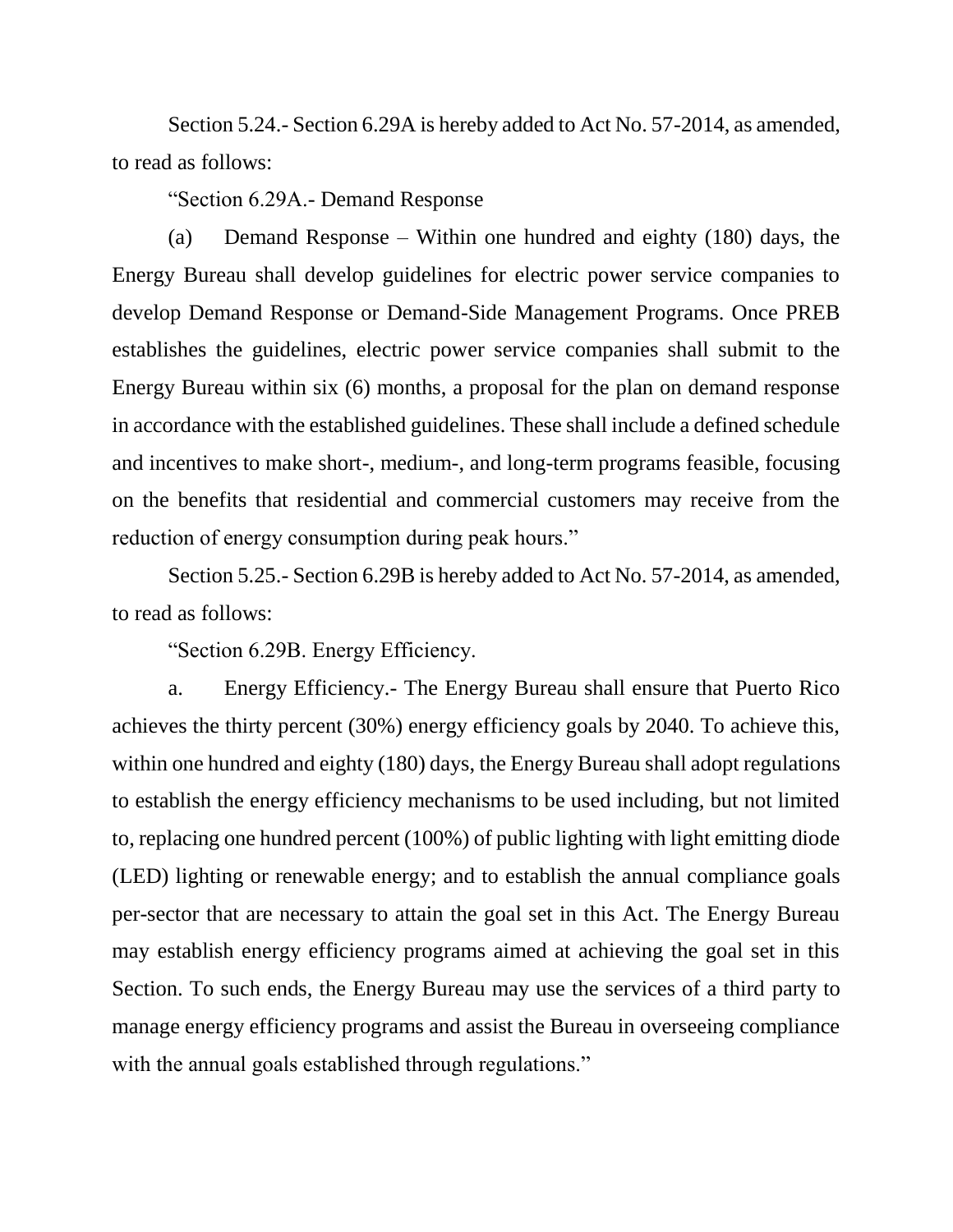Section 5.26.- Section 6.30 of Act No. 57-2014, as amended, is hereby amended to read as follows:

"Section 6.30.- Wheeling.

PREB shall regulate the wheeling mechanism in Puerto Rico at both the transmission and the distribution levels. In doing so, PREB shall establish the rules and conditions to ensure that wheeling does not affect in any way whatsoever (including technical problems and rate increases) nonsubscribers of wheeling services. PREB shall establish the necessary rules for the implementation of a system that allows exempt businesses described in Section  $2(d)(1)(H)$  of Article 1 of Act No. 73-2008, as amended, known as the 'Economic Incentives Act for the Development of Puerto Rico,' or similar provisions in other incentive laws, as well as electric power service companies, migrogrids, energy cooperatives, municipal ventures, and community solar, to purchase electric power from other entities through wheeling services. Likewise, PREB shall consider, among others, the following factors when regulating the wheeling service:

- $(a)$  ...
- $(e)$  ..."

Section 5.27.- Section 6.31 of Act No. 57-2014, as amended, is hereby amended to read as follows:

"Section 6.31.- Extension.

In exercising its regulatory duties and technical knowledge in the energy field, the Energy Bureau may extend the period to modernize the plants or to substitute them for highly efficient plants, established in Section 6.29 of this Act, for an additional term not to exceed one (1) year so that at least sixty percent (60%) of the electric power generated in Puerto Rico from fossil fuels (natural gas, oil, or oil byproducts, and others) is high efficiency; provided, that the Bureau determines it is necessary to fully implement high efficiency generation based on different fuels."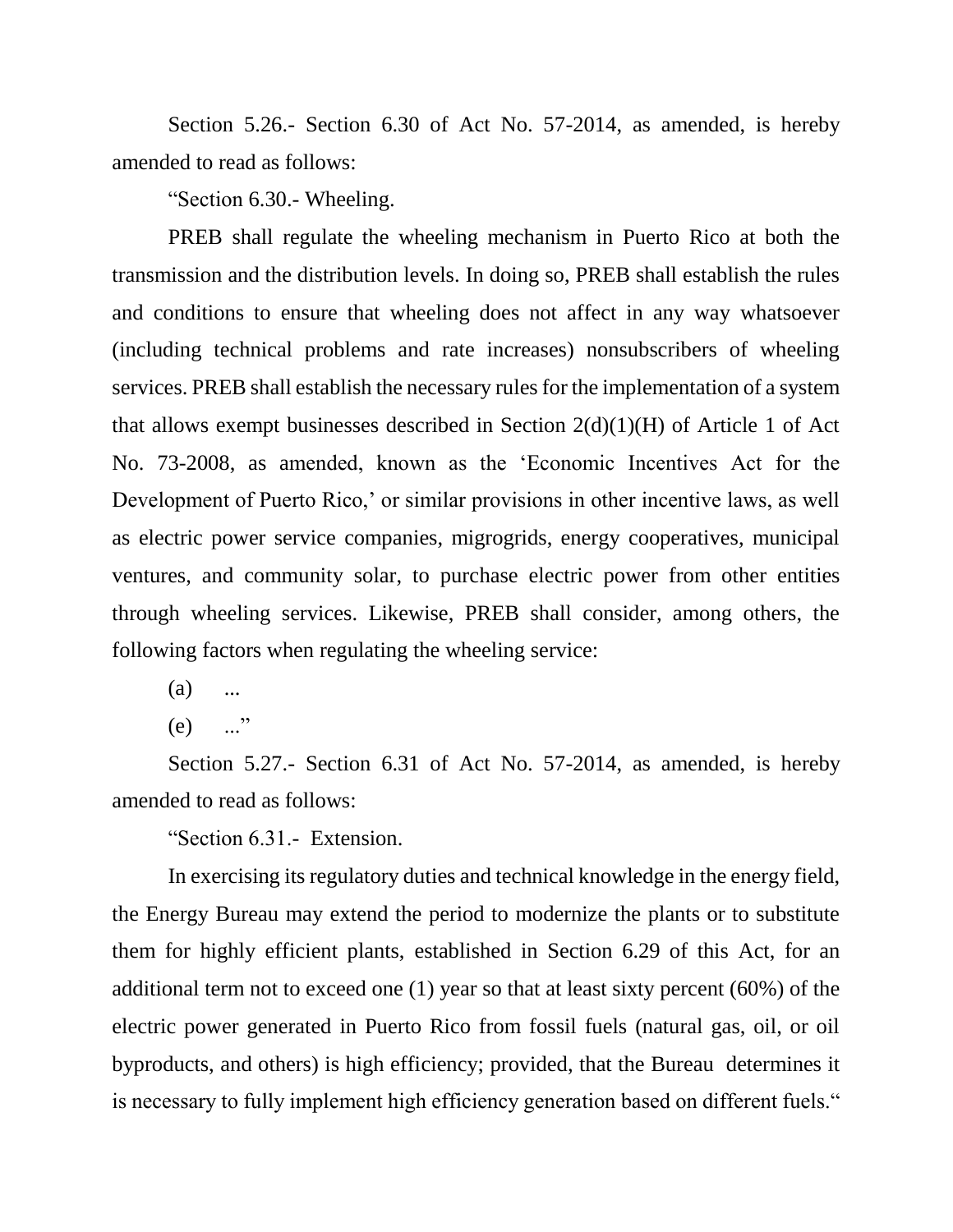Section 5.28.- Section 6.32 of Act No. 57-2014, as amended, is hereby amended to read as follows:

"Section 6.32.- Agreements Between Electric Power Service Companies.

(a) The Energy Bureau shall evaluate and approve all agreements between electric power service companies, including independent power producers, prior to the execution thereof. This includes, but shall not be limited to, the evaluation and approval of power purchase agreements whereby an independent power producer shall provide energy to the electric power service company responsible for operating the Electrical System. However, when a power purchase agreement is part of a PREPA Transaction, the Energy Compliance Certificate shall suffice in accordance with the provisions of Act No. 120-2018, as amended.

(b) The provisions of this Section shall not apply to power purchase agreements that have been entered into by the Authority prior to the approval of this Act. However, any extension of or amendment to a power purchase agreement executed prior to the approval of Act No. 57-2014 shall comply with the Puerto Rico Energy Public Policy Act and shall be subject to the approval of the Energy Bureau.

(c) The Energy Bureau shall adopt and promulgate regulations that establish the guidelines and standards to which the agreements of the electric power service companies, including the agreements between the Authority, its successor, or the transmission and distribution network Contractor and any electric power service company or independent power producer shall adhere; and the terms and conditions that shall be included in every power purchase and interconnection agreement, including a reasonable cost per kilowatt-hour (kWh) according to the type of generation technology. During the process of analyzing and drafting these regulations, the Energy Bureau shall request and consider the comments and feedback of the electric power companies, the Energy Public Policy Program, electric power companies, independent power producers, and the public in general.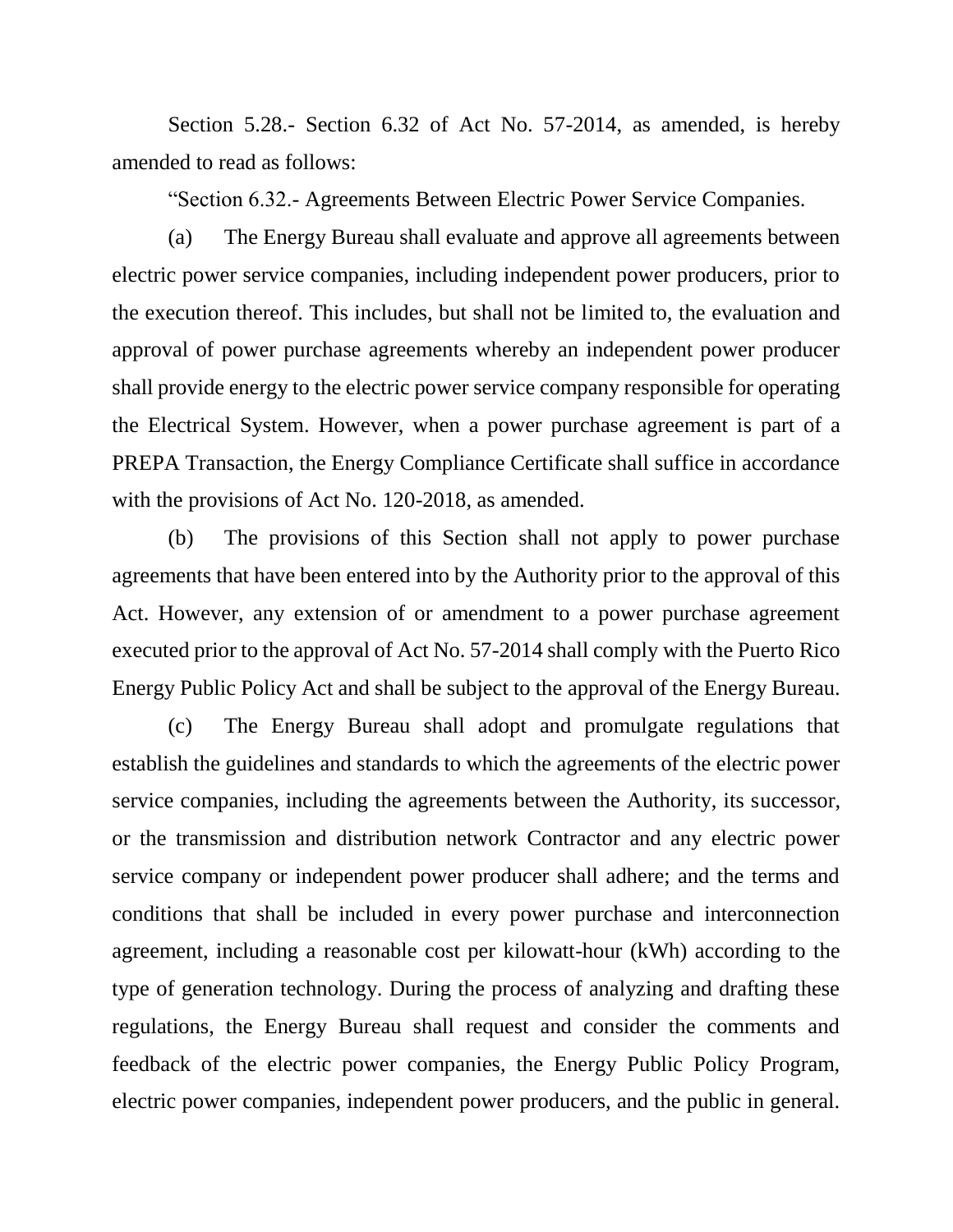The guidelines and standards established by the Energy Bureau through regulations shall have the purpose of ensuring compliance with the principles of this Act; the Puerto Rico Energy Public Policy Act; Act No. 83 of May 2, 1941, as amended, known as the 'Puerto Rico Electric Power Authority Act,' and the public policy of the Government of Puerto Rico.

(d) In evaluating every proposal for an agreement between electric power service companies, the Energy Bureau shall take into account the provisions of the integrated resource plan. The Energy Bureau shall not approve an agreement that is inconsistent with the Integrated Resource Plan, particularly in all that pertains to renewable energy, distributed generation, conservation and efficiency goals established in the integrated resource plan as well as in the Energy Public Policy.

(e) ...

(f) In evaluating every proposal for an agreement between electric power service companies, the Energy Bureau shall verify whether or not the interconnection jeopardizes the reliability and safety of the electric power grid and require the elimination of any term or condition under the agreement's proposal that is contrary to or jeopardizes the safe and reliable operations of the electric power grid. The Energy Bureau shall not approve any agreement when technical evidence shows that the project in question or the contractual conditions thereof would jeopardize the reliability and safety of the electric power grid of Puerto Rico.

(g) The Energy Bureau shall ensure that the rates, fees, rents, or charges paid to independent power producers are just and reasonable, and protect the public interest and the treasury. The Energy Bureau shall also oversee that the charge to be paid for interconnecting to the transmission and distribution network, including construction fees and wheeling rates, as well as any other requirement applicable to independent power producers or other electric power service companies that wish to interconnect to the transmission and distribution system is just and reasonable.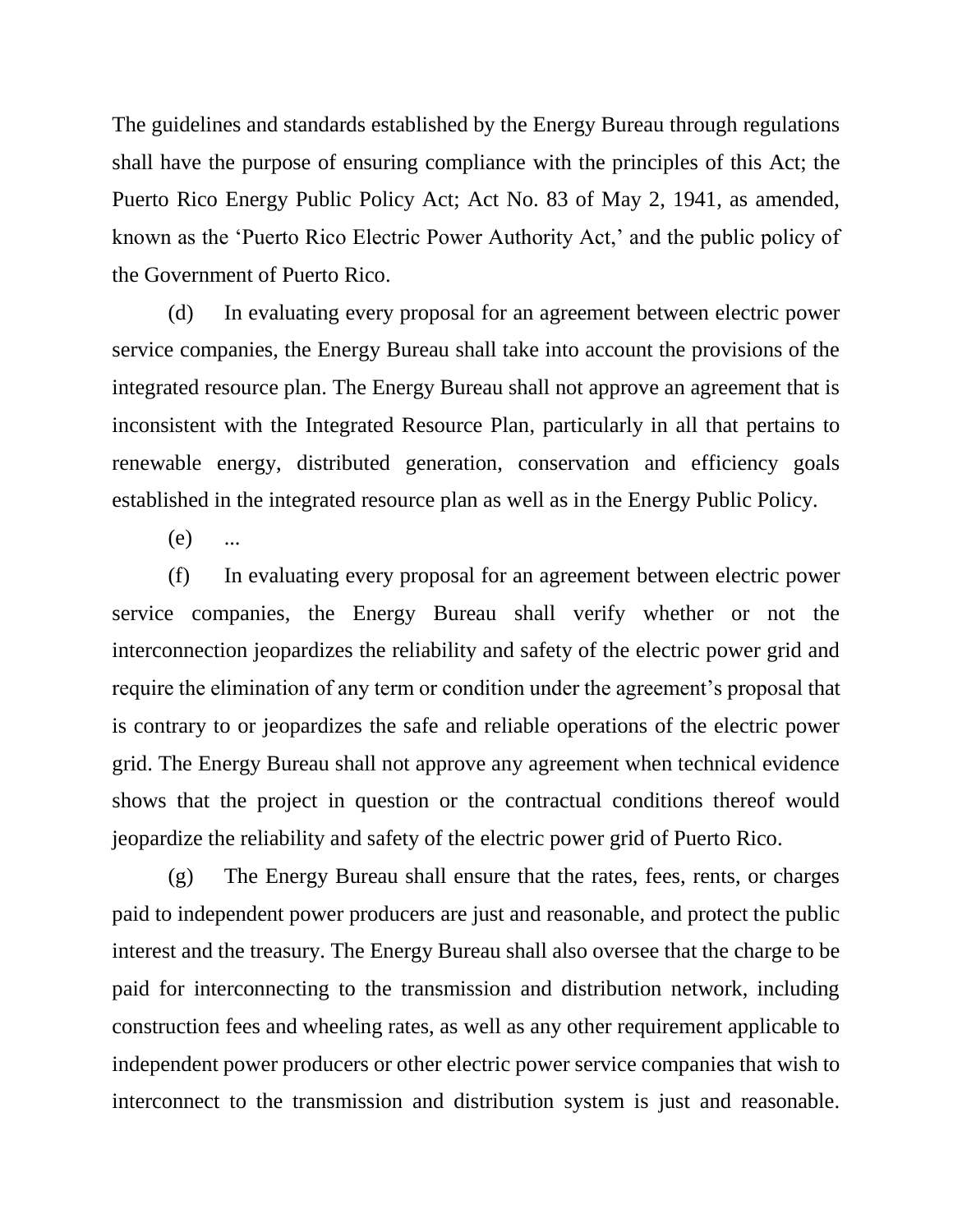During this process, the Energy Bureau shall ensure that the charges allow for an interconnection that does not affect the reliability of the electric power service and that promotes the protection of the environment, compliance with the mandates of the Act, and does not adversely affect customers.

(h) In evaluating power purchase agreement proposals, the Bureau shall require the electric power service company responsible for operating the Electrical System to submit the 'Supplementary Study' for the project subject of the proposed agreement or the pertinent technical analysis supporting the agreement. If a project does not require a 'Supplementary Study,' the electric power service company responsible for operating the Electrical System shall issue a certification to the Energy Bureau stating the reasons for which the circumstances and characteristics of the project do not warrant a 'Supplementary Study' or technical evaluation.

(i) The electric power service company responsible for operating the Electrical System shall issue any 'Supplementary Study' within ninety (90) days after the date on which the electric power service company or independent power producer filed a request for an interconnection evaluation. If the electric power service company responsible for operating the Electrical System believes that a 'Supplementary Study' or any other technical analysis is unnecessary, it shall issue a certification stating the reasons for which the circumstances and characteristics of the project do not warrant a 'Supplementary Study' or other technical evaluation, within forty-five (45) days as of the date on which the electric power service company or independent power producer filed the request for an interconnection evaluation with the electric power service company responsible for operating the Electrical System. If the electric power service company responsible for operating the Electrical System fails to submit to the Energy Bureau the 'Supplementary Study' or certification, as the case may be, for the project along with the agreement's proposal, the Energy Bureau shall impose the sanctions and remedies it deems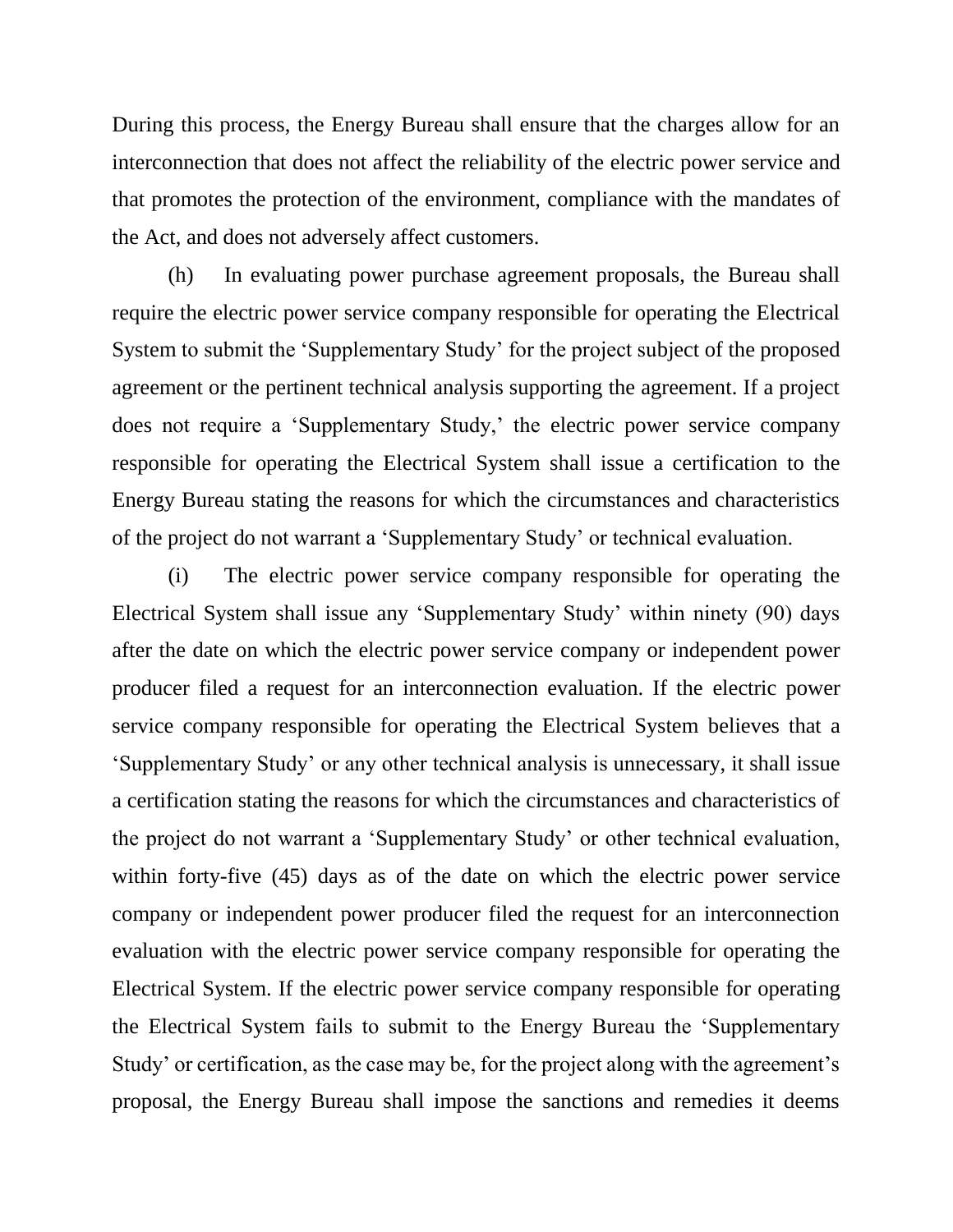pertinent on the electric power service company responsible for operating the Electrical System and request the Energy Public Policy Program to submit to the Energy Bureau a memorandum evaluating the project and the proposed agreement and to issue a duly substantiated recommendation.

(j) All power purchase agreements approved by or under which the Energy Bureau issues an Energy Compliance Certificate pursuant to Act No. 120-2018 shall be published on the Energy Bureau's website."

Section 5.29.- Section 6.33 of Act No. 57-2014, as amended, is hereby amended to read as follows:

"Section 6.33.- Mediation and Arbitration of Energy Issues.

(a) Mediation - Any person negotiating an agreement with the electric power service company responsible for operating the Electrical System, or an independent power producer regarding wheeling, capacity rates, interconnection, power purchase, or any other matter established by the Energy Bureau through regulations may, at any point during the negotiation, request the Energy Bureau to intervene as a mediator and assist in the resolution of any differences arising in the course of the negotiation. This Section shall not apply to the negotiation processes for PREPA Transactions authorized under Act No. 120-2018.

 $(b)$  ...

- $(1)$  ...
- $(2)$  ...
- $(d)$  ..."

Section 5.30.- Section 6.34 of Act No. 57-2014, as amended, is hereby amended to read as follows:

"Section 6.34.- Construction and Expansion of Electric Power Facilities.

(a) In General.- Any certified electric power company that wishes to build or expand its facilities shall comply with the Energy Public Policy Act and file with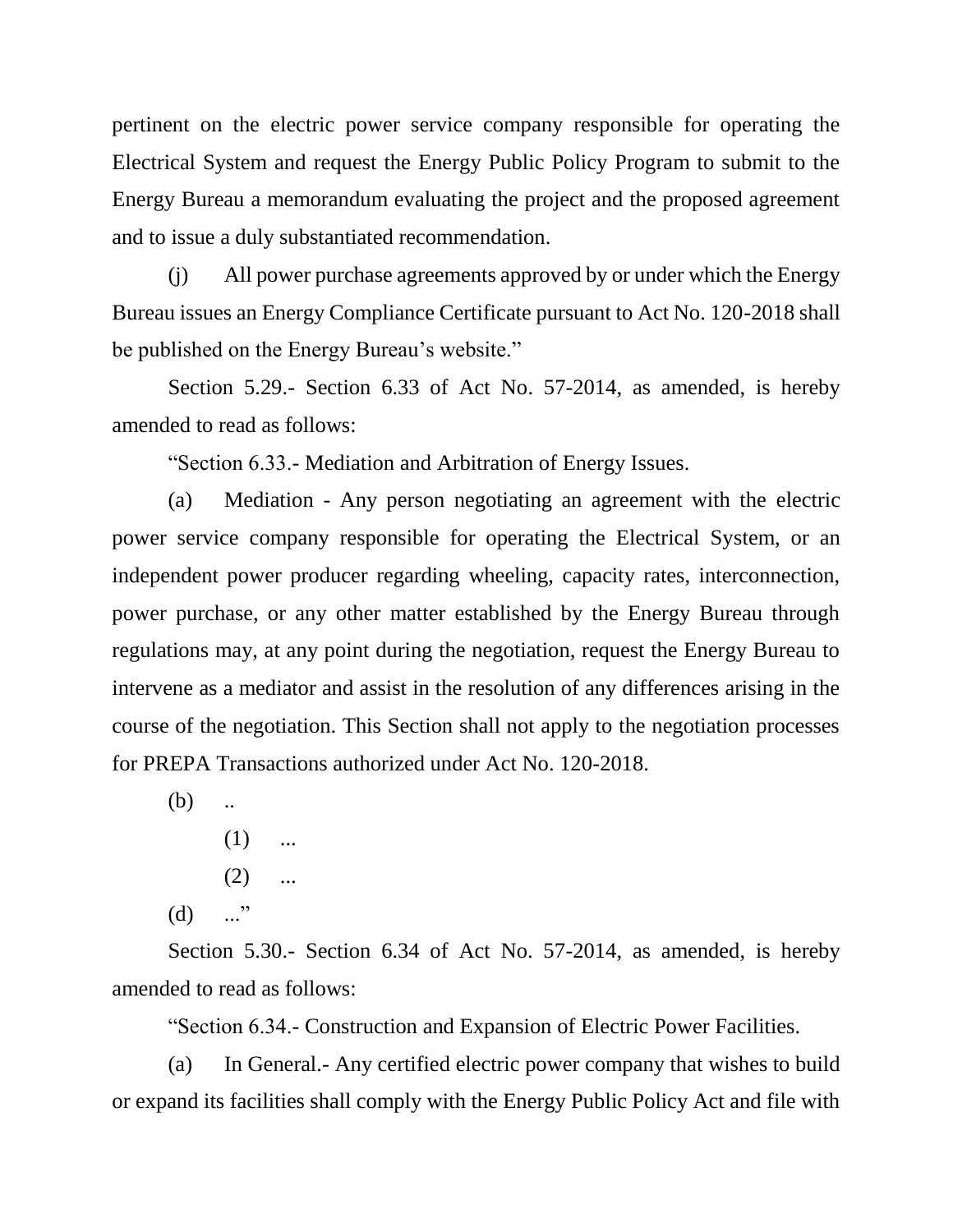the Bureau a notice of intent to carry out such project in accordance with the Bureau's rules and regulations. The Bureau shall reply to a notice of intent within one hundred eighty (180) days after the filing thereof.

(b) Evaluation Criteria.- The Bureau shall evaluate the notices of intent to build an electric power generation facility in accordance with the regulations to be established and promulgated by the Bureau for such purposes. In evaluating the notices of intent, the Bureau shall evaluate whether such construction work meets any of the objectives previously established in the integrated resource plan or if it satisfies any actual urgent need for electricity infrastructure in Puerto Rico, in which case the procedure established to amend the Integrated Resource Plan shall be followed. The Bureau shall issue a resolution stating whether such construction work is necessary, adequate, and consistent with the public interest and the energy public policy. The Bureau may not deny a notice of intent based on arbitrary or discriminatory reasons.

 $(c)$  ..."

Section 5.31.- Section 6.35 of Act No. 57-2014, as amended, is hereby amended to read as follows:

"Section 6.35.- Transfer, Acquisition, Merger, and Consolidation of Certified Electric Power Companies.

(a) In General.- No sale, acquisition, merger, or consolidation of electric power companies or the facilities thereof shall be completed if the Energy Bureau does not issue a certification stating that such transaction is consistent with the integrated resource plan, and the best interests of Puerto Rico, and does not involve the capture or control of electric power services by an electric power service company or the creation of a monopoly over electric power services by a private electric power service company. No electric power service company or the subsidiary or affiliate thereof may control fifty percent (50%) or more of the power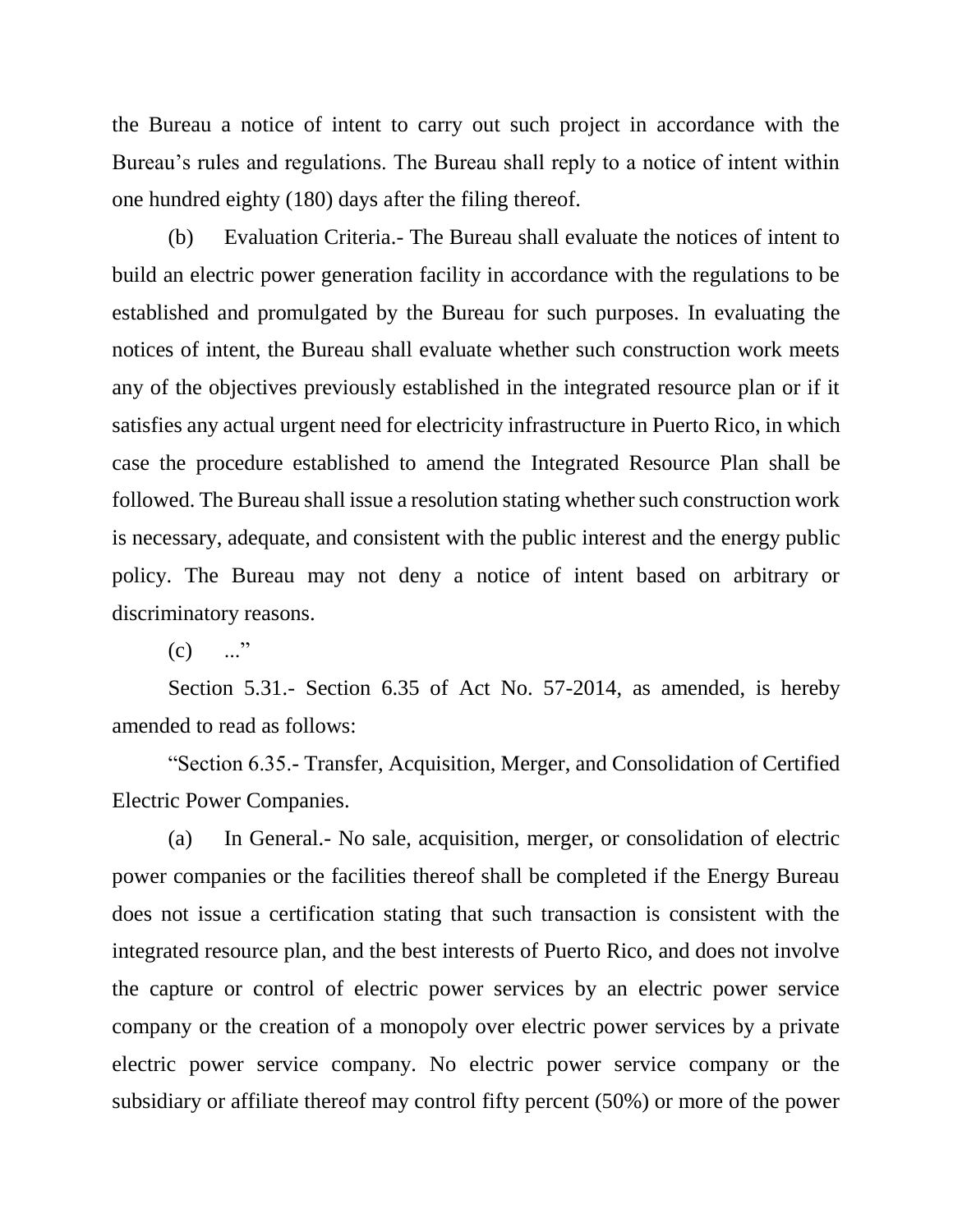generation assets' capacity, except for the Electric Power Authority in the case of legacy power generation assets. The maximum percentage of the power generation assets' capacity that an electric power Service Company, or the subsidiary or affiliate thereof may control may be revised by the Bureau to prevent the establishment of a monopoly in generation, but in no event it may reach (50%) or more of the power generation assets' capacity.

...

 $(d)$  ..."

Section 5.32.- Section 6.36 of Act No. 57-2014, as amended, is hereby amended to read as follows:

"Section 6.36.- Penalties for Noncompliance.

(a) The Energy Bureau shall impose administrative fines for violations of this Act, or the regulations and orders issued thereunder, committed by any person or electric power company subject to its jurisdiction, of up to a maximum of twentyfive thousand dollars (\$25,000) per day. Said fines shall never exceed five percent (5%) of the gross sales, fifteen percent (15%) of the net income, or ten percent (10%) of the net worth of the sanctioned person or the electric power company. The greater of the aforementioned amounts corresponding to the most recent taxable year shall be the amount of the fine.

(b) ...

 $(c)$  ...

(d) Any person who intentionally violates any provision of this Act, omits, disregards, or refuses to obey, observe, and comply with any rule or decision of the Energy Bureau shall commit a misdemeanor and upon conviction shall be punished by imprisonment for a term not to exceed six (6) months, or by a fine of not less than five hundred dollars (\$500) nor more than five thousand dollars (\$5,000), at the discretion of the Energy Bureau. In the event of recurrence, the established penalty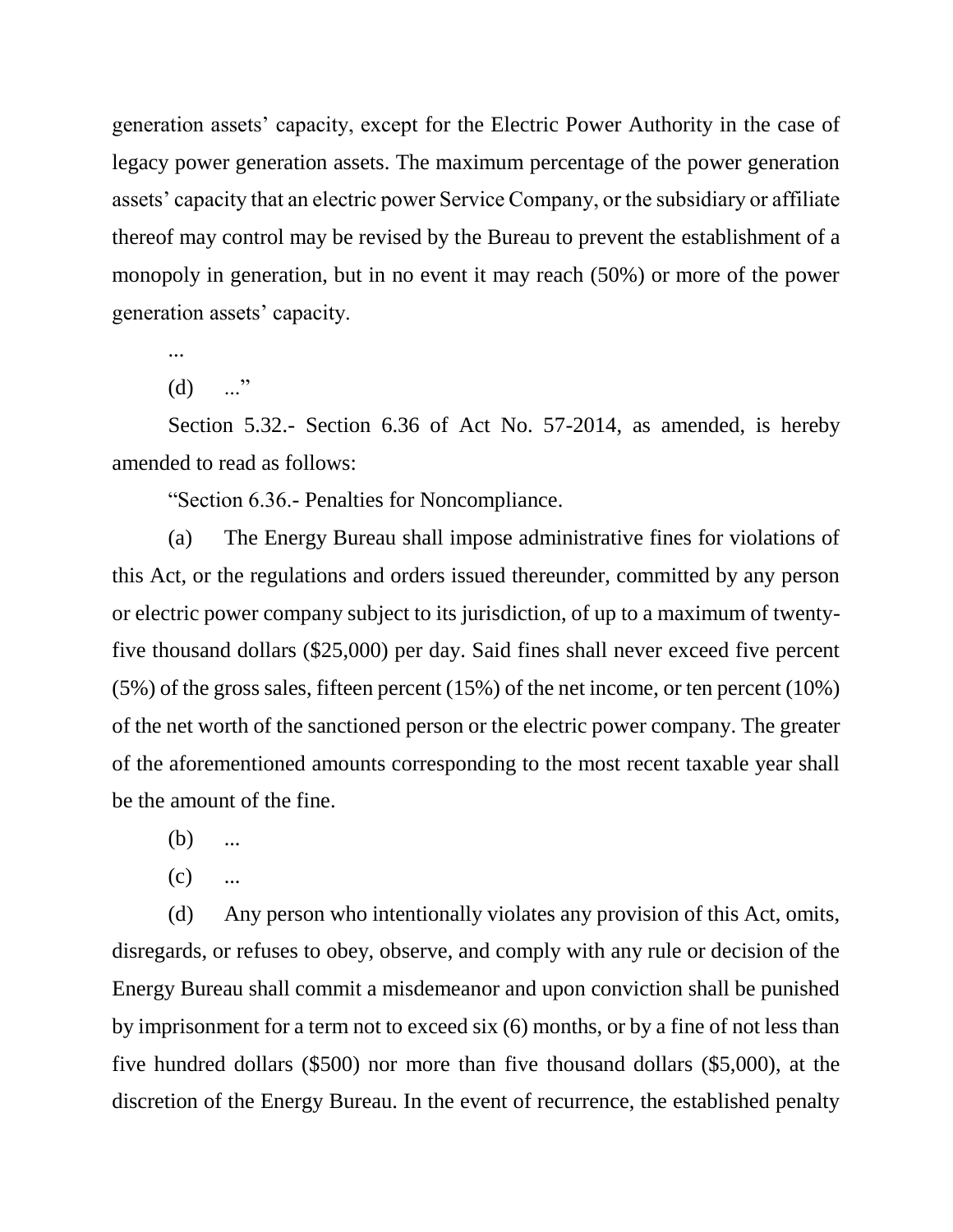shall increase to a fine of not less than ten thousand dollars (\$10,000) nor more than twenty thousand dollars (\$20,000), at the discretion of the Energy Bureau.

(e) The Energy Bureau may resort to the pertinent forums to seek any remedy, including account garnishment, to ensure compliance with the penalties imposed."

Section 5.33.- Section 6.37 of Act No. 57-2014, as amended, is hereby amended to read as follows:

"Section 6.37.- Annual Reports.

Before March 1 of each year, PREB shall publish and submit to the Governor and the Legislative Assembly of the Government of Puerto Rico the annual report required under Section 6.3 of this Act. Such report shall contain the following information:

 $(a)$  …

(b) …

(c) the percentage of distributed generation, Renewable Portfolio Standard, and energy efficiency metrics achieved, among others, and the recommendations to achieve the metrics set forth in the Act;

 $(d)$  ...

(e) ...

 $(f)$  ...

 $(g)$  ..."

Section 5.34.- The content of Section 6.39 of Act No. 57-2014, as amended, is hereby eliminated and reserved.

"Section 6.39.- Reserved."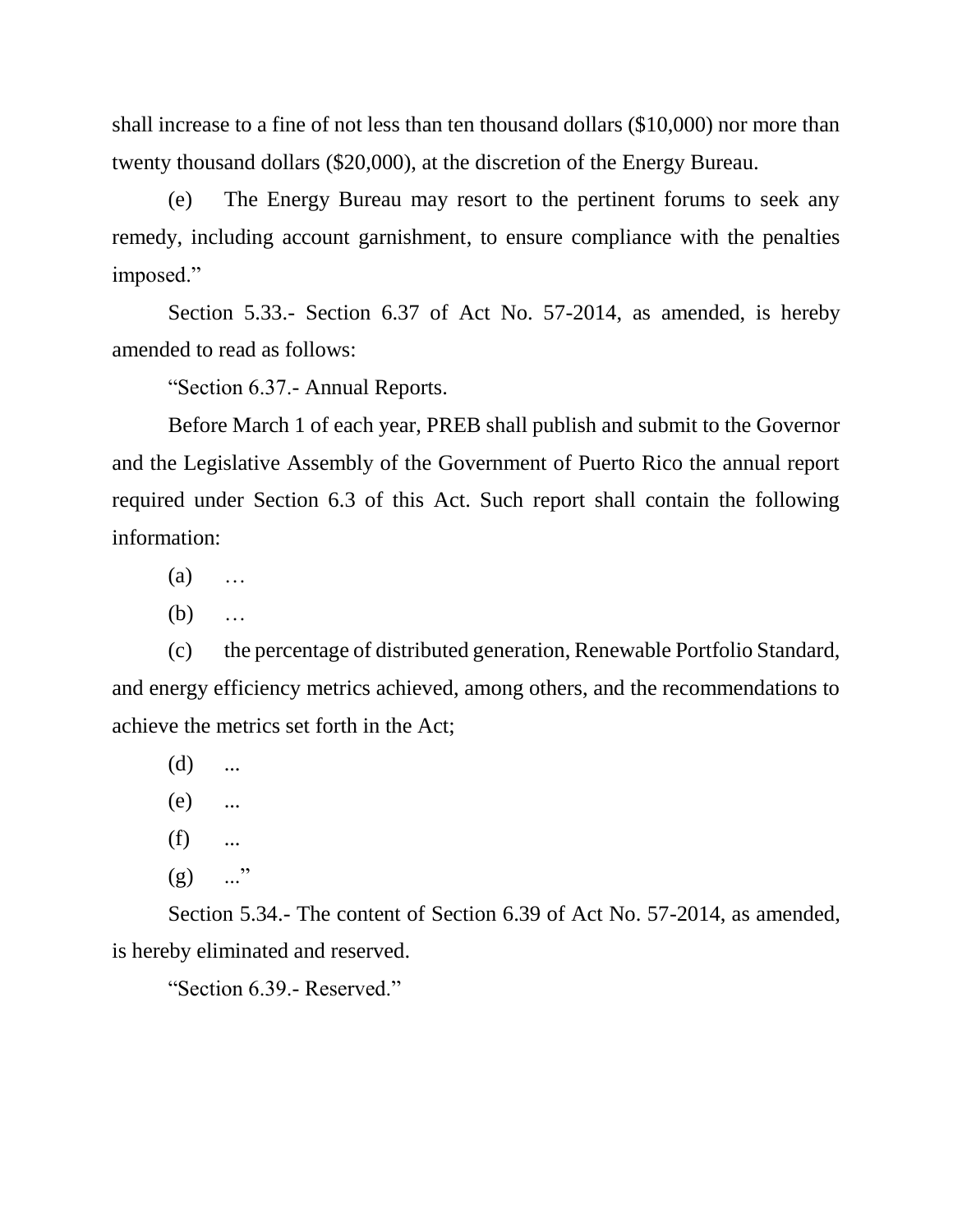Section 5.35.- Section 6.40 of Act No. 57-2014, as amended, is hereby amended to read as follows:

"Section 6.40.- Creation of the Independent Consumer Protection Office.

(a) The Independent Consumer Protection Office, hereinafter the 'Office' or 'ICPO,' is hereby created to educate, advise, assist, and represent customers of the services under the jurisdiction of the Puerto Rico Public Service Regulatory Board. Pursuant to the Reorganization Plan of the Puerto Rico Public Service Regulatory Board and Act No. 211-2018, the Independent Consumer Protection Office is hereby merged with the Public Service Regulatory Board. The personnel designated to the Independent Consumer Protection Office by virtue of the 'Puerto Rico Energy Transformation and RELIEF Act' shall be transferred to the Public Service Regulatory Board created by virtue of the Reorganization Plan of the Puerto Rico Public Service Regulatory Board. Any transfer of personnel shall be made in accordance with the provisions of Act No. 8-2017, as amended.

(b) The Office shall have the administrative support of the Public Service Regulatory Board, and shall operate as an entity independent from PREB, the Authority, any other electric power company certified in Puerto Rico, the Telecommunications Bureau, the Transport and other Public Services Bureau, and any other entity regulated by any of the latter.

 $(c)$ 

(d) The Office shall have a website containing information regarding the electric power industry, telecommunications, transport, other public services and any other pertinent information regarding matters under its consideration, which shall be shown in a manner that the average consumer is able to understand. The Office shall share and post all data and information to keep interested persons informed about their rights."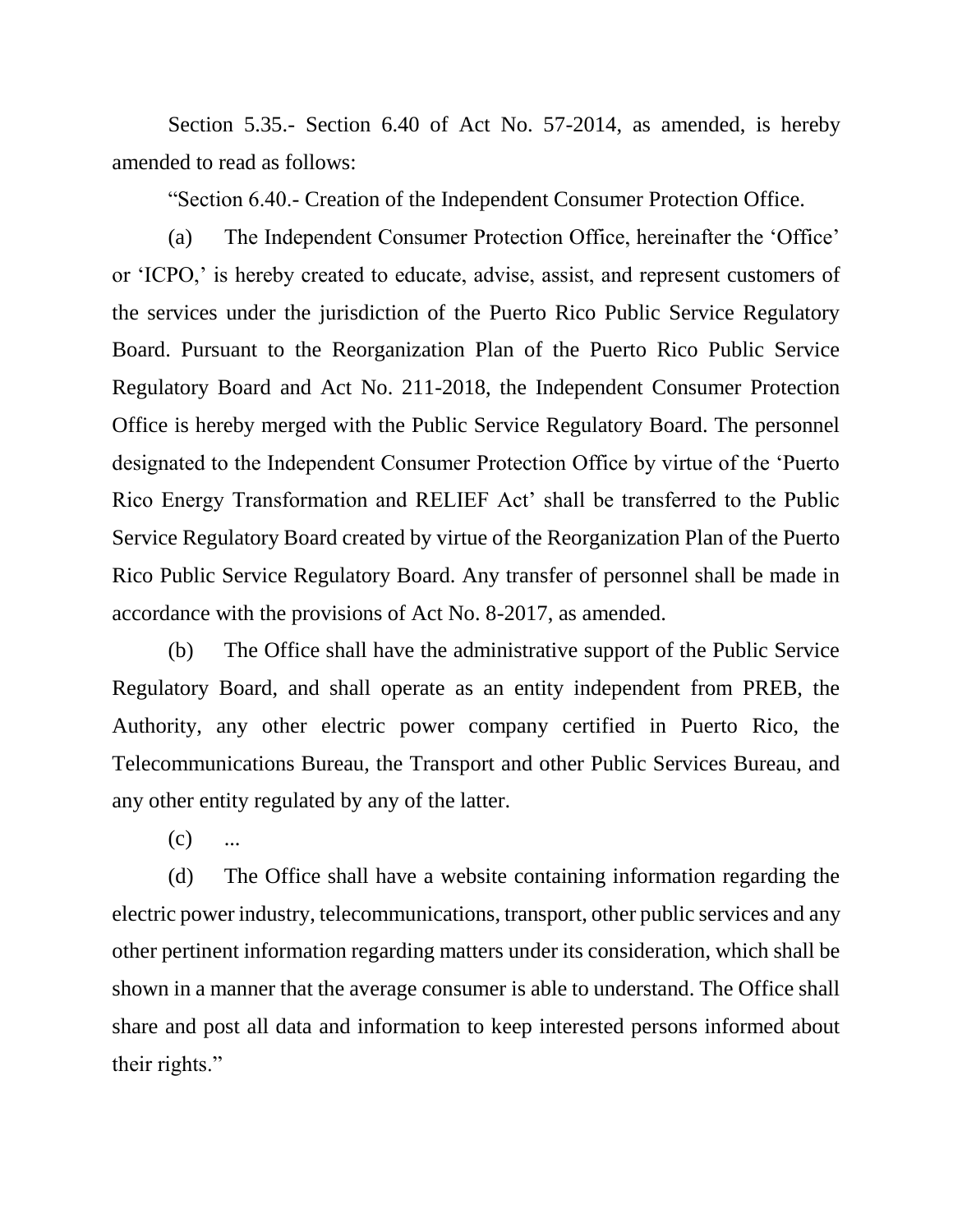Section 5.36.- Section 6.41 of Act No. 57-2014, as amended, is hereby amended to read as follows:

"Section 6.41.- Organization of the Independent Consumer Protection Office.

 $(a)$  ...

(b) No employee of the Office, whether a career or trust employee, may be related within the fourth degree of consanguinity and second of affinity to the Chair, associate members, or the Executive Director of the PSRB, or the Commissioners of the Energy Bureau, the Telecommunications Bureau, and the Transport and other Public Services Bureau.

(c) No career or trust employee of the ICPO or the members of his family unit, as defined in Act No. 1-2012, as amended, known as the 'Organic Act of the Government Ethics Office,' may have a direct or indirect interest in, or a contractual relationship with the Authority and/or any certified electric power company in Puerto Rico, or in entities in or outside of Puerto Rico affiliated to and with interest in the Authority or such companies, or any other related company or under the jurisdiction of the Telecommunications Bureau, and the Transport and other Public Services Bureau.

 $(d)$  ...

 $(e)$  ..."

Section 5.37.- Section 6.42 of Act No. 57-2014, as amended, is hereby amended to read as follows:

"Section 6.42.- Powers and Duties of the ICPO.

The Office shall have the following powers and duties:

(a) Educate, inform, and provide orientation and assistance to customers on their rights and responsibilities with regard to the electric power service and the public policy on savings, conservation, and efficiency, telecommunication services, and those under the jurisdiction of the Transport and other Public Services Bureau;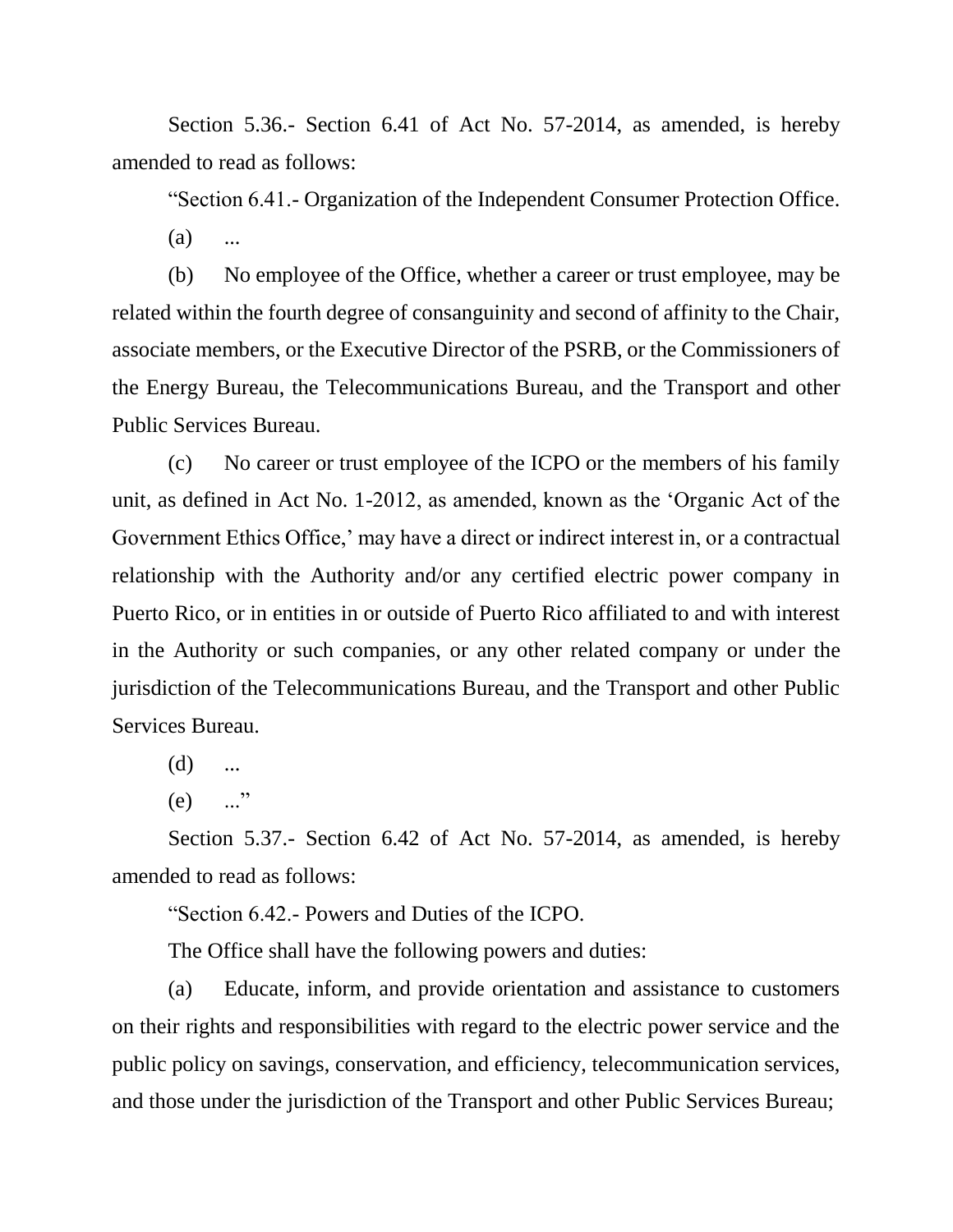(b) Evaluate the impact that the rates, public policy, and any other issue may have on electric power, telecommunications, and transport services customers in Puerto Rico;

(c) Defend and advocate for the interests of customers in all matters brought before the Energy Bureau, the Telecommunications Bureau, the Transport and other Public Services Bureau or being addressed by the Energy Public Policy Program of the Department of Economic Development with regard to electric power rates and charges, the quality of the electric power service, services provided by electric power service companies to their customers, resource planning, public policy, and any other matter of interest for customers;

(d) File complaints or legal recourses with the Energy Bureau, the Puerto Rico Telecommunications Bureau, and the Puerto Rico Transport and other Public Services Bureau on behalf and in representation of customers who have no other legal representation, with regard to disputes in connection with any issue affecting the service, the rate, or any other matter that may affect the interests or rights of electric power, telecommunications, and transport services' customers. Prior to filing complaints in representation of customers, it shall verify that said customer has complied with the pertinent administrative provisions to make the claim. In the event of a conflict of interests between the different classes of customers with regard to any cause of action or dispute, the priority of the ICPO shall be to represent and defend residential and small-business commercial customers;

(e) Participate in the rate adoption or modification process for issues affecting electric power, telecommunications, and transport services' customers;

(f) Make independent recommendations to the Bureaus regarding rates, bills, public policy, and any other issue that may affect services' customers in Puerto Rico;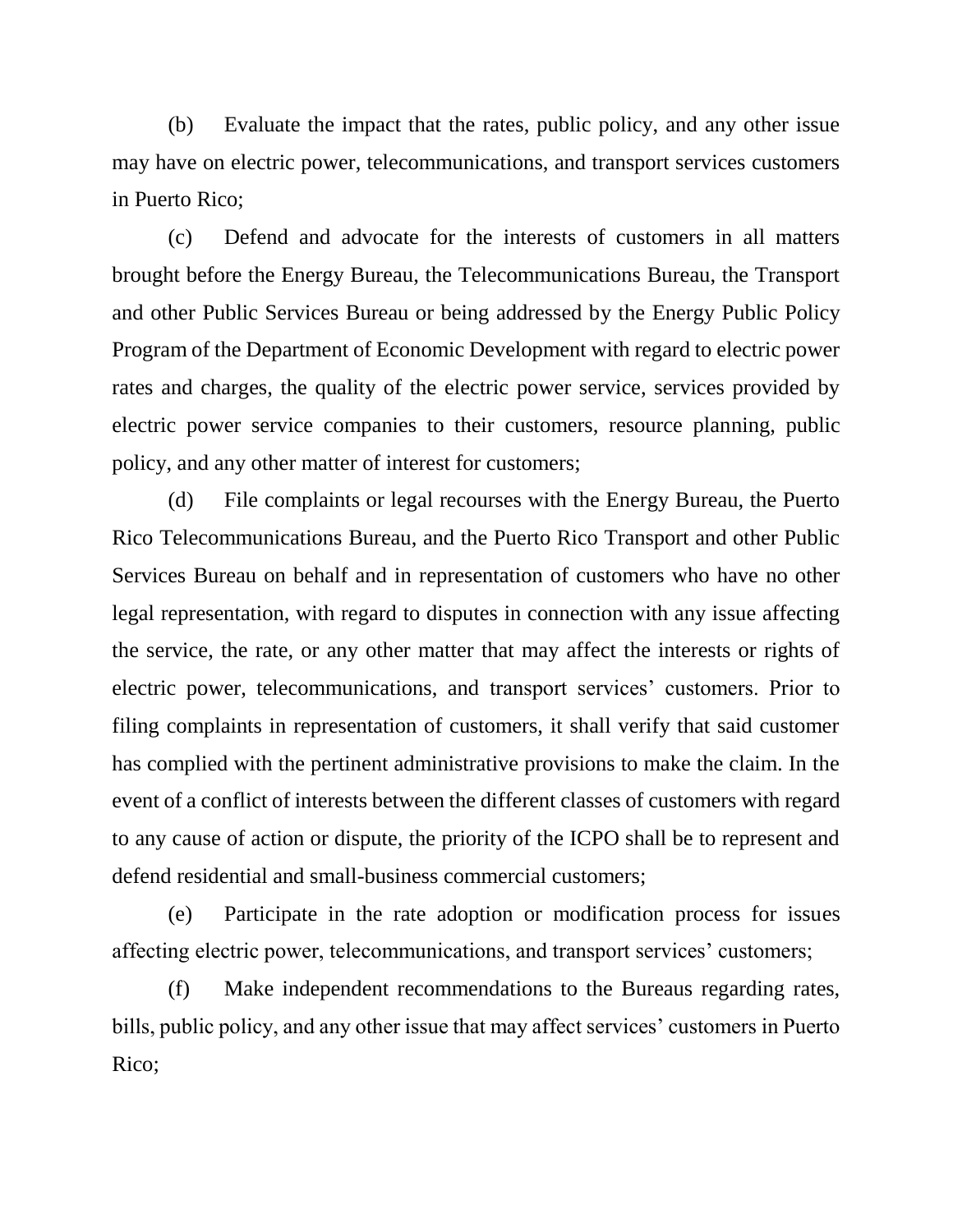(g) Request and advocate for just and reasonable rates for the consumers represented by the Office;

(h) Participate or appear as intervenor in any action brought before a government agency of the Government of Puerto Rico or the Federal Government with jurisdiction, in connection with rates, bills, public policy, and any other issue that may affect electric power, telecommunications, and transport services' consumers and/or customers;

(i) Participate or appear as petitioner or intervenor in any action brought before the General Courts of Justice or a Federal court in connection with the rates, bills, public policy, and any other issue that may affect electric power, telecommunications, and transport services' customers;

 $(i)$  ...

(k) Have access to documents, records, and information to which the Energy Bureau, the Puerto Rico Telecommunications Bureau, the Puerto Rico Transport and other Public Services Bureau, and the Energy Public Policy Program attached to the Department of Economic Development and Commerce of Puerto Rico have access, except for privileged documents, records and information, as provided in the Rules of Evidence;

(l) Conduct, on its own motion or through contract, studies, surveys, or investigations, or hear expert testimonies in connection with matters that affect the interests of electric power, telecommunications, and transport services' customers;

(m) Review and issue comments on any proposed legislation or regulations that affect electric power, telecommunications, and transport services' customers;

 $(n)$  ...

 $(0)$  ...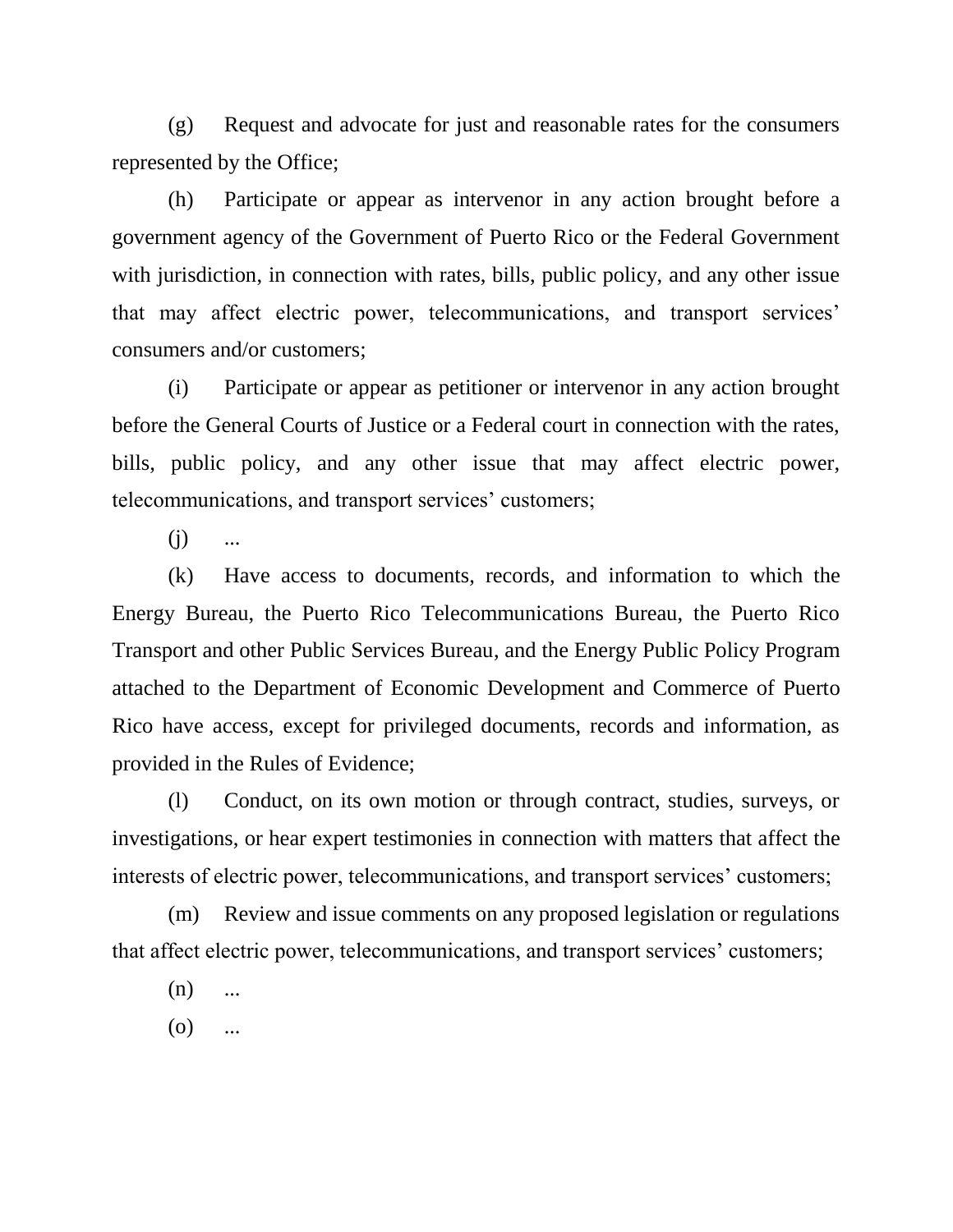(p) Assist, advise, and cooperate with state and federal agencies to protect and promote the interests of electric power, telecommunications, and transport services' customers;

(q) Evaluate the operation and laws that affect the electric power, telecommunications, and transport services' customers, including small businesses, in order to make recommendations for amendments and to propose new bills to the Governor and the Legislative Assembly that are in the best interests of customers.

(r) Organize and hold conferences or activities related to the problems that affect electric power, telecommunications, and transport services' customers; and

 $(s)$  ..."

Section 5.38.- Section 6.43 of Act No. 57-2014, as amended, is hereby amended to read as follows:

"Section 6.43.- Budget of the Office.

The Office shall receive an annual appropriation of one million two hundred thousand dollars (\$1,200,000), which shall originate proportionally from the amount appropriated to the Energy Bureau, the Puerto Rico Telecommunications Bureau, and the Puerto Rico Transport and other Public Services Bureau."

Chapter VI.- Amendments to Act No. 120-2018

Section 6.1.- Section 2 of Act No. 120-2018, as amended, is hereby amended to read as follows:

"Section 2.- Definitions.

For purposes of this Act, the words or terms used herein shall have the meaning provided in Act No. 29-2009, except when a word or term is expressly defined in this Act or when the context clearly indicates otherwise. Likewise, when the words or terms defined in this Section are used in Act No. 29-2009 with regards to PREPA Transactions, they shall be interpreted with the meaning provided in this Act. The words used in the singular shall include the plural and vice versa. However,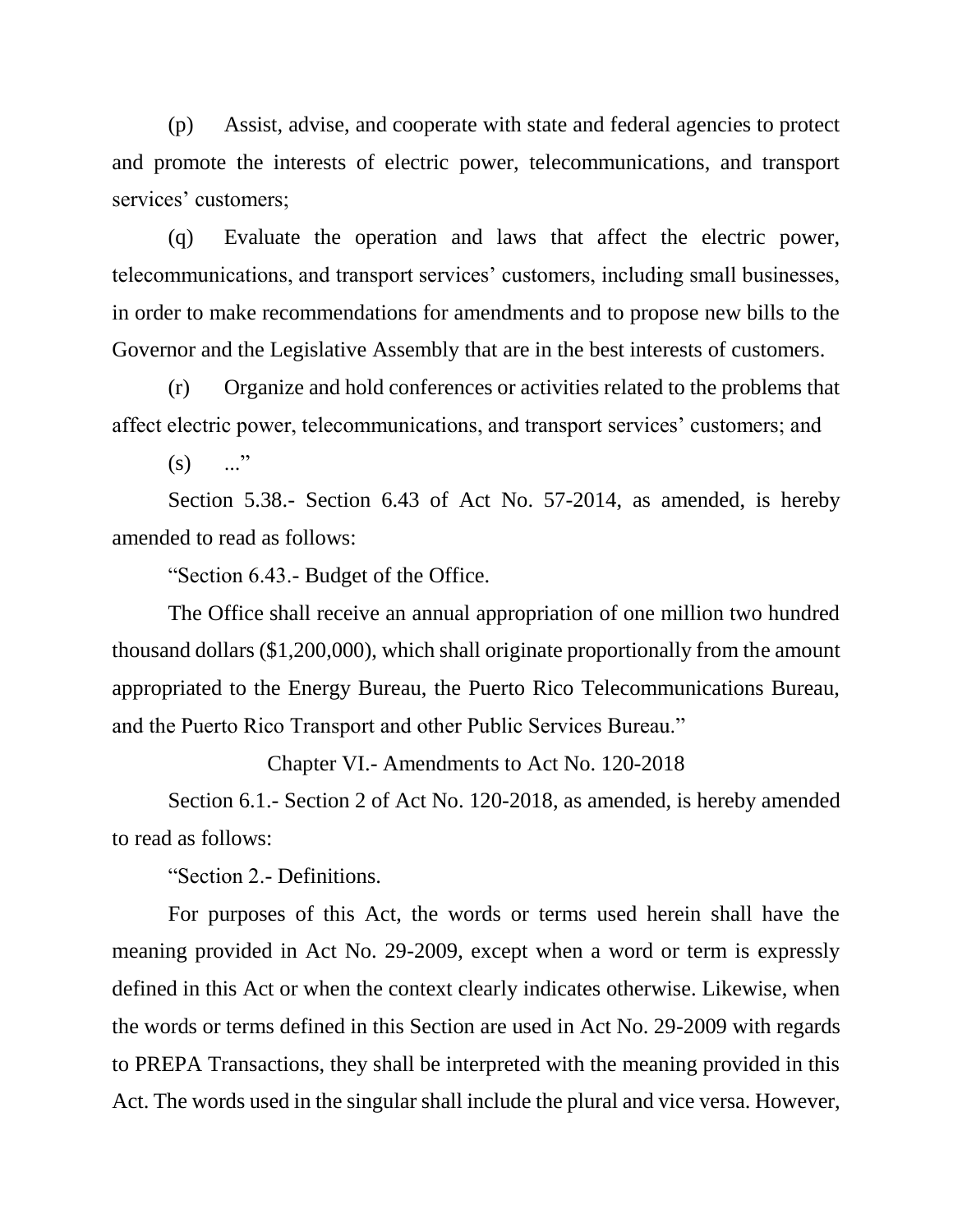the following words or terms shall have the meaning stated below, except as otherwise provided or when the context clearly indicates otherwise:

 $(a)$  ...

...

(d) Energy Compliance Certificate: The Certificate issued by the Commission in any PREPA Transaction certifying that the Preliminary Contract complies with the regulatory framework, the 'Puerto Rico Energy Public Policy Act,' and the Code of laws in effect.

(e) Commission or Bureau: Means the Puerto Rico Energy Bureau established by virtue of the Reorganization Plan of the Puerto Rico Public Service Regulatory Board and Act No. 211-2018, which is a specialized and independent entity in charge of regulating, overseeing, and enforcing the energy public policy of the Government of Puerto Rico. Any reference in this Act to the 'Commission or the Energy Commission' shall be understood to refer to the Puerto Rico Energy Bureau.

...

...

(i) Regular Employee or Employee in a Regular Position: Includes, but is not limited to, any regular employee, special regular employee, and careerconditional employee, as such terms are defined and used in PREPA's applicable employee regulations.

- $(i)$  Facility(ies): ...
- (k) Act No. 29-2009: …
- (l) Act No. 83: …
- (m) PREPA Transaction(s): …"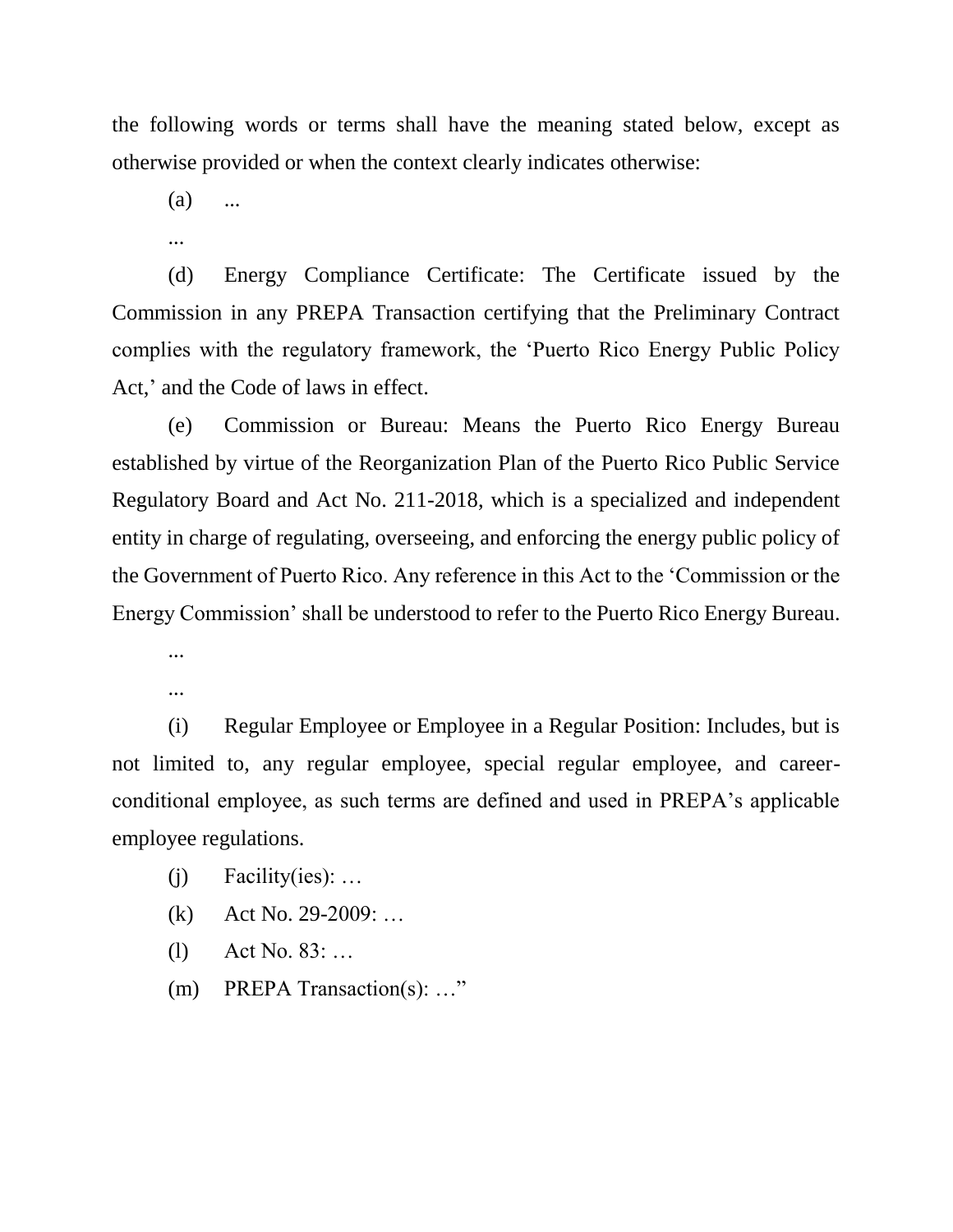Section 6.2.- Section 5 of Act No. 120-2018, is hereby amended to read as follows:

"Section 5.- Authorization for PREPA Transactions.

- $(a)$  ...
- …

(g) Any contract related to a PREPA Transaction shall require an Energy Compliance Certificate, as defined in this Act. The Partnership Committee shall submit to the Bureau the Report drafted pursuant to Section 9(g) of Act No. 29-2009 before submitting it to the Boards of Directors of the Authority and PREPA. The Bureau shall evaluate the Report, the information furnished, and the Preliminary Contract and issue an Energy Compliance Certificate if they comply with the energy public policy and the regulatory framework. The Energy Compliance Certificate or the resolution denying the issuance thereof shall state the basis for such determination. The Bureau shall have thirty (30) days from the date on which the Preliminary Contract was submitted to issue a Certificate of Compliance or a resolution to deny the issuance thereof. When more than one Preliminary Contract are under consideration by the Energy Bureau, the thirty (30) day term shall run consecutively, taking into account the order in which they were submitted. If a Certificate of Compliance or the resolution to deny the issuance thereof is not issued within the aforementioned term, the PREPA Transaction shall be deemed to be approved by the Bureau and it shall be understood that an Energy Compliance Certificate has been issued for such PREPA Transaction. Once the Energy Compliance Certificate has been issued, any amendments made to the Preliminary Contract shall require the issuance of a new Energy Compliance Certificate. The mere issuance of an Energy Compliance Certificate shall not constitute grounds for claiming any compensation, reimbursement, or payment on account of any expectations arising in any of the stages, or for the expenses incurred during the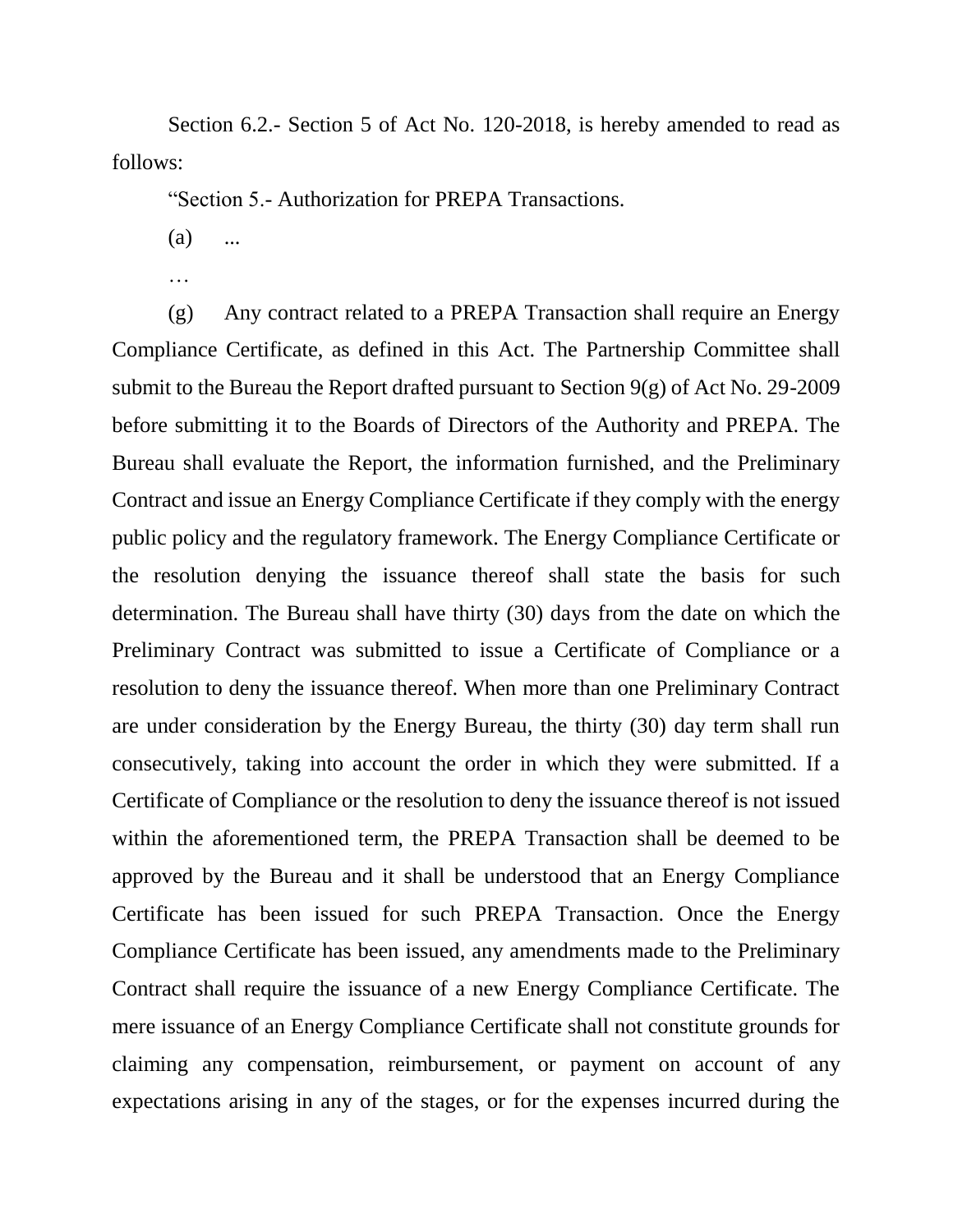qualification process or the submission of proposals. Reviews in connection with the Energy Compliance Certificate issued by the Bureau shall be filed with the Court of Appeals within a term of fifteen (15) days from the notice thereof."

Section 6.3.- Section 6 of Act No. 120-2018, as amended, is hereby amended to read as follows:

"Section 6.- Inapplicability of Certain Provisions of Law.

 $(a)$  ...

...

(d) Contracts executed in connection with any PREPA Transaction may provide exemptions or alternative procedures to the following statutory provisions (and any regulatory provision or related action), deemed reasonable by the Partnership Committee under the circumstances, to ensure the feasibility of the PREPA Transaction:

(i) Act No. 109 of June 28, 1962, as amended, known as the 'Puerto Rico Public Service Act';

(ii) Any requirement of (A) the Integrated Resource Plan as such term is defined in Act No. 57-2014, as amended; and (B) any statutory provision applicable to PREPA including, among others, those imposed by virtue of Act No. 83; insofar as the Partnership Committee has been authorized by the Energy Bureau through a Certificate of Compliance."

Section 6.4.- Section 7 of Act No. 120-2018 is hereby amended to read as follows:

"Section 7.- Use of Payments Received from PREPA Transactions.

In addition to the provisions of Section  $9(g)(ix)$  and 17 of Act No. 29-2009, all efforts shall be made to set aside from any payment received in connection with a PREPA Transaction an amount to contribute with the early retirement of qualified employees and with PREPA's Retirement System so as to improve the capitalization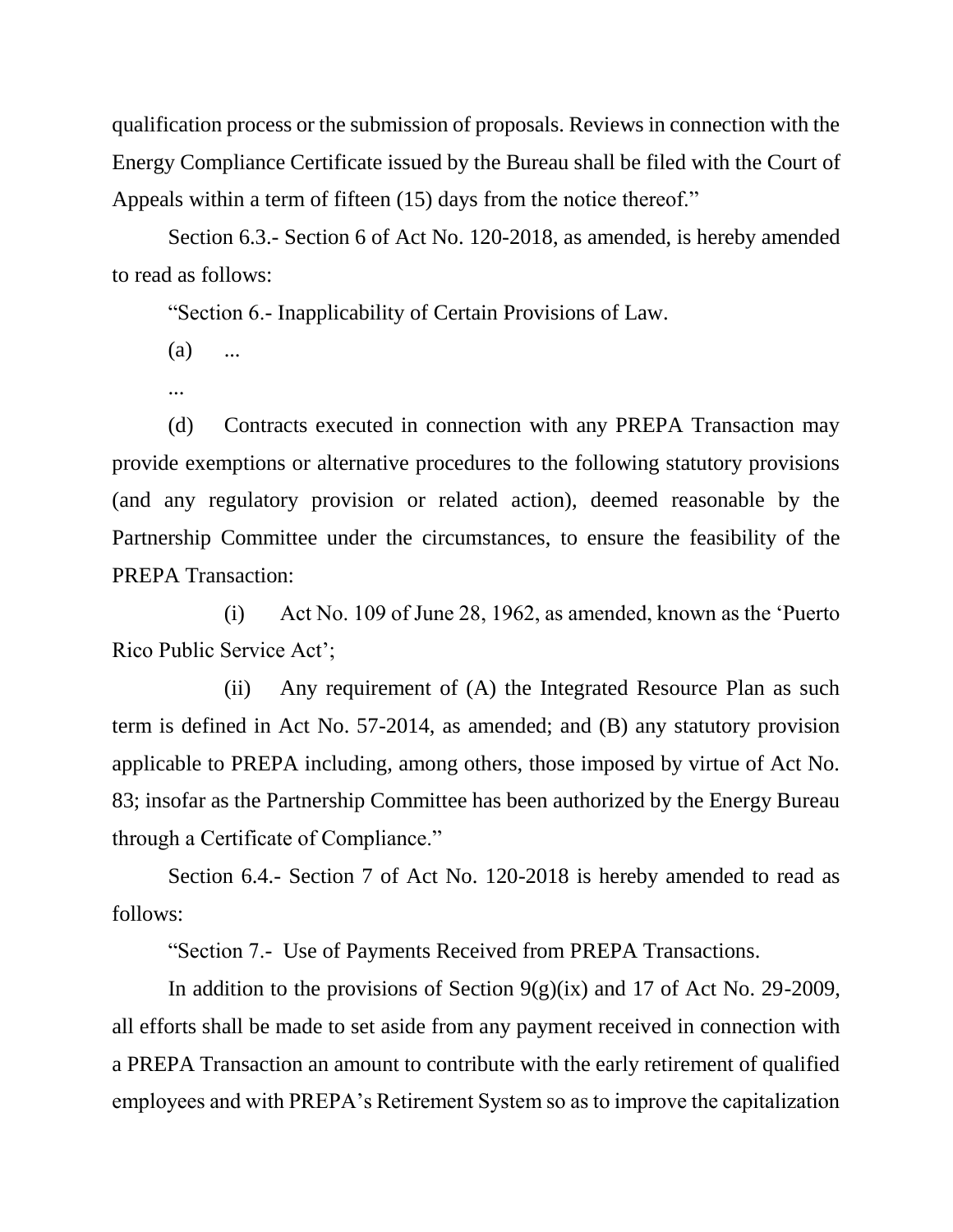ratio thereof by means of a contribution consistent with the provisions of subsection (e) of Section 17 of Act No. 29-2009. Said system shall not be suspended by this Act or any other transaction authorized thereunder. PREPA's Retirement System may be defined in subsequent legislation."

Section 6.5.- Section 15 of Act No. 120-2018 is hereby amended to read as follows:

"Section 15.- Provisions on the Employees of the Electric Power Authority

PREPA's personnel have been critical in restoring the electric power service in the wake of hurricane Maria. Their knowledge of the system is essential to ensure the success of its transformation.

The provisions of this Act and of any Partnership or privatization Contract entered into in connection with PREPA pursuant to this Act, shall not be used by the Government of Puerto Rico as grounds for the dismissal of any regular employee. Any PREPA personnel who opt to remain in the Government of Puerto Rico shall be assigned according to the statutes, regulations, and administrative rules applicable thereto. Likewise, PREPA and the Government of Puerto Rico may devise and offer transition or incentivized voluntary resignation plans.

All regulations adopted shall strictly comply with the provisions of Section 5.2 of Act No. 8-2017, as amended, known as the 'Government of Puerto Rico Human Resources Administration and Transformation Act.' Moreover, the concept of mobility and the mechanism established by the Government of Puerto Rico Human Resources Administration and Transformation Office (HRATO) to implement the movement of public employees, as established in Act No. 8-2017, shall apply to PREPA in accordance with said Act. Regular PREPA employees who are not selected to work for the Contractors shall retain their positions, or be transferred to another position within PREPA or other Government Entities. To such effect, and in conjunction with HRATO, PREPA shall conduct a study to identify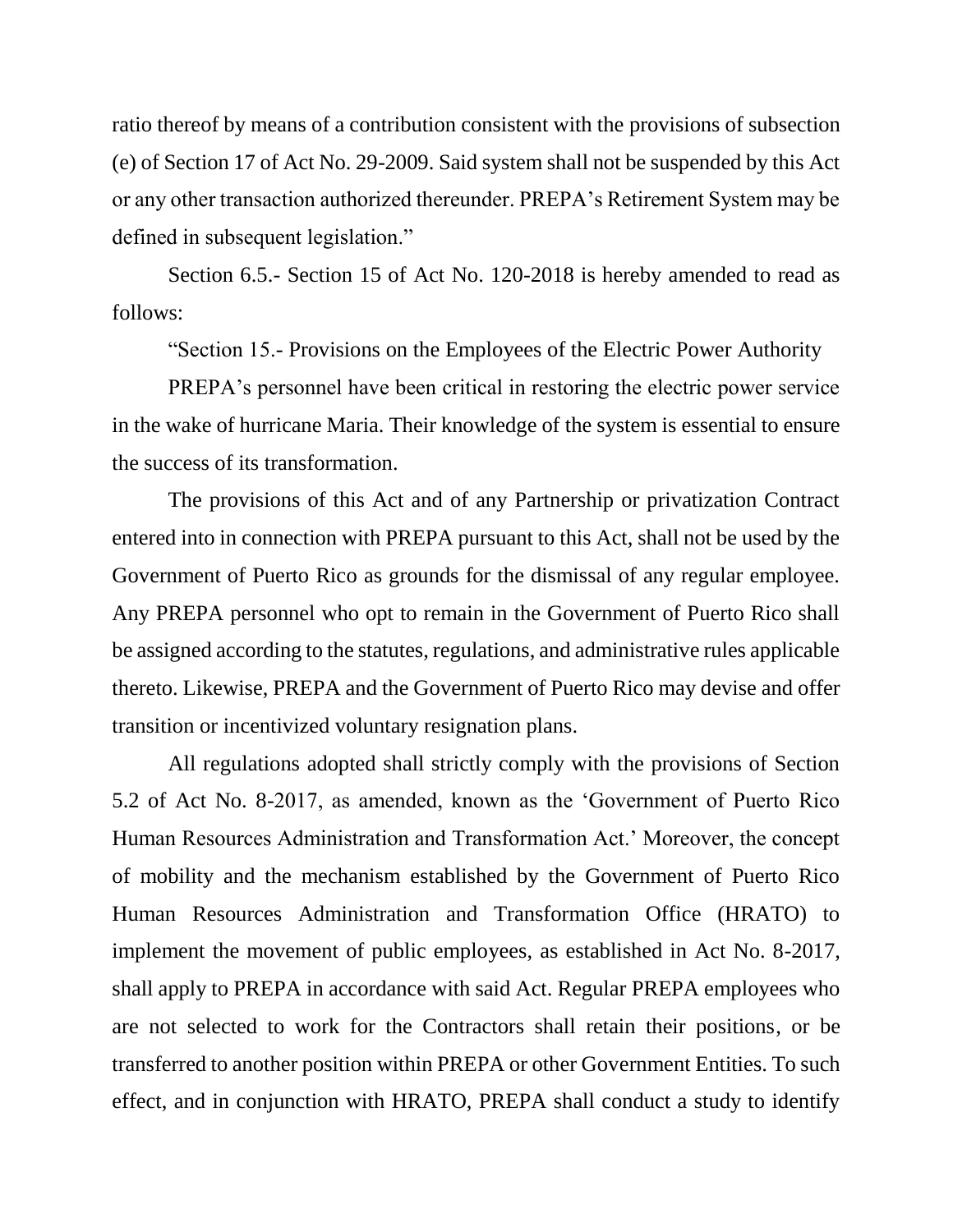the positions that are compatible with the training of PREPA's employees or, in lieu thereof, shall establish retraining plans in order to assign employees who are not selected to work for the Contractors pursuant to the provisions of Act No. 8-2017.

Employees who, as a result of this Act, are transferred under the concept of mobility to another government entity or who become employees of a PREPA Transaction Contractor shall keep all of their vested rights in accordance with the laws, rules, collective bargaining agreements, and regulations applicable to them, as well as the privileges, obligations, and status with respect to any existing pension or retirement plan, or savings and loan fund established by law in which such employees were enrolled before the approval of this Act and that are compatible with the provisions of Act No. 26-2017, known as the 'Fiscal Plan Compliance Act.' No regular PREPA employee shall be left unemployed nor lose benefits as a result of any PREPA Transactions."

Chapter VII.- Amendments to Act No. 211-2018

Section 7.1.- Section 7 of Act No. 211-2018 is hereby amended to read as follows:

"Section 7.- Budget and Other Funds.

The Chair of the PSRB, in conjunction with the Commissioners of the Bureaus, shall prepare, administer, request, process, receive, and draw up the budgets of the Bureaus, as well as determine the use and control of the equipment, materials, and any transferred property, respecting the operational and functional independence of the Bureaus at all times.

All funds available, regardless of their nature, originating from the budgets, powers, and/or functions of the Bureaus which are transferred herein to the Board for the administration thereof shall be used to defray the operating expenses of the Board and each one of the Bureaus, in accordance with the purposes for which they were allocated, subject to the terms, restrictions, limitations, and/or requirements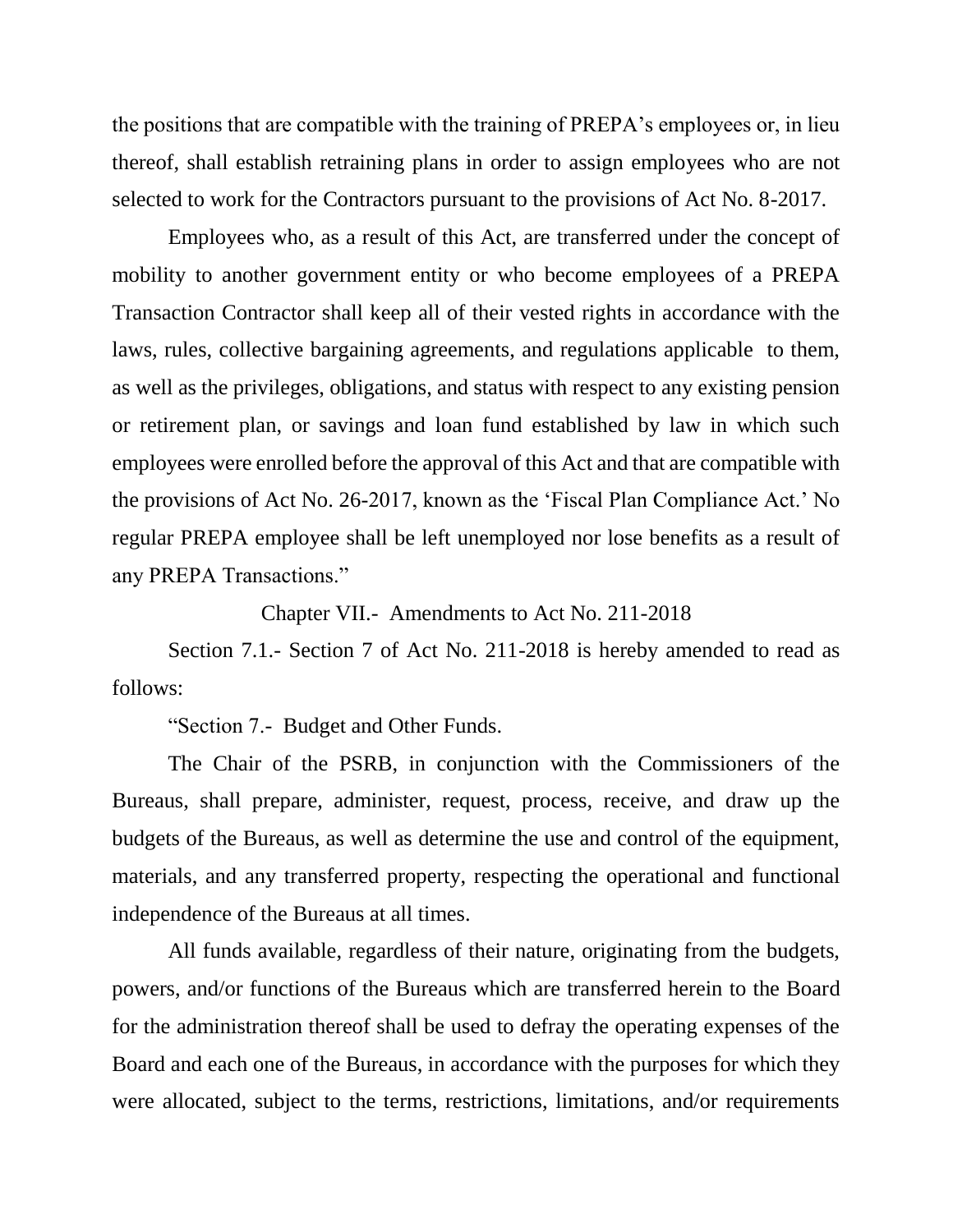imposed thereon by the applicable state or federal laws. Except for the budget of the Energy Bureau, beginning Fiscal Year 2018-2019, and thereafter, the Chair, in conjunction with the Executive Director and the Commissioners of each Bureau shall draw up the annual budget of the Bureaus. The Executive Director shall submit the budget of the Puerto Rico Telecommunications and the Puerto Rico Transport and Other Public Services Bureaus to the Office of Management and Budget and the Legislative Assembly for the inclusion and approval of their budget appropriations."

Chapter VIII.- Additional Amendments and Other Provisions.

Section 8.1.- Section 4030.17 of Chapter 3 of Subtitle D of Act No. 1-2011, as amended, is hereby amended to read as follows:

"Section 4030.17.- Exemption on Solar Power Equipment.

Solar powered equipment used to produce and/or store electric power, including any parts and accessories thereof, provided that they are necessary for the solar powered equipment to meet its purposes, and the lease thereof, as defined in Section 3(B), (C), (D), (E), (F), and (G) of Act No. 76-1994, as amended, known as the 'Act to Regulate Personal Property Lease Contracts', shall be exempt from the Sales and Use Tax. In order to qualify for this exemption, the dealer or manufacturer shall submit a certification to the Department indicating that the solar powered equipment, or the parts and accessories thereof, comply with the standards and specifications established by the Energy Affairs Administration, as well as a certification indicating that the solar powered equipment is guaranteed for five (5) years or more."

Section 8.2.- Transitory Provision PREPA's Governing Board.

The current members of the Governing Board of the Electric Power Authority, including those whose appointments are pending Senate confirmation at the time of the approval of this Act shall continue to hold office until the expiration of their terms of appointment or until a vacancy occurs as a result of resignation, death,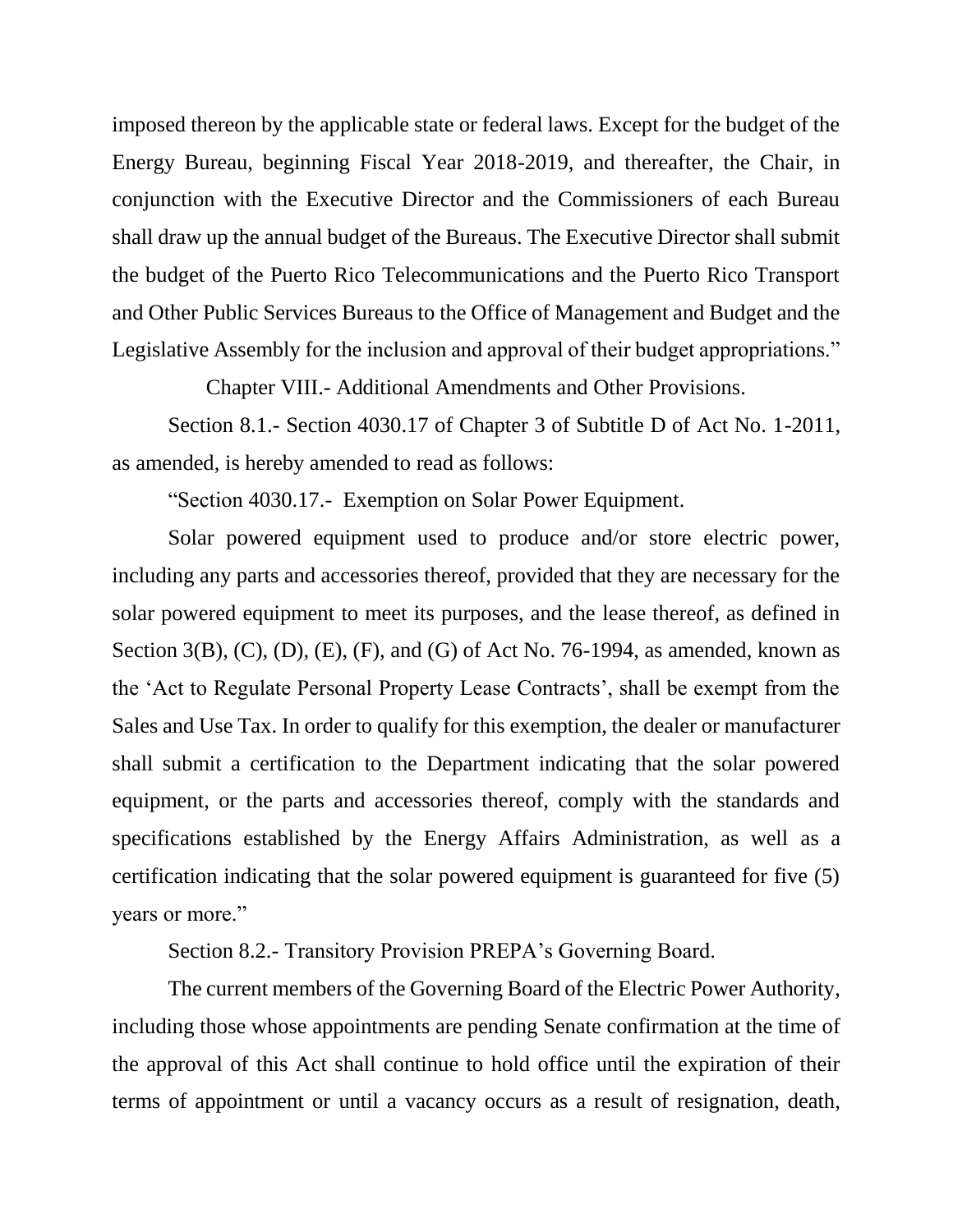disability or dismissal. Any process initiated by the Department of Consumer Affairs (DACO, Spanish acronym) prior to the approval of Act No. 207-2018, to elect a representative of customer interests to the Board shall continue under DACO's jurisdiction until the representative of customers' interest is elected.

Section 8.3.- Rules of Construction.

Through this Act, the Legislative Assembly reaffirms the Government of Puerto Rico's agreement under Section 13 of Act No. 29-2009, regarding Partnership Contracts executed in a PREPA Transaction. Likewise, through this Act, the Legislative Assembly reaffirms the legislative intent and the public policy of the Government of Puerto Rico pursuant to Section 3 of Act No. 120-2018, which provides that Partnership Contracts or Sales Contract executed in a PREPA Transaction under Act No. 120-2018 shall be fully covered and protected by our constitutional framework pertaining to the enjoyment of property, the due process of law, and the non-enactment of laws impairing contractual obligations legally agreed upon. It is herein provided that none of the provisions of this Act or of any other law, regulations, or administrative provision of the Government of Puerto Rico shall be construed or applied so as to diminish, limit, restrict, or otherwise modify the contractual rights of a Contractor, and the terms and conditions of a Partnership Contract or Sales Contract executed as part of a PREPA Transaction in accordance with this Act and Act No. 120-2018. The Bureau shall implement the public policy and the governing principles set forth in this Act to prevent its actions from being capricious and arbitrary and to be consistent with the rules, guidelines, standards, criteria, and intelligible principles already established or delegated by its organic act and the applicable special laws. Moreover, the public policy provisions and governing principles promulgated by this Act shall not provide legal standing, cause of action or administrative action in an entity of the Government of Puerto Rico other than the Energy Bureau.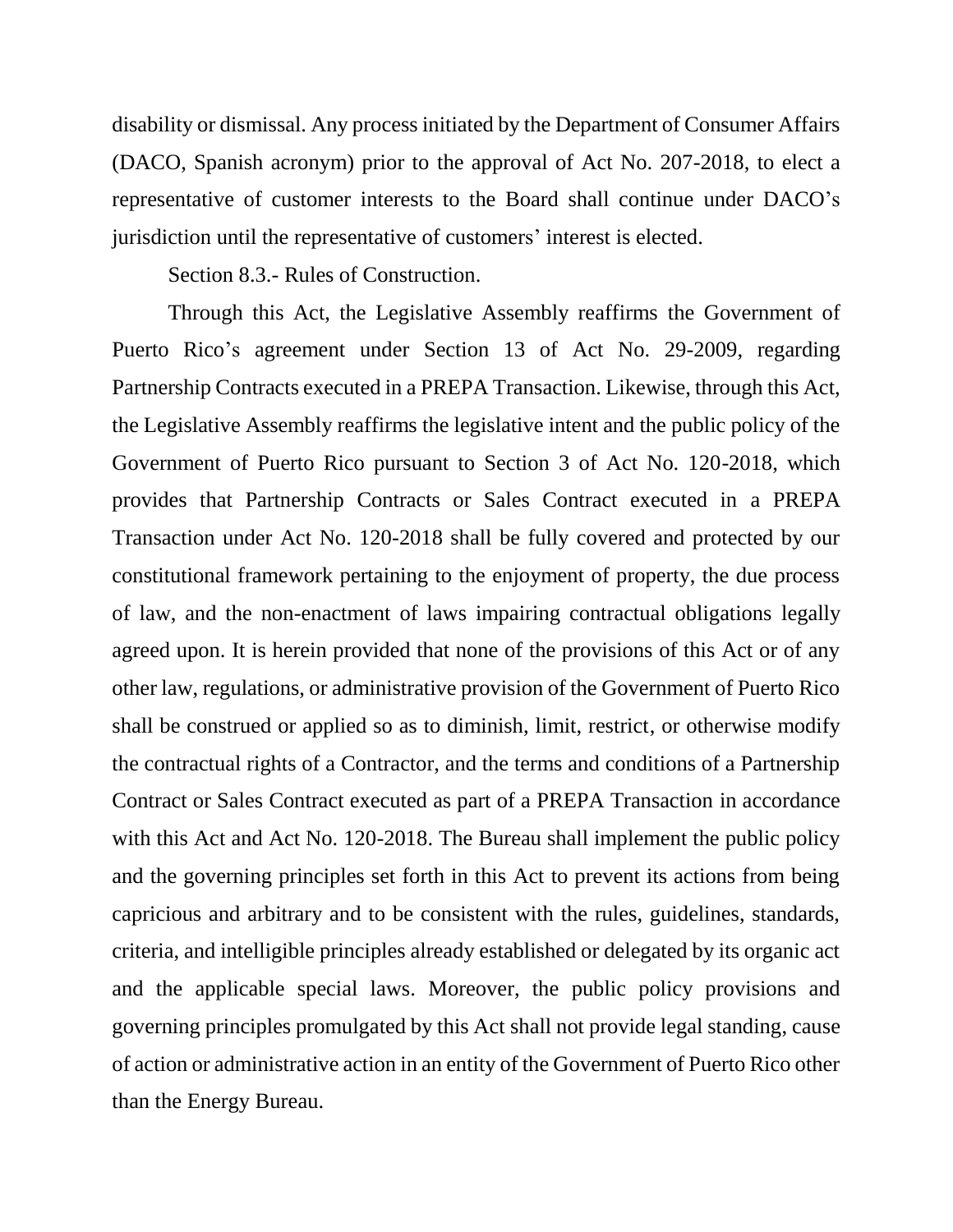Section 8.4.- Severability.

This Act shall be construed to be valid to the extent allowed in accordance with the Constitutions of Puerto Rico and the United States. If any clause, paragraph, subparagraph, sentence, word, letter, article, provision, section, subsection, title, chapter, subchapter, heading, or part of this Act were held to be null or unconstitutional, the ruling, holding, or judgment to such effect shall not affect, impair, or invalidate the remainder of this Act. The effect of said holding shall be limited to the clause, paragraph, subparagraph, sentence, word, letter, article, provision, section, subsection, title, chapter, subchapter, heading, or part of this Act thus held to be null or unconstitutional. If the application to a person or a circumstance of any clause, paragraph, subparagraph, sentence, word, letter, article, provision, section, subsection, title, chapter, subchapter, heading, or part of this Act were held to be null or unconstitutional, the ruling, holding, or judgment to such effect shall not affect or invalidate the application of the remainder of this Act to such persons or circumstances where it may be validly applied. It is the express and unequivocal will of this Legislative Assembly that the courts enforce the provisions and application thereof to the greatest extent possible, even if it renders ineffective, nullifies, invalidates, impairs, or holds to be unconstitutional any part thereof, or even if it renders ineffective, invalidates, or holds to be unconstitutional the application thereof to any person or circumstance. This Legislative Assembly would have approved this Act regardless of any determination of severability that the Court may make.

Section 8.5.- Supremacy.

The provisions of this Act and the regulations or rules adopted thereunder shall prevail over any other general or specific provision of a law or regulation of the Government of Puerto Rico that is inconsistent with this Act.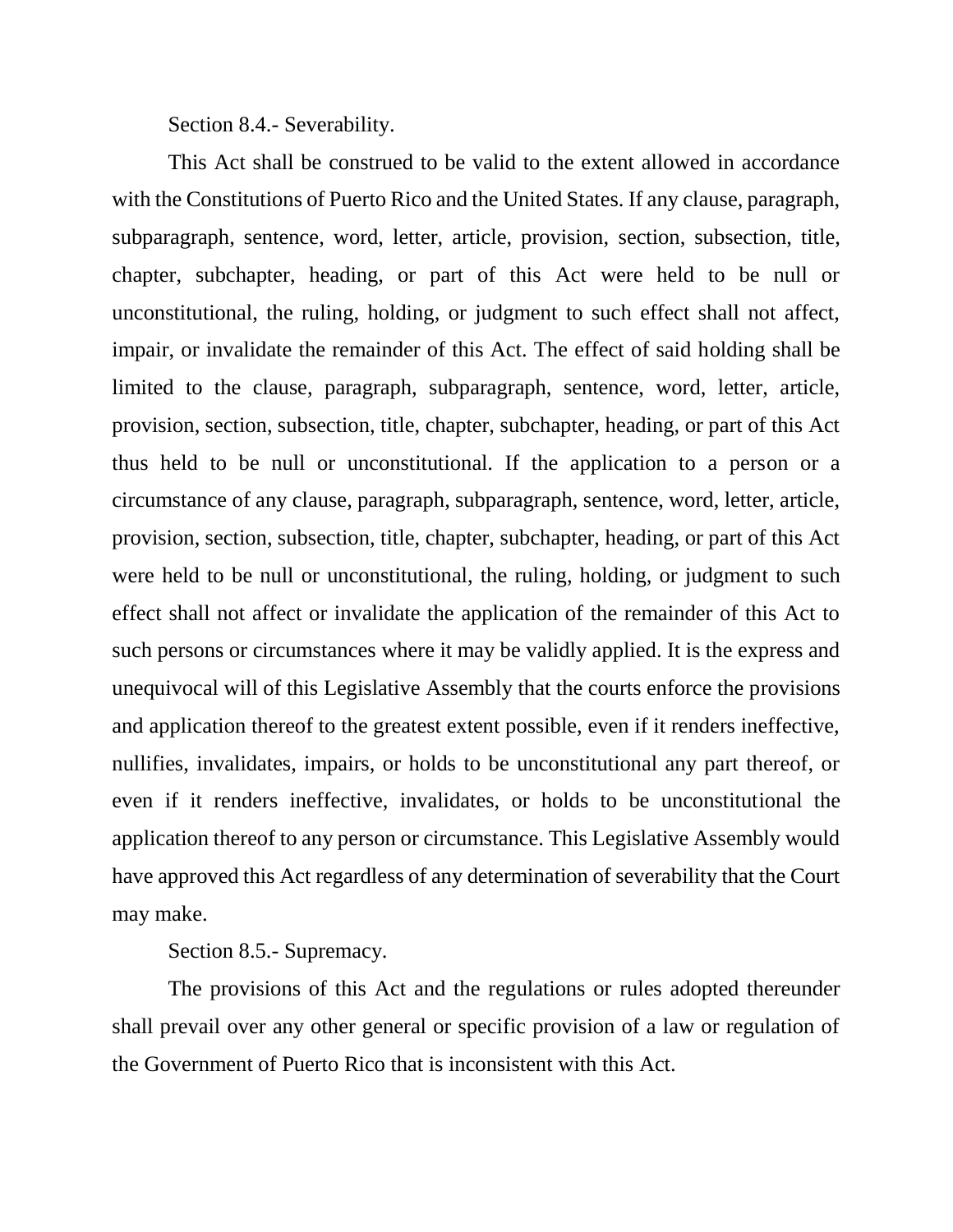Section 8.6.- Effectiveness.

This Act shall take effect immediately after its approval.